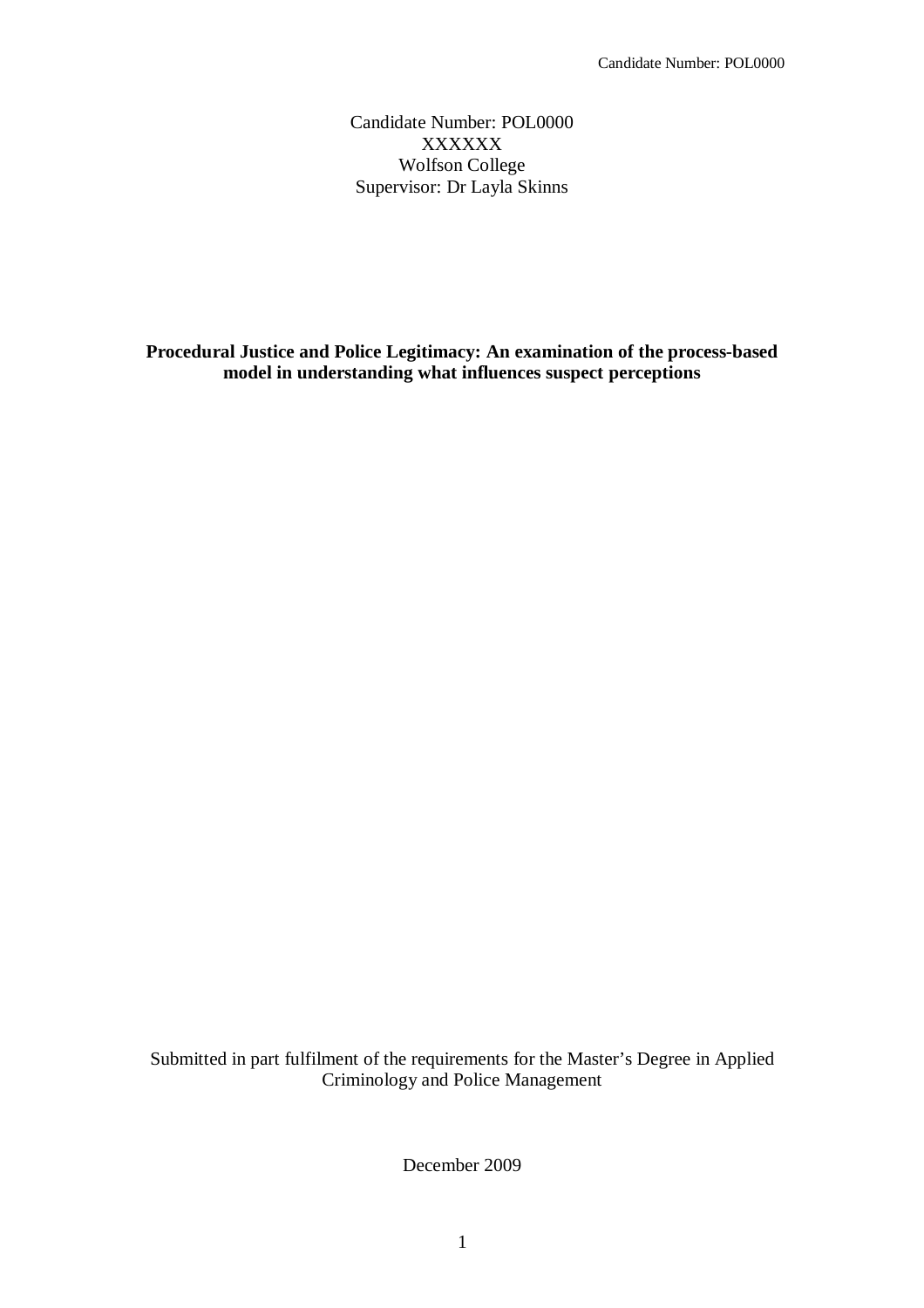# **Abstract**

The process-based model posits that police legitimacy stems more from fair treatment and fair decisions than instrumentally based considerations such as the risk of capture, punishment or overall police performance. This study is one of the first to examine procedural justice within England and Wales addressing a gap in the literature. It draws on the procedural justice hypotheses to examine suspect perceptions whilst in police detention of police legitimacy, cooperation with the police and compliance with rules. Many suspects, who may or may not be ultimately classified as offenders, are routinely re-arrested and the process-based model is examined to evaluate efficacy at building suspect perceptions of police legitimacy to aid in the cessation of that harmful cycle. Survey data was collected over a six week period, with the resultant sample  $(N = 100)$  derived through a multi-stage approach. Data was obtained through face-to-face administration of a closed questionnaire whilst participant's remained within police detention. Data underwent principal components analysis to ensure valid scales, subsequently being evaluated by use of Cronbach's alpha. Control variables, such as gender and educational attainment, were observed to have statistically significant influence on suspect perceptions of legitimacy. However, correlation and regression analysis empirically evidenced positive and statistically significant findings between procedural justice and police legitimacy that were far stronger than amongst other variables. Suspects who perceived the police as legitimate were more willing to cooperate in enquiries. The study concludes that the process-based model has the potential to foster positive suspect perceptions of police legitimacy and that the model can be generalised in a British context.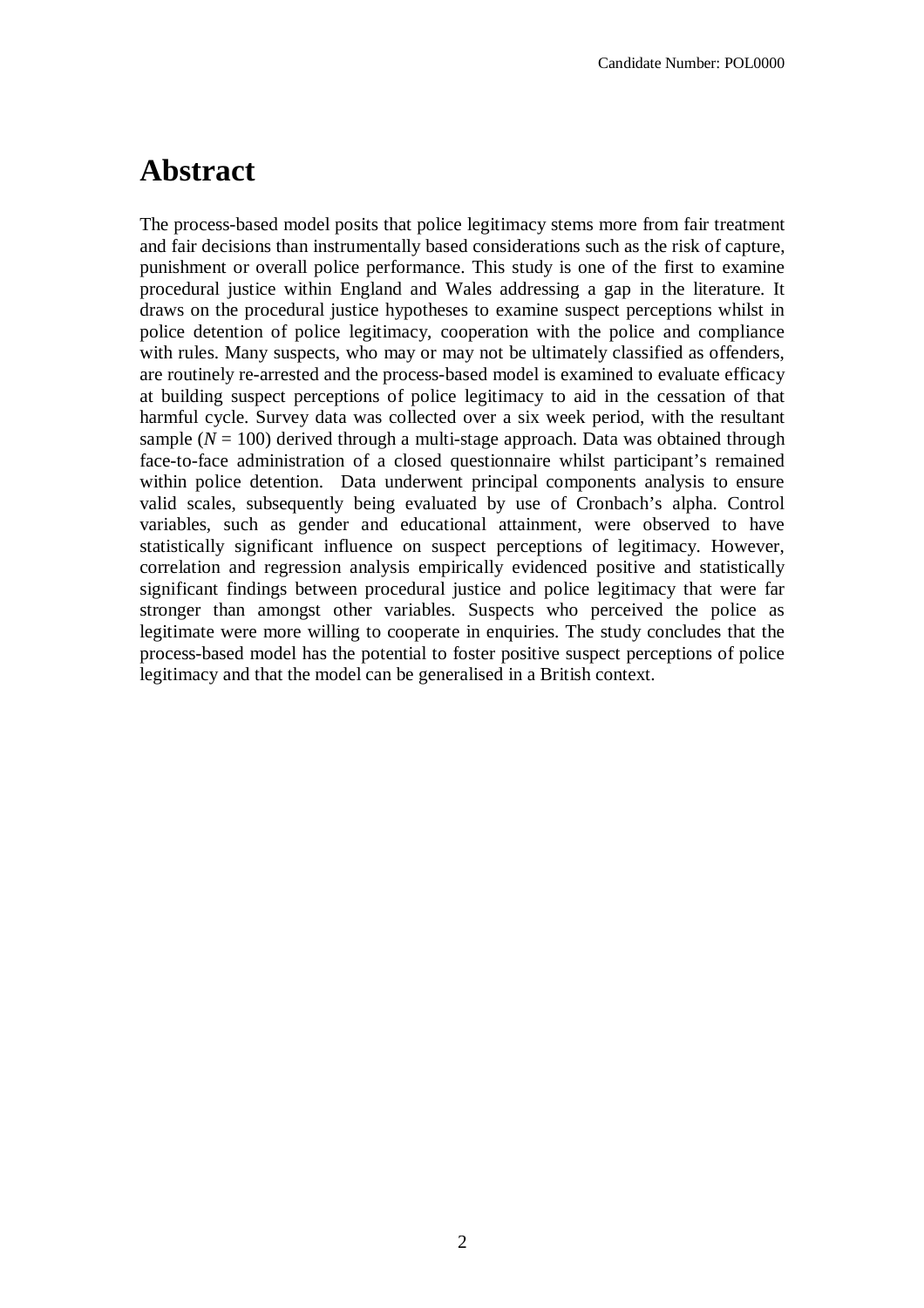# **Acknowledgements**

I'd like to take this opportunity to thank the various people who have helped me in developing this research, in particular:

Chief Superintendent XXXX for helping me find the time to complete this work and for his unwavering tolerance and support.

To the three senior police officers who facilitated, supported and allowed my research within their force areas. It would be odd to make my findings anonymous to then name the officers here, but suffice to say "they know who they are!"

Also to all of the custody staff who helped me during my time within their custody suites, without whom I would still be wandering around lost.

To Geoff Page, who has had to put up with my frequent omissions and always gone the extra yard to help keep me on track during my SPSS forays.

To the numerous staff within the Institute who have given their time in helping me to develop my research, but in particular, Justice, Katrin, Barak and Lucinda.

Dr Layla Skinns, whose support and enthusiasm energised me to examine this area of study, and who has continually supported my work through my highs, lows and times of confusion.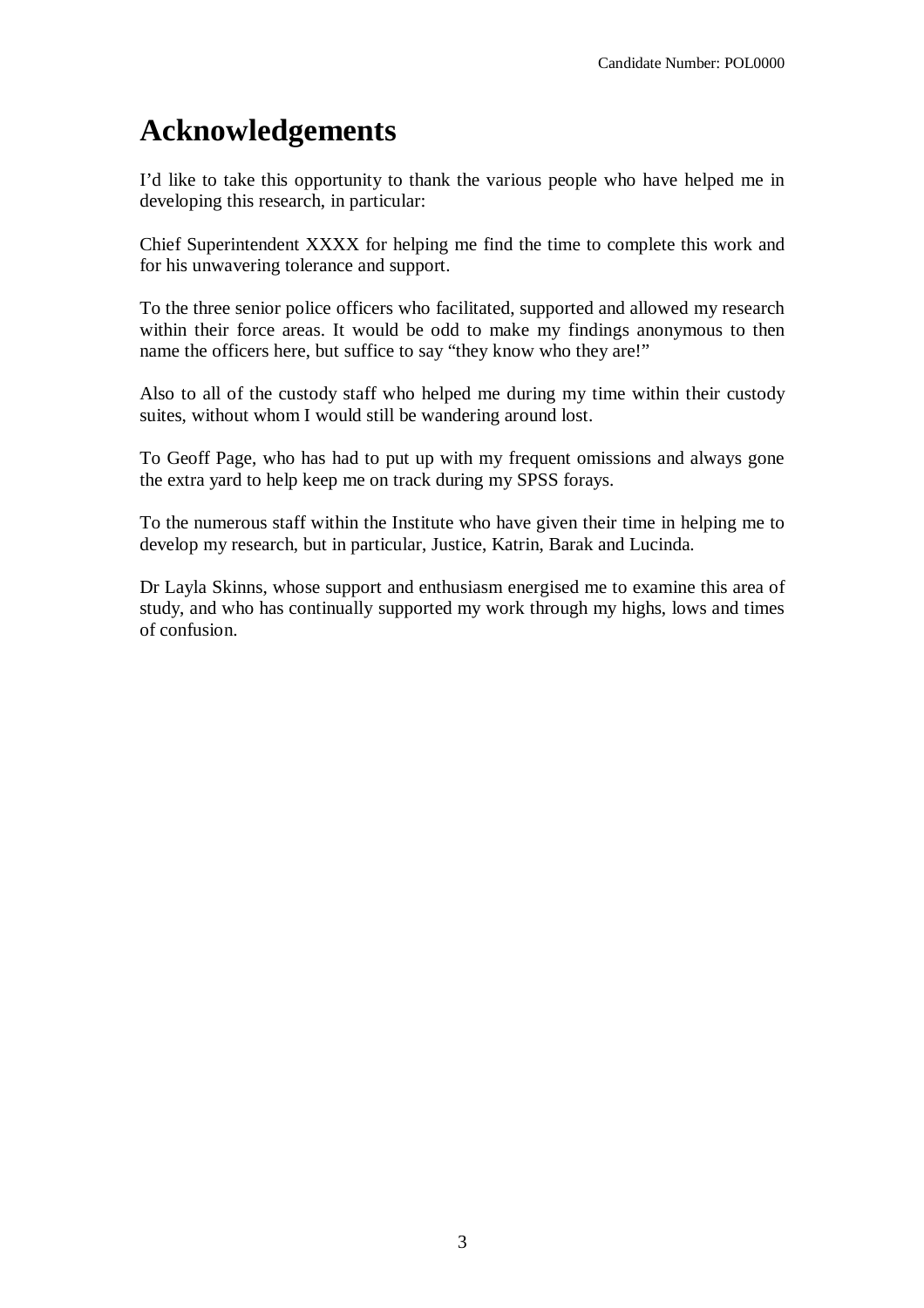## **Contents**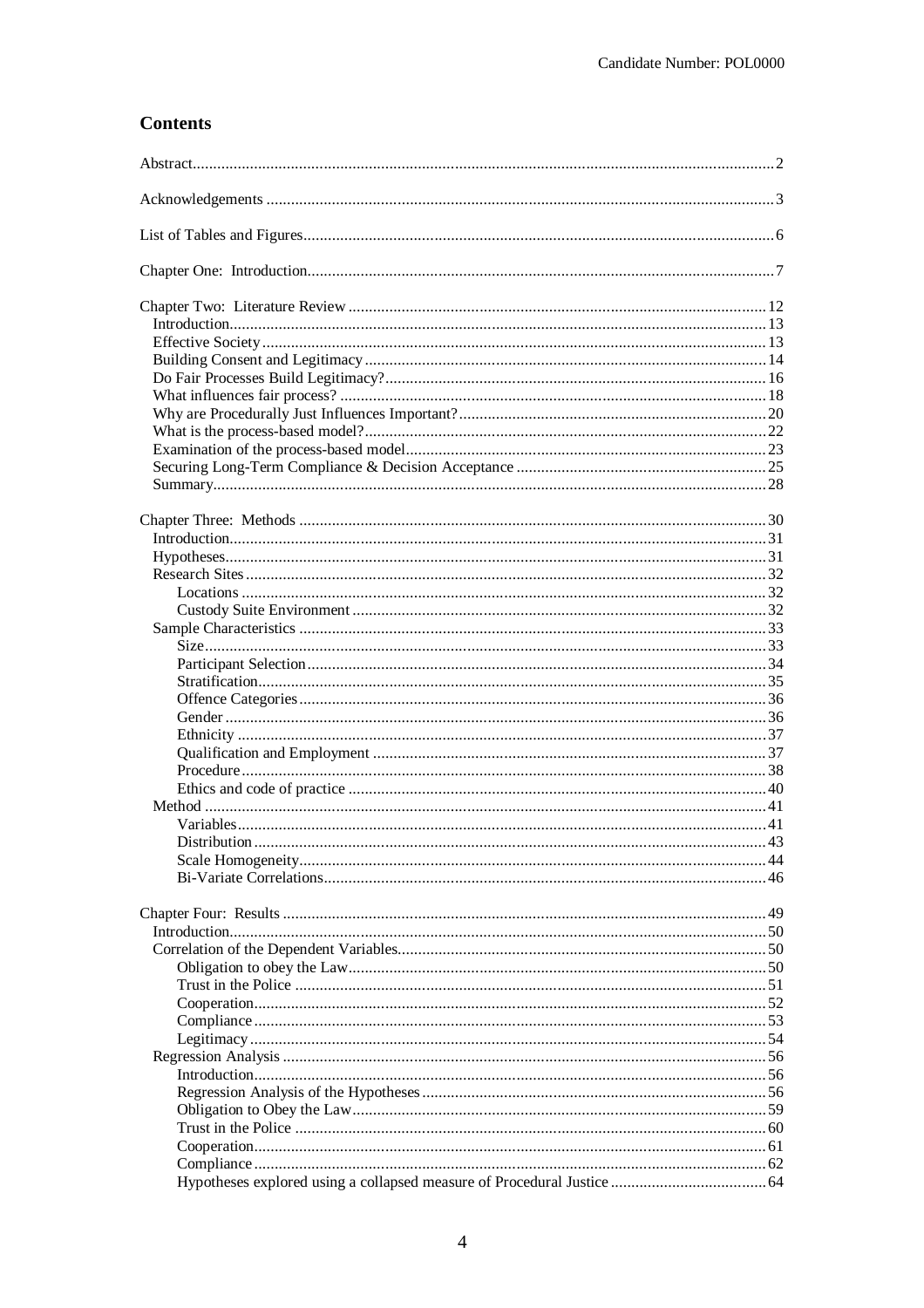| Hypotheses explored using a collapsed measure of Procedural Justice & Legitimacy  65 |  |
|--------------------------------------------------------------------------------------|--|
|                                                                                      |  |
|                                                                                      |  |
|                                                                                      |  |
|                                                                                      |  |
|                                                                                      |  |
|                                                                                      |  |
|                                                                                      |  |
|                                                                                      |  |
|                                                                                      |  |
|                                                                                      |  |
|                                                                                      |  |
|                                                                                      |  |
|                                                                                      |  |
|                                                                                      |  |
|                                                                                      |  |
|                                                                                      |  |
|                                                                                      |  |
|                                                                                      |  |
|                                                                                      |  |
|                                                                                      |  |
|                                                                                      |  |
|                                                                                      |  |
|                                                                                      |  |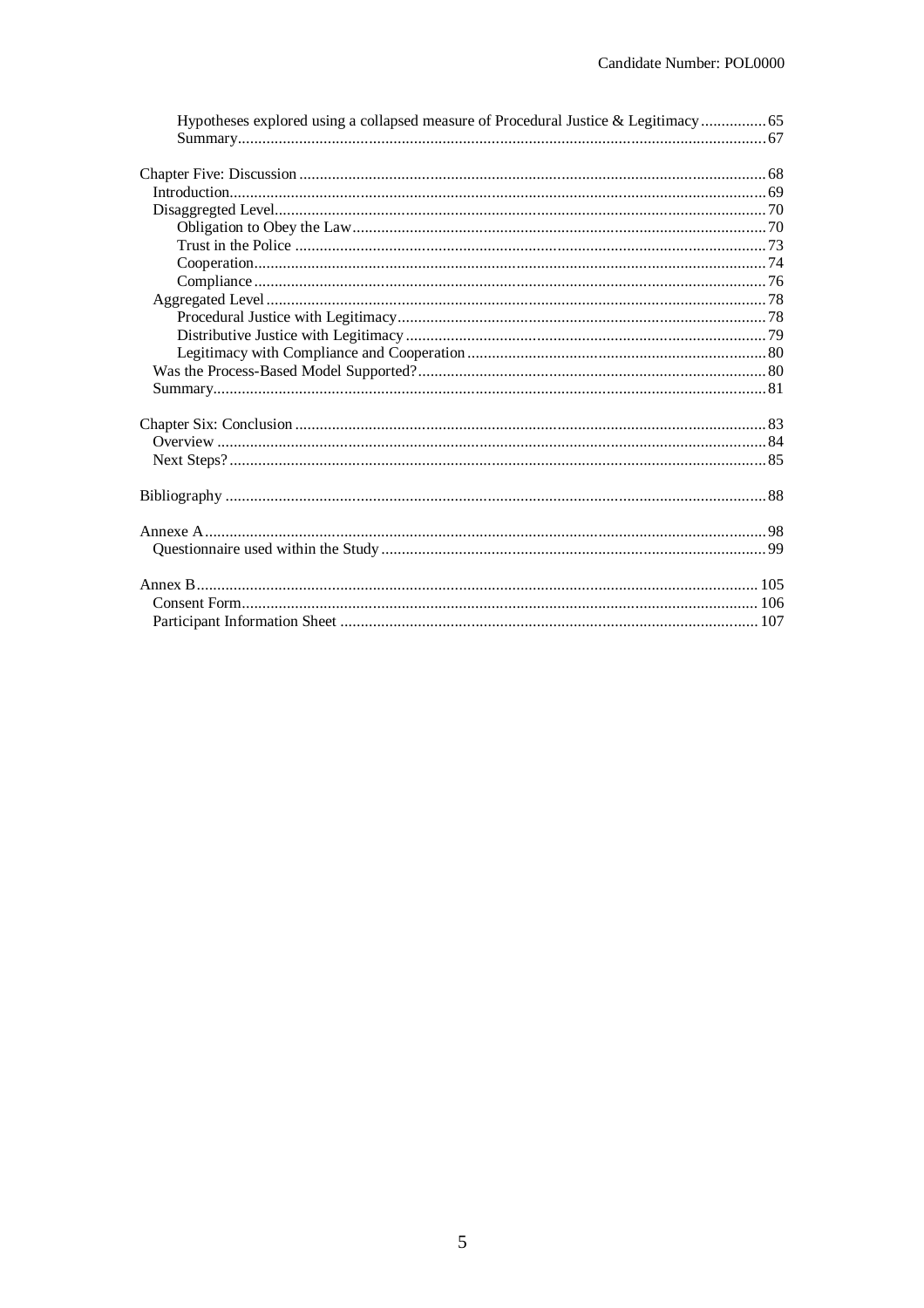# **List of Tables and Figures**

| Table 1: Actual Participant numbers and percentage composition at that location35                 |  |
|---------------------------------------------------------------------------------------------------|--|
|                                                                                                   |  |
|                                                                                                   |  |
| Table 4: Sub-scales and associated questions with means, standard deviation and skewness 48       |  |
|                                                                                                   |  |
|                                                                                                   |  |
|                                                                                                   |  |
|                                                                                                   |  |
|                                                                                                   |  |
|                                                                                                   |  |
|                                                                                                   |  |
|                                                                                                   |  |
| Table 13: Variance between collapsed measure (Procedural Justice) and Dependent Variables 64      |  |
| Table 14: Summarised Coefficients for Procedural Justice and the Dependent Variables 65           |  |
|                                                                                                   |  |
|                                                                                                   |  |
|                                                                                                   |  |
|                                                                                                   |  |
| Figure 4: Aggregated Measures of Procedural Justice and Legitimacy with hypothesised outcomes  78 |  |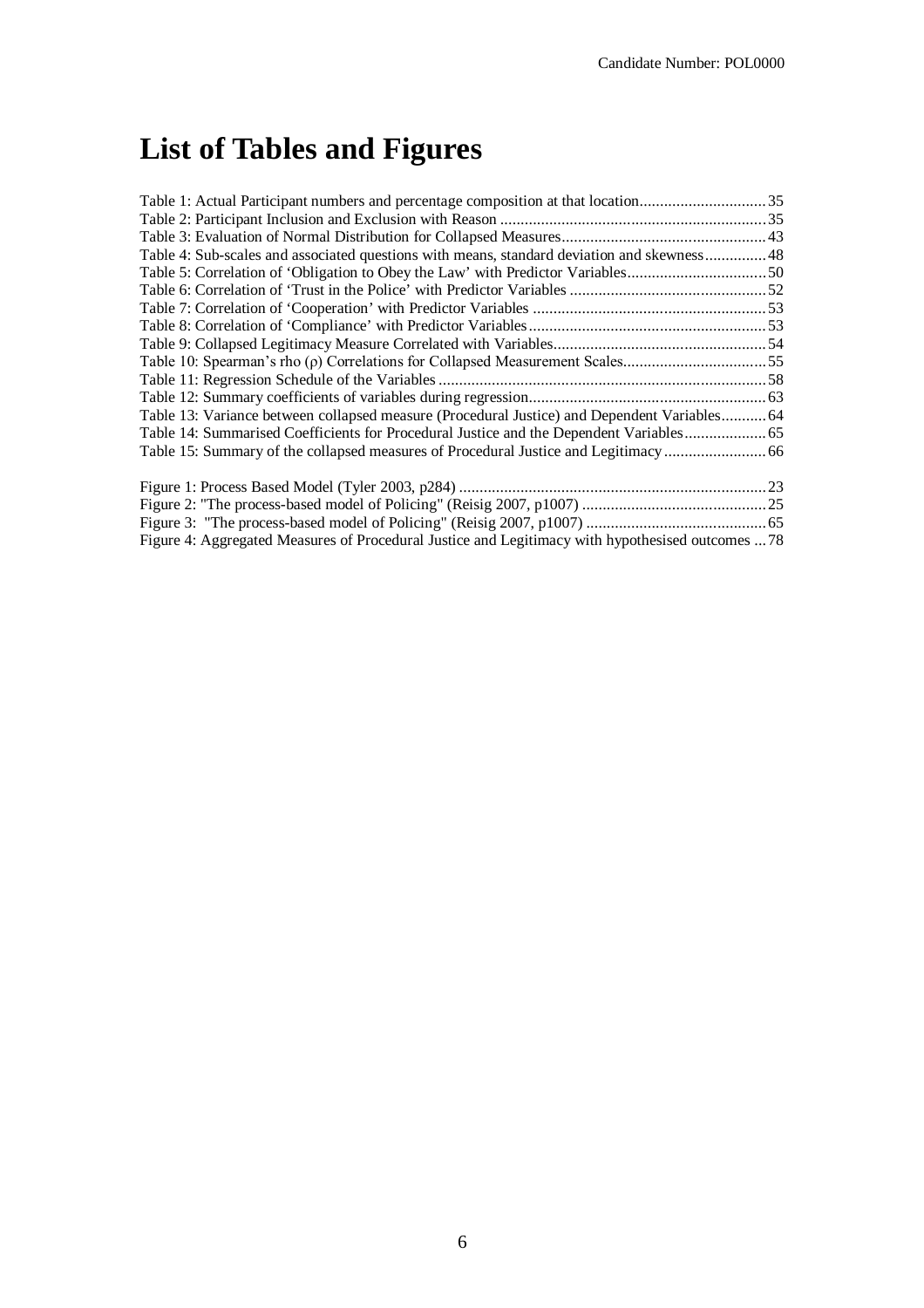# **Chapter One: Introduction**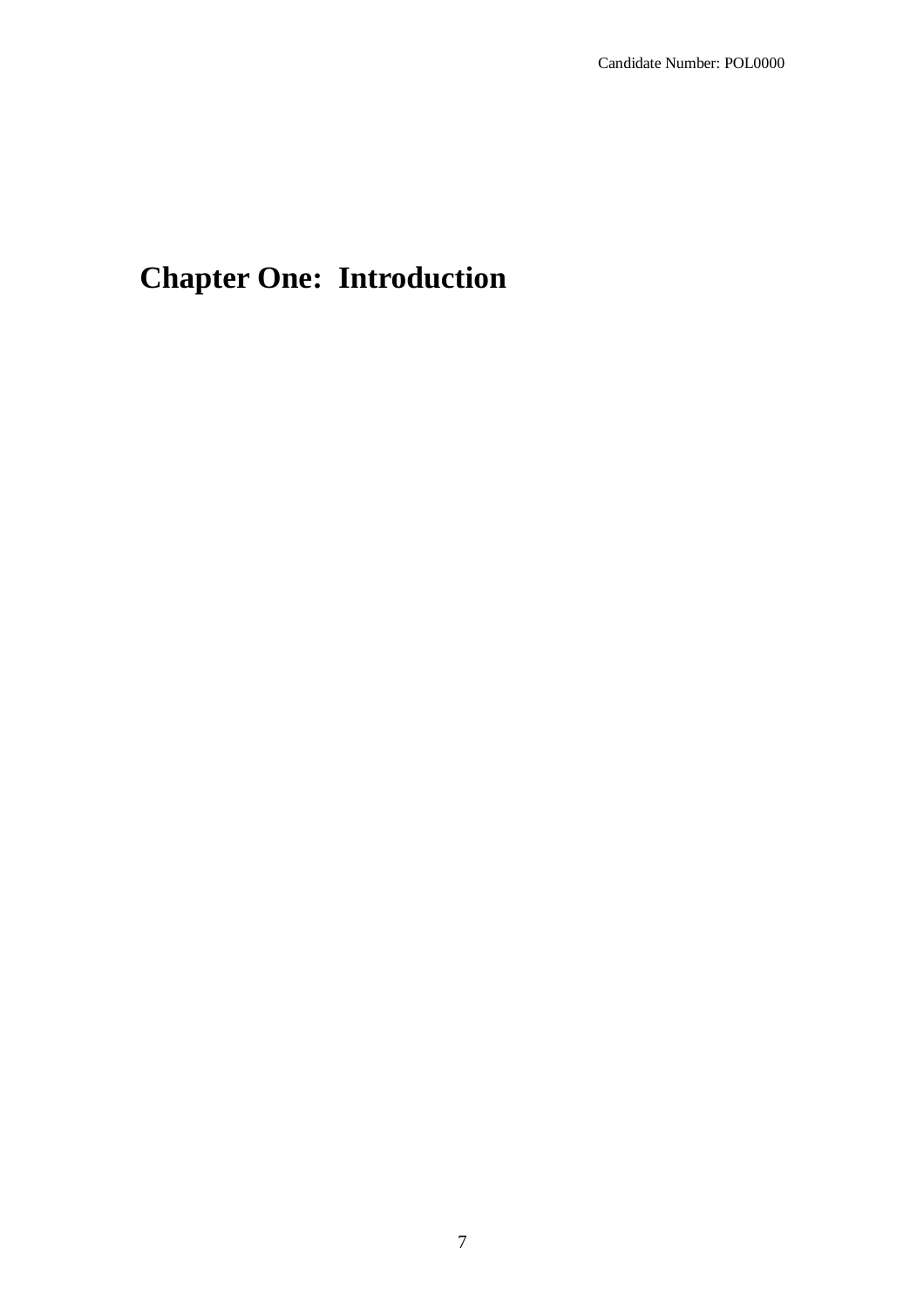The process-based model posits that the way in which the police exercise their powers during encounters with members of society is at the heart of the creation of legitimacy. The existing research claims that those individuals who believe they have been treated with dignity and respect and who consider they have received fair decisions will view the police as legitimate and help in policing their communities. If fair and transparent procedurally just processes build police legitimacy and wider compliance (Tyler 1990, 1996, 2003, Sunshine and Tyler 2003, Reisig 2009), then the experience of those arrested is critical. If those individuals under arrest truly believe they have been treated with dignity and respect, receiving fair decisions, then a substantial body of those arrested may never come to police attention again. This has been empirically observed with domestic violence suspects (Paternoster et al 1997) and drink drivers (Tyler et al 2007). Alternatively, "unfairness in the exercise of authority will lead to alienation, defiance and non-cooperation" (Sunshine & Tyler 2003 p514) potentially invoking further transgression leading to additional arrest.

Legitimacy is important as it enables institutions to be seen as worthy of being obeyed requiring citizens to "bring their behaviour in line with the dictates of an external authority" (Tyler 1990 p25). Legitimacy results in those who have power exercised over them agreeing to be subjugated by that power. Critically, it also enables the individuals and organisations who exercise power to be deferred to and obeyed because they are seen as possessing a "moral rightness" (Tankebe 2009, p9). In this way legitimacy is not simply seen as a belief system (Weber 1968), but also as an obligation to conform (Beetham 1991). Social scientists have long recognised that legitimacy and the items that facilitate its existence are not universal. What is pertinent in one society may not be at all relevant in another. This is important, as it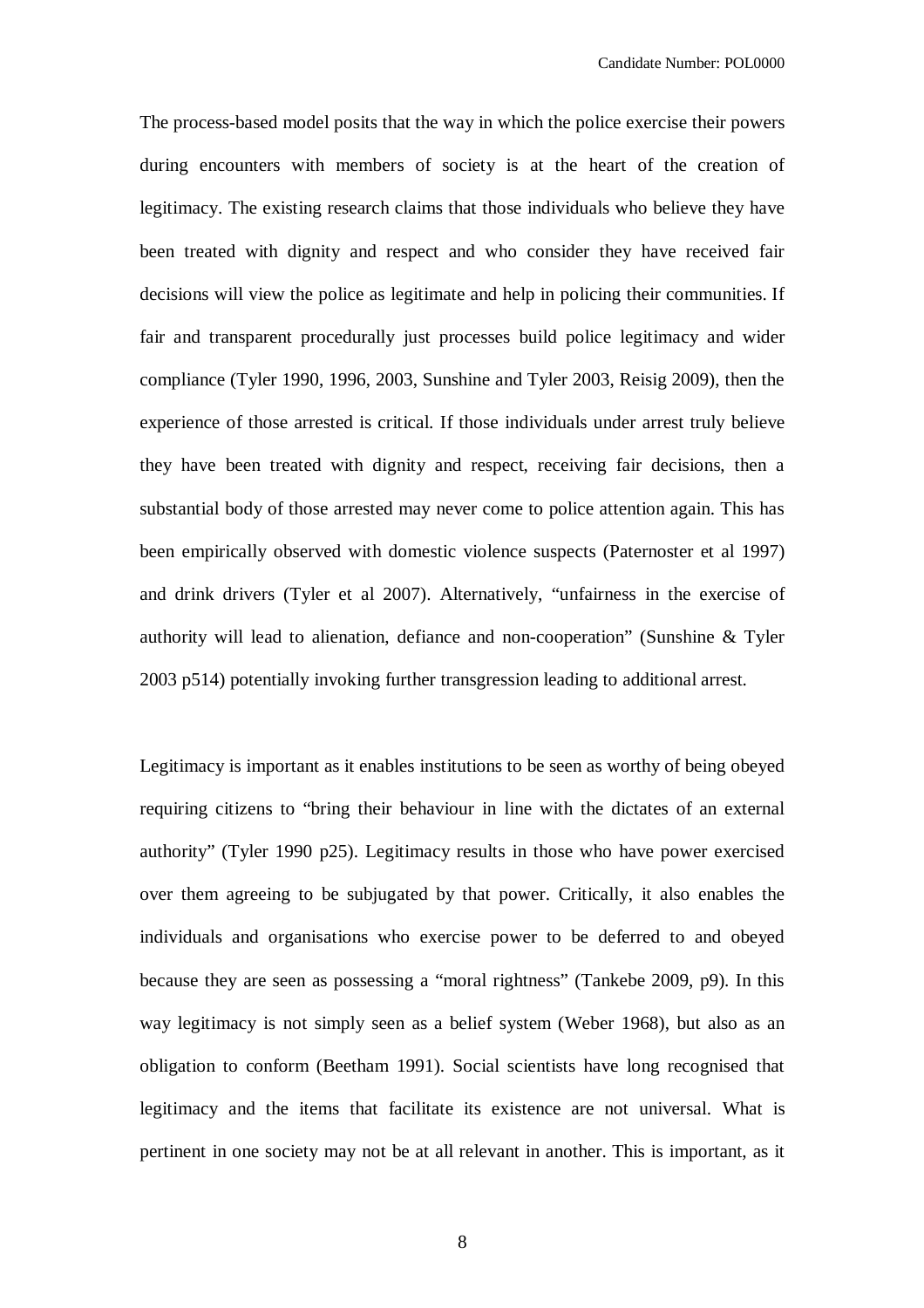can help shape interactions and processes between groups as one size does not fit all (Beetham 1991).

Studies of the process-based model have predominantly occurred within the United States. However, with increasing frequency research is taking place in other jurisdictions examining the model in culturally diverse environments, such as Australia, Ghana and Jamaica. Similarly, although the main body of research has looked at general populations this is also changing with empirical research now including domestic violence, drink driving and prison based populations. However, within the United Kingdom scarcely any studies exist that explicitly test the procedural justice arguments. In England and Wales approximately 48% of suspects entering police custody go no further in the judicial process (Phillips and Brown 1998). This represents nearly three quarters of a million people each year, many of whom are subsequently re-arrested for other offences (ibid.). In this study 87% (*n=*87) of participants had been arrested more than once. If one of the core functions of the police and policing is to reduce harm, then it is logical to assess how we can help those who are alleged to have committed harmful acts identify with the police and policing as a legitimate executor of power. In turn, assuming the process-based model is correct, this should have a positive effect on suspect compliance, cooperation, trust and feelings of obligation to obey the law.

Within the British context we have limited empirical knowledge of the generalisability of the procedural justice theory. This study examines suspects' experience of procedural justice whilst in police custody in England and Wales. The study defines custody as spanning from point of arrest to point of release and sets out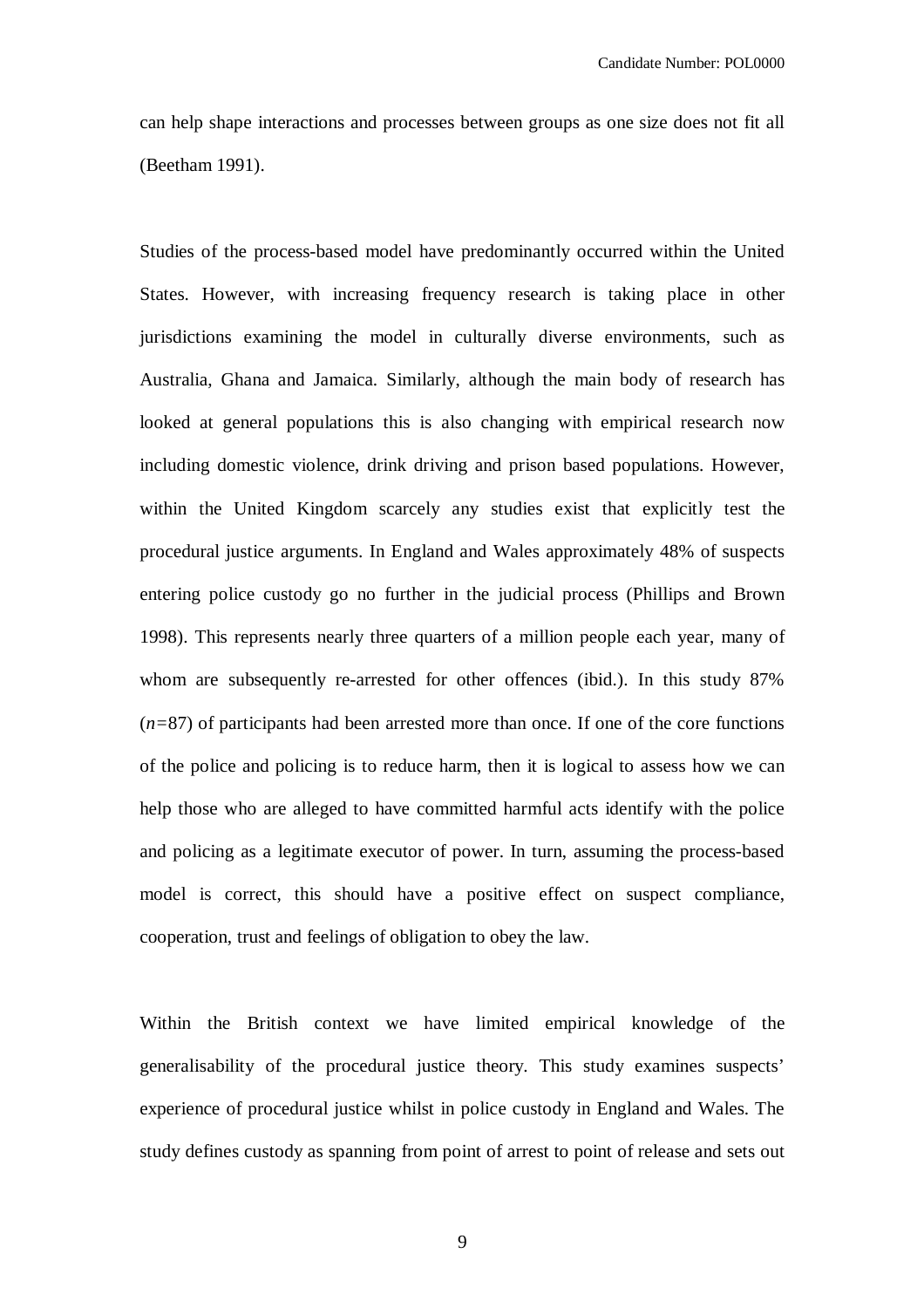to identify if the findings of Tyler et al are replicable or relevant in the UK. In doing this, the study seeks to answer the question of whether procedural justice has the same potential to build police legitimacy and wider compliance in an English context. The rationale of the study is that where suspects can identify with 'fair' treatment and 'fair' processes then harm could be reduced through the decrease in the number of those suspects who are re-arrested. This is because, the process-based theory contends, individuals acknowledge the rule of law, police legitimacy and adapt their behaviour to be more compliant in nature. Participants within the study were drawn from a broad range of offence types and the use of discrimination in participant exclusion was used sparingly and according to a transparent process.

This research uses the process-based model as advocated by Tyler (1989, 1990, 2000, 2003, 2006) as the basis from which to examine suspect perspectives of procedural justice and police legitimacy. The study explores the process-based model firstly by examining the literature. In so doing, it aims to set out the most pertinent aspects of the research relevant to the aims of this work. Chapter 3 outlines the methods used to collect and analyse the data. The results of the analysis are described in Chapter 4 and Chapter 5 discusses the implications of these results for the processed-based model and its applicability to suspects in the United Kingdom. The final chapter summarises these findings and examines the implications of the research for policy and practice.

In summary, this research represents one of the first within England and Wales to specifically assess the process-based model; and is believed to be the first to specifically capture the perspectives of the suspect in a procedural justice context in the UK whilst detained in police custody. The study was conducted in three separate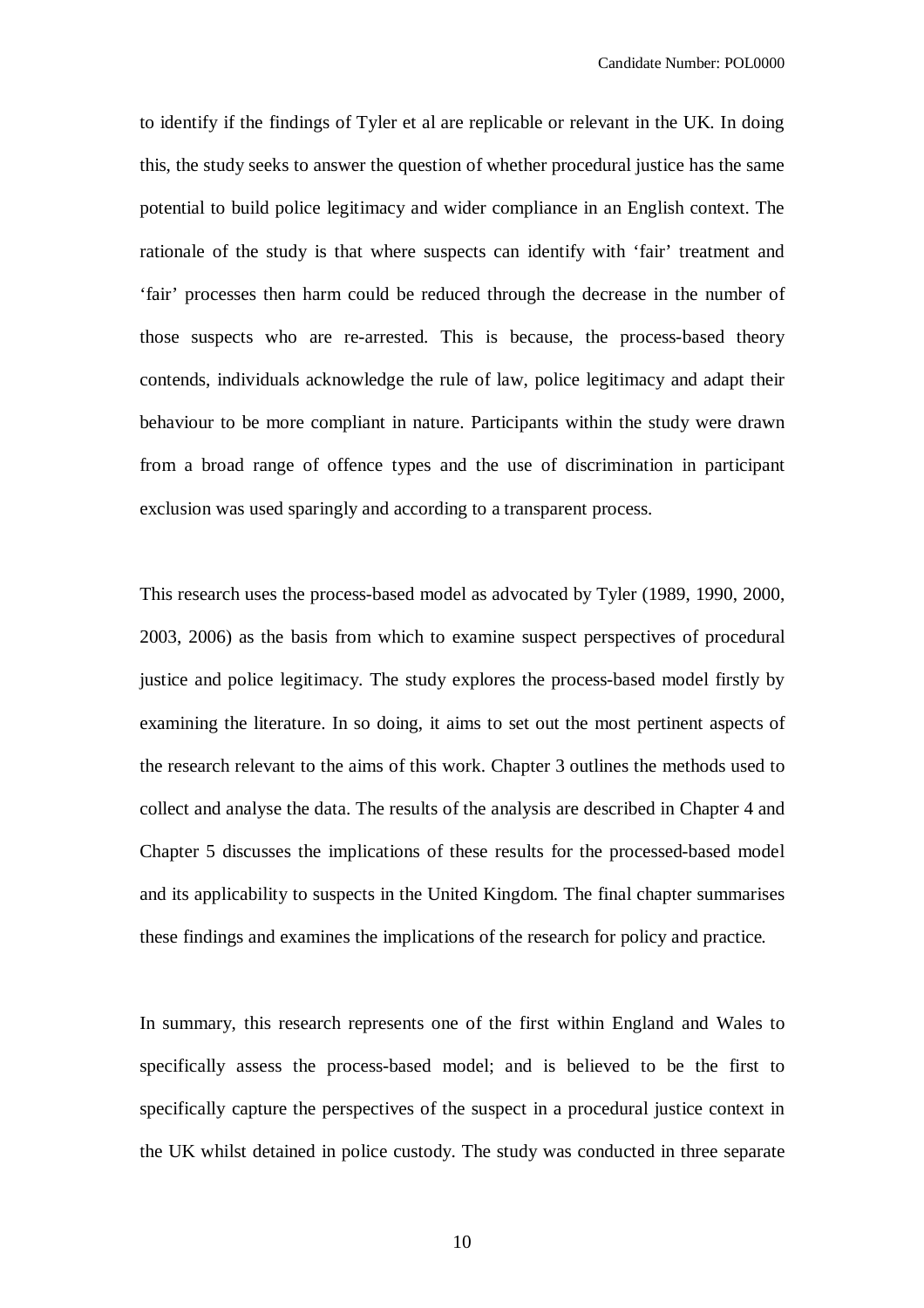policing areas and took place over an extended period. The research is empirically based and uses correlation and regression analysis in examining the results. As such it is hoped that a contribution can be made in filling the gap within the existing literature.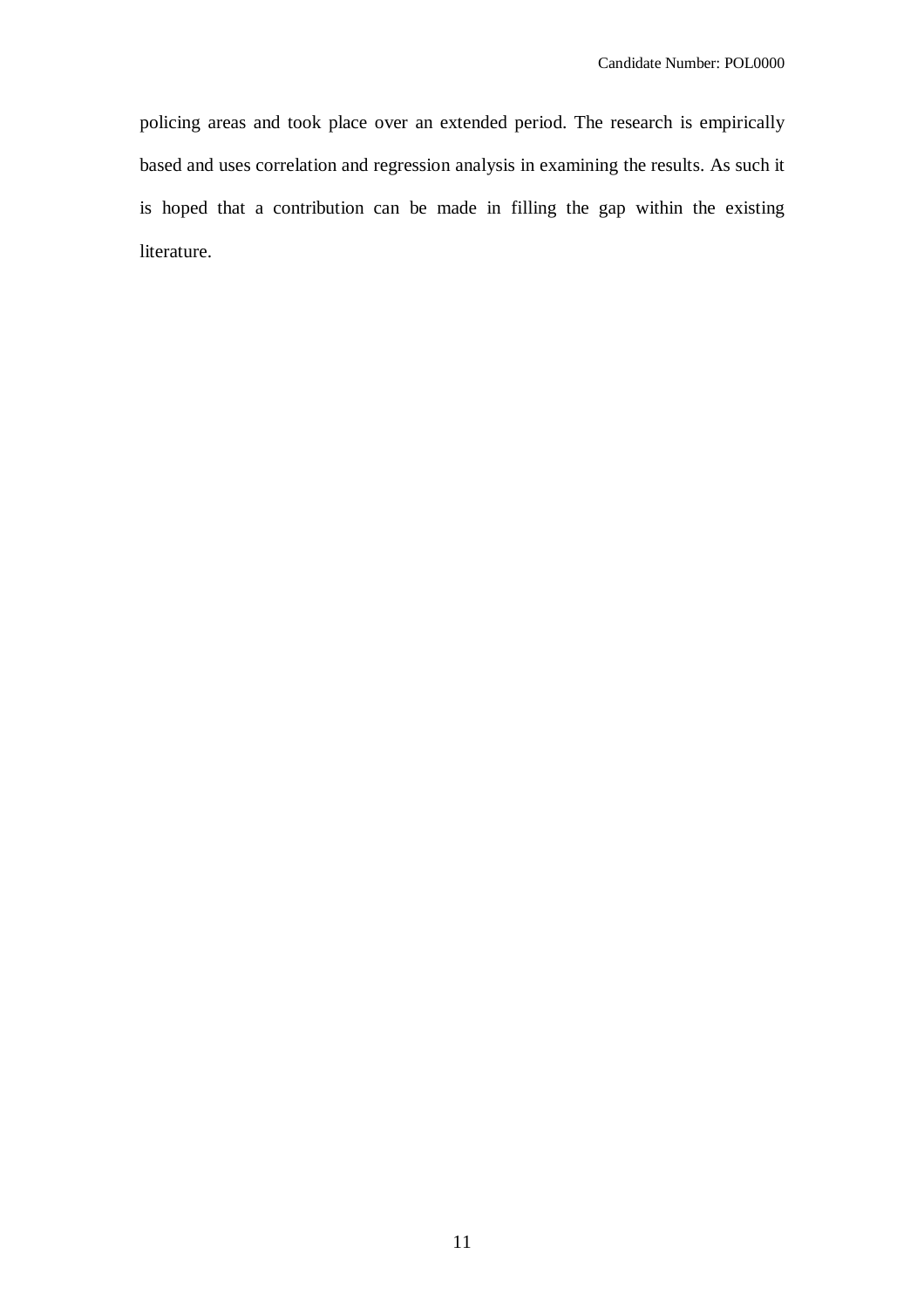# **Chapter Two: Literature Review**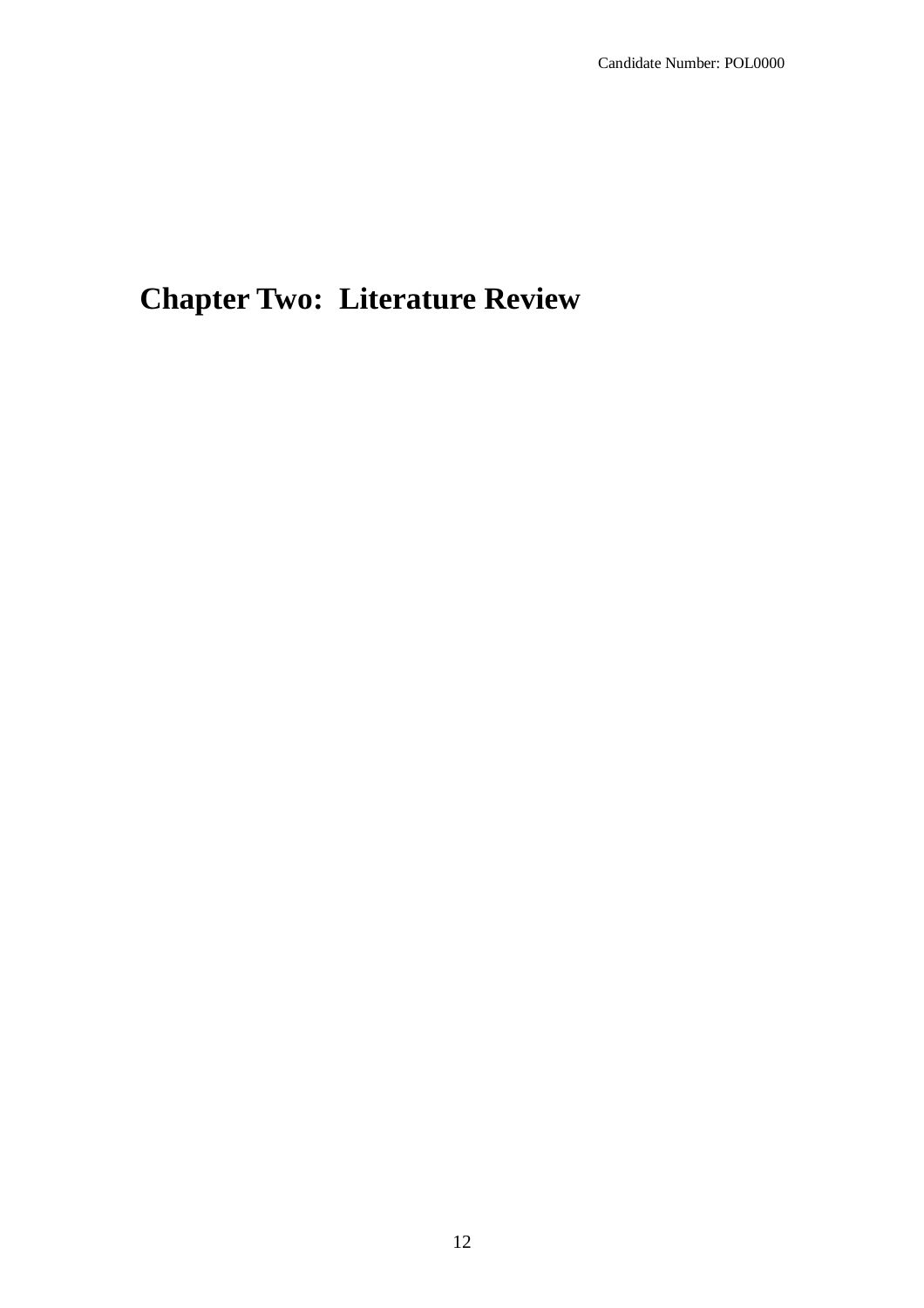#### **Introduction**

This literature review will introduce the academic framework within which this study has placed its focus. It will examine the key elements of the process-based model and set the scene for the subsequent analysis that was undertaken to examine the model in a British context. This research has been done with one objective in mind: harm reduction. If the process-based model is found to be supported in a British context, then the opportunity for developing increased levels of police legitimacy could result in reduced levels of re-arrest for suspects. The chapter builds from an overview of the creation of policing and the need for regulation in a civil society. It develops to examine what constitutes legitimacy and the process-based model. In conclusion it examines the process-based model as a vehicle for increased police empowerment and long-term rule compliance.

## **Effective Society**

For civil societies to function effectively they require order, structure and are dependent on the prevailing ideology of those in power being "widely accepted [by] the population" (Kelman 1969 p278). One component of this structure is represented by the criminal justice process, and in particular policing. Policing in the United Kingdom was formalised in 1829 and critically was formed of the people for the people (Reith 1956) to ensure that the social values (Weber 1968) of society were represented by the police. It was envisioned that these shared values would support the concept of 'policing by consent' and that the police would be seen as legitimate executors of the power given to them by the state. Policing was designed to be measured not according to the number of arrests, but rather the absence of crime; and that crime would be defeated by the police and community working together. In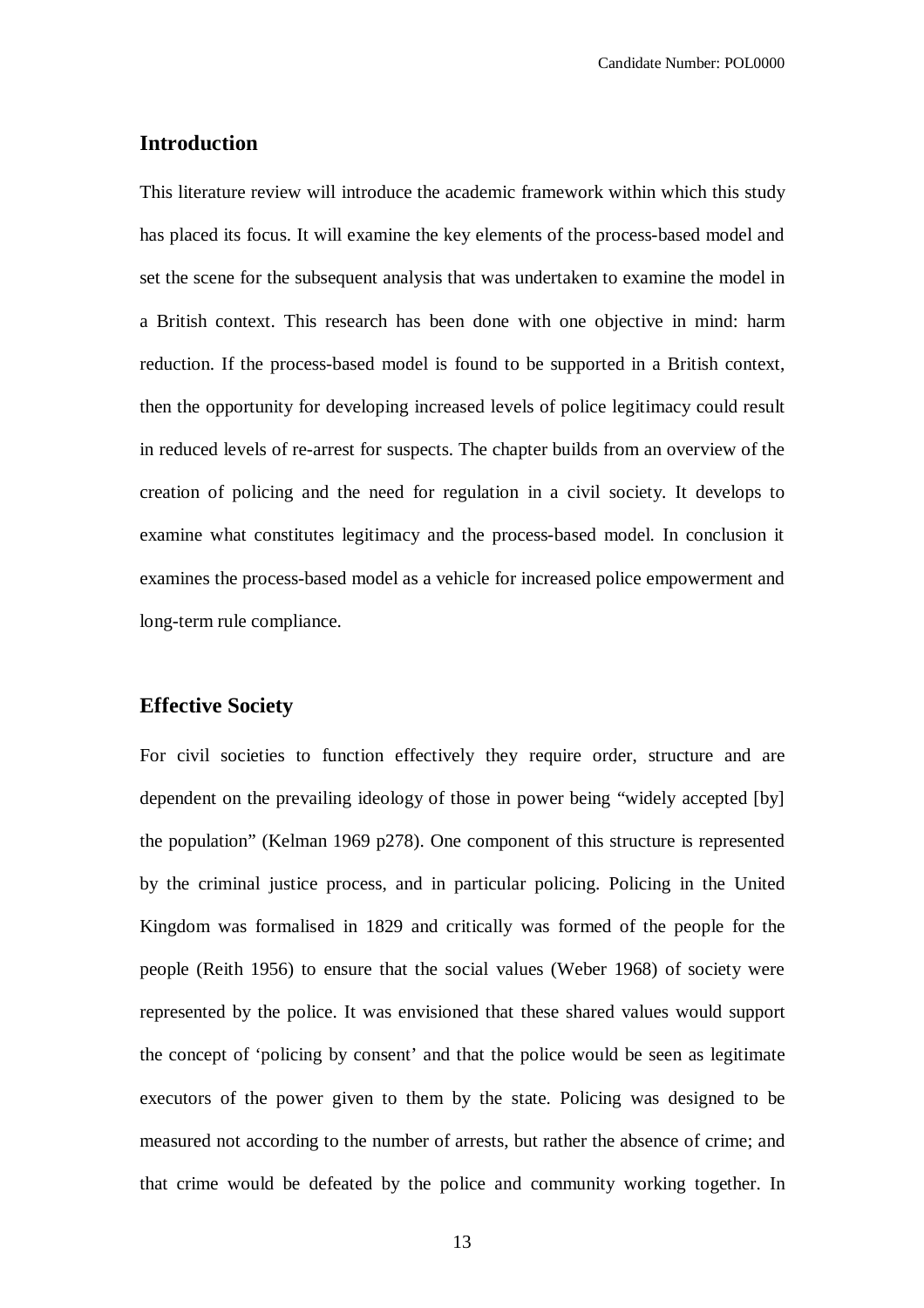maintaining these founding principles, the police service in the United Kingdom has needed to continually adapt. The police service has to remain in touch with, and reflect the values of, the society in which it exists if it is to be 'of the people'. This adaptive relevance is important to ensure that continued consent is given by the public to the police. Without consistent public legitimatisation the police would lose consent (Tyler 1990) to exercise power over citizens (Beetham 1991). Consent has a substantial bearing on the ability of the police to actively, and on occasion intrusively connect to the lives of people (Tyler 2006).

# **Building Consent and Legitimacy**

When policing by consent is exercised and powers used, this is accepted by the public because they believe the use of this power as "rightful or legitimate" (Beetham, 1991 p3). Legitimate policing creates a "reservoir of support" for the police and policing amongst the population (Tyler 2006 p381). However, this 'reservoir' can also run dry. Racial profiling or the use of unnecessary force, as two examples, diminish public perceptions of the police and result in decreased public support (Tyler & Wakslak 2004). To ensure public support remains high, or to learn the lessons if it does not e.g. the Scarman Report following the 1981 riots in Brixton, it is important for the police to remain in touch with the normative values of the population over which they exercise power. This was a founding principle at the inception of the modern police service and has been echoed through time. Thucydides in the  $5<sup>th</sup>$  Century BC wrote that the power relationship between those in control and those under control meant "the strong do what they can, [whilst] the weak suffer what they must" and that this was normal for that time. In contemporary democratic societies legitimate power is perceived to be exercised by those who have "moral justifiability" (Beetham 1991,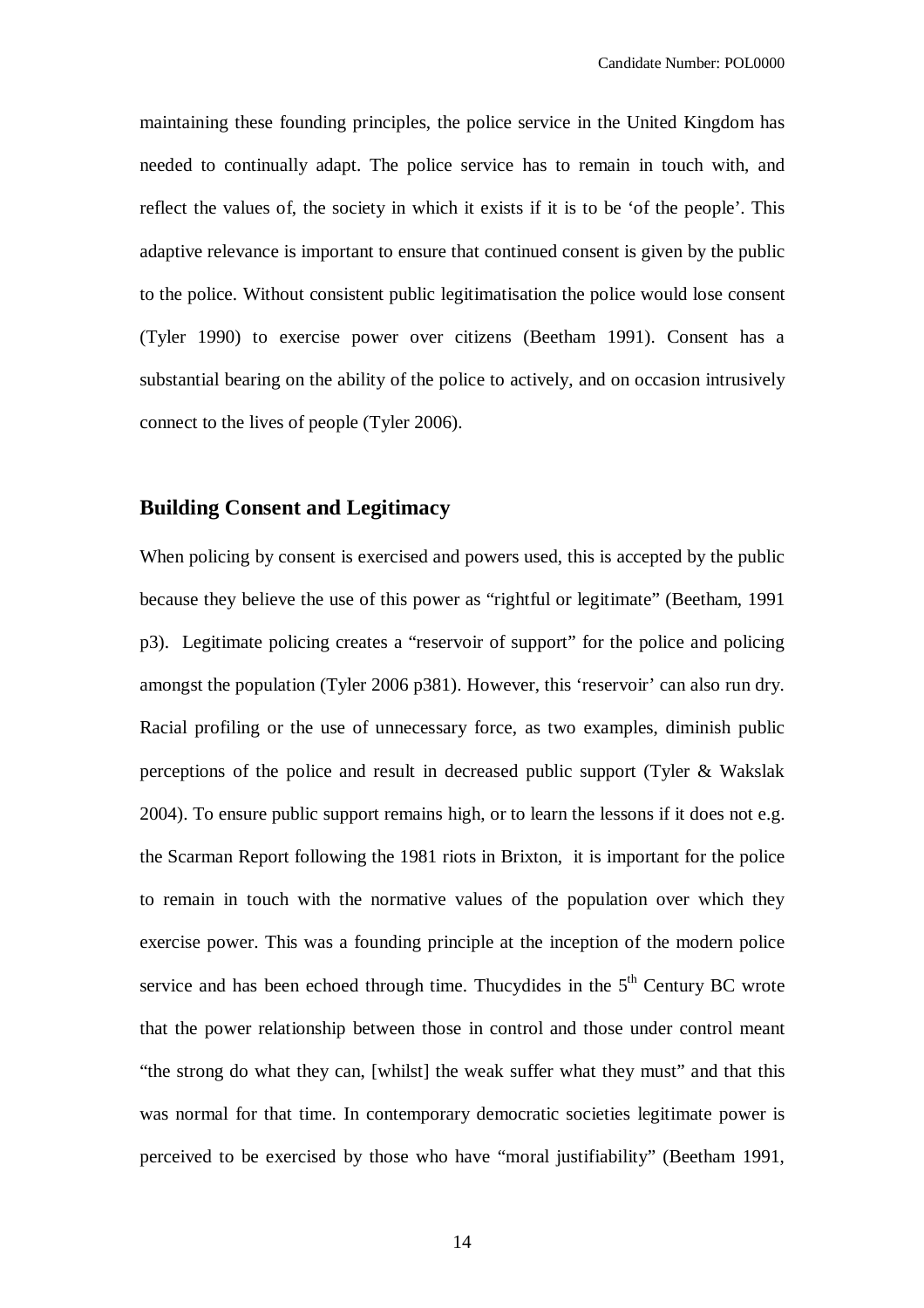p5) and that this arises from the idea that the power is exercised according to "rationally defensible normative principles" (ibid. p5). Beetham (1991) argues that normative principles will be different across cultural and societal divides and that consequently what is legitimate in one context will not be universally applicable in others. This normative idea of legitimacy also allows understanding of the separation between morality and legitimacy. Weber (1968) saw legitimacy as being an internalised value system and that power relationships were appropriate because individuals "believe them to be so" (Weber 1968, p213). Through this Weberian idea societies can undertake action that they perceive as legitimate even if it violates their moral codes e.g. the extermination of Jews by the Nazis. Although legitimacy and morality are interconnected, they are differentiable (Tyler 2006). More contemporary social scientists have come to be critical of Weber, considering that his work insufficiently takes cognisance of time and space, (Beetham 1991) and for failing to explore the notion of whose subjective rules or standards should dominate (Herz 1978).

A further criticism of Weber is that the idea of legitimacy he proposed is too narrow and that it is the combination of three factors acting together that influence legitimacy rather than simply 'beliefs.' These factors are: how the power was acquired; how representative are the rules in expressing the values and belief system of the society at that time; and what actions are taken to represent these values and beliefs (Beetham 1991). When these three factors co-exist then legitimacy can be seen not simply as a belief system, but as an obligation to conform (Beetham 1991). Contemporary research has developed this idea seeing personalised beliefs and the process based system as failing to adequately examine the endogenous legitimation activities that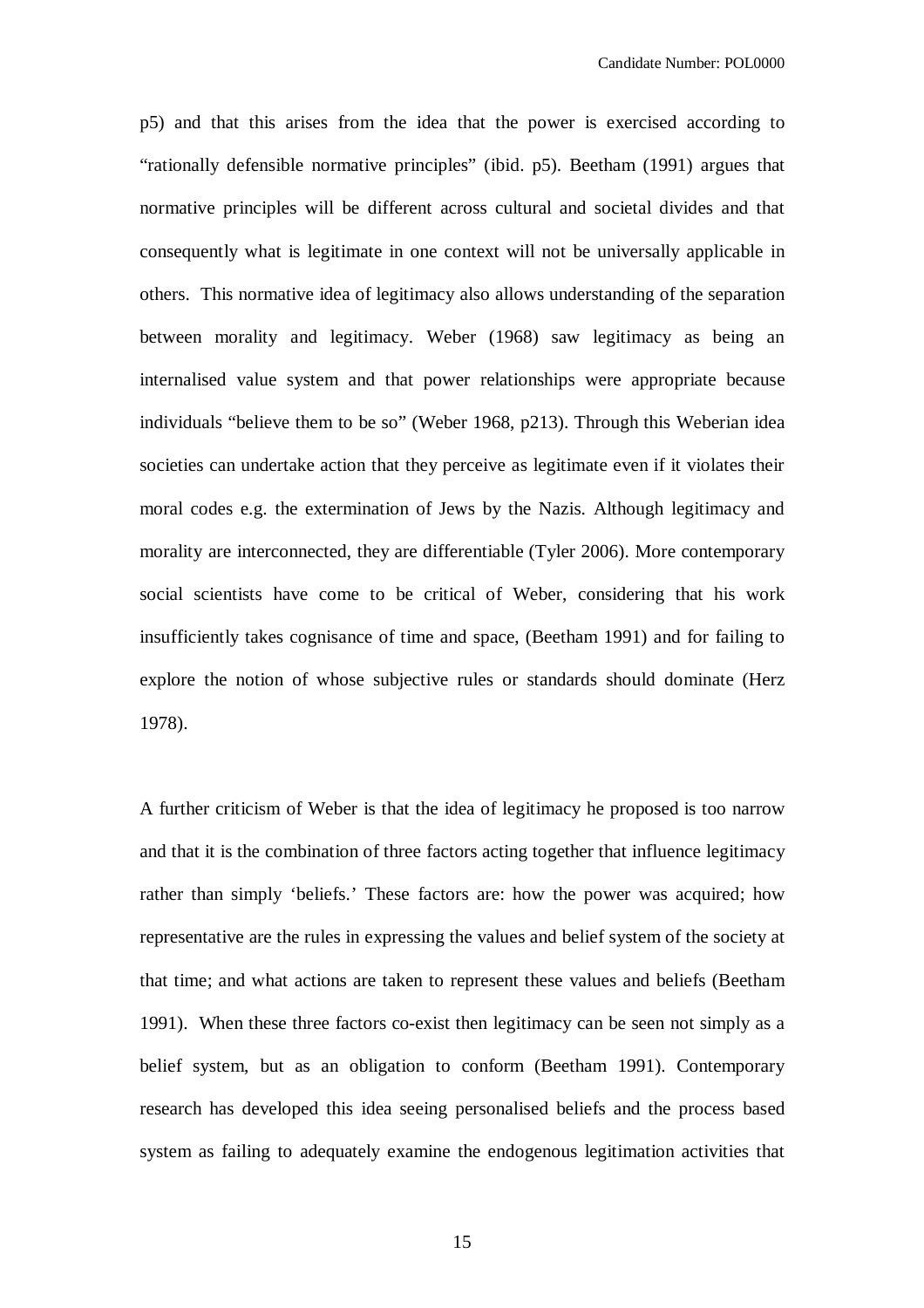institutions, in particular the police, undertake (Tankebe 2009). The idea that legitimacy enables institutions to be worthy of being obeyed requires citizens to "bring their behaviour in line with the dictates of an external authority" (Tyler 1990 p25) when they are comfortable for it to exercise power over them. In a legitimised environment the individual should feel and receive a message of inclusion (Paternoster et al 1997, Tyler & Lind 1992, Tyler 1989) and in this circumstance the police possess a "moral rightness" (Tankebe 2009, p9). Where a process violates the persons self perception and normative principles, then their view regarding the fairness of the process is diminished and can often result in a claim of procedural flaw undermining perceptions of legitimacy (Mayer 2009).

# **Do Fair Processes Build Legitimacy?**

The contention that fair process inevitably gives rise to legitimacy has not always been the case. Early examination of procedural justice contended that two controlling elements were important. The first, 'decision control,' was about how much influence the individual brought to bear on the outcome, the second, 'process control' related to the individual having an opportunity to speak and subsequently inform eventual decisions (Thibaut and Walker 1975). Of the two it was considered that 'decision control' was of more importance. Subsequent research to Thibaut and Walker (1975), proposes that the importance of process control has been understated (Tyler, Rasinski & Spodick 1985). Leventhal (1980) acknowledged the role of 'process control' but also found that experiences that were not at all control based were also important, such as the removal of bias, and the presence of accuracy and consistency in decision making.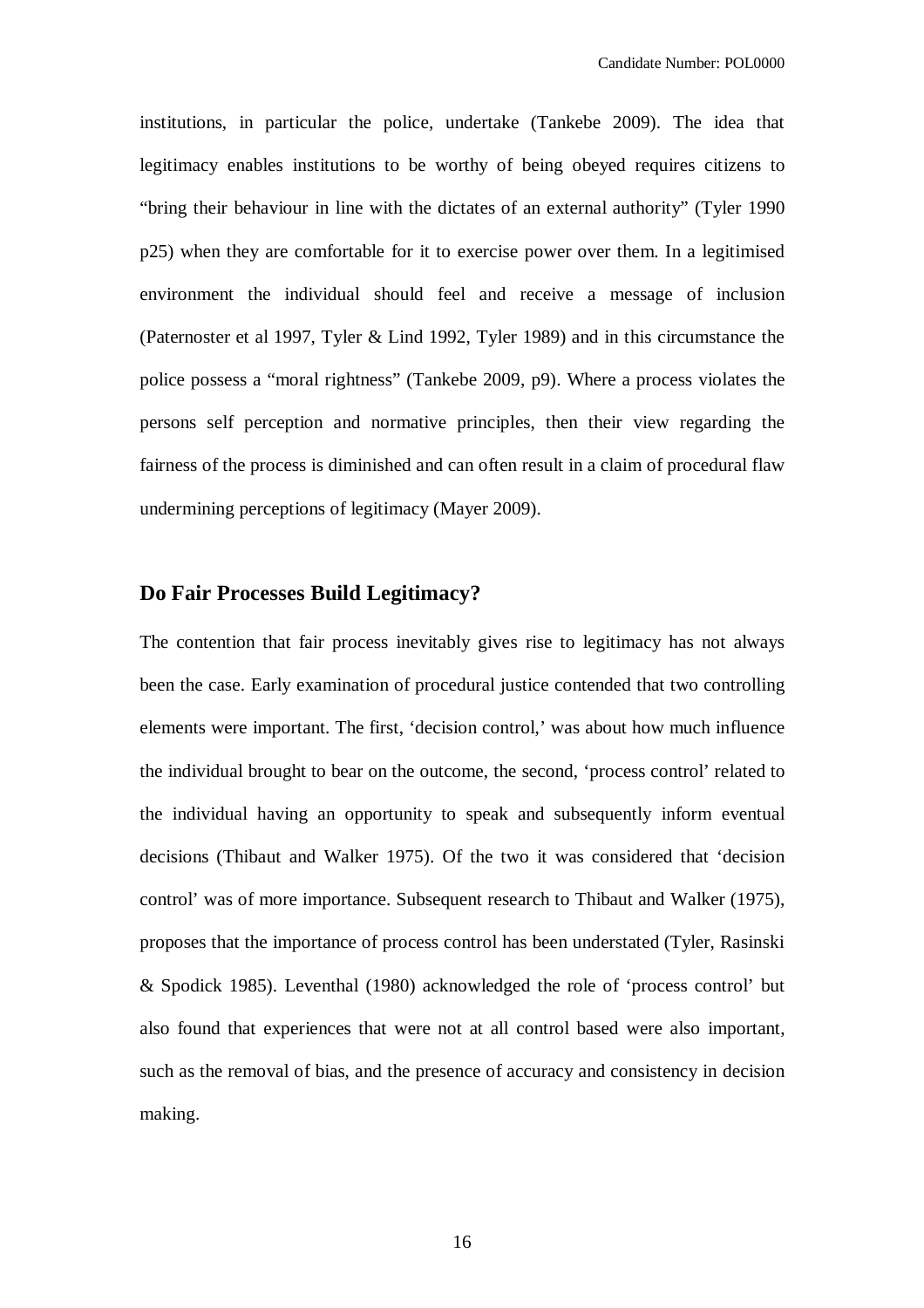The debate developed through Tyler's (1990, 2006) research entitled, "*Why do People Obey the Law.*" Tyler disagreed with the findings of other social scientists, such as Hyde (1983), who had dismissed the notion that legitimacy had any effect on behaviours. Tyler set out to establish through the use empirical evidence the relationships between procedural justice, legitimacy and compliance (Tyler 2006). His findings set the scene for the development of debate for virtually the next thirty years ultimately articulating that "social relationships and ethical judgements" (Tyler 2006 p270) were the primary motivation in legal authorities securing cooperation rather than an emphasis on punishment. This conflicted with the traditional instrument of choice for social control which had consistently remained focussed on punishment. Punishment represented the dominant establishment philosophy in maintaining order throughout the twentieth century (Nagin 1998). The instrumental punishment based approach had been costly to manage and operate, often failing to rehabilitate offenders – as they continue to offend after release - and therefore indirectly encouraged recidivism (Luna 2003).

Legitimacy is "more influential [in peoples compliance] than [is] the risk of being caught and punished for rule breaking" (Tyler 2006, p270) even to the extent that when the risk of capture was small, people still follow rules believing them necessary. Conversely where the primary control measure of behaviour is instrumentally based, such as with the illegal downloading of music from the internet, they are consistently less effective (Jensen 2003) than a shared value based system. In examining shared value systems, Tyler sought to identify the relative importance of the "justice of the procedures" (2006 p272) in building common notions of the 'rightness' of behaviour. This was done on the premise that shared value based systems should reflect the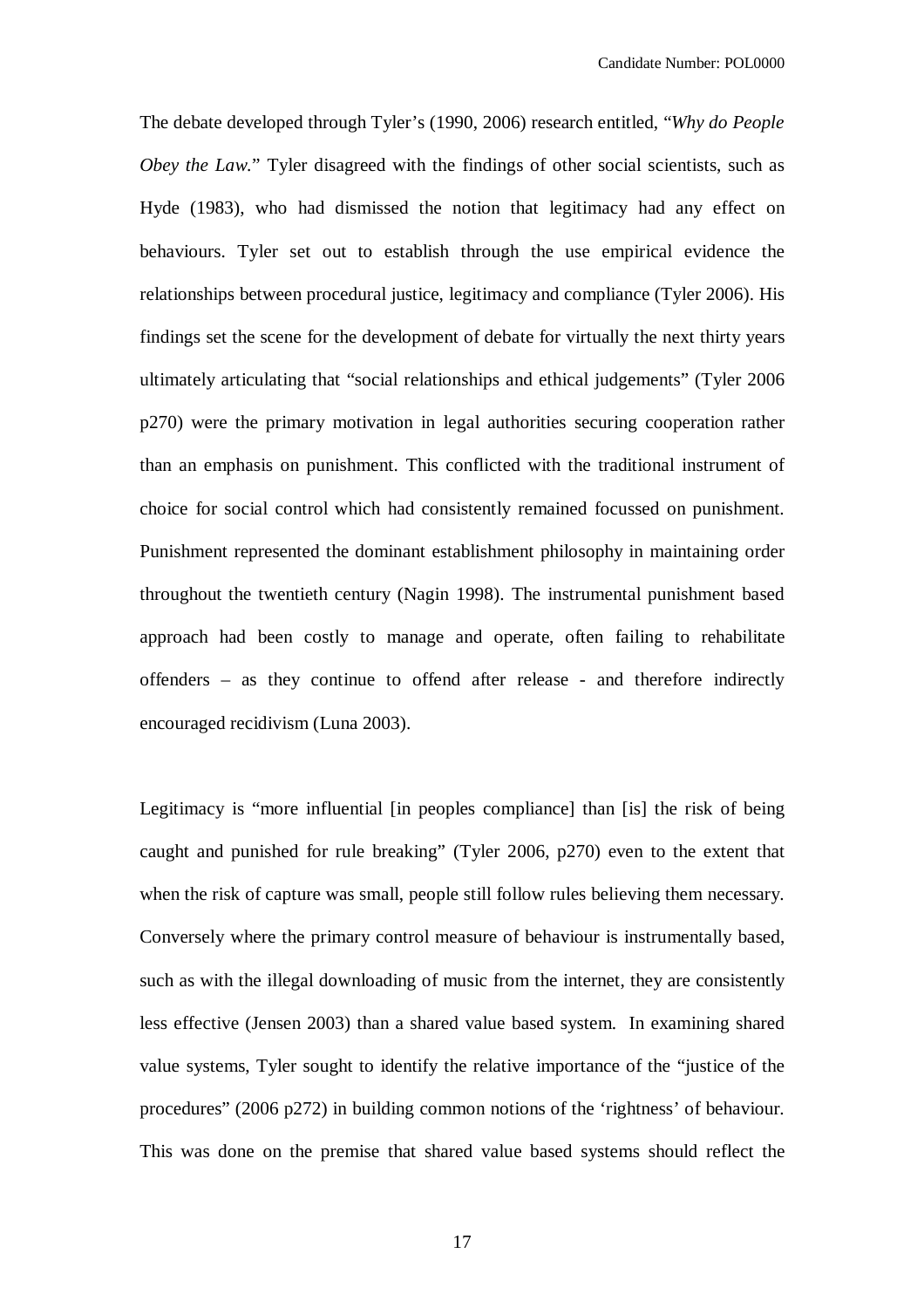legitimate values of society, because (in Weberian theory) people 'believed them to be so.' The emphasis was a focus on the law and process rather than the ultimate outcome or court based decisions. This approach, Tyler argued, had direct connection to the theories of Weber about social order and why people obey rules. Tyler hypothesised that legitimacy comes from procedural fairness. What ultimately constituted procedural fairness would be decided by the subjective evaluation of the justice dispensed. This idea of the personalised evaluation of the prevailing rules and those who exercise power can be seen as a 'bottom up' or 'mass' approach to legitimisation (Beetham 1991, Coicaud 2002, Tankebe 2008) and has a dynamic quality allowing for changes over time and changing cultural environments (Beetham 1991). In this context Tyler posited that individuals follow the law, not because they fear its sanction, but because they consider it to be legitimate (Tyler 2003, 2006) and that this legitimacy has its genesis in the fairness of the procedures used.

### **What influences fair process?**

The research seeks to identify what individuals consider to be the most representative aspects of fair processes and fair interactions. One proposed component is that individuals identify with a wider "group-value order," (Paternoster *et al* 1997 p165) where the individual considers they have an intrinsic value in society (Tyler & Lind 2001). This is important as it represents the individual's perceptions of their selfworth within that society, and can be seen as a relative or relational model (Tyler 2000). It therefore denotes what is or is not acceptable to that individual. The relational model sets the boundaries within which the individual would normally operate their value system and "communicate[s] information about their status within groups" (Tyler & Lind, 1990 p140). Fair treatment by the process confirms that the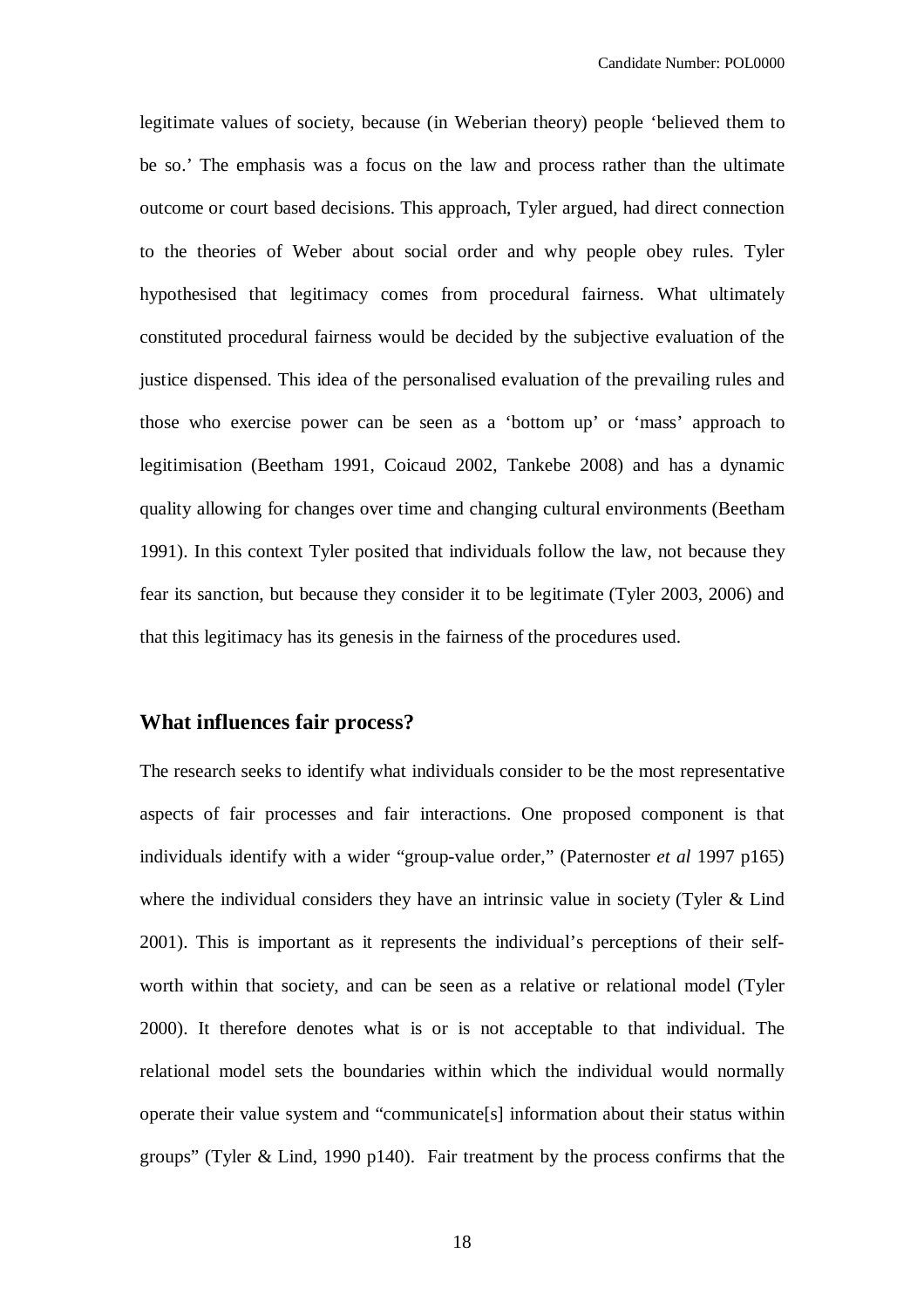individual belongs to this wider group and helps to structure the individual's compliance with the wider group norms (Tyler 1990). This comprehension of 'onesself' in relation to normal behaviour ensures appropriate behaviour is understood and carried out (Bottoms 2002; Tyler & Bladder 2005; Rock 2007) or recognised as deviant where it crosses the line. This facilitates and encourages individual selfregulation and compliance within rules.

Critical to the relational model are individualised perspective of: (1) their social position; (2) the impartiality of the legal authority dealing with the individual; and (3) an expectation of the legal authority's integrity (Tyler 1989, 1990, 2000). The impartiality of the legal authority requires the absence of bias, prejudice and a willingness to make objective decisions. These biases can take many forms and include age, gender and ethnicity. This unbiased, evidentially based philosophy is critical to forming positive views of police impartiality. Legal authority integrity requires that all those involved in the process have had a 'voice' (Lind 1980). 'Voice' is more than just speaking out. It is about being both listened to and heard. When the individual has the opportunity to actively contribute, and considers they have been listened to, they are more likely to consider that they have been allowed to inform decisions made about them and experience the authority as "benevolent and caring" (Tyler 2000 p 991). As such they are "more likely to consider the procedure as satisfying" (Tankebe 2009 p10). This can result in the individual experiencing less personalised impact from a negative outcome, as they will interpret their experience overall as fair (Hegtvedt et al 2003). The satisfaction generated through consensus about the fairness of process was observed to have a positive impact on recidivism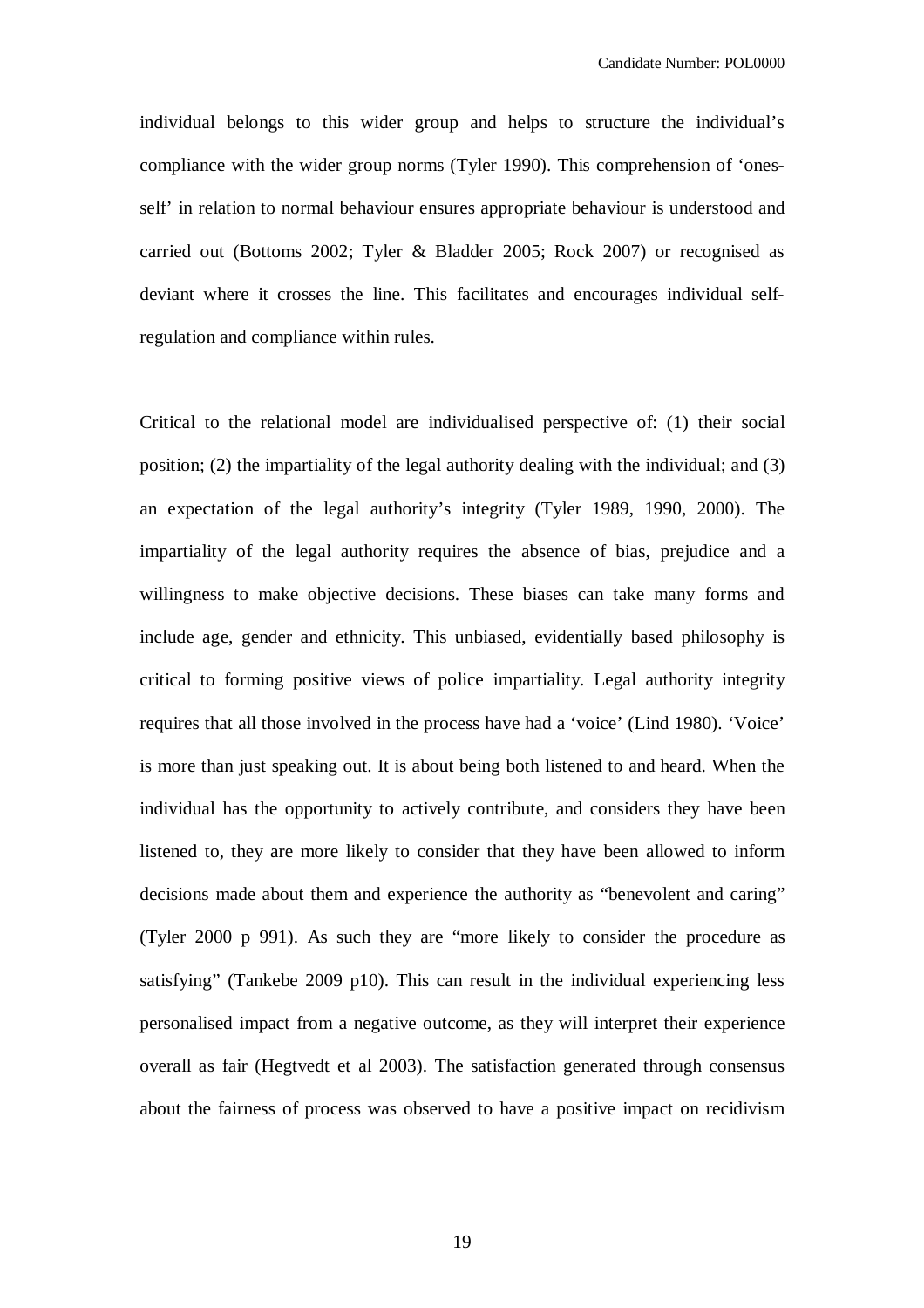rates in offences of domestic violence in the United States (Paternoster et al 1997) and drink driving related offences in Australia (Tyler et al 2007).

In a further refinement of the three relational model groupings, Tyler and Bladder (2000) outlined that "quality of decision making" and "quality of interpersonal treatment" captured the essence of the three elements. Decision-making comprised impartiality, consistency and correctability. Interpersonal treatment comprised ethicality, dignity and respect. As such it became increasingly possible to identify the main noninstrumental components of procedural justice. These comprised six elements all of which centre on ensuring 'fairness' within the process. They are: "(1) *representation*: [the opportunity to fully state your case and have 'voice'(Lind 1980)]; (2) *consistency*: [in the way individuals are treated compared to others, and in rule application (Tyler 1990)]; (3) *impartiality*: [the management and minimisation of bias, the removal of favouritism and neutral authorities (Tyler & Lind 1992)]; (4) *accuracy*: [decisions based on dependable, legitimate information, freely shared and transparent made by competent people (Tyler 1990)]; (5) *correctability*: [opportunity for redress (Leventhal 1980)] and; (6) *ethicality*: [treating individuals with dignity and respect (ibid.)]" (Paternoster et al 1997). People are most likely to perceive those who regulate them to be fair, ethical, legitimate, and "deserving of compliance" (Paternoster et al 1997; Tyler 2004) where these six elements coexist.

## **Why are Procedurally Just Influences Important?**

The procedural justice theory has been operationalised to two elements: (1) quality of treatment (that the police treat individuals with dignity and respect) and (2) quality of decision making (police decisions are fair) (Tyler 2003). The contention being that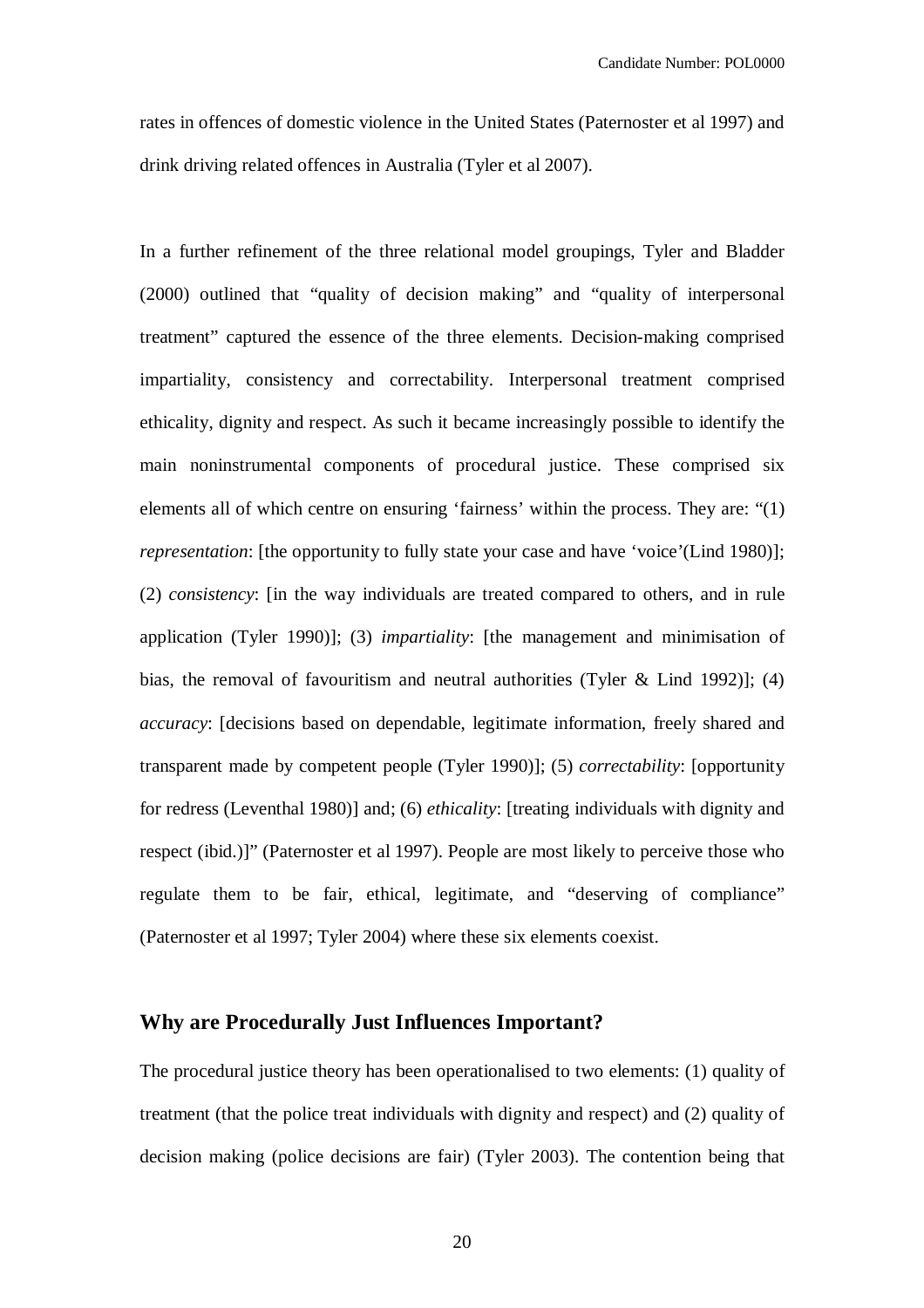individuals are most concerned with what they perceive to be justice based decisions and critically this is seen through the fairness of the procedures actually used. The fair procedures are foundation blocks for trust creation, decision acceptance and legitimisation of the police (Tyler 1990, 2000, 2003, 2007). In "*Procedural Justice, Legitimacy, and the Effective Rule of Law"* (2003) Tyler proposed what he described as a "process-based model of regulation" (p283), the essence of which is how legal authorities exercise their power in interactions with the public. This "process based model" (*ibid.*) represents a mechanism for the police to firstly have their decisions obeyed, and secondly to foster compliance with laws. This occurs because individuals who perceive the police as legitimate self identify, and therefore self regulate, within a 'group-value' normative domain that both laws and the police represent (Smith 2007). A substantial, and growing, body of empirical evidence supports Tyler's hypothesis that the heart of legitimacy is the individual's perception of procedural fairness (Hinds & Murphy 2007; Sunshine & Tyler 2003; Tyler & Huo 2002; Tyler & Bladder 2000). Tyler develops this through the idea that each interaction between the individual and the authority leaves its mark and ultimately this aggregated 'memory' will become more important than the single issue at hand (Tyler 2003, 2006). Where either the individual or aggregated interactions are not perceived to be legitimate or fair, then conflict and mistrust between the person and legal authority is a natural outcome. This type of interaction can only serve to increase perceptions of illegitimacy. Alternatively, where the police operate processes in ways that are fair, treating individuals with dignity and respect, then perceptions of police legitimacy should increase (Reisig 2009).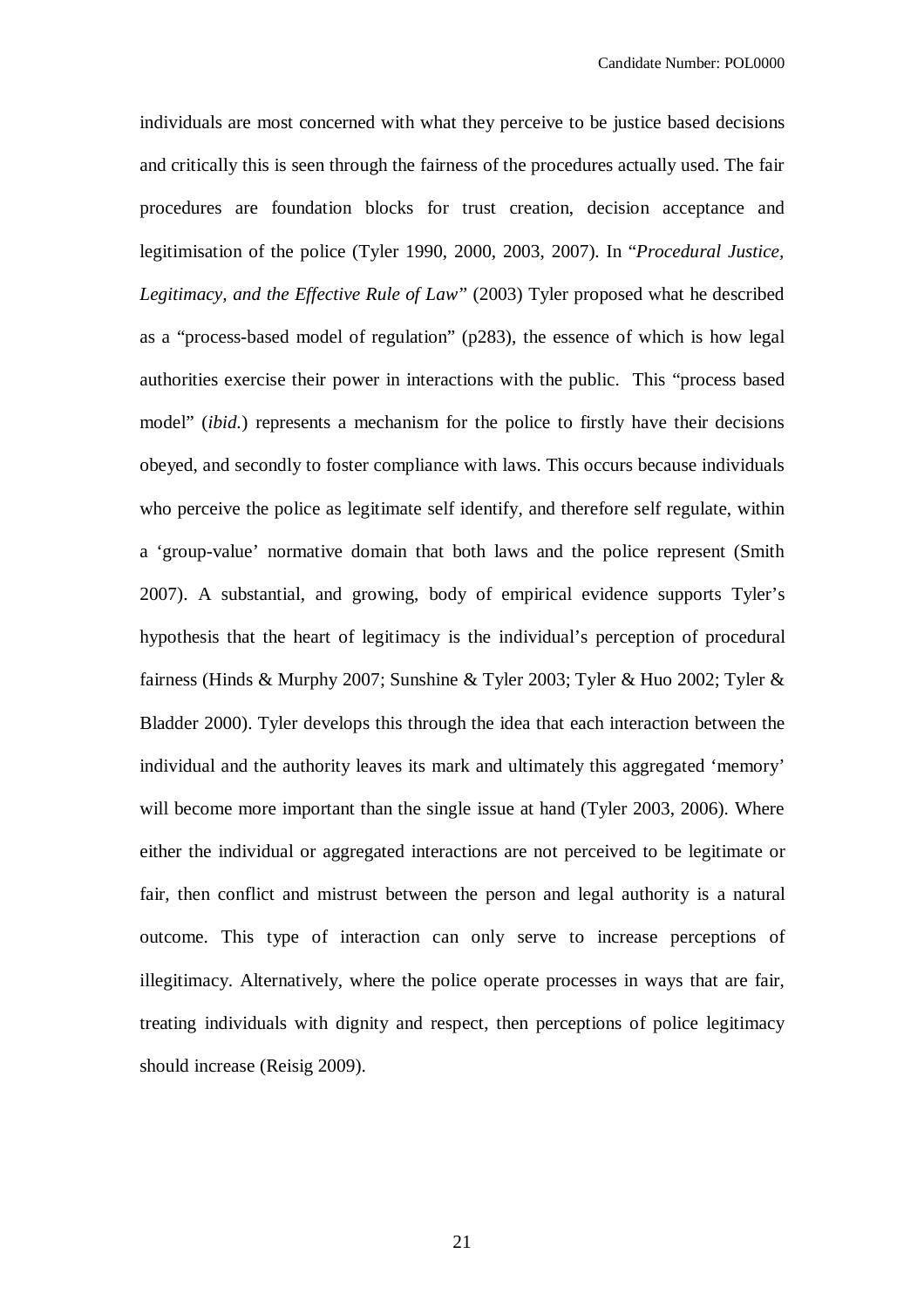#### **What is the process-based model?**

Tyler (2003) visually represented the key components of the process based model, and this is reproduced within figure 1. The illustration shows how the individual experience of quality of treatment and decision making leads to the formation of two psychological states; namely perceptions of fair process and perceptions of the impartiality of the motives of the police. These two psychological states are fundamental in the creation of subjective views about the experience overall and either build or diminish perceptions of legitimacy. In addition Tyler argues that the fairness of the process enables the individual to accept decisions in both the immediate and longer term even if they go against their interests. Within the UK the Police and Criminal Evidence Act (1984) sets out, through codes of practice, what Parliament considers fair process. This Act came into being following revelations regarding significant abuse of police powers within the police service (e.g. fabrication of evidence and race related riots). What Parliament could never legislate for was the disposition of the police officers following the process. The process-based model is cognisant that both fair process and honest, impartial and unbiased motives are equally critical in stimulating perspectives of legitimacy. The process-based model also contends that from fair processes, the institution will also acquire the compliance and cooperation of individuals.

22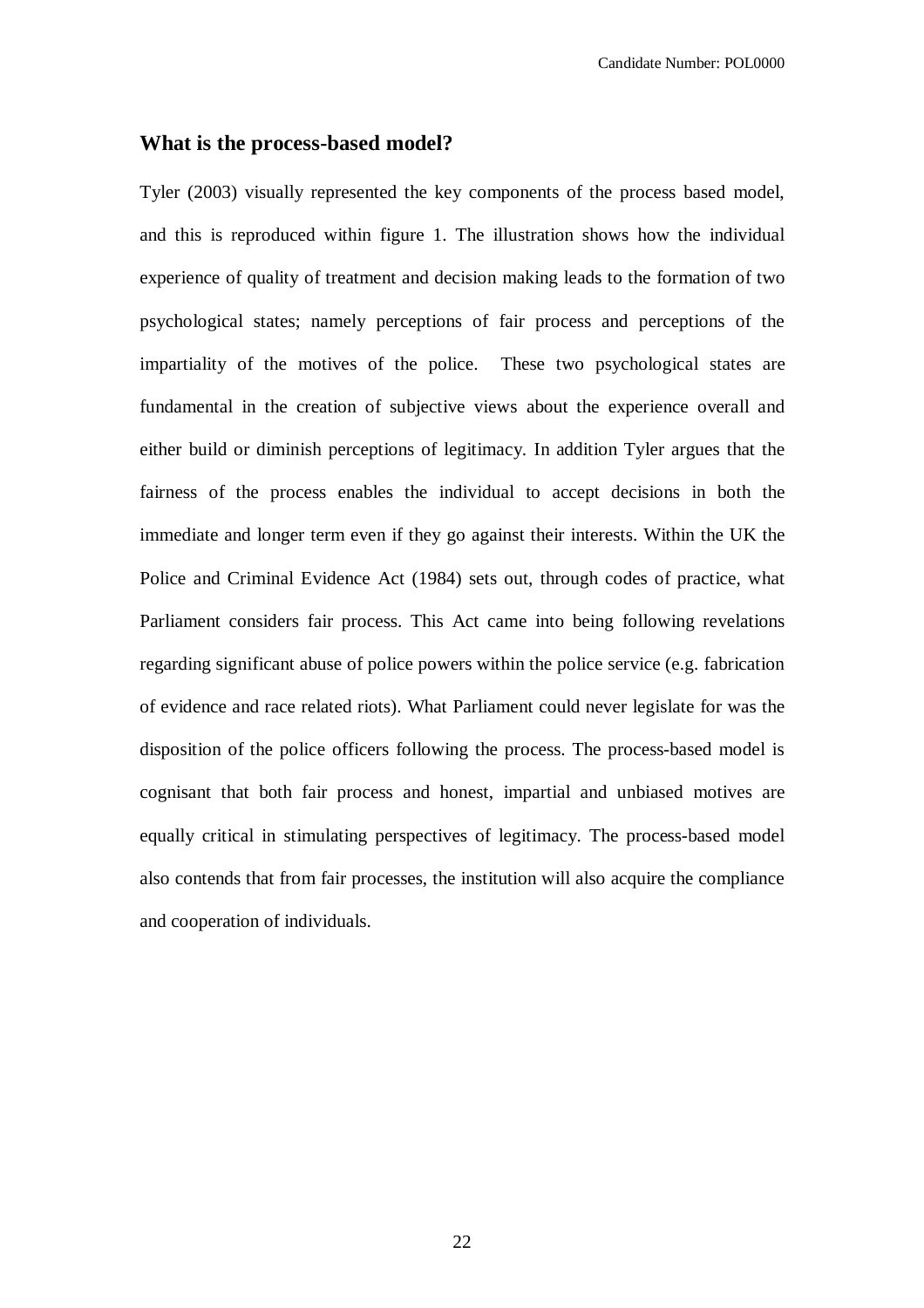

**Figure 1: Process Based Model (Tyler 2003, p284)**

# **Examination of the process-based model**

The processed-based model is a social-psychological framework (Reisig 2009) and as can been seen within figure 1, identifies behaviours and process that influence peoples interaction with and support for the police. The model hypothesises that the manner in which the police exercise their power when dealing with the public has a direct influence on perceptions of police legitimacy. The process-based model has two key components: firstly that individuals have defined ideas about how they believe they should be treated by the police and that they should be included within the process that leads to decision-making. Tyler posits that these two procedural justice components are pivotal in building compliance, cooperation and legitimacy. It has been argued that "any evidence of substantial, widespread dissatisfaction among[st]…constituents" (Tyler1990, p171) must be sought out, explored and understood to ensure that the interactions experienced are still relevant to those in receipt of it, ensuring continued 'policing by consent.'

Through a procedurally just, process-based model, values and beliefs are formed that are in-keeping with the concept of legitimacy and therefore increase willingness to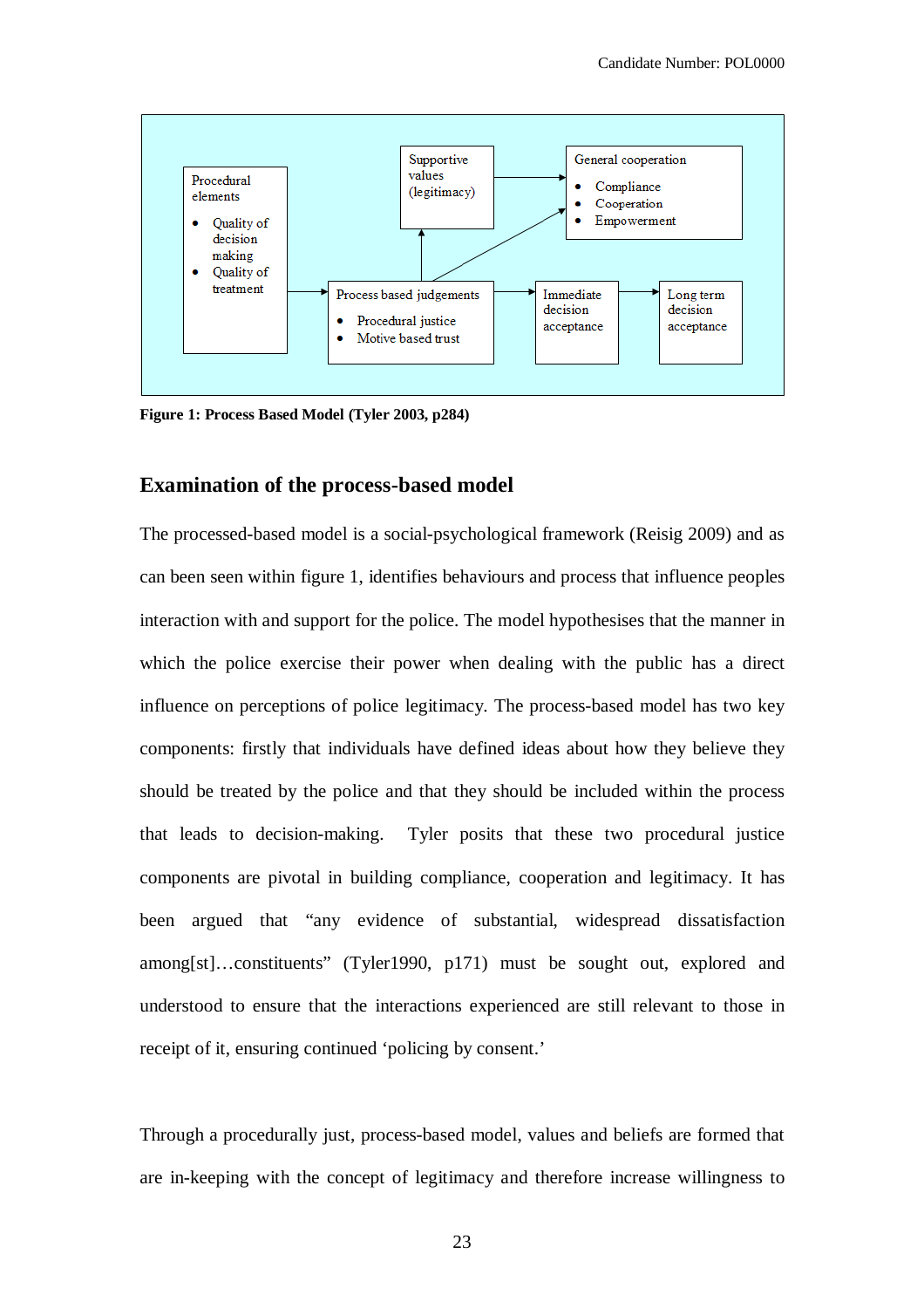cooperate with the police (Tyler 2003). Tyler previously reported a linear relationship between compliance and legitimacy in his 1990 study of Chicago residents (Tyler 1990). He claimed that a correlation existed between perception of police legitimacy and law abiding behaviour. However, this correlation can not explain the cause of the behaviour or legitimation. Perhaps it is a safer interpretation to see the Chicago findings as illustrating how legitimacy can be eroded as rather than defining what legitimacy is (Smith 2007). Other Tyler studies, comprising fewer participant numbers, identified that where individuals held the belief that the police were legitimate then this was a good predictor of compliance. In these situations there was a "significantly [high] relationship between legitimacy and compliance" (Tyler 1990 p63). Legitimacy, derived from fair processes, suggests that the individual's internal value system will override other calculations such as the risk of capture, reward or punishment. This personal recognition with the fairness of the process creates an internal obligation to recognise the authority as legitimate, and in turn influences action (Tyler 1990). In this way the process-based theory can be seen as providing an alternative to the instrumentalist theory of compliance (Sunshine and Tyler 2003). This is important for suspects as it could help to diminish the likelihood of subsequent re-arrest as has been shown in domestic violence and drink driving (Paternoster *et al* 1997, Tyler et al 2007).

The relationship between the process-based model with legitimacy and legitimacy with compliance is supported by an increasing body of study (Sunshine & Tyler 2003; Tyler & Fagan 2008; Reisig et al 2007). Sunshine and Tyler (2003) sought to identify what factors informed public perceptions of the police and policing. They found that positive perceptions of police legitimacy were predictor of compliance. Where

24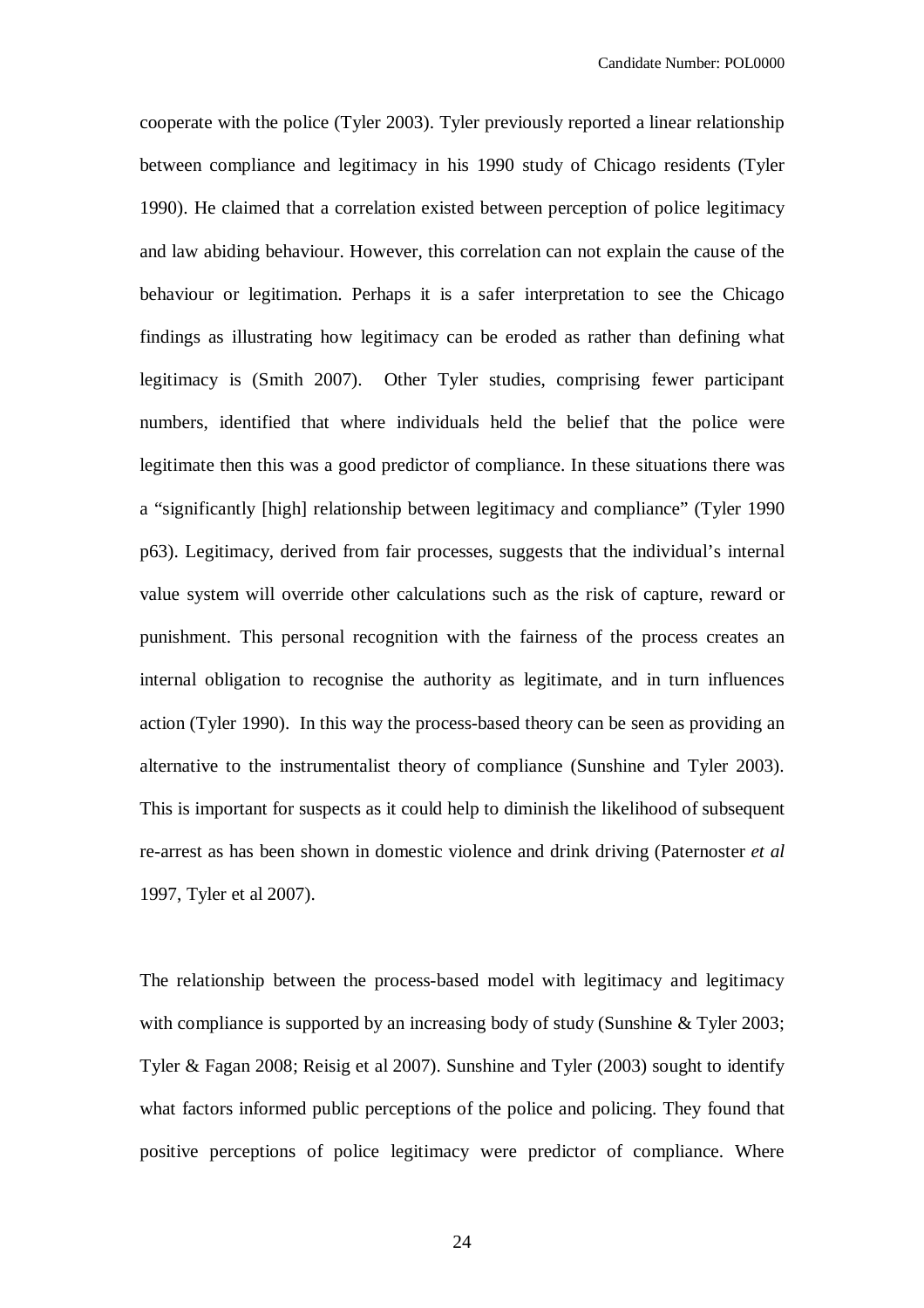members of the public held perceptions of police legitimacy they also found a willingness to further empower the police in the exercise of discretion. Sunshine and Tyler concluded that procedural justice was the dominant factor in shaping legitimacy and that legitimacy consideration is a "social value…distinct from performance evaluations" (*ibid* p534). They considered that these social values should form the foundations for police activity and not instrumental performance measures concluding that in essence peoples "reactions to the police are linked to [the peoples] basic social values" (*ibid* p534). Reisig (2007) visually described the process-based model, simplifying the structure of Tyler (2003) in Figure 1, and this is shown in Figure 2 below. This clearly shows how within the process-based model, procedural justice influences legitimacy and in turn fosters compliance and cooperation.



**Figure 2: "The process-based model of Policing" (Reisig 2007, p1007)**

## **Securing Long-Term Compliance & Decision Acceptance**

Paternoster et al (1997) reanalysed the Milwaukee Domestic Violence Experiment to assess if the behaviour of police and their use of fair processes had an effect on domestic assault recidivism in the United States. Overall the results provided "moderate support" (ibid p192) to the prediction that procedural justice and fair treatment were "important determinants for future conduct" (ibid p192). Paternoster was cautious in over emphasising the results, but did see a "recidivism-inhibiting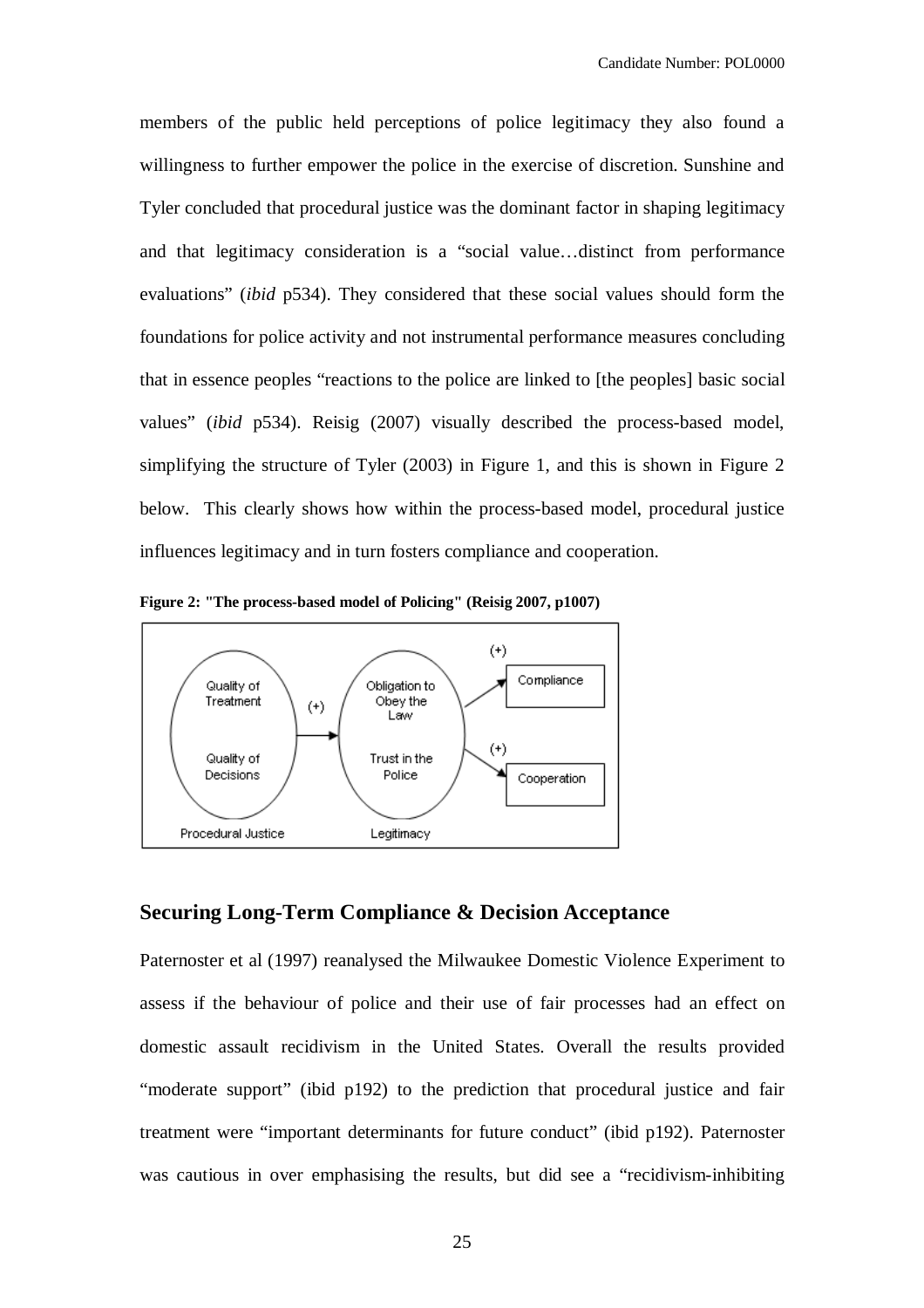effect" (ibid p192). The study found that the most important aspect of the whole arrestee experience was not the outcome (in British parlance, 'charge decision'), but rather the "process by which the outcome is delivered" (ibid p193). Where the process had been delivered in a way that was perceived as unfair, this undermined the very fabric of the system of which the process was a part (Tyler 2003). Similarly in offences of domestic abuse where the process had undermined perceptions of legitimacy this was seen to "reduce inhibitions against…future illegal activity" (Paternoster et al 1997, p193). Whilst the findings of Paternoster are not absolute, they do indicate a general prevalence that where fair processes exist, recidivism is less likely. Tyler (2003) described this long term compliance as "buy in" (p286) believing that people were more likely to comply with requests over time if they felt connected to the "decisions or directives" (ibid p286) of the police, supporting the notion of a 'reservoir of support' (Tyler 2006).

The notion of a reservoir of goodwill is important, as the police can not be every where at the same time and the threat of sanction is a lesser motivation than legitimacy in self-regulation (Tyler 2003, 2006, Sunshine and Tyler 2003). Consequently, the compliant behaviour of the individual will in the vast majority of cases be self regulatory rather than police enforced. This is an important consideration when dealing with suspects, especially those who have been arrested on numerous occasions, as their perceptions of police legitimacy may have an impact on buy in and willingness to conform to laws. Instrumental punishment, if it violates the individuals perceptions of fair treatment can actually lead to repeat offending (Luna 2003) and the acknowledgement of this has resulted in alternative strategies being developed. Restorative justice interventions have been used to connect offenders with victims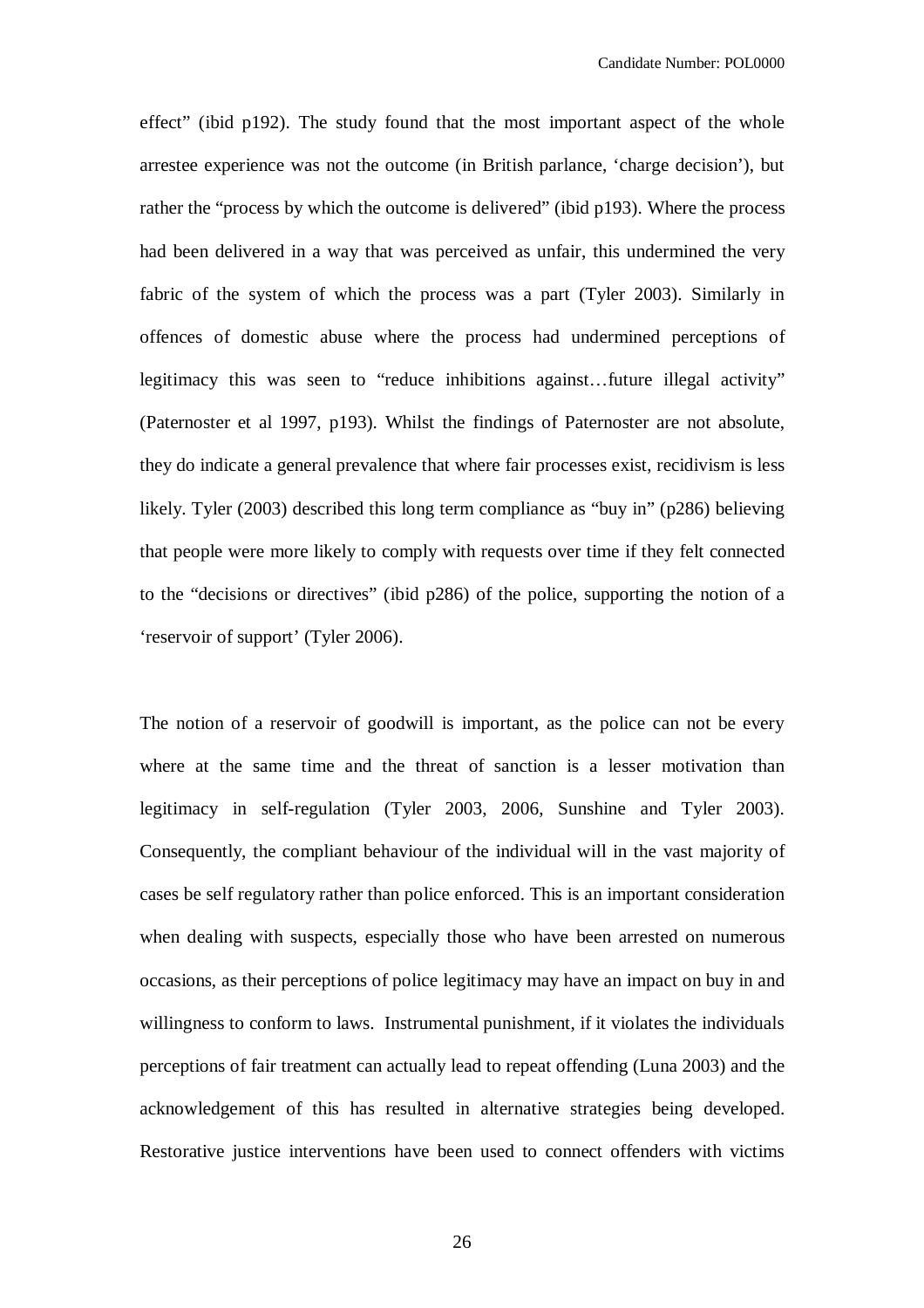through carefully controlled and properly facilitated conditions. Both parties explore the consequences and impact of events. The results of these initiatives have been substantial particularly coming from empirically based restorative justice projects in the United States, Australia and the United Kingdom (Strang and Braithwaite 2000; Strang 2002; Tyler et al 2007).

In an Australian study offenders arrested for drink driving were diverted from the traditional criminal process to a restorative justice programme. The hypothesis being that the restorative justice programme would reduce re-offending due to its increased likelihood of delivering effective procedural justice and the probability that it would properly use the psychological methods of 'reintegrative shaming.' The study, undertaken by Tyler et al (2007) used longitudinal data to assess recidivism through both police records and individuals within the programme self-reporting. The programme utilised a reintegrative shaming approach based on the use of the relational model. Participants could assess their actions against normative standards of behaviour, whilst at the same time rebuilding positive perspectives of themselves (Braithwaite 2002; Strang & Braithwaite 2000; Ahmed et al 2001; Von Hirsch et al 2003) through the supportive use of "significant others" (Ahmed 2001). The other important component of restorative justice is that they are seen as procedurally fair by participants. This combination of reintegrative shaming and a procedurally just process is considered to have a beneficial long term effect on reoffending through increased compliance with the law. The findings of the Australian study showed that although incidents of repeat offending were no more successful than the alternatives, there was a positive effect on perceptions of the legitimacy of the law and the impact of offending on others (Tyler et al 2007). The study concluded by setting out that

27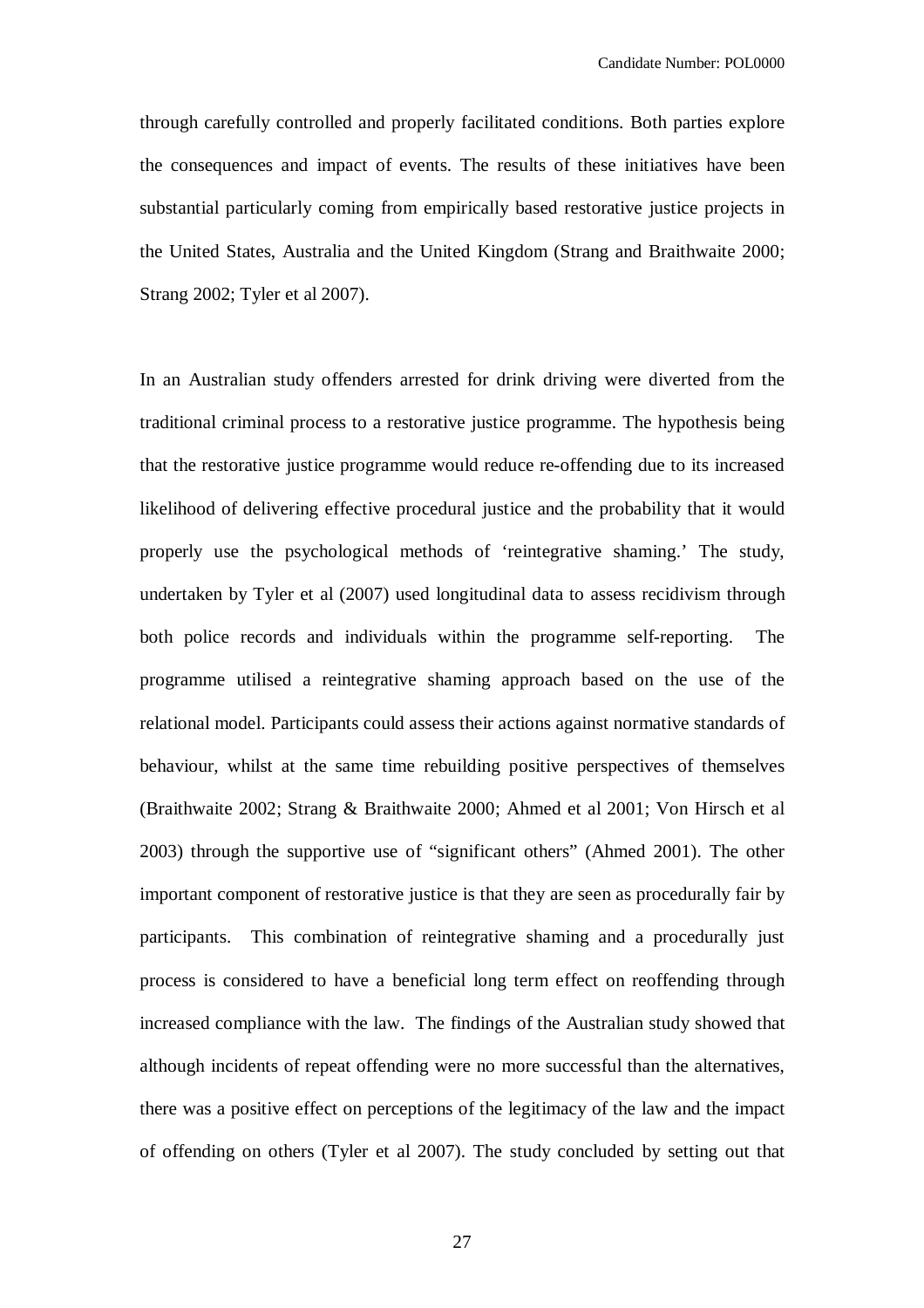those who had "experienced greater procedural justice…were found two years later to view the law as more legitimate...[and]…that later, legitimacy, in turn, led to reduced levels of offending" (Tyler et al 2007 p570). Whilst we should be cautious about the overall findings of the study, we can be confident that the research supports the long term compliance with the law by "enhancing supportive attitudes towards the legal system" (ibid p575).

#### **Summary**

The contention of Tyler is that those who receive procedurally just treatment are more likely to understand what acceptable social norms and values actually are and comply with these norms. These normative values provide the individual with a moral compass that will both shape and guide their behaviour (Smith 2007). Although a growing body of research exists in support of the process-based model as a mechanism for delivering compliance and legitimacy, the centre of gravity for this research remains within the United States. The research routinely evidences relationships between procedural justice and legitimacy. What is less certain is whether the process-based model can be replicated in other cultural environments (Smith 2007). Notable studies from outside the US do exists, and range geographically from Ghana to Australia and the United Kingdom. However, further research from outside the US has been encouraged by various academics (Reisig 2007, 2009; Smith 2007). A further aspect of virtually the entire body of research, with notable exceptions of Paternoster *et al* (1997) in domestic violence and Tyler *et al* (2007) in the Canberra drink driving research, is that the suspect is seldom asked for their view. If a suspect considers they have been treated unfairly then this, according to the process-based model, will have a negative impact on their perception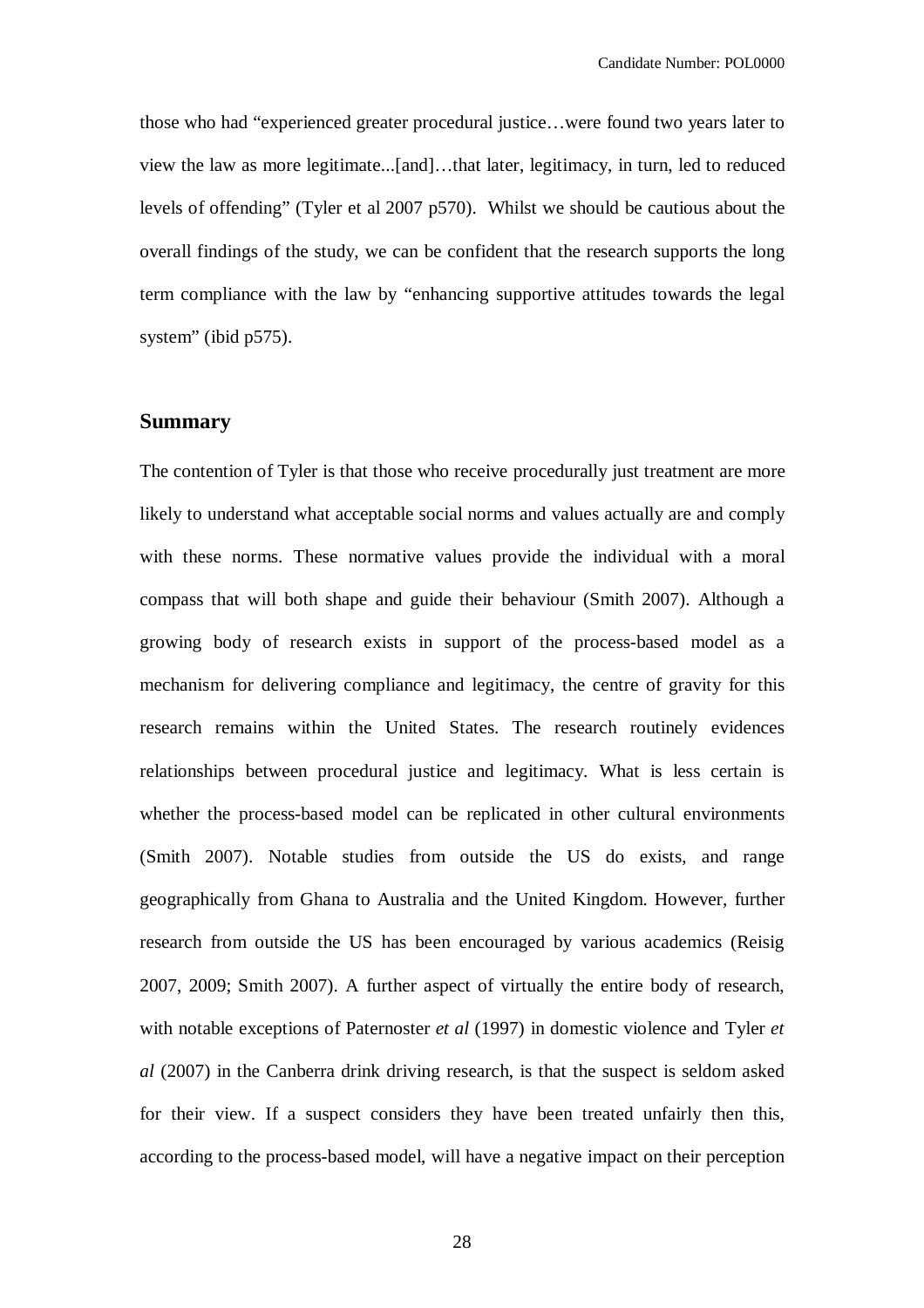of police legitimacy. Conversely, the current research shows, that where suspects perceive the police to have acted fairly then improved levels of legitimacy and compliance should follow (Sunshine & Tyler 2003). What is uncertain is the relevance of these hypotheses in a British context. This seems a significant gap in research.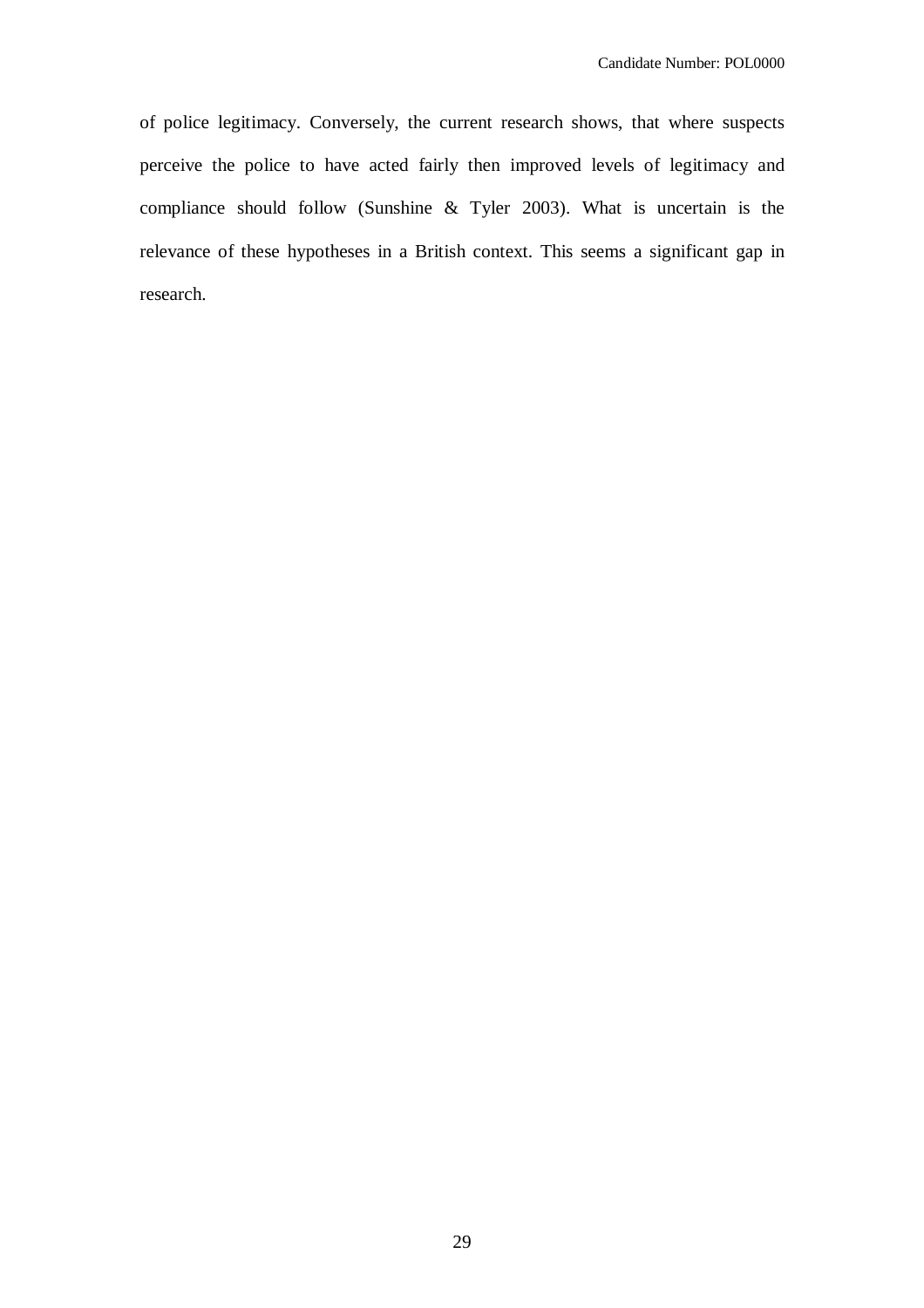# **Chapter Three: Methods**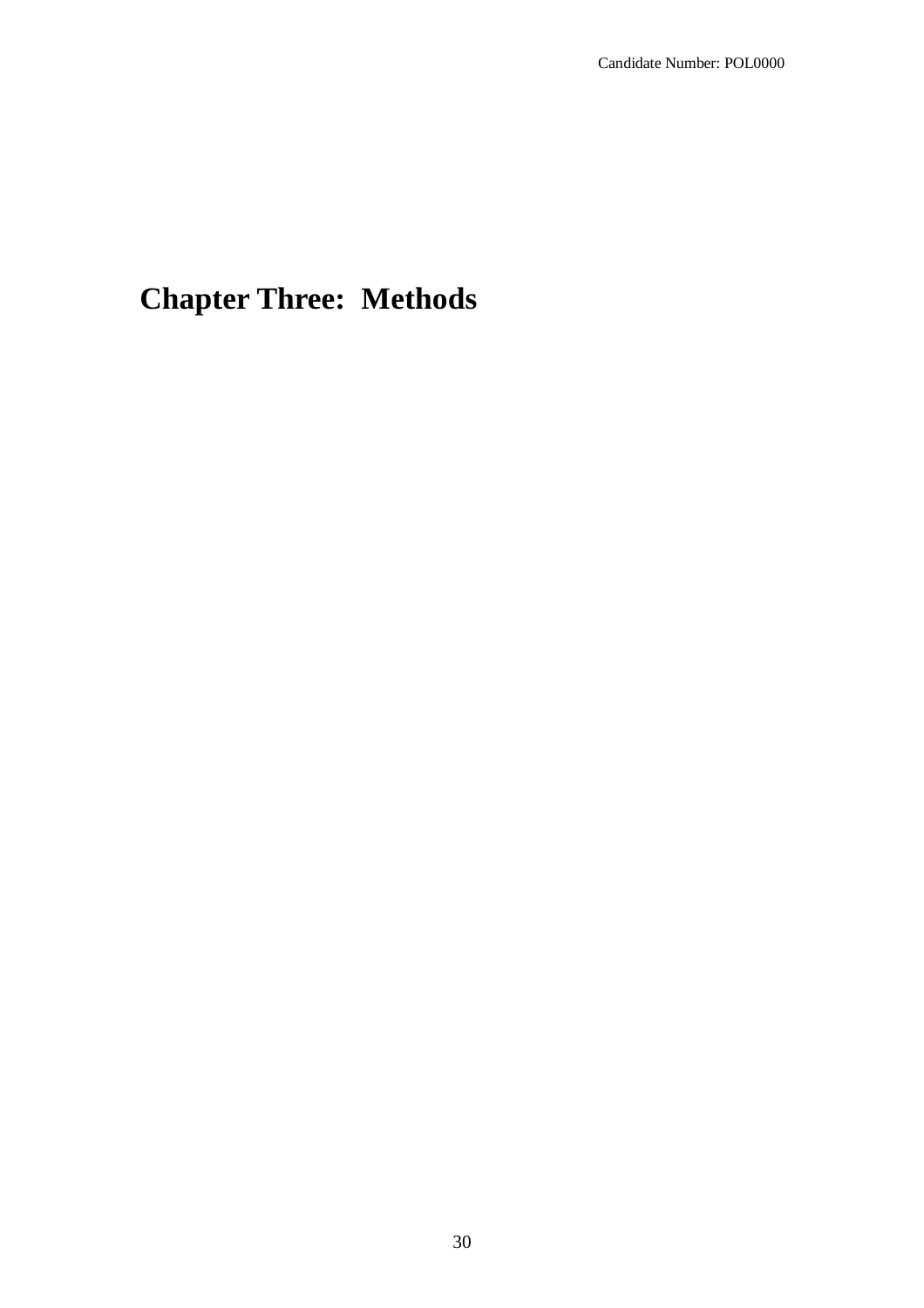# **Introduction**

This study was designed to explore the relationship between suspect perspectives of procedural justice and police legitimacy within an English police custody context. It used the process-based model as advocated by Tyler (1990, 2000, 2003, 2007) as the basis from which to do this. The research states that the process-based model has a direct impact on perceptions of police legitimacy. This study examined the relationship between the process-based model variables and examines the "truth of knowledge" (Creswell p6) of Tyler's theory. As such this study's worldview was postpositive. This worldview aided the design of the research in that it gave focus on the need to reduce Tyler's theory to a limited number of variables. The process-based model comprises three elements, (1) quality of decision making, (2) quality of treatment and (3) distributive justice. Legitimacy, Tyler (2003) posits, comprises four variables; (1) obligation to obey the law; (2) trust in the police; (3) cooperation with the police; and (4) general compliance. The methodology adopted by this study was informed by Reisig (2007, 2009), Tyler (2003) and Sunshine and Tyler (2003).

# **Hypotheses**

The hypotheses under scrutiny within this research are derived from Tyler's (2003) social-psychological framework - the process-based model. The hypotheses are:

1. That Procedural Justice (quality of treatment, quality of decision making, distributive justice) is a predictor of suspect perceptions of Legitimacy (perceptions of obligations to obey the law, trust in the police, cooperation and compliance.)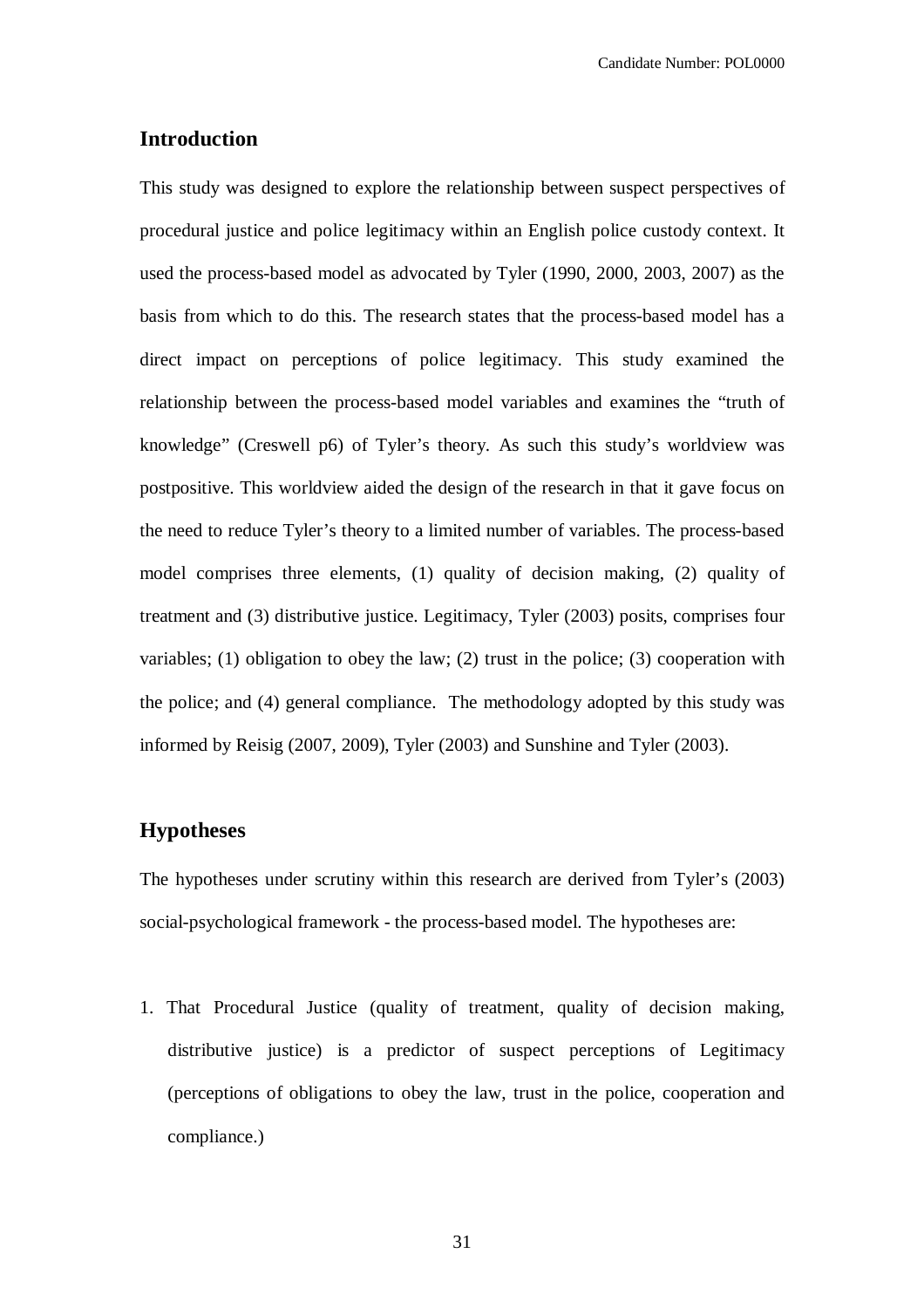2. Procedural justice is the primary predictor of suspects' judgements of police legitimacy relative to other predictors such as gender, age, ethnicity, education, employment and previous arrest.

#### **Research Sites**

#### *Locations*

Three sites for the research were chosen. Each site was selected in order to achieve a custody-based population that was representatively heterogeneous, ethnically diverse, and reflected both urban and rural communities. Site selection was also informed by Home Office (2007/08) data on arrests and detentions. Only those force areas that held 'average' arrest rates by population were considered. This 'average' was derived by the Home Office through calculating the number of arrests expressed as a percentage of the whole population residing within each force area. This data was then used to calculate the mean for all 43 forces in England and Wales. The approach adopted by the study to identify 'average' forces was designed to minimise potential data skewness, as arrestees from outside these areas may be subject to either over zealous or overly beneficial arrest regimes. This approach was taken in an attempt to secure a normal distribution of arrest profile within the force areas included in the study.

#### *Custody Suite Environment*

The custody suites visited in the three locations were very different in physical design and modernity. The staff at each location were unfailingly polite, supportive of and helpful with the study. One custody suite, location 'B', was reasonably modern, spacious and light containing 16 cells, aged only by the high throughput of individuals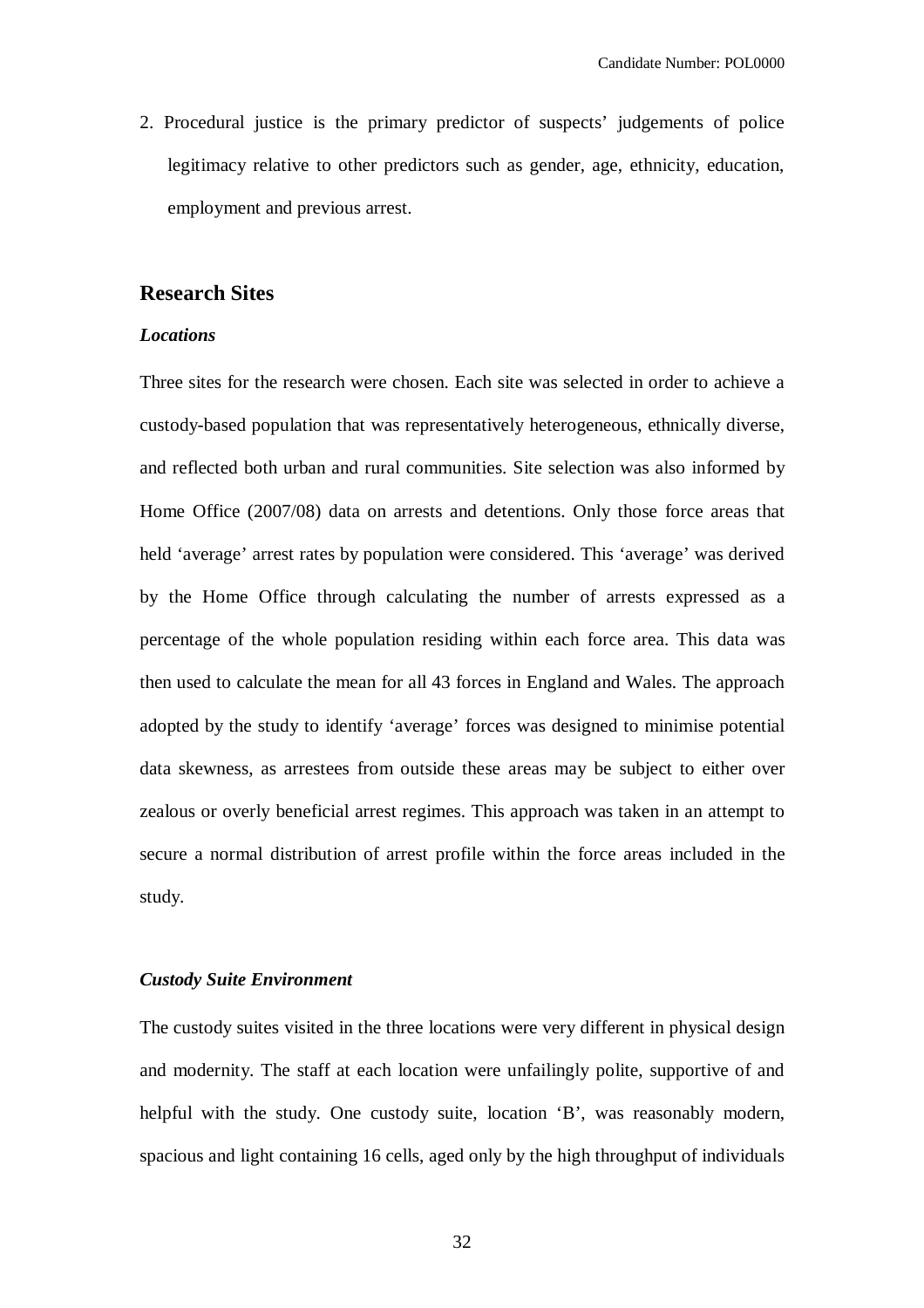under arrest. It had CCTV throughout capturing both visual and audio records. Toilets were in most cells. Location 'A' had 21 cells and with the exception of the juvenile cells, each had lavatory provision and hand washing facilities. Both were spacious and effective custody suites. Location 'C' was Dickensian in character, containing 56 cells over three floors, having been built in the Victorian era, and from a design perspective was more in keeping with prisons of the same time than a modern police custody facility of a comparable nature. It was also the busiest custody suite of the three locations and had to routinely cope with high a volume of prisoners during the weekend (both violent and drunk, and often both at the same time) as a consequence of proximity to entertainment and bars. Additionally it provided support to the British Transport Police as it was close to a major rail hub. In spite of the Victorian design and spatial constraints, such as a tight wrought iron spiral staircase, the staff were attentive and highly professional towards those in their care, as were those at the other two locations.

# **Sample Characteristics**

#### *Size*

Data were collected through a multi-stage sampling approach. Times and days of the week were the main consideration in designing this approach with the purpose of securing the broadest range of offence types and participants. It was not physically possible to attend all sites for protracted periods, and so multiple visits were a pragmatic way to secure a broad range of data. Participant sample size was informed by Mertens (1998) contention that as a "rule of thumb" (p95) there should be fifteen participants per variable in a non-experimental design. The questionnaire was administered in entirety to each participant. One hundred participants were involved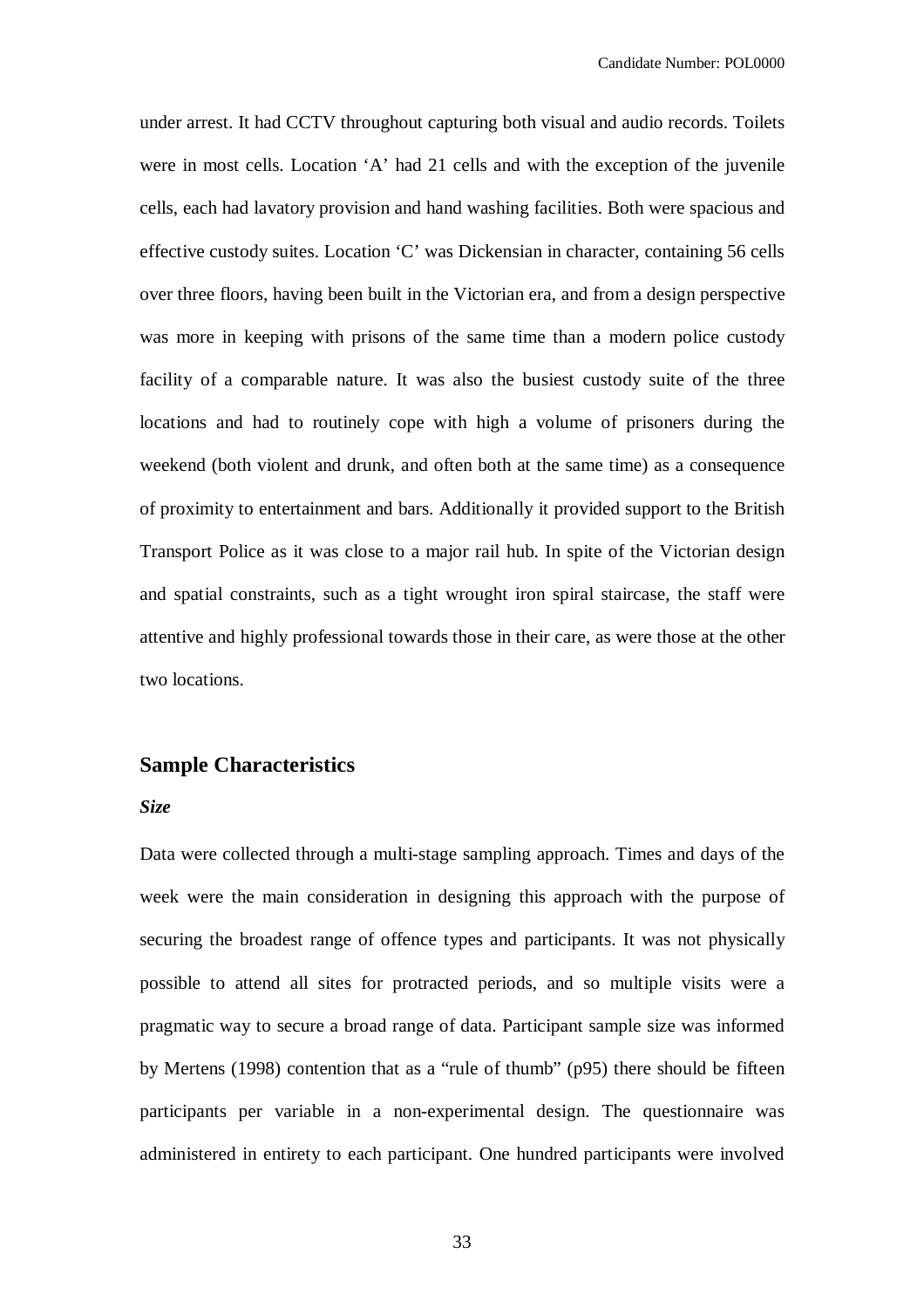in the study, however not all could contribute to every variable. For example Question 32, "Do you feel that your legal representative was interested in you in custody?" was relevant only to those participants who had elected to have legal representation (e.g. *n*  $= 51$  did have representation). Other methodologies suggest alternative participant numbers, such as the "subjects to variable" (STV) ratio of Bryant and Yarnold (1995) who recommend 5 participants per variable. Others offer ranges of between  $100 -$ 300 participants (Borg and Gall 1989; Norusis 2005). Within the available timeframe it was practicable to remain within the recommendation of Mertens.

#### *Participant Selection*

Potential participants were selected for the research after having been arrested by the police and placed within one of the three survey custody locations. The study exercised no influence over which individuals were arrested and contained its interaction entirely to within the custody suite. A data collection plan was developed to ensure a broad range of offenders and offence types were included within the study. Different weekdays and times of day result in typically different offences and offenders e.g. on a Friday night a custody suite will typically have drunk public order offenders under arrest. In this sense the study exercised a purposive intent. There was never certainty as to what the offender or offence demographic would be in each study location prior to survey, however, the chance of certain offence types being present was increased due to the day or time selected. This approach resulted in a degree of discrimination being exercised. A selection criterion was also exercised on potential participants present during study periods. During the study a total of 285 potential participants were present in the custody suites visited. Table 1 describes participant numbers included, refused or excluded from the study by location.

34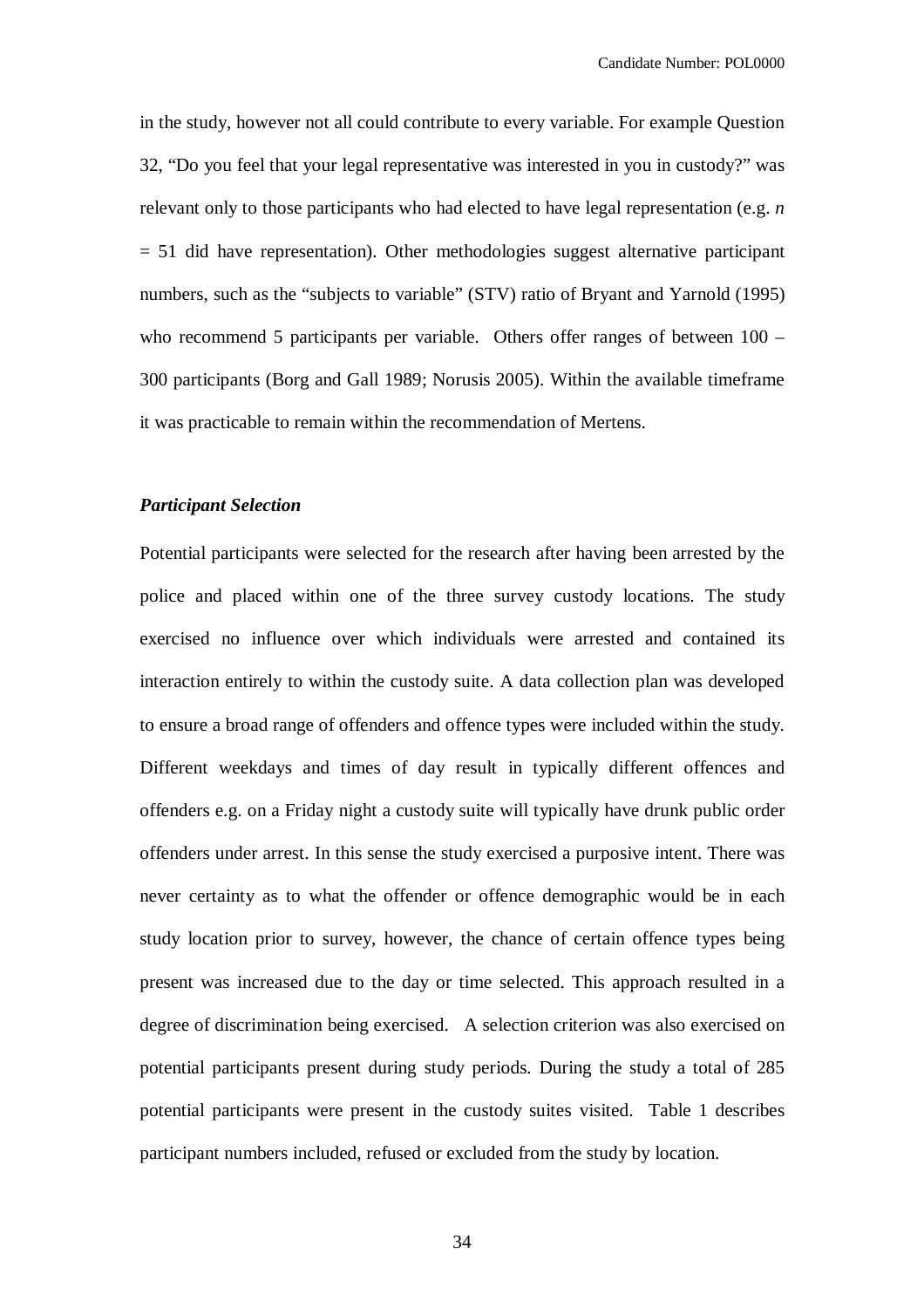|          |        | <b>Participants</b> |        | Refusals  | Exclusions |            | <b>Total Potential</b> |
|----------|--------|---------------------|--------|-----------|------------|------------|------------------------|
| Location | Number | % of Whole          | Number | %of Whole | Number     | % of Whole | Participants           |
| ΙA       | 33     | 39.76%              | 5      | 6.02%     | 45         | 54.22%     | 83                     |
| lв       | 30     | 31.91%              | 9      | 9.57%     | 55         | $58.51\%$  | 94                     |
| lC       | 37     | 34.26%              | 4      | 3.70%     | 67         | $62.04\%$  | 108                    |

**Table 1: Actual Participant numbers and percentage composition at that location**

Table 2 below provides more detailed explanation for non-participation showing the actual participant numbers with the reason for exclusion. Absolute refusals to participate were low  $6.3\%$  ( $n = 18$ ) with the highest filter-out of participants occurring as a result of the custody process itself, such as the participant being in interview or in discussion with their solicitor 15% ( $n = 43$ ). Potential participants who were drunk ( $n$ )  $= 37, 13\%$ ), unable to speak English ( $n = 23, 8\%$ ) or who presented too high a risk (*n*)  $= 10, 3.5\%$ ) were also excluded.

#### **Table 2: Participant Inclusion and Exclusion with Reason**

|                                                                    | Total Number of<br><b>Potential Participants</b> | Percent |
|--------------------------------------------------------------------|--------------------------------------------------|---------|
| Participated                                                       | 100                                              | 35.1    |
| Excluded because intoxicated                                       | 37                                               | 13.0    |
| Excluded because of language barrier                               | 23                                               | 8.1     |
| Excluded because a juvenile $(< 16$ years old)                     | 17                                               | 6.0     |
| Excluded no process (e.g. arrested on warrant)                     | 37                                               | 13.0    |
| Excluded due to custody process in action (e.g. in PACE interview) | 43                                               | 15.1    |
| Excluded due to Refusal                                            | 18                                               | 6.3     |
| Excluded due to violent nature/risk profile                        | 10                                               | 3.5     |
| Total                                                              | 285                                              | 100.0   |

#### *Stratification*

Stratification of the 2007/08 England and Wales (Home Office Statistical Bulletin: Police Powers and Procedures England and Wales 2007/08 (04/09) recordable offences was completed to ensure that the study recognised what constituted a representative offence sample. This was also completed for gender and ethnicity. It was attempted for age, but direct comparison was not possible due to the lack of transparency in the recording method used by the Home Office. Although always a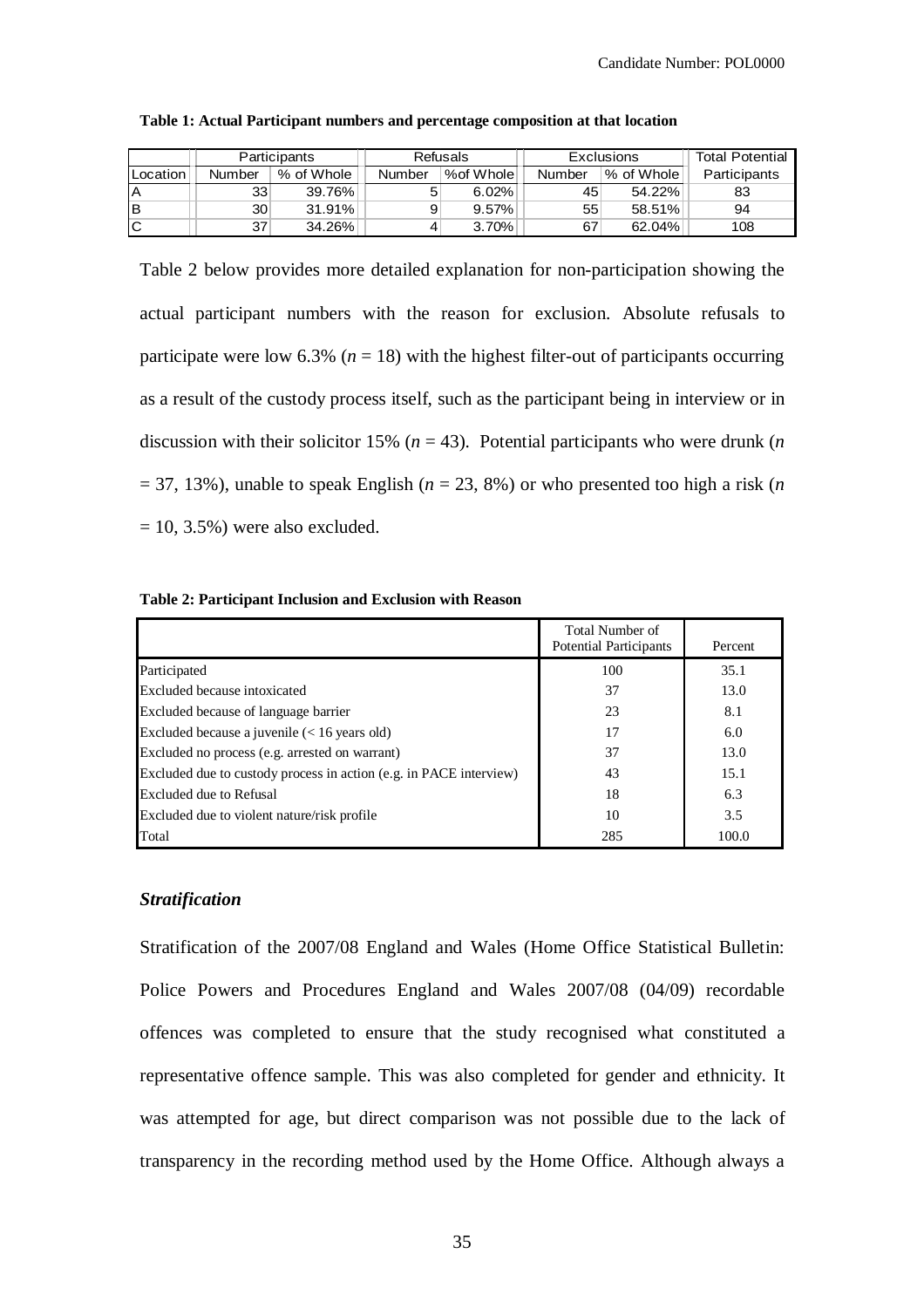contingent option, at no time did the study become deliberately purposive in selecting offenders to compensate for gender or ethnicity deficit, or offence type. The offence range of participants in the study spanned from the most harmful acts (e.g. murder, *N*=3) to substantially less harmful (e.g. common assault *N*=1, public order *N*=11 and shoplifting *N*=9) and the participants themselves were from a broad range of backgrounds and ethnicities.

### *Offence Categories*

The Home Office records 'Notifiable Offences' under nine main headings: (1) Violence Against the Person; (2) Sexual Offences; (3) Robbery; (4) Burglary; (5) Theft and Handling Stolen Goods; (6) Fraud and Forgery; (7) Criminal Damage; (8) Drug Offences; and (9) Other. The study offences were banded into the same categories as the Home Office method and some modest variance between the Home Office breakdown and the study was observed. The study offences were broadly representative of the general offence type population published by the Home Office. Within the study 'criminal damage' was slightly below the national percentage level, and 'theft and handling' was slightly above the national average.

#### *Gender*

The study sample comprised 83% men and 17% women aged between 16 and 68 years (age: *M*=27.53, *SD*=11.498). This compares favourably to the most current statistical data published by the Home Office (Home Office Statistical Bulletin: Police Powers and Procedures England and Wales 2007/08 (04/09), with 1,475,266 individuals arrested during  $2007/08$  of which 82.9% were male (N=1,223,356) and

36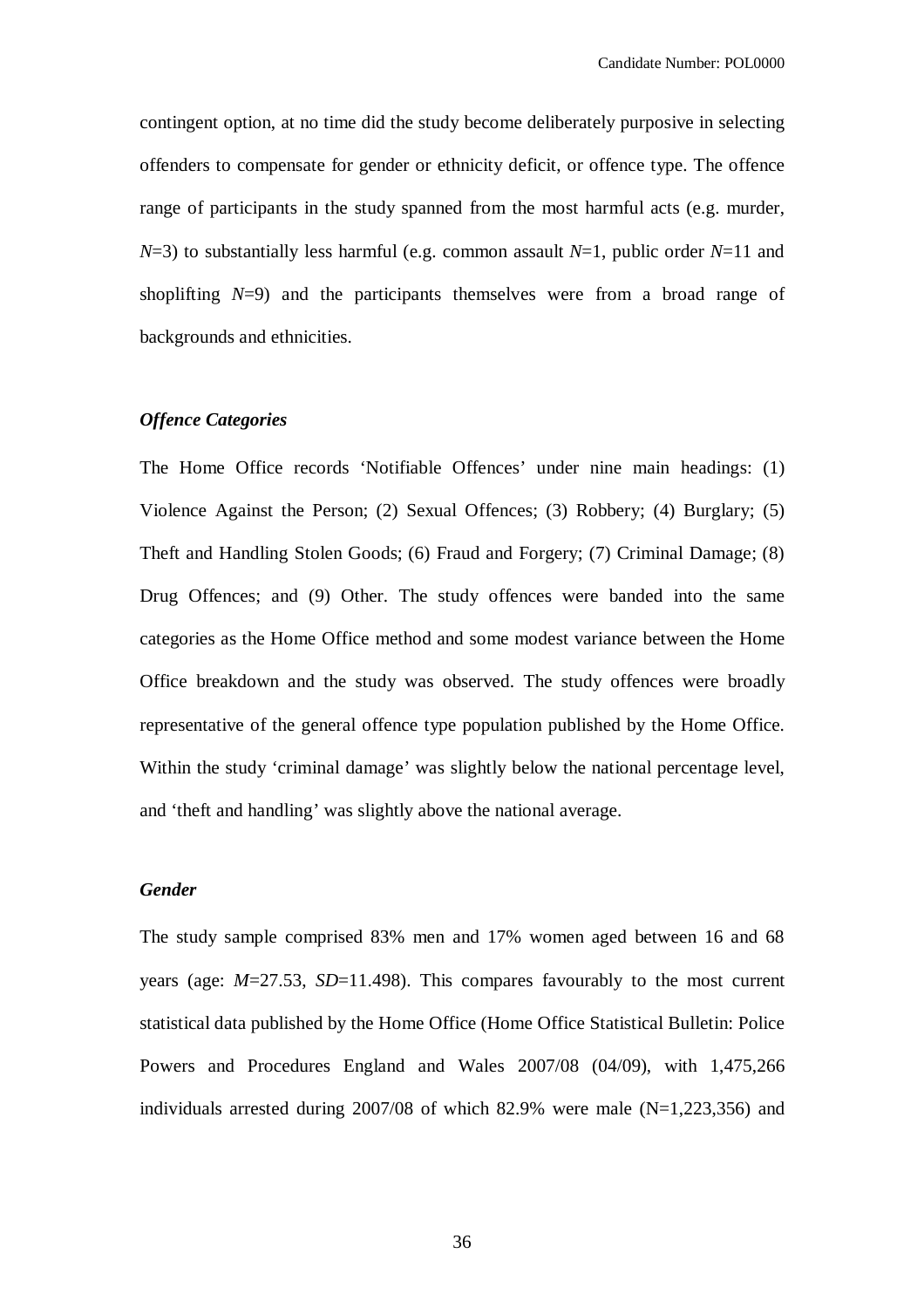females 17.1% (N=251,910). The gender composition of the study was generally representative of the entire suspect population for England and Wales in 2007/08.

## *Ethnicity*

The ethnic composition of the study was defined across four categories White (59%, *N*=59), Black (27%, *N*=27), Asian (14%, *N*=14) and Other (0%). To ensure the study data was representative its ethnic composition was referenced to total arrestee ethnicity in England and Wales published by the Ministry of Justice for 2007/08 (Statistics on Race in the Criminal Justice System 2007/08). The 2007/08 publication is the most current and available data. The Ministry of Justice data show that the arrestee population in 2007/08 was White (81.9%), Black (9.4%), Asian (5.4%), and Other (3.2%). Consequently when comparing the entire England and Wales arrestee data to the study, individuals from a White ethnic background are underrepresented whilst those of both Black and Asian ethnicity are overrepresented within the study data. Examination of the three study locations in a more local context against Ministry of Justice data shows that over representation of Black and Asian is repeated. This may have adverse impact on the generalisability findings. No ethnicity data was collected for non-participants. The non-participant data may have indicated ethnicity more in keeping with the national profile.

## *Qualification and Employment*

More than half of the participants had no formal qualification  $(55\%, n = 55)$ . When you add to the nil-qualification group (55%) qualification obtained through professional employment (NVQ) and mandatory first tier qualifications (GCSE) then participants with either no, professional or basic qualifications was 92% (*n =* 92). Correspondingly the level of unemployment amongst participants was high at 78% (*n*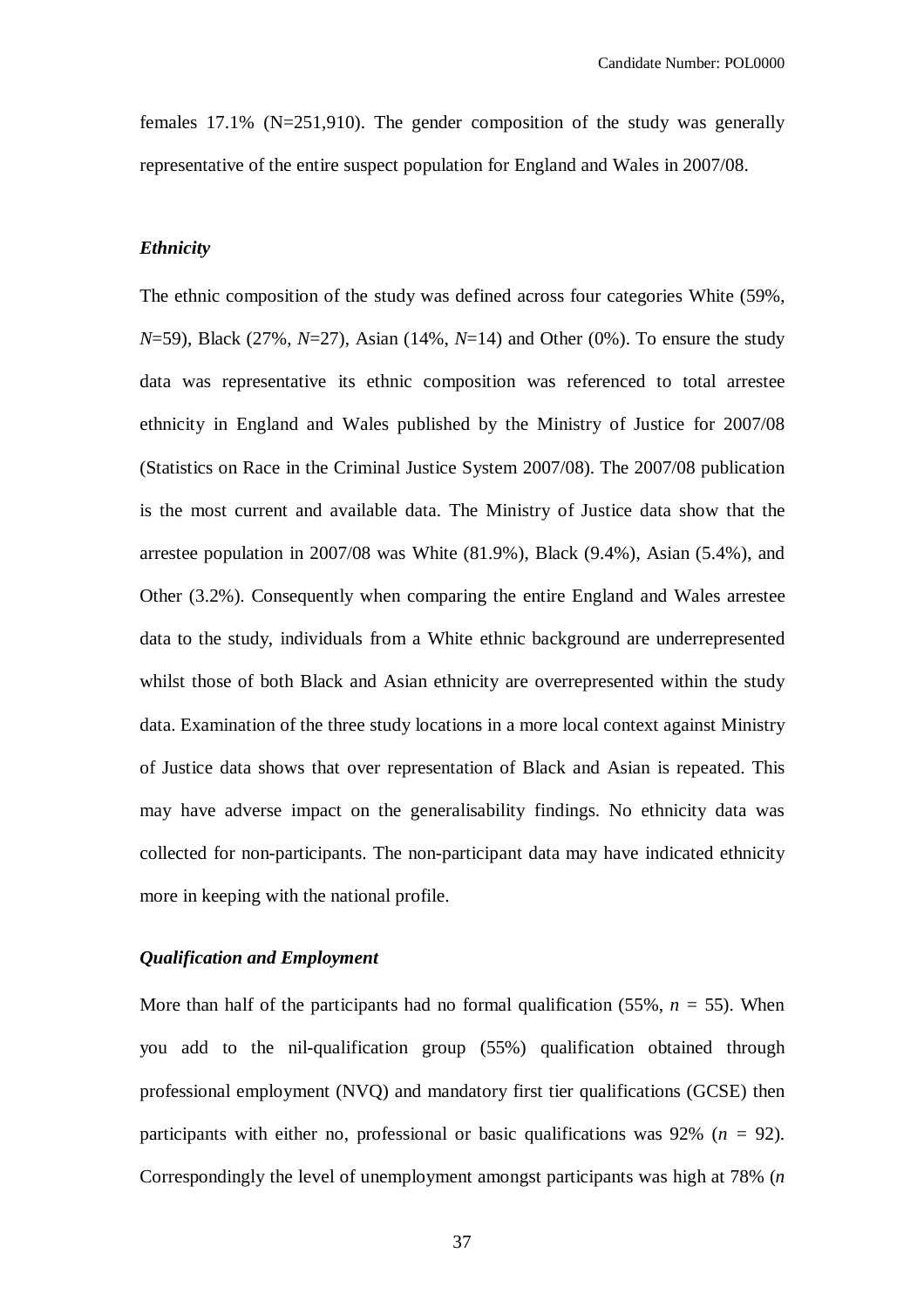$=$  78). For 72% ( $n = 72$ ) of participants the housing occupied was predominantly not owned by them with the majority of participants living in rented  $(35\%, n = 35)$ , council (33%,  $n = 33$ ), homeless (3%,  $n = 3$ ) or residential care (1%,  $n = 1$ ), additionally the majority of participants self defined themselves as 'single'  $(77\%$ ,  $n =$ 77).

## *Procedure*

Data were collected over a six-week period using a fixed quantitative questionnaire. The questionnaire based method was adopted as the most appropriate due to the nonexperimental and deductive nature of the research combined with a need to standardise questions (both in terms of administration and content) to give increased confidence in the generalisability of results. Each questionnaire was administered face to face with participants and by the same person across each of the three locations. This was done to best ensure consistency, to foster participant involvement and remove any potential response bias associated with asking custody staff or other third parties to complete the process. This approach was also taken because the researcher was mindful of the likely difficulties with some suspects not being able to read or write.

The questionnaire comprised 67 questions. Survey questions linked directly to one of the seven procedural justice and legitimacy variables described and were designed in a Likert format. Table 4 contains the questions used in evaluating the study. The questionnaire was subject to peer review and testing with suspects from location 'A' prior to first 'live use' and some revision to clarify question structure and purpose was undertaken. The responses from this review process were not included within the final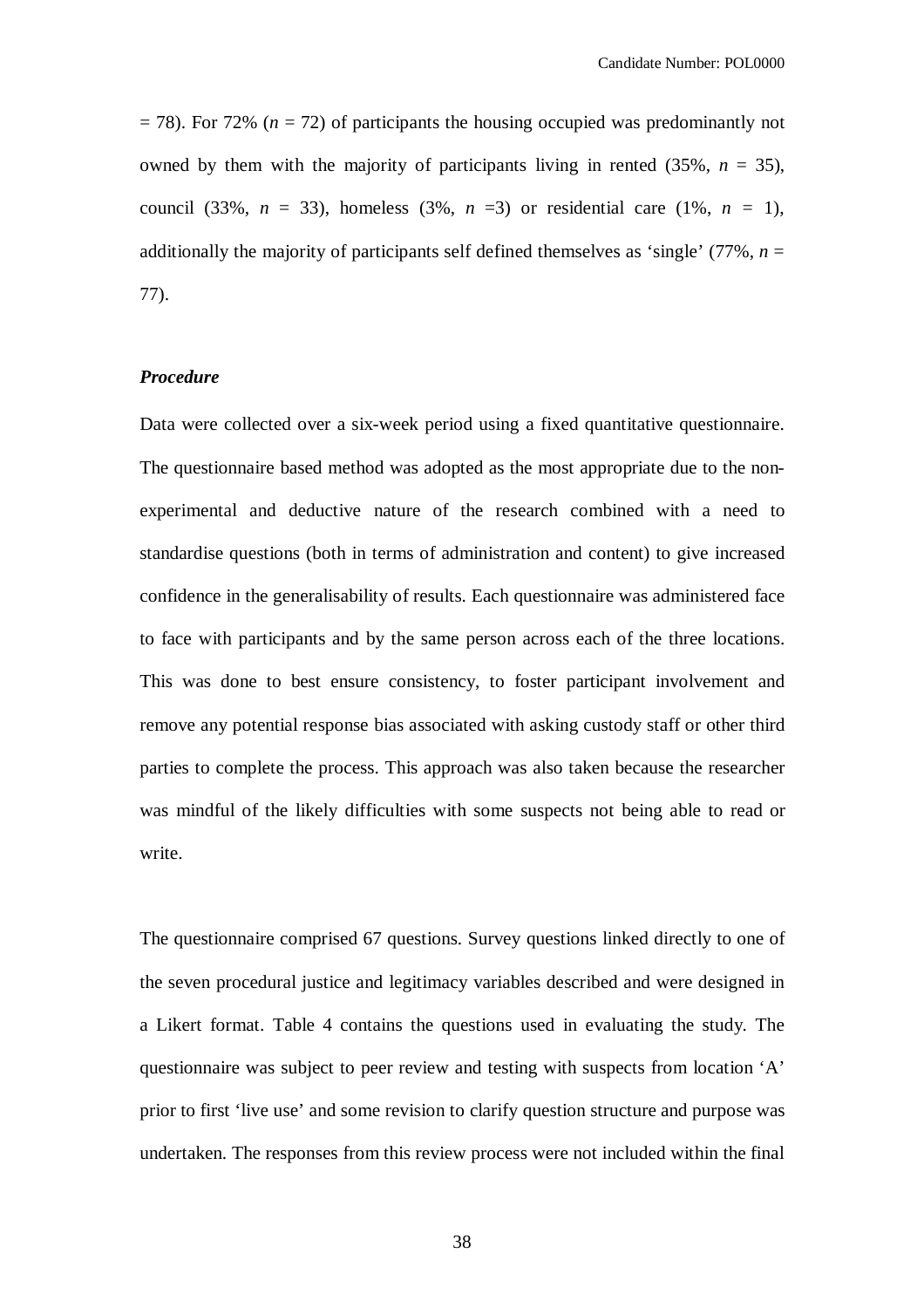study population. Additionally some 'live' scrutiny was applied during the six week period resulting in three additional questions being added in relation to legitimacy (questions 62, 63, 64) following the end of week two. This was done as a consequence of anecdotal information given by participants to the interviewer on police values and behaviour. These unique aspects of 'trust in the police' had not been initially considered, and came about as a consequence of specific UK considerations that were thought sufficiently important to merit inclusion. Those participants who had not answered these later questions were excluded from analysis of the responses to those specific questions. An actual questionnaire is at Annex A to this study.

The administration of the process was completed in the same way for each participant. The first stage involved seeking preliminary consent of the participant whilst in their cell. If consent was given the participant was then taken to a more comfortable room within the custody suite, typically a consultation room but on limited occasions to the medical room, on no occasions was an interview room used. This was to remove any potential for subliminal influence on participants by putting distance between the research process and the criminal investigation. The next stage was to outline the purpose of the research and what the participant would undergo. If they were willing to continue a consent form was completed, then a demographic form and finally the questionnaire was administered. Typically the duration of this entire process was between 30-35 minutes. Although the administration was undertaken by a serving police officer, the potential for bias was minimised through the affirmation to participants of a non-judgemental perspective, and a focus on wanting to listen and hear what the participant had to say. It is impossible to precisely gauge the effect that the interviewer had on the process, however, comments such as "you've a really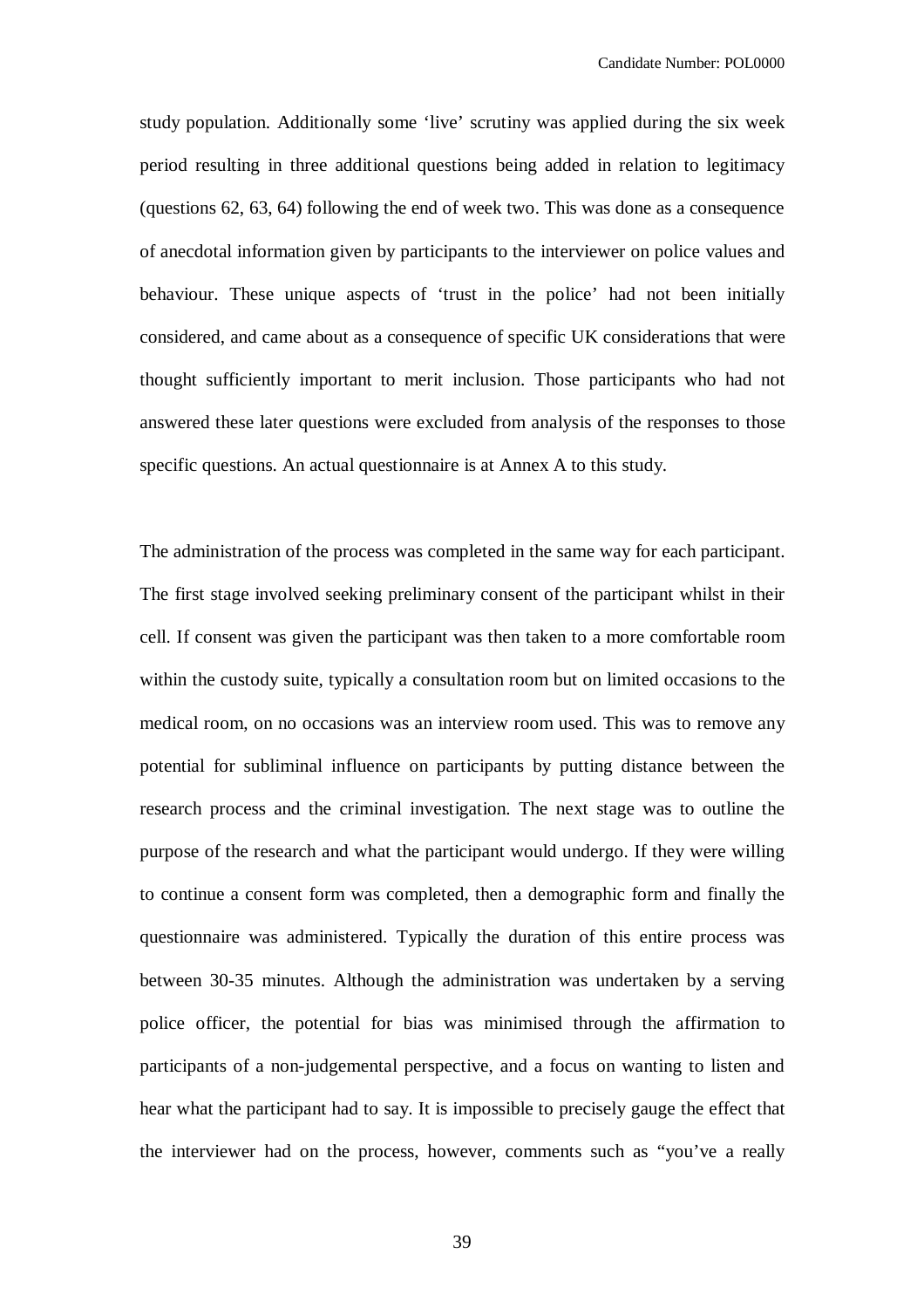positive aura about you," and "thank you for listening" were positive indications. Similarly, comments such as "I've had enough of this shit, I just won't trust any copper, put me back in my cell" were taken as negative. In the latter example, the suspect refused to participate and was recorded as a 'refusal.'

# *Ethics and code of practice*

This research was undertaken in accordance with the ethical code of practice laid down by the British Society of Criminology (www.britsoccrim.org/ethical.htm). Of most importance was the issue of informed consent. Each participant was fully informed about the nature of the research and a number withdrew their consent during the process. Additionally, where present, the legal representative of the potential participant was consulted to explain the research purpose and to ensure that they had no objection for the research to take place with their client. No objections were raised.

Individual participant identity and custody location have been protected and research material and data destroyed following the submission of the research. Destruction of personalised information was a condition under which the interview was framed and formed an aspect of voluntary participation. During the introductory stages to the research, each participant had the purpose of the research explained to them on presentation of a 'Participant Information Sheet' (see Annex B) and once in agreement to continue participation they were presented with a consent form (see Annex B) and requested to sign. The consent form contained four clauses that participants were required to acknowledge, and four clauses that participants were requested to answer, these are clearly visible at Annex B. Participants would then sign the consent form and voluntarily take part in the study.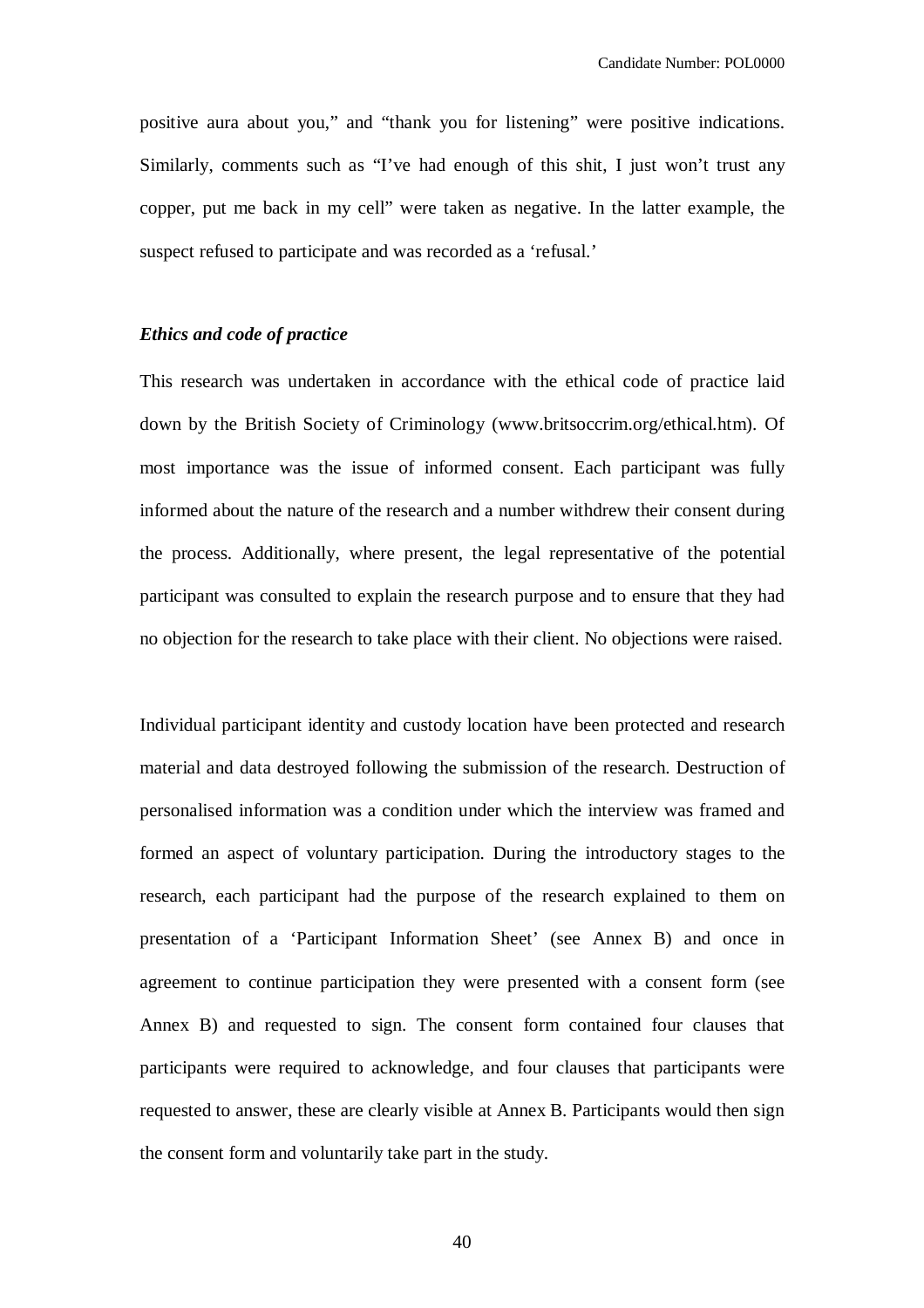The research also proactively sought to exclude two potential participant types on the basis of ethical considerations. These were individuals below the age of 16 years (e.g. < 15 years, 364 days old) and those with any condition connected to mental health (no person with mental health conditions was in police detention during the study periods). A further ethical consideration involved the management of any sensitive disclosure during interview, for example an allegation of mistreatment by way of suspect assault during arrest by the police. The researcher planned to formally capture any allegation of this type by writing it on the suspect custody record. However, no issues of this or any other type were presented by participants.

# **Method**

## *Variables*

 $\overline{a}$ 

Variables were titled according to the descriptive titles used by Tyler (2003), Sunshine and Tyler (2003), Paternoster et al (1997) and Reisig (2007, 2009) and were constructed according to the process-based model. Each is examined in turn below. Control variables were used to ensure robust observation between variables and facilitate examination of additional factors that may influence findings. All variables were measured using a five point Likert scale ranging from a low (1) negative point of "strongly disagree" to a high (5) positive point of "strongly agree."

*Procedural Justice* was examined using three sub-scales:

1. '*Quality of Treatment*' was measured by seven questions (Cronbach's  $\alpha^1$  = 0.867,  $m = 3.56$ , *s.d.* = 0.82). Questions such as "You have been treated with

<sup>&</sup>lt;sup>1</sup> Cronbach's α had a 0.7 threshold however this was not achieved in every case. This is discussed later.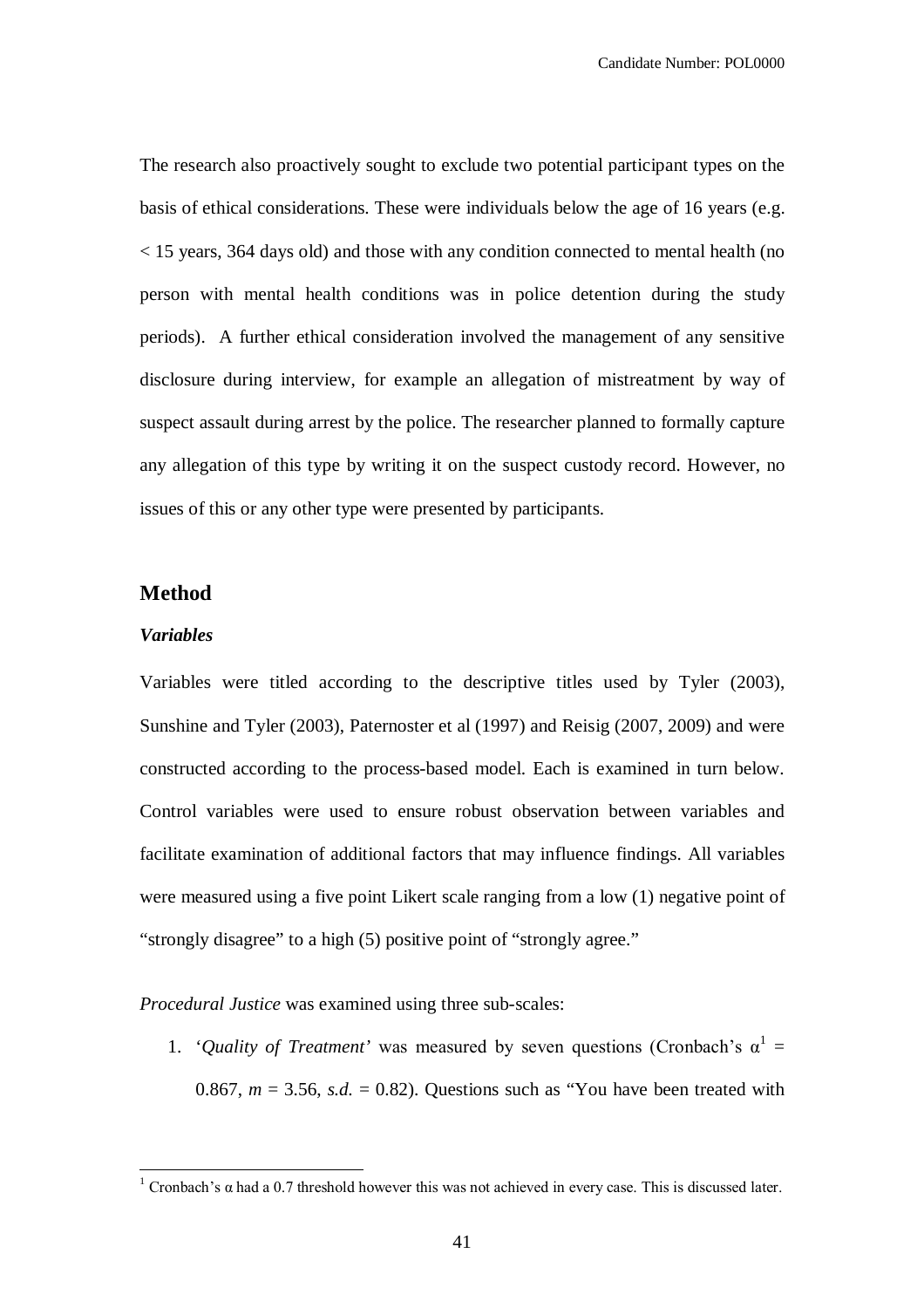dignity and respect in custody," and "The police have treated you courteously" were used in this scale.

- 2. '*Quality of Decision Making'* comprised seven questions (Cronbach's α = 0.714,  $m=$  3.03, *s.d.* = 0.78). Questions such as "The police have made decisions on you based on the facts" and "The police explained to you the basis for their decisions" were used to measure this subscale.
- 3. *Distributive Justice* was measured by three survey questions (Cronbach's  $\alpha$  = 0.736,  $m = 2.87$ , *s.d.* = 0.74) Questions such as "The decision to charge you was fair" were used in this subscale.

*Legitimacy* was examined using four subscales:

- 1. "*Obligation to obey the law*" (Cronbach's α = 0.663, *m*= 3.17, *s.d.* = 0.87) was measured by four questions such as "You should always do what the police ask you even if they are wrong."
- 2. "*Trust in the police*" (Cronbach's α = 0.789, *m*= 2.81, *s.d.* = 0.79) was measured by five questions such as "The police always act lawfully."
- 3. "*Cooperation*" (Cronbach's α = 0.763, *m*= 2.90, *s.d.* = 1.13) was measured by three questions such as "would you help the police by reporting a crime."
- 4. "*Compliance"* (Cronbach's α = 0.518, *m*= 2.40, *s.d.* = 0.96) was measured by two questions, "do you ever buy stolen goods," and "do you take drugs."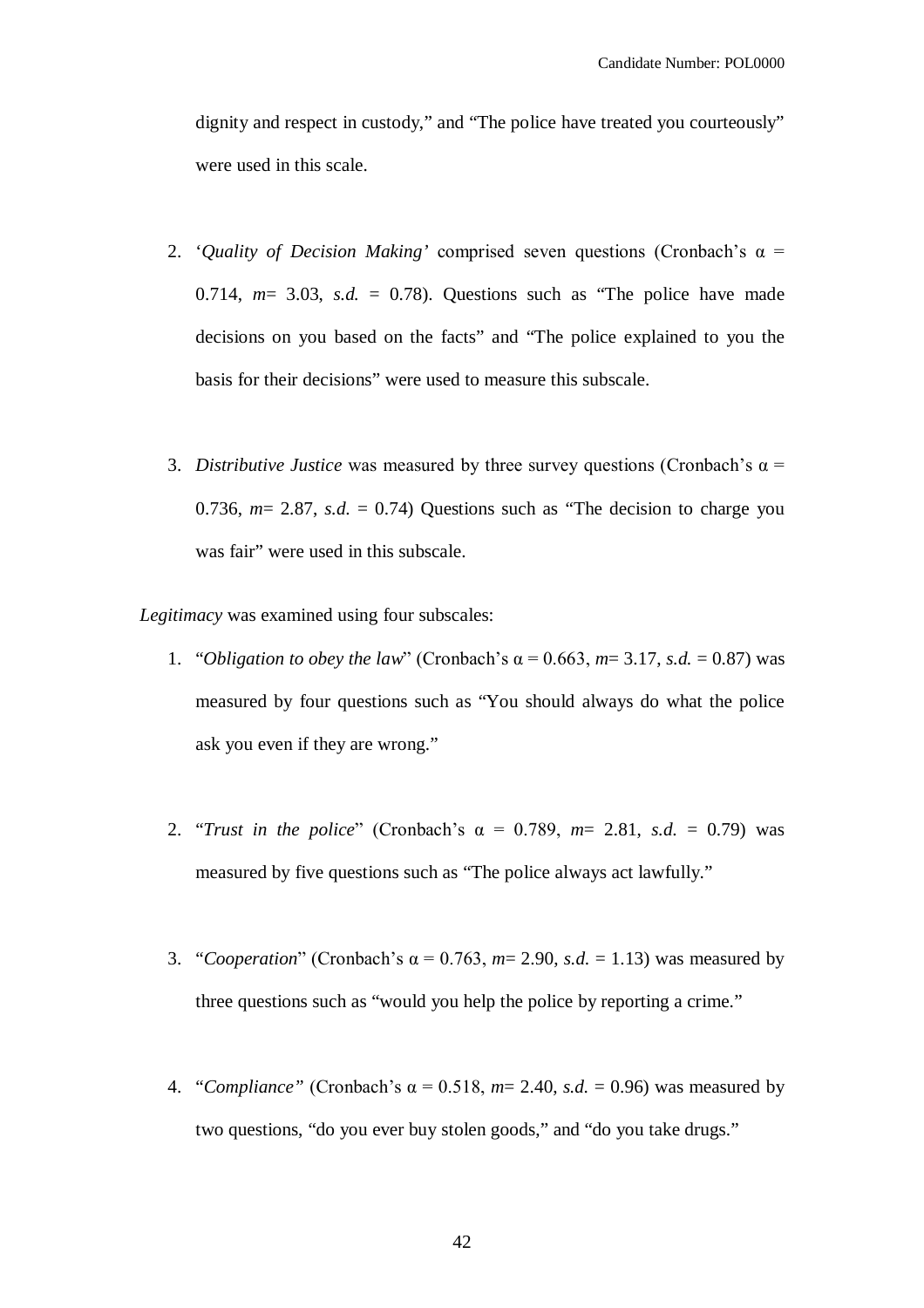Control Variables were introduced to the statistical analysis to support the study by protecting against false findings. Where required dummy variables were used to create categorical data that was dichotomous in nature e.g. ethnicity (1=White,  $0=N$ on-white) and educational attainment (1=no qualifications, 0=formal qualifications). Data that was already dichotomous e.g. gender (1=male, 0=female), employment status (1=employed, 0=unemployed), previous arrest (1=no previous, 0=previous arrests) were treated as such. Dichotomous and continuous data (e.g. age) were included within the regression analysis directly without transformation to dummy variable.

## *Distribution*

Evaluation of the normal distribution for each variable was undertaken. Skewness showed modest deviations from the central tendency with all values  $\lt \pm 1$  and none possessing statistical significance. Table three sets out the number of participants and the means within each of the scales examined for distributive skewness. These deviations are important as they indicate participants' responses in an area of research never before undertaken within the UK.

|                             | Participants | Mean | Std. Deviation |
|-----------------------------|--------------|------|----------------|
| Procedural Justice          | 100          | 3.30 | 0.70           |
| <b>Quality of Treatment</b> | 100          | 3.56 | 0.82           |
| <b>Quality of Decisions</b> | 100          | 3.03 | 0.78           |
| Distributive Justice        | 100          | 2.88 | 0.74           |
| Legitimacy                  | 76           | 2.80 | 0.53           |
| Obligation to obey the Law  | 100          | 3.17 | 0.87           |
| Trust in the Police         | 76           | 2.81 | 0.79           |
| Cooperation                 | 100          | 2.90 | 1.13           |
| Compliance                  | 100          | 2.40 | 0.96           |

**Table 3: Evaluation of Normal Distribution for Collapsed Measures**

Examination of *z-score* values showed one variable 'Quality of Treatment' (-2.87) as having a value > 2. All other variables were within the  $\pm 1$  to  $\pm 2$  range. Values that are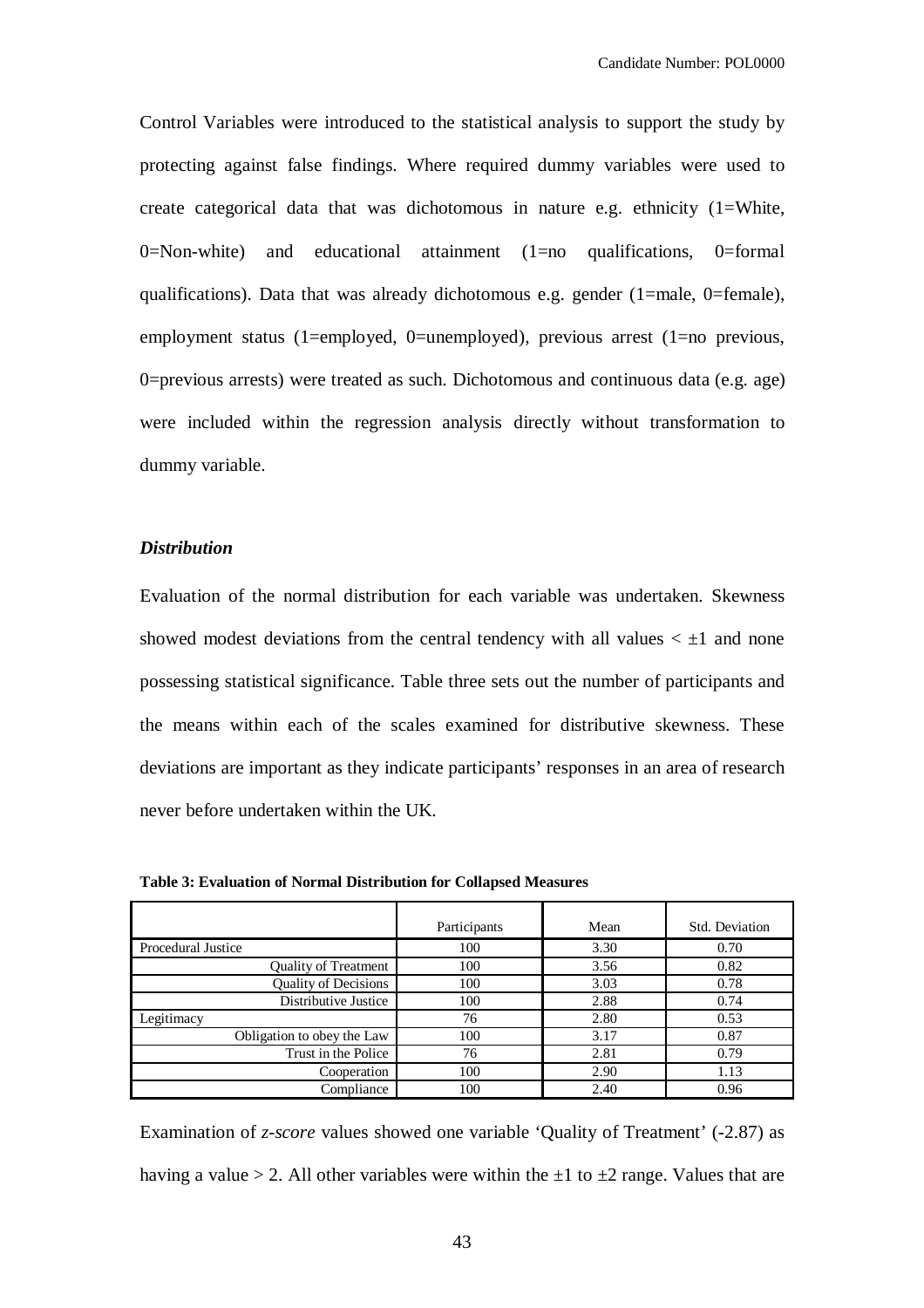>2 are potentially problematic although not always critically so (Field 2009). In order to understand the potential impact of the 'Quality of Treatment' logarithmic transformation of the variable was undertaken. This showed that variable direction remained constant and no change in the statistical significance of findings was observed. Due to the minimal difference between the original and transformed data, the original data were retained. The one non-normal distribution was countered through use of Spearman's rho and is discussed within Bi-Variate Correlations below.

### *Scale Homogeneity*

Operationalisation of the variables to measure procedural justice and legitimacy was in part based on previous research by Tyler (2003), Sunshine and Tyler (2003) and Reisig (2007, 2009). Custody specific questions were also included in recognition of the English and Welsh system of suspect management (e.g. Police and Criminal Evidence Act and the Codes of Practice). Factor analysis was used to assess the homogeneity of the instruments within the seven subscales comprising the variables. This was done by use of Principal Components Analysis (PCA) to identify variance firstly on a linear basis and then through Varimax rotation within SPSS to derive orthogonal factors ensuring each sub-scale measured one latent construct. The incorporation of PCA in this way is considered to be a sound process to examine psychometric measures (Field 2009). Kaiser criterion (Kaiser 1960) was adopted for Eigenvalues, and only those variables with a value greater than 1 were selected. Scree plots for visual representation were also used. Initially, all coefficients with an absolute value of greater than 0.1 were used in order to provide transparency. Ultimately a higher absolute value of 0.4 was used to ensure weaker items were excluded. Alternatives were considered (e.g. common factor analysis) but dismissed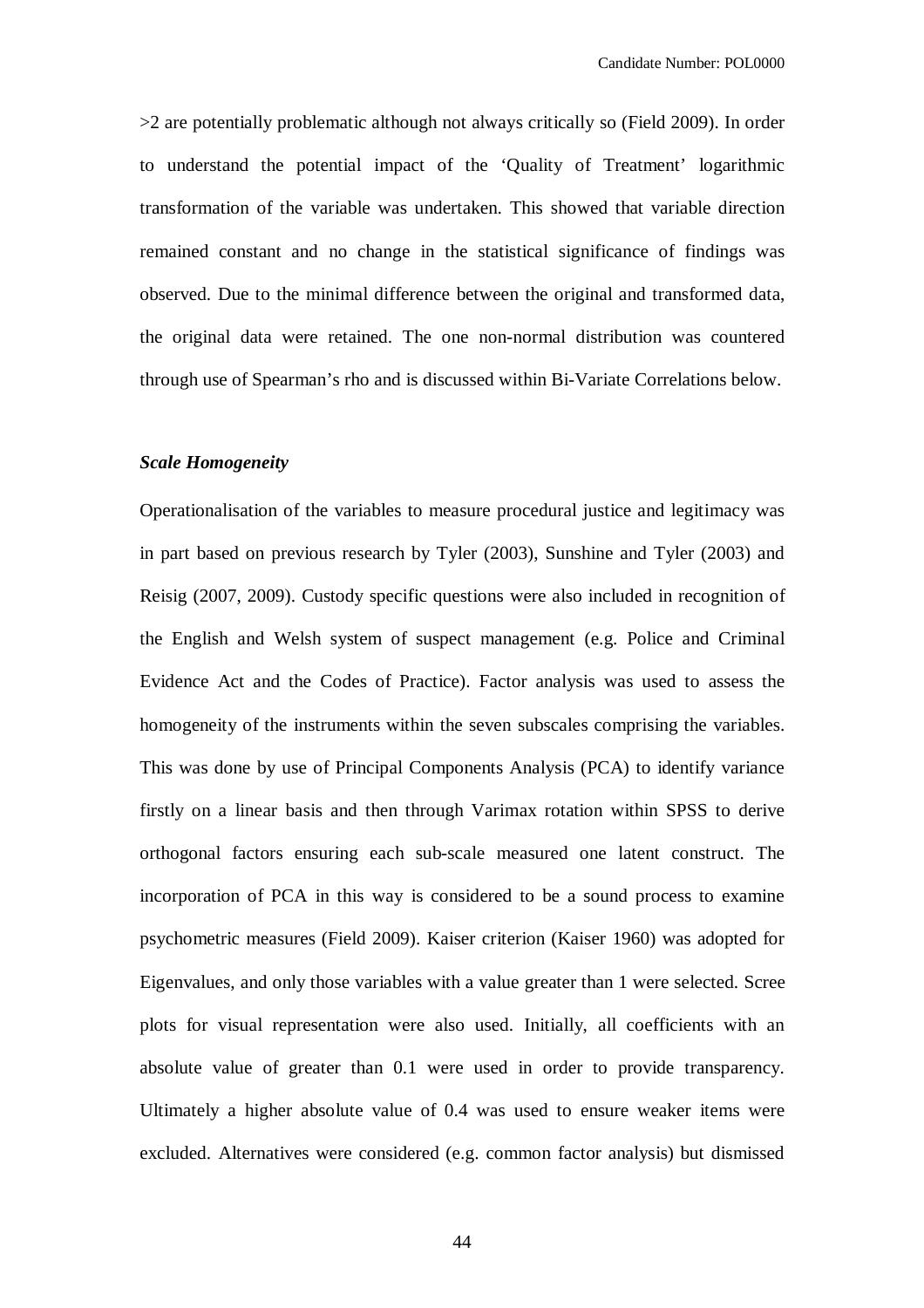as it was felt this method would not lead to substantially different results to that of principal components analysis which is also recognised as being generally preferred for data reduction (Wilkinson, Blank and Gruber 1996).

Initially 67 instruments were available for inclusion within the subscales. The results of the Principal Components Analysis made it clear that scale refinement was necessary. A parsimonious approach enabled the identification of the fewest variables with the greatest degree of common variance within each subscale of the study. Instruments which were weak were parsed out and some variables were reversed scored to ensure scale direction and to support homogeneity of variance (q54 "The way in which you have been treated will make you more likely to break the law in future" and q20 "Your treatment has made you feel resentful towards the police.") The scale refinement also resulted in redundant information being removed from within the subscales. Redundant information leads to "harmful levels of collinearity and misleading significance results" (Reisig 2007 p1011). This approach reduced survey items by more than one half, reducing the total from 67 to 31. The result was greater manageability of the data within the seven variables and ensured that each discreet subscale measured the same thing. It was then possible to create collapsed measurements for each factor allowing correlation and regression testing of the process-based model across the variables.

The resulting sub-scales and their constituent instruments operationalised procedural justice through 'quality of treatment,' 'quality of decision making' and 'distributive justice,' these were the independent variables. Legitimacy was operationalised by 'obligation to obey the law,' 'trust in the police,' 'cooperation,' and 'compliance,' the dependent variables. The questions comprising each variable are set out in table 4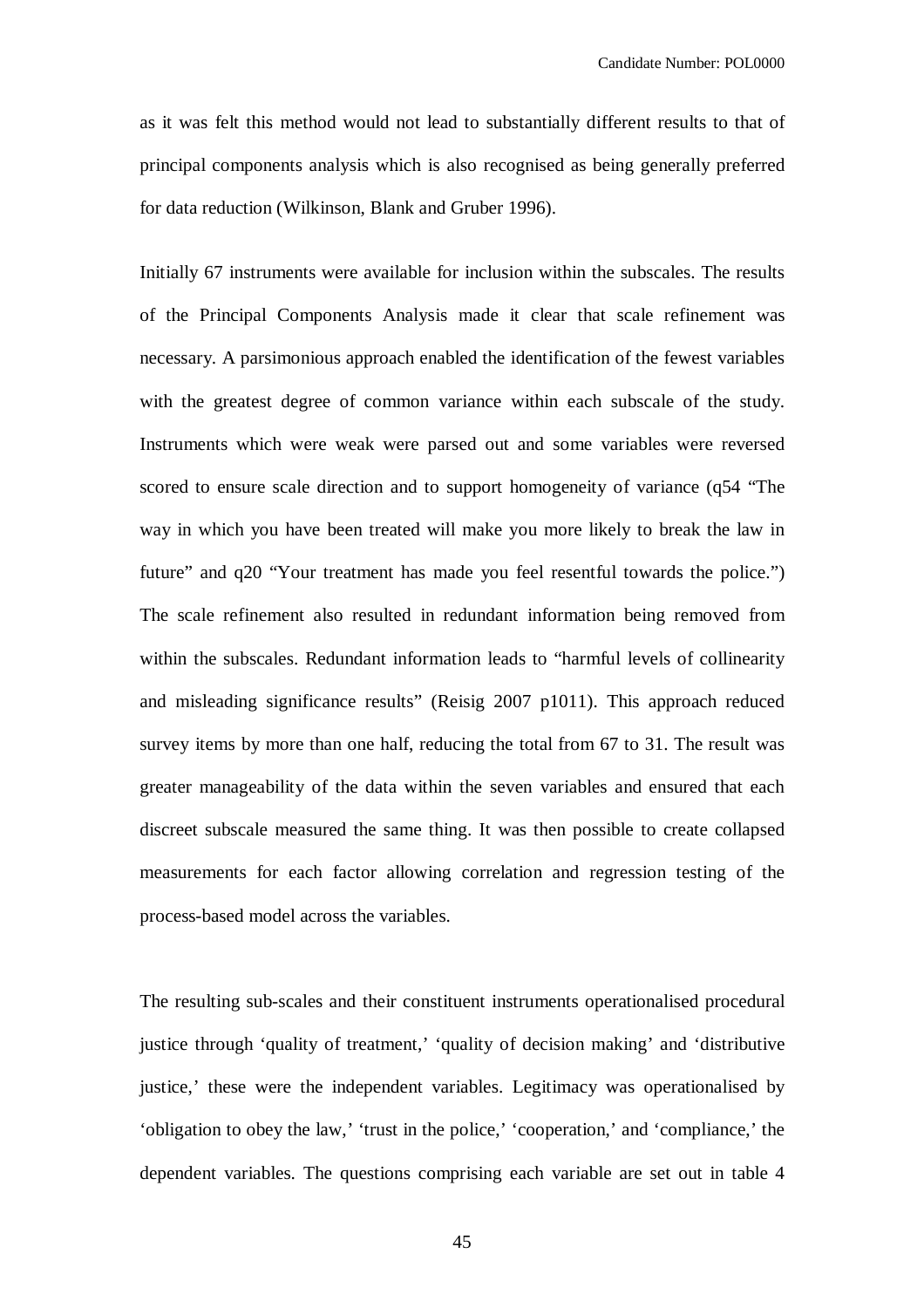below. Three variables contain a limited number of instruments (Distributive Justice, Cooperation and Compliance) and although numerically small represent the recommended minimum constituency (Kim and Mueller 1978). Quality of treatment and quality of decision making contained seven instruments; obligation to obey the law comprised four instruments; and trust in the police five instruments.

Cronbach's alpha was used to further assess the internal consistency and subscale reliability to ensure a "unidimensional latent construct" (Field 2009 p 675) existed within each variable. This test of reliability was used because of the "psychometric properties" (Reisig 2007 p 1008) of the variables within the process-based model. Poor Cronbach's alpha scores would have suggested uncorrelated instruments within the variable. The benchmark for subscale measurement was set against a minimum alpha value of 0.7 (Kline 2000), although alpha scores below this value would not be automatically excluded. The subscale level was used for alpha calculation as this reduces the distorting influence that high numbers of latent variables can bring to the calculation. Mote Carlo simulation has shown that when the number of items in a scale increases the alpha can also increase (Green, Lissitz and Mulaik's, 1977).

#### *Bi-Variate Correlations*

Spearman correlation (2-tailed) was used to examine the variance between instruments and establish Spearman's rho (ρ) for each subscale. Spearman's rho was used due to the use of ordinal data and because 'Quality of Treatment' was not normally distributed. In these conditions rho provides as much information as alternatives and has wider validity (Altman 1991). The correlation between effects was benchmarked against traditional measures, the operational definition being: Small 0.1 – 0.23; Medium 0.24 – 0.36; Large  $\geq$  0.37 (Field 2009). Correlations were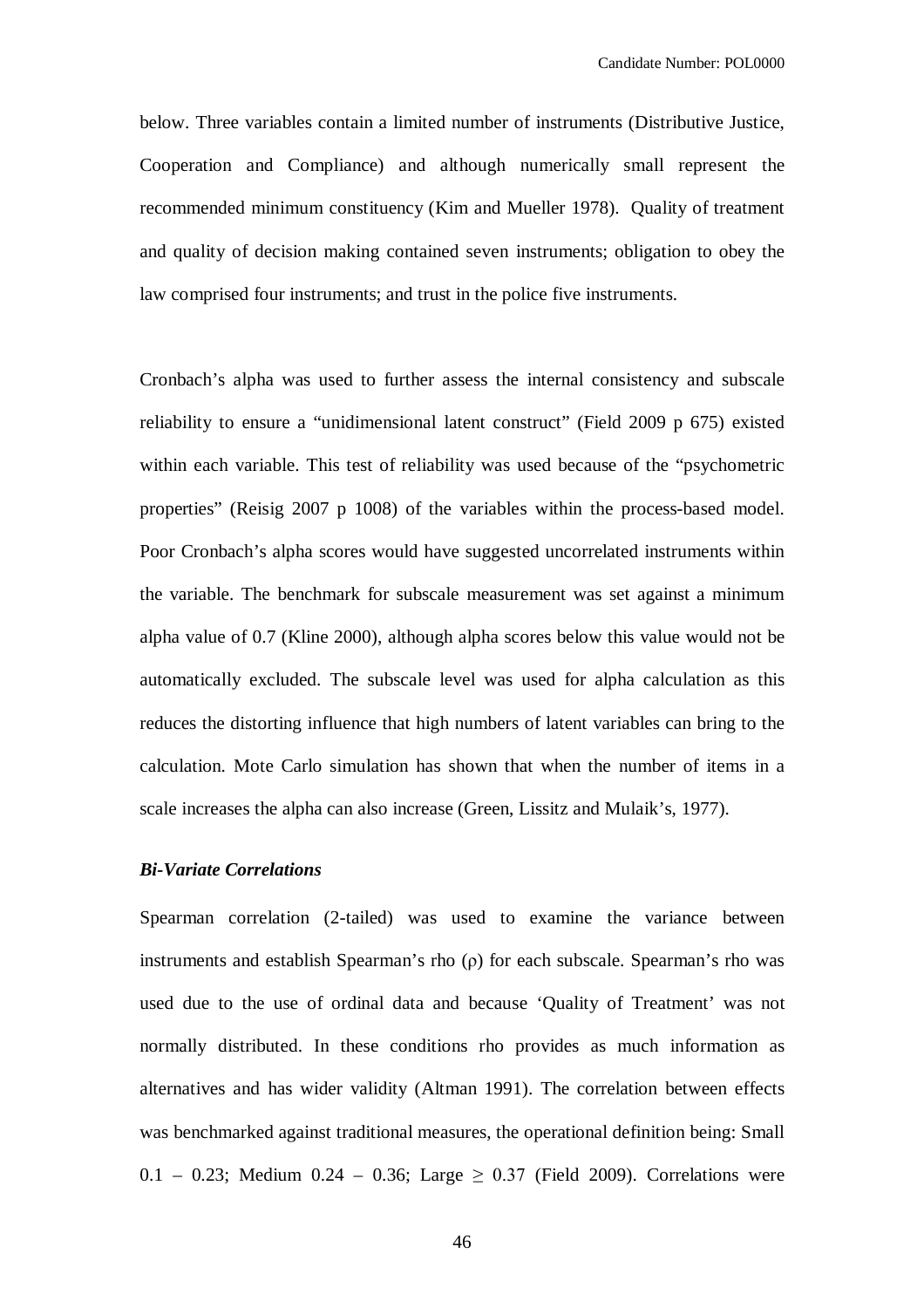statistically significant at the 0.01 level across a number of variables. These are set out and discussed in detail in the results analysis chapter. Examination of the square of the correlation coefficient  $(R<sup>2</sup>)$  was completed in order to understand the strength of the variation between variables and is also discussed in chapter three. Within the variables the observations of procedural justice and legitimacy exposed many statistically significant relationships. Control variables were also included within the regression analysis to ensure other considerations regarding observed effects could be made.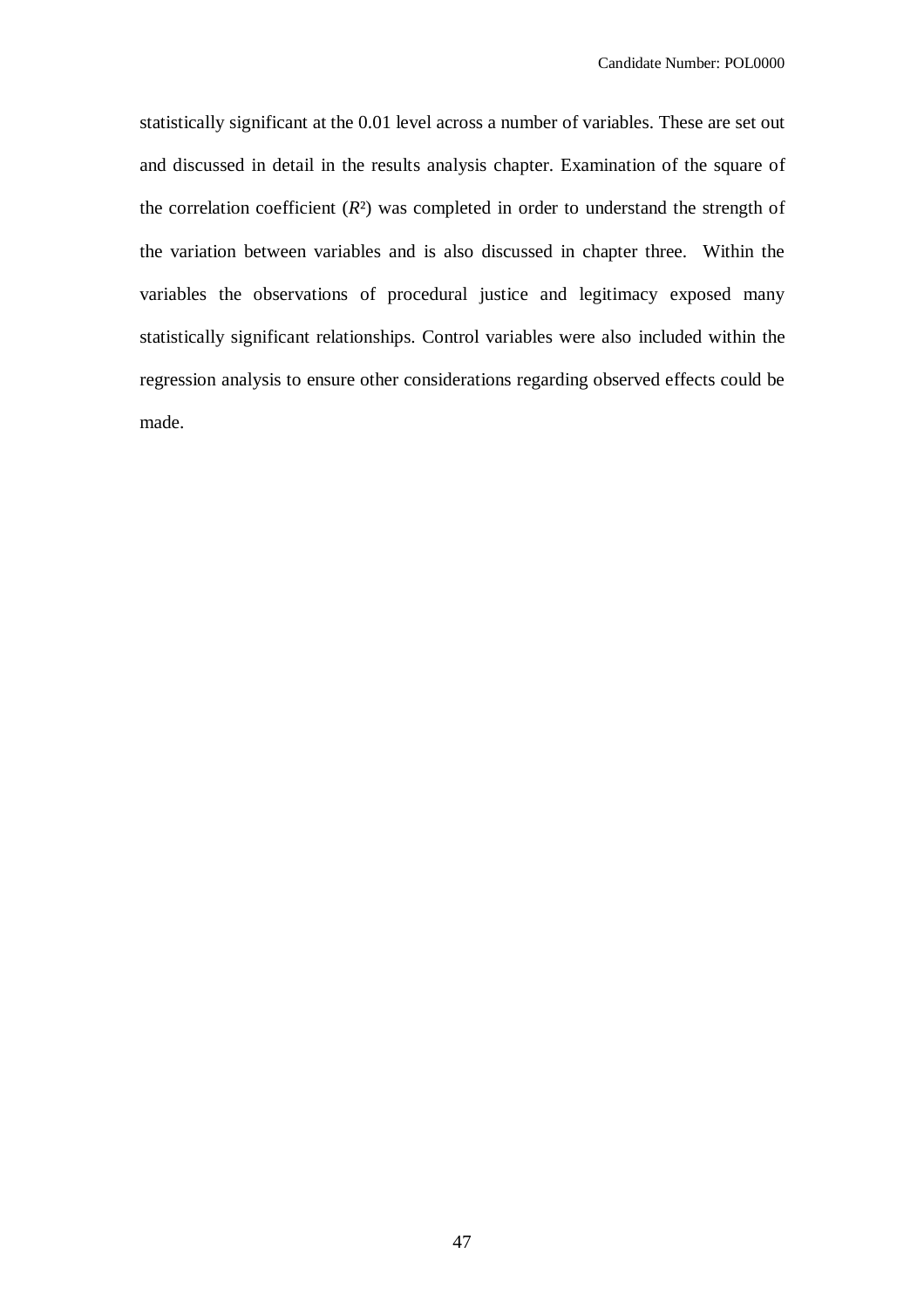|                | <b>Procedural Justice</b> |                                                                            |      |           |         |
|----------------|---------------------------|----------------------------------------------------------------------------|------|-----------|---------|
| Item           | Survey#                   | Instrument                                                                 | M    | <b>SD</b> | Skew    |
|                |                           | Quality of Treatment ( $\alpha$ =0.867)                                    | 3.56 | 0.82      | $-0.69$ |
| 1              | 14                        | When you were booked in the officers account was fair & accurate           | 3.62 | 1.09      |         |
| $\overline{c}$ | 17                        | The way in which you have been treated in custody is fair                  | 3.62 | 1.14      |         |
| 3              | 36                        | How did you feel the person who locked your door treated you               | 3.49 | 1.00      |         |
| 4              | 37                        | How do you feel you have been treated in the custody suite overall         | 3.55 | 1.02      |         |
| 5              | 48                        | You have been treated with dignity and respect in custody                  | 3.58 | 1.13      |         |
| 6              | 49                        | The police apply the law equally and fairly to those in custody            | 3.51 | 1.02      |         |
| 7              | 60                        | The police have treated you courteously                                    | 3.55 | 1.06      |         |
|                |                           | Quality of Decision Making $(a=0.714)$                                     | 3.03 | 0.78      | 0.19    |
| $\,8\,$        | 6                         | Do you believe that at arrest the officers listened to you with an         | 2.65 | 1.37      |         |
|                |                           | open mind                                                                  |      |           |         |
| 9              | 8                         | Do you feel that the reasons for your arrest were valid                    | 3.01 | 1.43      |         |
| 10             | 21                        | Previous arrests make a difference to the way you are treated in           | 2.54 | 1.37      |         |
|                |                           | police custody <sup>a</sup>                                                |      |           |         |
| 11             | 44                        | The police have made decisions on you based on the facts                   | 3.51 | 1.00      |         |
| 12             | 45                        | The police explained to you the basis for their decisions                  | 3.33 | 1.12      |         |
| 13             | 46                        | The police get decisions more right than wrong in custody                  | 3.15 | 1.03      |         |
| 14             | 59                        | Do you believe that the police always try to make fair decisions           | 3.35 | 1.05      |         |
|                |                           | Distributive Justice $(a=0.736)$                                           | 2.88 | 0.74      | 0.26    |
| 15             | 23                        | What has happened to you is fair according to the law                      | 2.55 | 1.18      |         |
| 16             | 65                        | The decision to charge you was fair                                        | 3.1  | 0.80      |         |
| 17             | 67                        | The charge(s) you have been given are fair                                 | 2.98 | 0.79      |         |
|                | <b>Legitimacy</b>         |                                                                            |      |           |         |
|                |                           | Obligation to obey the law $(\alpha=0.663)$                                | 3.17 | 0.87      | $-0.03$ |
| 18             | 52                        | You should always do what the police ask you even if they are              | 3.04 | 1.26      |         |
|                |                           | wrong                                                                      |      |           |         |
| 19             | 53                        | Is not doing what the police ask ever justified                            | 2.84 | 1.09      |         |
| 20             | 54                        | The way in which you have been treated will make you more                  | 3.68 | 1.21      |         |
|                |                           | likely to break the law in future <sup>a</sup>                             |      |           |         |
| 21             | 55                        | If you break the law you lose your self-respect                            | 3.11 | 1.39      |         |
|                |                           | Trust in the Police $(\alpha=0.789)$                                       | 2.81 | 0.79      | 0.45    |
| 22             | 40                        | Do you feel the police are competent                                       | 3.26 | 1.13      |         |
| 23             | 41                        | Do you believe the custody staff are competent                             | 3.88 | 0.99      |         |
| 24             | 62                        | The police understand what's important to you (b)                          | 2.25 | 1.15      |         |
| 25             | 63                        | The police always act lawfully (b)                                         | 2.49 | 1.10      |         |
| 26             | 64                        | The values that the police represent reflect my values (b)                 | 2.39 | 1.07      |         |
|                |                           | Cooperation $(a=0.763)$                                                    | 2.90 | 1.13      | 0.03    |
| 27             | 20                        | Your treatment has made you feel resentful towards the police <sup>a</sup> | 3.18 | 1.41      |         |
| 28             | 56                        | Would you help the police by reporting a crime                             | 2.90 | 1.34      |         |
| 29             | 57                        | Would you help the police to find a criminal                               | 2.63 | 1.39      |         |
|                |                           | Compliance $(a=0.518)$                                                     | 2.40 | 0.96      | 0.14    |
| 30             | 3                         | Do you ever buy stolen goods                                               | 2.27 | 1.10      |         |
| 31             | 4                         | Do you take drugs                                                          | 2.53 | 1.23      |         |
|                | uarcad d                  |                                                                            |      |           |         |

**Table 4: Sub-scales and associated questions with means, standard deviation and skewness**

ª Reversed scored B Question added 24/09/09

Two decimal place rounding convention used: =>5 round up.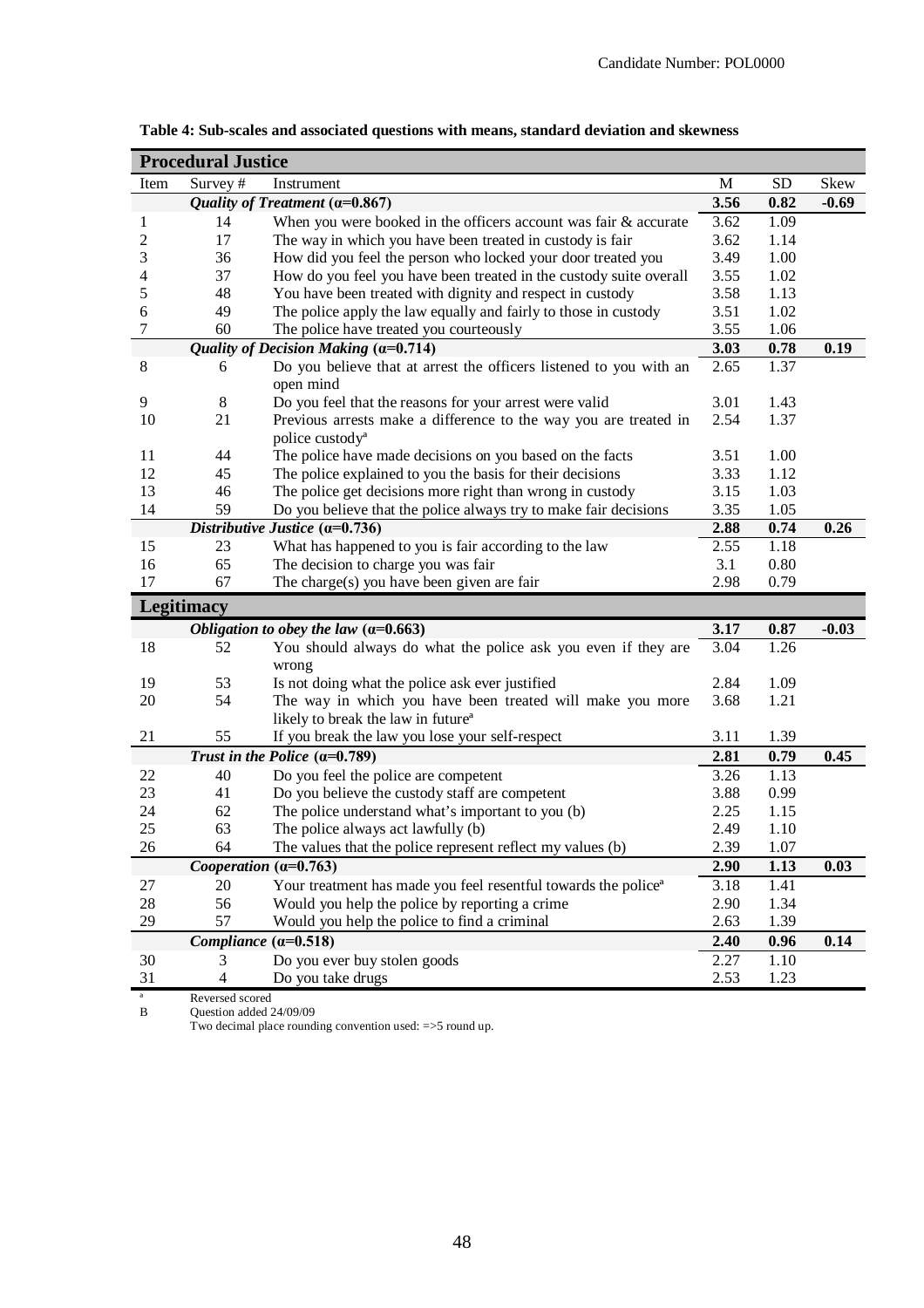# **Chapter Four: Results**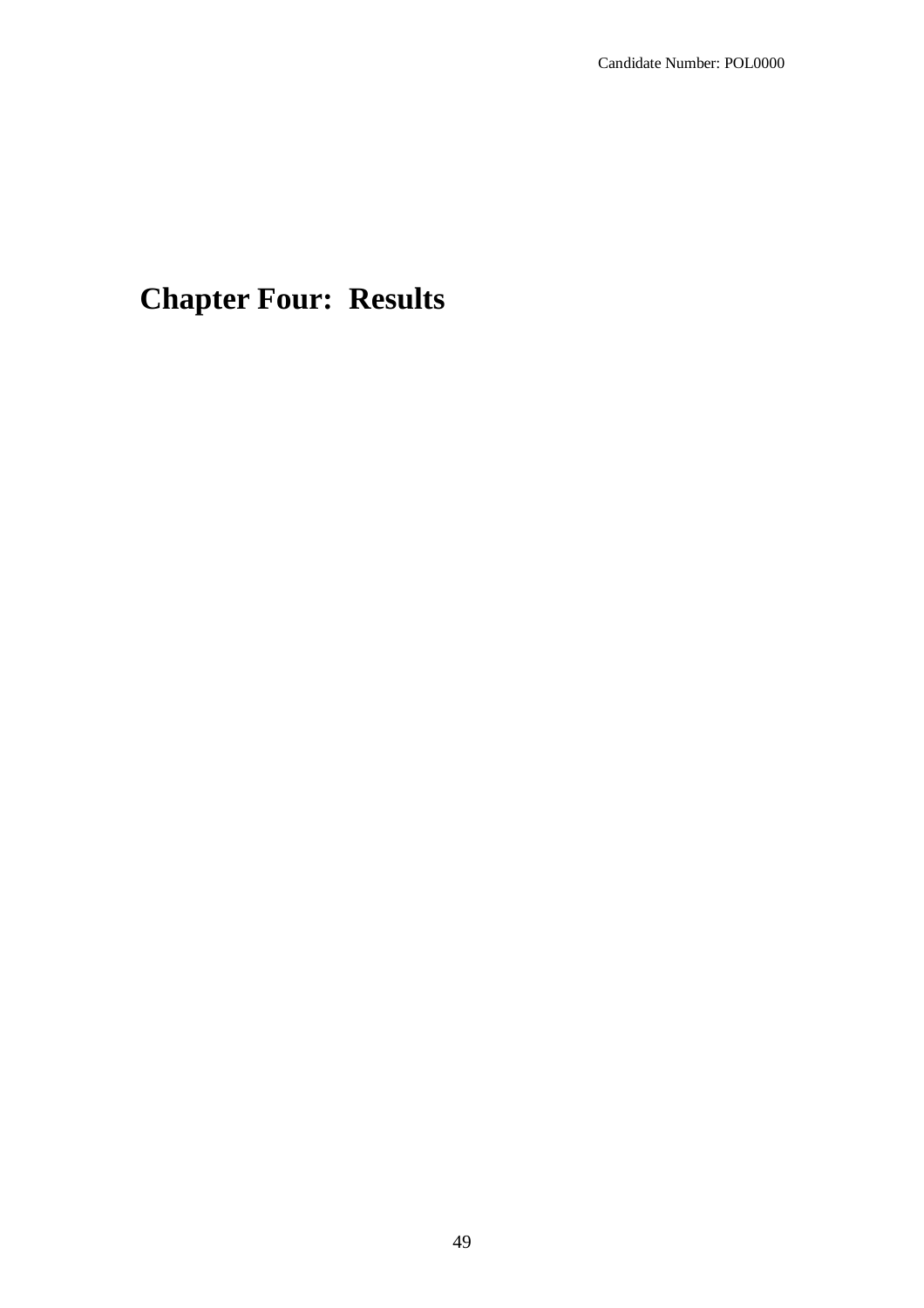# **Introduction**

This chapter will present the results of this research firstly by examination of the correlation between the predictor variables (quality of treatment, quality of decision making, and distributive justice) and the dependent variables (obligation to obey the law, trust in the police, cooperation and compliance). A full correlation table is set out in table 10. The chapter then explores the data through regression analysis. Regression analysis is completed by examination of each hypothesis in turn to ensure focus on the null-hypothesis is maintained. Summary coefficient data are contained at table 12, page 63, below. Control variables are ultimately included to ensure that no findings are found that could be explained by other considerations.

# **Correlation of the Dependent Variables**

# *Obligation to obey the Law*

The internal correlation between the four questions comprising the subscale is positive and statistically significant, with an internal range of  $\rho = 0.20$  (p <0.05) to  $\rho =$ 0.42 ( $p < 0.001$ ), with the mean interitem  $p = 0.339$ . The internal consistency of the subscale was slightly below the desired level ( $\alpha$  = 0.66) but was sufficiently robust to merit inclusion.

|                | Obligation to Obey the Law<br><b>Sub-Scale Correlation Table</b> | Obligation to<br>Obey the Law | Quality of<br>Treatment | Quality of<br>Decisions | Distributive<br>Justice |
|----------------|------------------------------------------------------------------|-------------------------------|-------------------------|-------------------------|-------------------------|
| Spearman's rho | Obligation to Obey the Law                                       | 1.000                         |                         |                         |                         |
|                | <b>Quality of Treatment</b>                                      | $.405***$                     | 1.000                   |                         |                         |
|                | <b>Quality of Decisions</b>                                      | $.319***$                     | $.534***$               | 1.000                   |                         |
|                | Distributive Justice                                             | $-.240$ <sup>*</sup>          | $-497$                  | $-0.545$                | 1.000                   |

\*\*. Correlation is significant at the 0.01 level (2-tailed).

\*. Correlation is significant at the 0.05 level (2-tailed).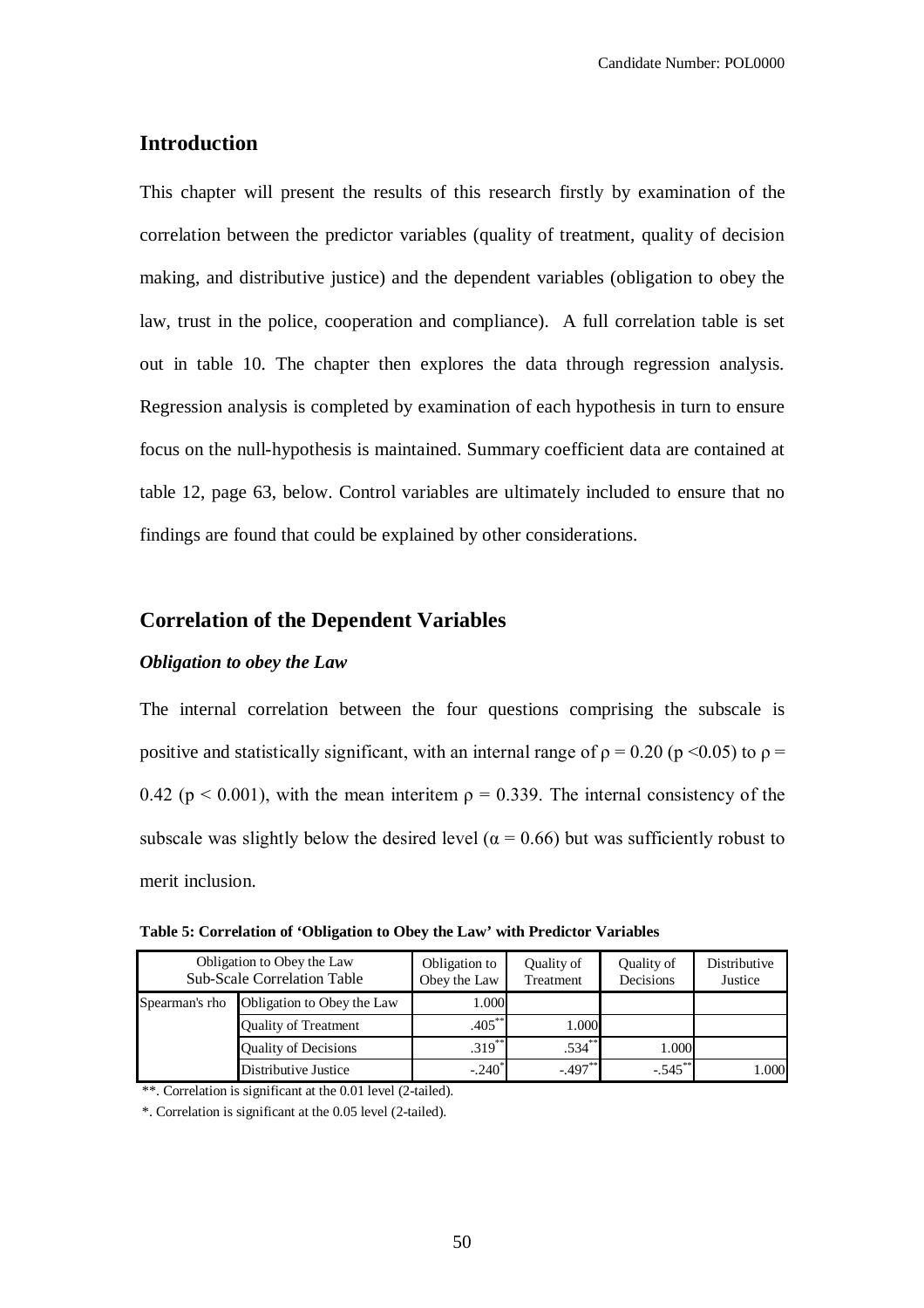As Table 5 above illustrates correlation between each of the three processed-based model variables exposed an overall relationship of medium effect size (Cohen 1988). Quality of Treatment ( $\alpha = 0.87$ ,  $\rho = 0.41$ ,  $p < 0.01$ ) had according to the operational definition adopted by this study a large effect size, Quality of Decision Making ( $\alpha$  = 0.71,  $\rho = 0.32$ ,  $p \le 0.01$ ) a moderate effect size and Distributive Justice ( $\alpha = 0.74$ ,  $\rho = -$ 0.24,  $p < 0.05$ ) a negative and small effect size. A collapsed measure of the processbased model (Quality of Treatment + Quality of Decisions) was correlated to 'Obligation.' The result was an improved effect size overall, that was large and statistically significant ( $p = 0.38$ ,  $p < 0.001$ ). This suggests that 'Obligations to obey the law' and 'Procedural Justice,' as two variables, share a common variance of 14.4%  $(0.38<sup>2</sup> = 0.144)$  (Thompson 2004).

## *Trust in the Police*

The subscale comprised five questions. The internal correlation between each of the questions was positive and predominantly statistically significant. The internal consistency of the subscale was within the target parameters ( $\alpha = 0.79$ ) with an internal correlation range from  $\rho = 0.16$  ( $p > 0.05$ ) to  $\rho = 0.68$  ( $p < 0.001$ ) with the mean interitem  $\rho = 0.43$ . Table 6 below shows correlations for the three processedbased model predictor variables. Two relationships were large in effect size (quality of treatment and quality of decisions) and one of a negative and small effect size (distributive justice) (Cohen, 1988). Each effect size was of statistical significance. Quality of Treatment ( $\alpha$  = 0.87,  $\rho$  = 0.46,  $p$  < 0.001), Quality of Decision Making ( $\alpha$  = 0.71,  $\rho = 0.41$ ,  $p \le 0.001$ ) and Distributive Justice ( $\alpha = 0.74$ ,  $\rho = -0.26$ ,  $p \le 0.05$ ).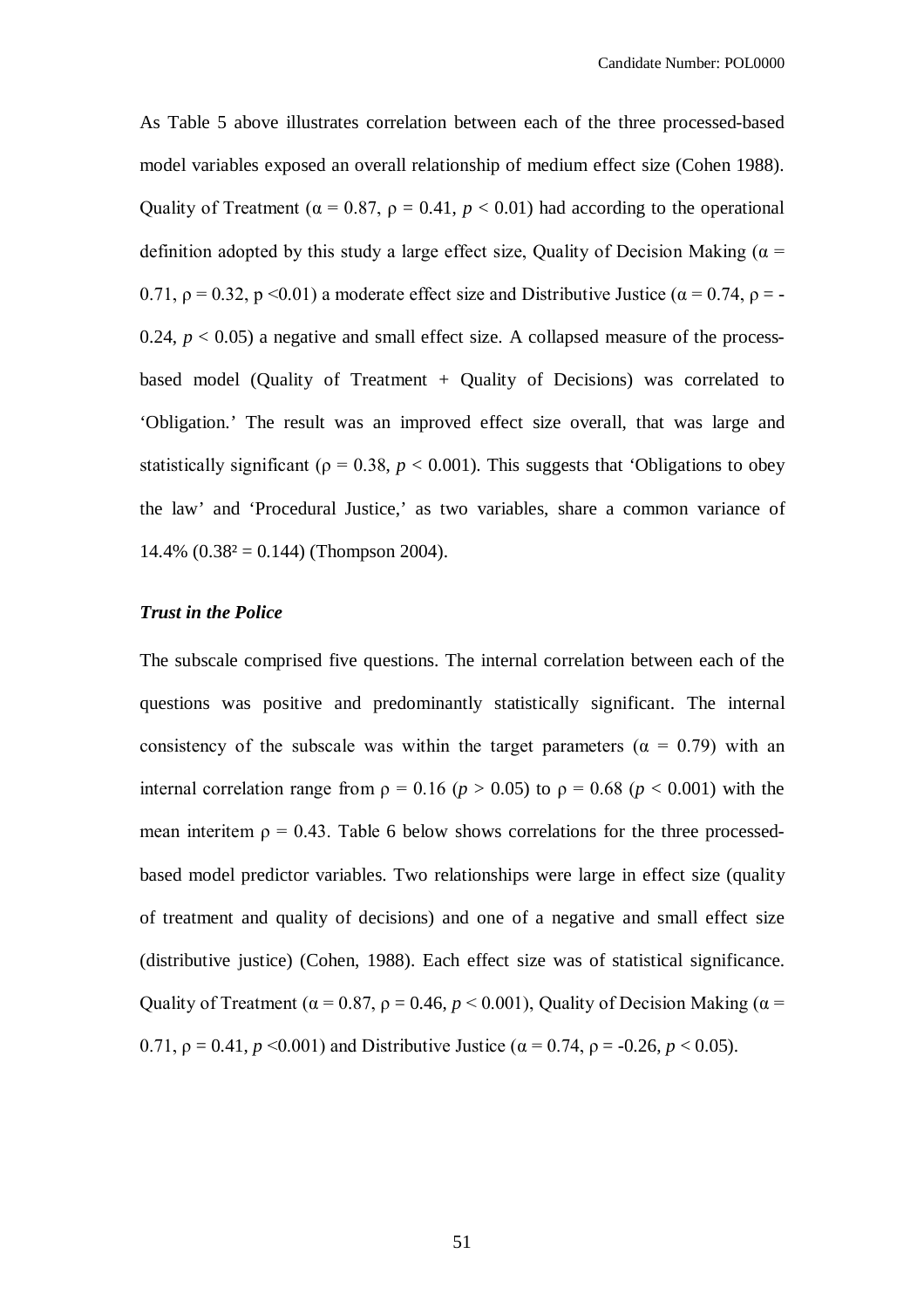|                                    | Trust in the<br>Police | Quality of<br>Treatment | Quality of<br>Decisions | Distributive<br>Justice |
|------------------------------------|------------------------|-------------------------|-------------------------|-------------------------|
| Spearman's rho Trust in the Police | 1.000                  |                         |                         |                         |
| <b>Quality of Treatment</b>        | $.458$ **              | 1.000                   |                         |                         |
| <b>Quality of Decisions</b>        | $.414***$              | $.534***$               | 1.000                   |                         |
| Distributive Justice               | $-.261$ <sup>'</sup>   | $-.497***$              | $-.545***$              | 1.000                   |

**Table 6: Correlation of 'Trust in the Police' with Predictor Variables**

\*\*. Correlation is significant at the 0.01 level (2-tailed).

\*. Correlation is significant at the 0.05 level (2-tailed).

A collapsed measure of the process-based model (Quality of Treatment + Quality of Decisions) was correlated to 'Trust' and had a large effect size that was statistically significant,  $(r = 0.51, p < 0.001)$ . 'Trust in the Police' and 'Procedural Justice,' as two factors, share a common variance of  $26\%$  (0.51<sup>2</sup> = 0.26) (Thompson, 2004).

## *Cooperation*

The subscale was made of three questions. The internal correlation between the three questions of the subscale was positive and statistically significant. The Cronbach's alpha for the subscale was within target parameters ( $\alpha = 0.76$ ). The subscale had an internal correlation range from  $\rho = 0.35$  ( $p < 0.001$ ) to  $\rho = 0.82$  ( $p < 0.001$ ) with the mean interitem  $\rho = 0.53$ .

As Table 7 below shows, the correlation between the three processed-based model variables with 'cooperation' indicated an overall relationship of moderate effect size (Cohen 1988) but with two statistically significant findings: Quality of Treatment ( $\alpha$ ) = 0.87,  $ρ = 0.45$ ,  $p < 0.001$ ), Quality of Decision Making ( $α = 0.71$ ,  $ρ = 0.33$ ,  $p < 0.01$ ) and Distributive Justice ( $\alpha = 0.74$ ,  $\rho = -0.18$ ,  $p > 0.05$ ). To supplement these correlations a collapsed measure of the process-based model (Quality of Treatment + Quality of Decisions) was correlated to 'Cooperation.' This showed a large effect size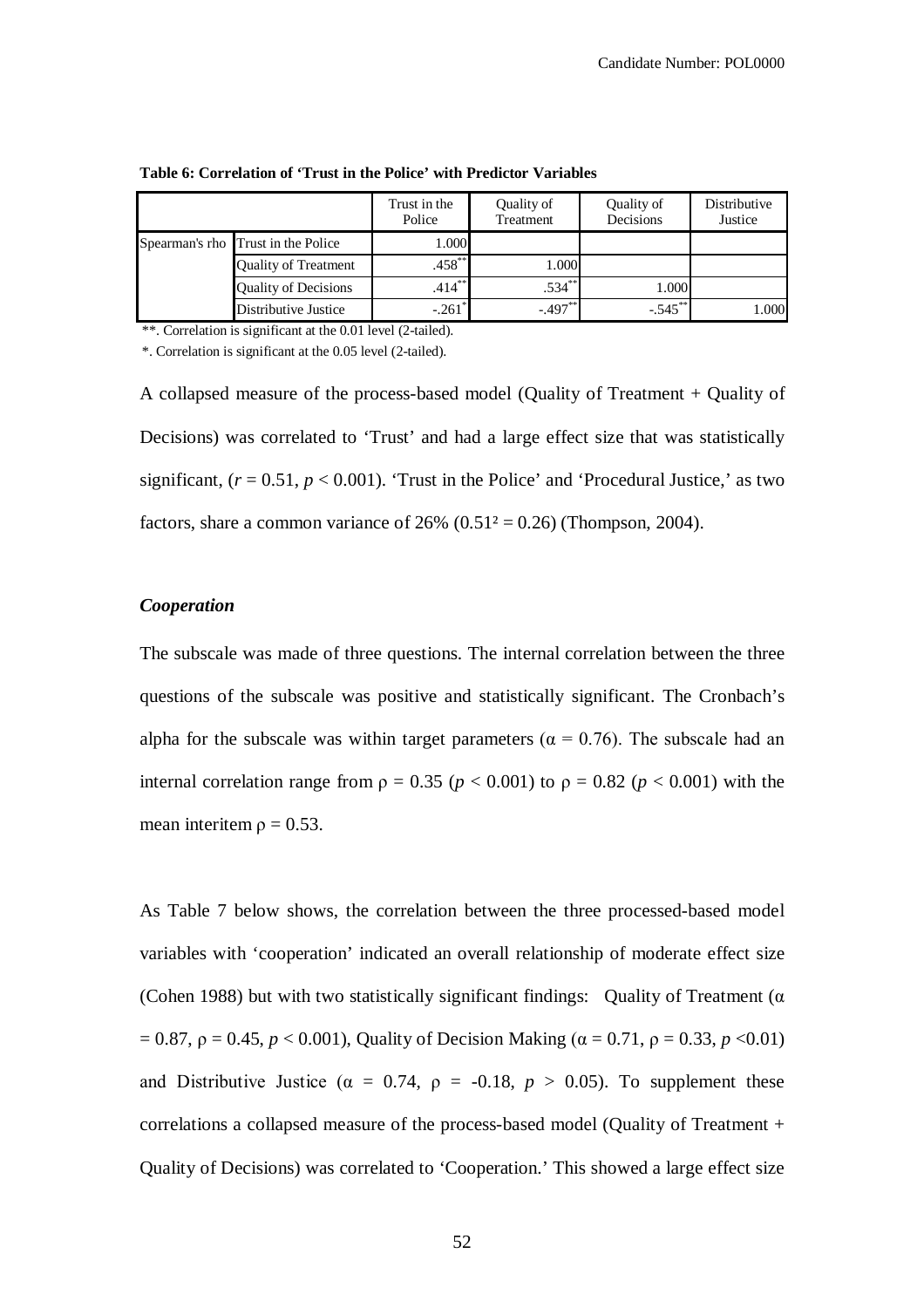and was statistically significant, ( $\rho = 0.42$ ,  $p < 0.001$ ). 'Trust in the Police' and 'Procedural Justice,' as two factors, share a common variance of 18%  $(0.42^2 = 0.176)$ (Thompson 2004).

|                |                             | Cooperation | Quality of<br>Treatment | Quality of<br>Decisions | Distributive<br>Justice |
|----------------|-----------------------------|-------------|-------------------------|-------------------------|-------------------------|
| Spearman's rho | Cooperation                 | 1.000       |                         |                         |                         |
|                | <b>Quality of Treatment</b> | $.445***$   | 1.000                   |                         |                         |
|                | <b>Quality of Decisions</b> | $.328***$   | $.534***$               | 1.000                   |                         |
|                | Distributive Justice        | $-.182$     | $-.497***$              | $-.545***$              | 1.000                   |

**Table 7: Correlation of 'Cooperation' with Predictor Variables**

\*\*. Correlation is significant at the 0.01 level (2-tailed).

#### *Compliance*

The correlation between the two subscale questions is positive ( $\rho = .36$ ,  $p < 0.001$ ) and is statistically significant. The internal consistency of the subscale was below the desired level ( $\alpha$  = 0.52) but was included.

**Table 8: Correlation of 'Compliance' with Predictor Variables**

|                |                             | Compliance | Quality of<br>Treatment | Quality of<br>Decisions | Distributive<br>Justice |
|----------------|-----------------------------|------------|-------------------------|-------------------------|-------------------------|
| Spearman's rho | Compliance                  | 1.000      |                         |                         |                         |
|                | <b>Quality of Treatment</b> | $-164$     | 1.000                   |                         |                         |
|                | <b>Quality of Decisions</b> | $-.159$    | $.534***$               | 1.000                   |                         |
|                | Distributive Justice        | .112       | $-497$                  | $-.545***$              | 1.000                   |

\*\*. Correlation is significant at the 0.01 level (2-tailed).

As can be seen from Table 8 above the correlation indicated a general relationship of a small effect size (Cohen 1988): Quality of Treatment ( $\alpha$  = 0.85,  $\rho$  = -0.16,  $p > 0.05$ ), Quality of Decision Making ( $\alpha$  = 0.71,  $\rho$  = -0.16, p > 0.05) and Distributive Justice ( $\alpha$  $= 0.74$ ,  $\rho = 0.11$ ,  $p > 0.05$ ). A collapsed measure of the process-based model (Quality of Treatment + Quality of Decisions) was correlated to 'Compliance' and produced a negative and small effect size,  $(\rho = -0.17, p > 0.05)$ . No statistical significance was observed.

*Operational definition for Effect size: Small*  $0.1 - 0.23$ *; Medium*  $0.24 - 0.36$ *; Large*  $\ge 0.37$ *.*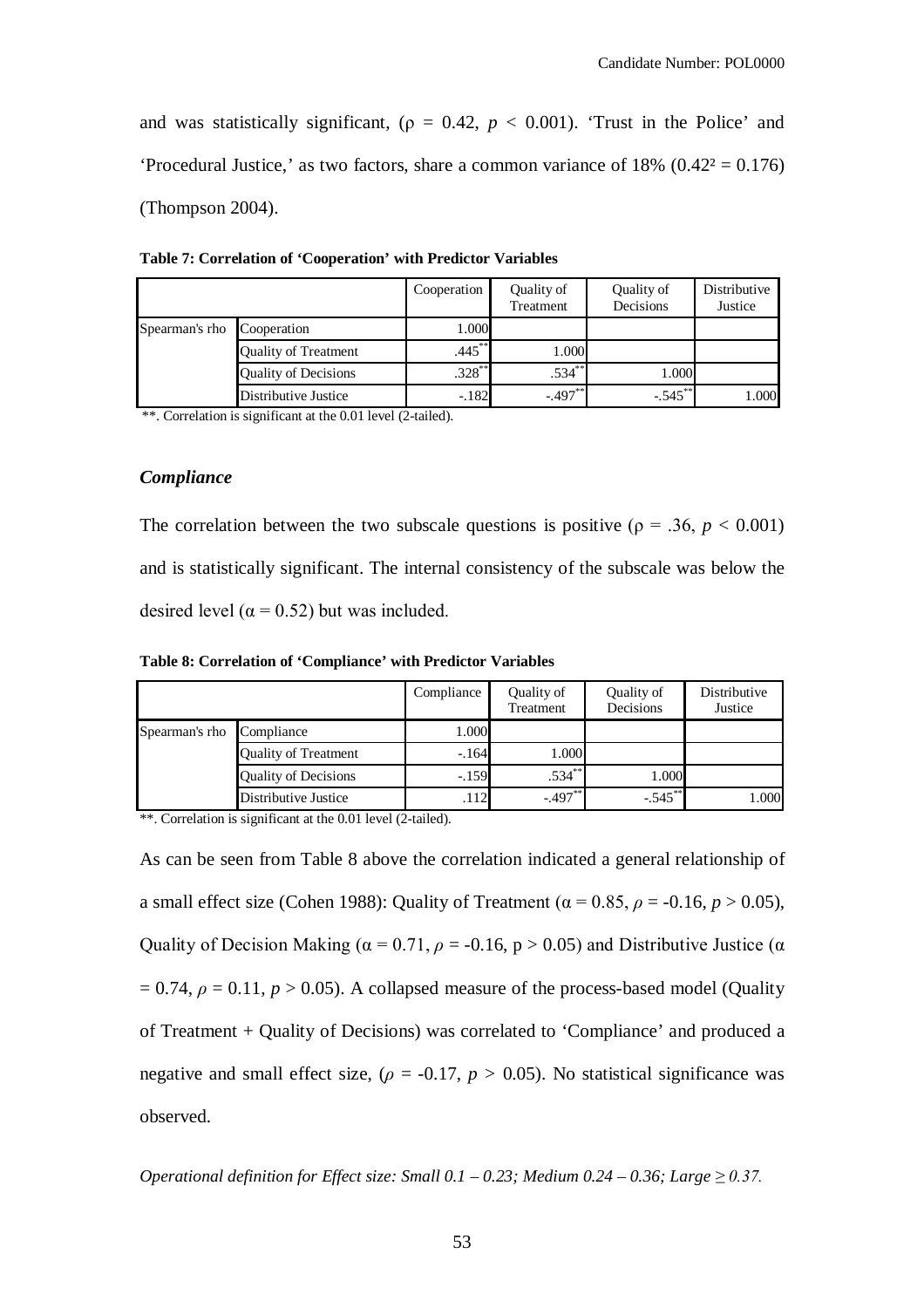# *Legitimacy*

A collapsed measure of legitimacy (obligation to obey the law + trust in the police) was used to examine the correlation between the three predictor variables (quality of treatment, quality of decisions, distributive justice) and with the procedural justice variable (quality of justice  $+$  quality of decisions). Additionally, legitimacy was correlated to both cooperation and compliance. This was completed to further evaluate the process-based model as outlined in figure 1 (Tyler 2003) and figure 2 (Reisig 2007).

| Spearman's rho              | Legitimacy  | Compliance           | Cooperation | Procedural<br>Justice | <b>Distributive</b><br>Justice | Quality of<br>Treatment | <b>Ouality of</b><br>Decisions |
|-----------------------------|-------------|----------------------|-------------|-----------------------|--------------------------------|-------------------------|--------------------------------|
| Legitimacy                  | 1.000       |                      |             |                       |                                |                         |                                |
| Compliance                  | $-.201$     | 1.000                |             |                       |                                |                         |                                |
| Cooperation                 | $.604***$   | $-.305***$           | 1.000       |                       |                                |                         |                                |
| <b>Procedural Justice</b>   | $.535***$   | $-.203$ <sup>*</sup> | $.428***$   | 1.000                 |                                |                         |                                |
| Distributive Justice        | $-.298**$   | .047                 | $-.168$     | $-.583**$             | 1.000                          |                         |                                |
| <b>Quality of Treatment</b> | $.440^{**}$ | $-.169$              | $.412***$   | $.879***$             | $-.448$ **                     | 1.000                   |                                |
| <b>Quality of Decisions</b> | $.475***$   | $-.185$              | $.331**$    | $.865***$             | $-.572**$                      | $.521***$               | 1.000                          |

**Table 9: Collapsed Legitimacy Measure Correlated with Variables** 

As can be seen from Table 9 the correlation between legitimacy with cooperation is large ( $\rho = 0.60$ ,  $p < 0.001$ ) and statistically significant. This is also found in the correlation between the collapsed measure of procedural justice and legitimacy ( $\rho =$ 0.54,  $p < 0.001$ ). Both quality of treatment ( $\rho = 0.44$ ,  $p < 0.001$ ) and quality of decisions ( $\rho = 0.48$ ,  $p < 0.001$ ) have a large effect size with legitimacy. Distributive justice has a negative and moderate effect size that was statistically significant ( $\rho$  =  $0.44, p < 0.01$ ).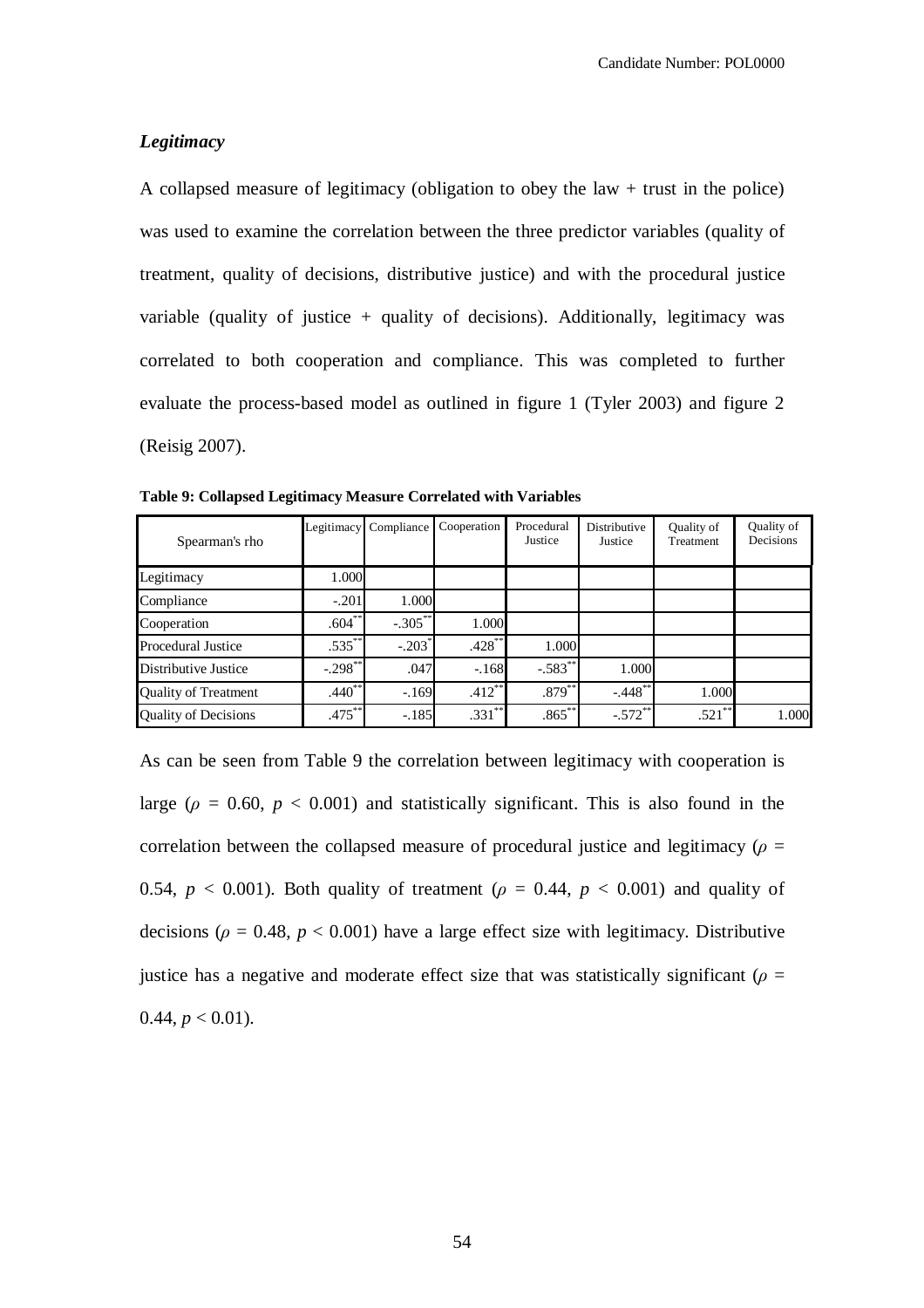|                            | Procedural<br>Justice | Quality of<br>Treatment | Quality of<br>Decisions | Distributive<br>Justice | Legitimacy | Obligation to<br>Obey the<br>Law | Trust in the<br>Police | Cooperation           | Compliance |
|----------------------------|-----------------------|-------------------------|-------------------------|-------------------------|------------|----------------------------------|------------------------|-----------------------|------------|
| Procedural Justice         | 1.000                 |                         |                         |                         |            |                                  |                        |                       |            |
| Quality of Treatment       | $.857***$             | 1.000                   |                         |                         |            |                                  |                        |                       |            |
| Quality of Decisions       | $.864$ <sup>**</sup>  | $.534***$               | $1.000$                 |                         |            |                                  |                        |                       |            |
| Distributive Justice       | $-590**$              | $-497$                  | $-545"$                 | 1.000                   |            |                                  |                        |                       |            |
| Legitimacy                 | $.535***$             | $.440^{**}$             | $475**$                 | $-.298"$                | 1.000      |                                  |                        |                       |            |
| Obligation to Obey the Law | $.381***$             | $.405**$                | $.319**$                | $-.240$ <sup>*</sup>    | $.709$ **  | $1.000$                          |                        |                       |            |
| Trust in the Police        | $.506^{***}$          | $458**$                 | $.414$ <sup>**</sup>    | $-.261$ <sup>*</sup>    | $.706$ **  | $.386^{***}$                     | 1.000                  |                       |            |
| Cooperation                | $.416$ <sup>**</sup>  | $445$ *                 | $.328**$                | $-182$                  | $.766$ *   | **\$93.                          | $*37$                  | $1.000$               |            |
| Compliance                 | $-174$                | $-164$                  | $-159$                  | .112                    | .223       | $-223$ <sup>*</sup>              | $-157$                 | $-.270$ <sup>**</sup> | 1.000      |
|                            |                       |                         |                         |                         |            |                                  |                        |                       |            |

# **Table 10: Spearman's rho (ρ) Correlations for Collapsed Measurement Scales**

\*\*. Correlation is significant at the 0.01 level (2-tailed).

\*. Correlation is significant at the 0.05 level (2-tailed).

Candidate Number: POL0000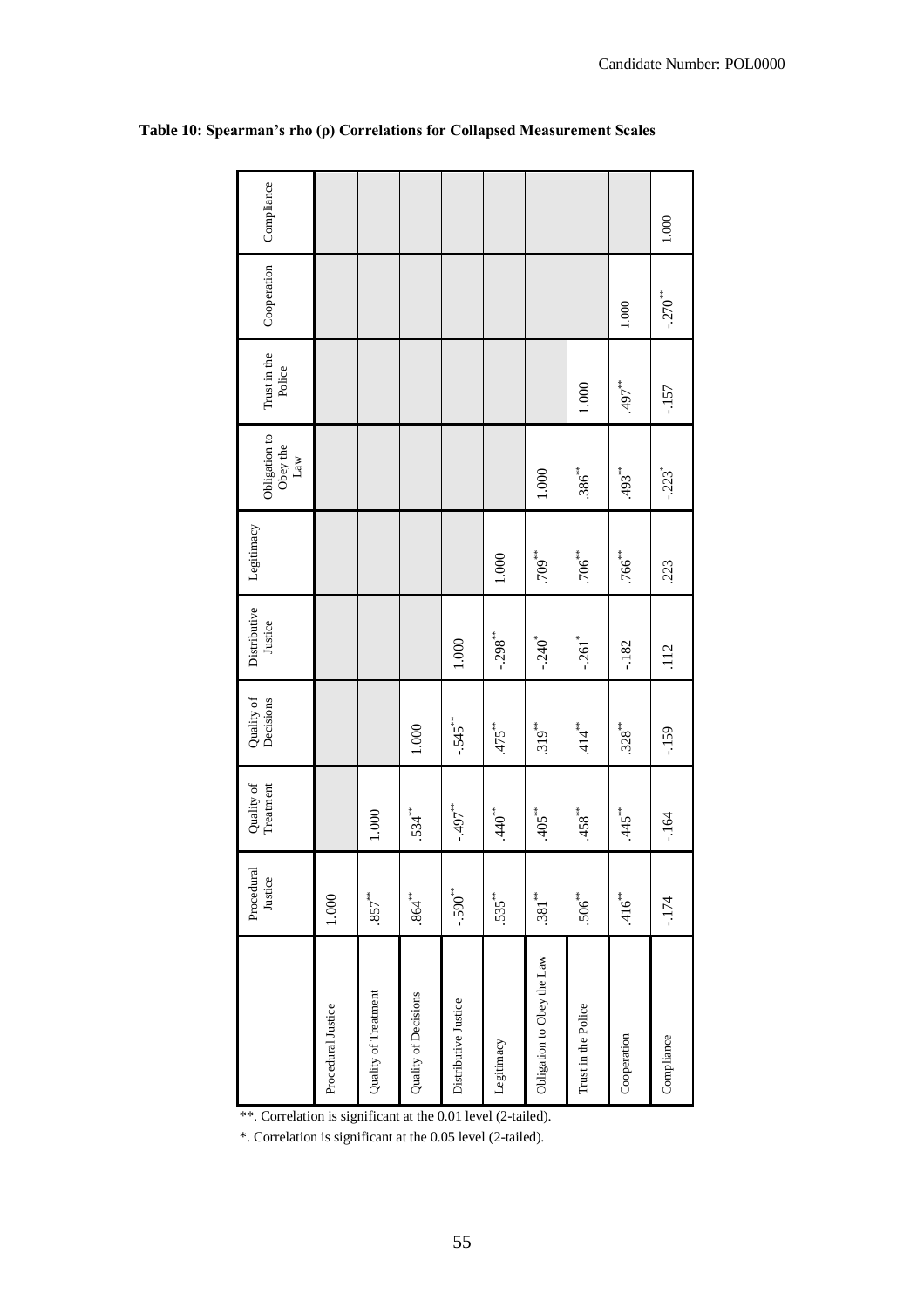# **Regression Analysis**

# *Introduction*

To explore the theory of the process-based model, that procedural justice has an impact on suspect perceptions of police legitimacy, a series of regression analyses was performed on the variables. Dependent variables were Obligation to Obey the Law, Trust in the Police, Cooperation and Compliance. Independent variables were Quality of Treatment, Quality of Decision-Making and Distributive Justice, as well as demographic variables of gender, ethnicity, qualification and employment. Additional regressions were performed on collapsed measures of Procedural Justice and Legitimacy to assess if these aggregated variables had the same relationship with the dependent variables as with the disaggregated components.

## *Regression Analysis of the Hypotheses*

*Hypotheses One*: Procedural Justice (quality of treatment, quality of decision making, distributive justice) predicts suspect perceptions of Legitimacy (perceptions of obligations to obey the law, trust the police, cooperation and compliance.)

In examining the null-hypothesis (that procedural justice had no influence on legitimacy) the constituent elements of the process-based model were examined through regression analysis of the effect of the independent variables against each dependent variable, and the schedule for this is set out in 1a, 2a, 3a, and 4a of table 11 below.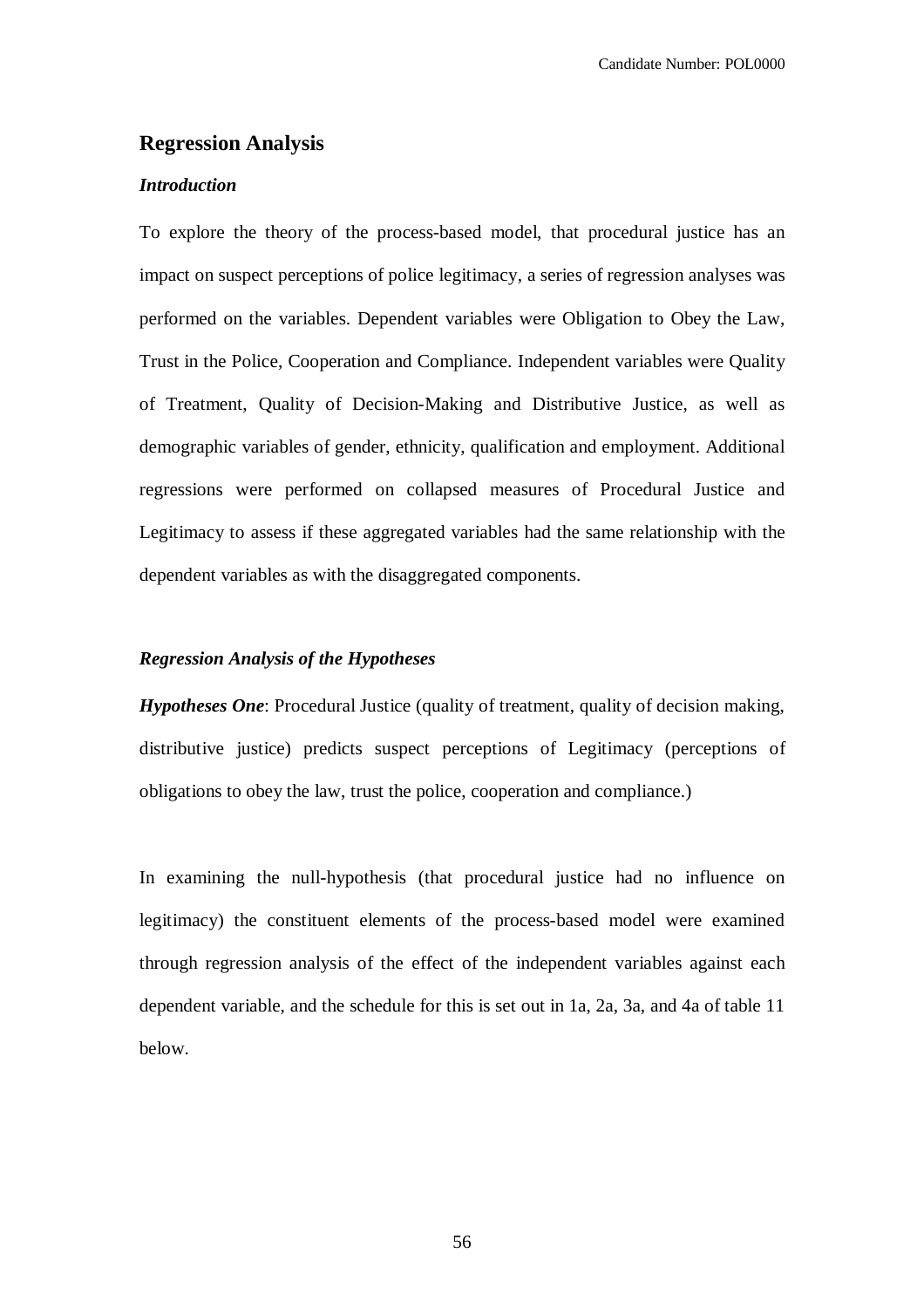*Hypotheses Two:* Procedural justice is the primary predictor of suspects' judgements of police legitimacy relative to other predictors such as gender, age, ethnicity, education, employment and previous arrest.

In examining the second null-hypothesis (that procedural justice is not the primary predictor of police legitimacy) the dependent variables were examined through regression analysis against each demographic (predictor) variable. The variables within each regression are set out in more fully at 1b, 2b, 3b, and 4b within table 11 below. To enable focus, only those variables that produced statistically significant results are reported here.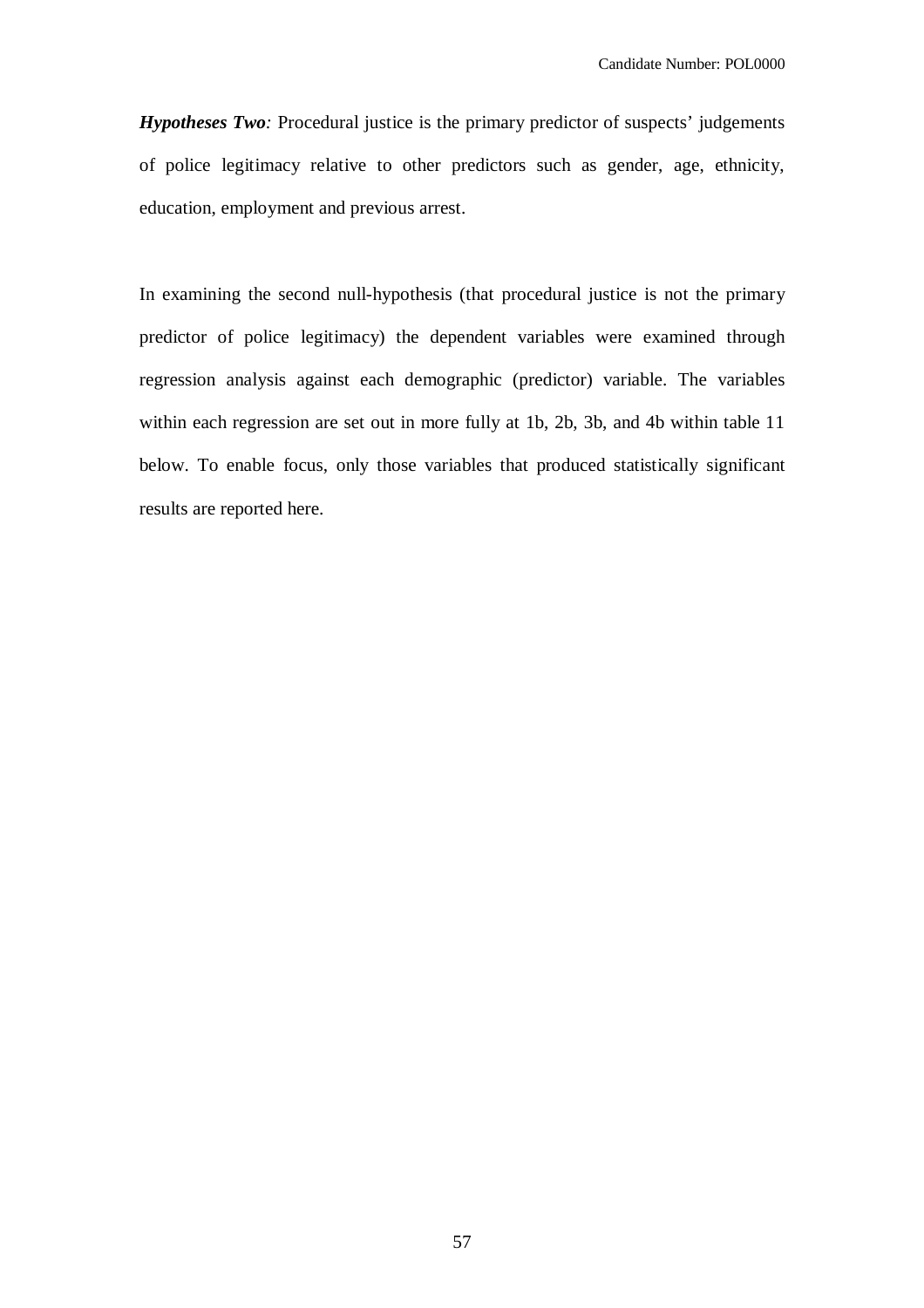|               | Dependent Variables        | <b>Independent Variables</b>                                                                   |
|---------------|----------------------------|------------------------------------------------------------------------------------------------|
| Regression 1a | Obligation to obey the Law | <b>Quality of Treatment</b><br><b>Quality of Decisions</b><br>Distributive Justice             |
| Regression 1b | Obligation to obey the Law | Age<br>Gender<br>Ethnicity<br><b>Employment Status</b><br>Education<br>Previous Arrests        |
| Regression 2a | Trust in the police        | <b>Quality of Treatment</b><br><b>Quality of Decisions</b><br>Distributive Justice             |
| Regression 2b | Trust in the police        | Age<br>Gender<br>Ethnicity<br><b>Employment Status</b><br>Education<br><b>Previous Arrests</b> |
| Regression 3a | Cooperation                | <b>Quality of Treatment</b><br><b>Quality of Decisions</b><br>Distributive Justice             |
| Regression 3b | Cooperation                | Age<br>Gender<br>Ethnicity<br><b>Employment Status</b><br>Education<br>Previous Arrests        |
| Regression 4a | Compliance                 | <b>Quality of Treatment</b><br><b>Quality of Decisions</b><br>Distributive Justice             |
| Regression 4b | Compliance                 | Age<br>Gender<br>Ethnicity<br><b>Employment Status</b><br>Education<br>Previous Arrests        |

**Table 11: Regression Schedule of the Variables**

This approach was adopted in order to be able to individually scrutinise each level of the null-hypothesis. A summary of the regression data is contained within table 12, page 63.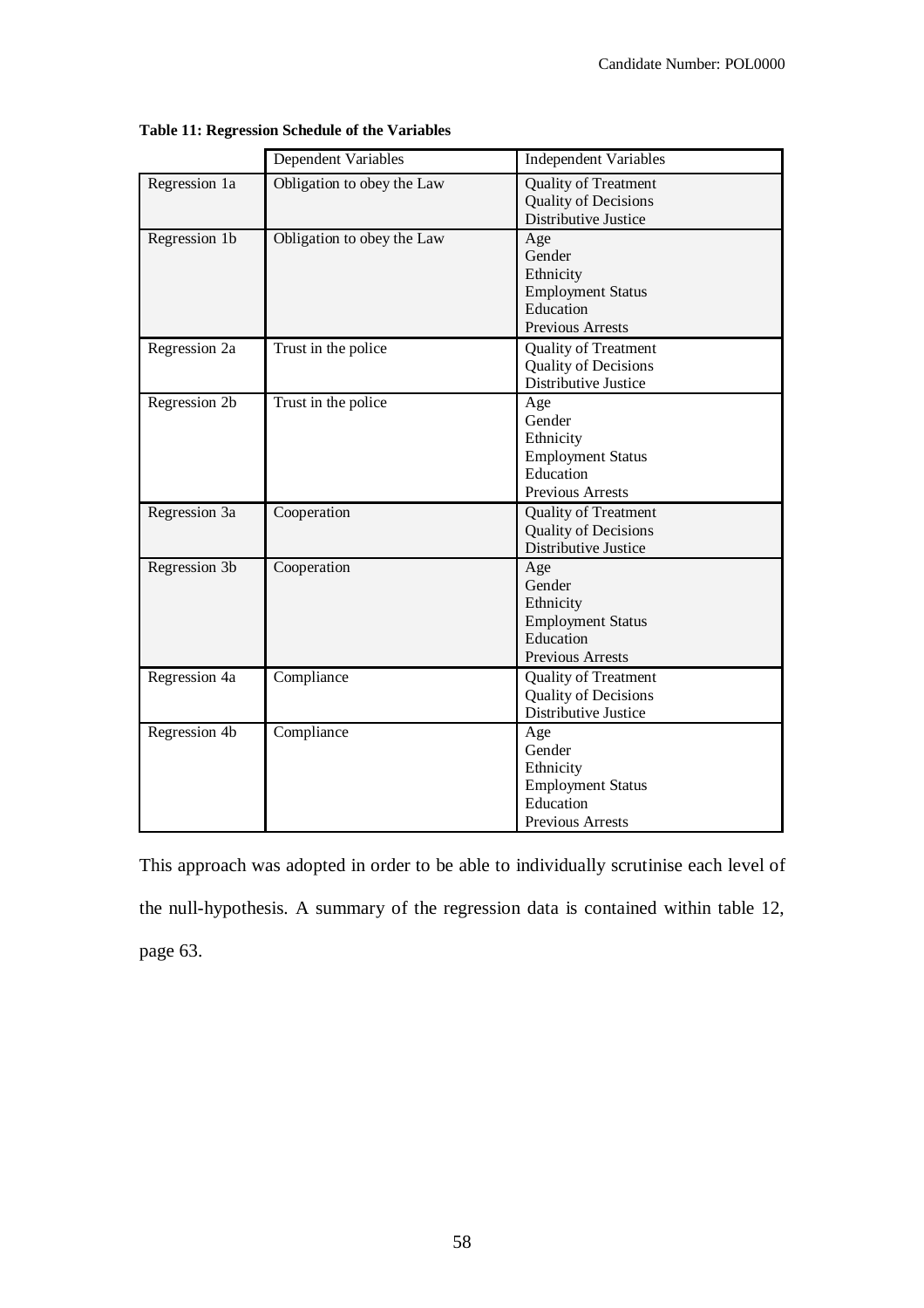#### *Obligation to Obey the Law*

The regression with Obligation to obey the Law as the dependent variable, and Quality of Treatment, Quality of Decision Making and Distributive Justice as the independent variables was able to explain  $17.1\%$  ( $R<sup>2</sup> = 0.171$ ) of the observed variance. Each independent variable was added into the model one at a time using the 'forced entry' method. This approach showed that Quality of Treatment accounted for 14.6% of the variance, Quality of Decision Making 2.5% and Distributive Justice 0% (17.1% variance in total). Analysis of the coefficients between the variables revealed that 'Quality of Treatment' had a statistically significant relationship (β = 0.29, *p* < .05). As can be seen through the correlation between the three variables (see table 10 above) there was a large effect size between 'quality of treatment' ( $\rho = 0.41$ ), and 'obligation' and this reinforces the statistically significant regression finding. 'Quality of decisions' was moderately correlated and 'distributive justice' was small and negatively correlated. Neither 'Quality of Decisions' ( $\beta$  = 0.19, *p* = 0.117) nor Distributive Justice (were  $\beta = 0.02$ ,  $p = 0.865$ ) were significant predictors for this model. However, 'Quality of Treatment' (β = 0.29,  $p = 0.01$ ) is a significant predictor for the 'Obligation to Obey the Law' variable within the sample.

A separate regression model was created to explore the relationship between the control variables and obligation to obey the law. Firstly, gender, although only explaining a small proportion of the variance  $(R^2 = 0.083)$  had a statistically significant coefficient relationship ( $\beta = 0.29$ ,  $p < .01$ ). Secondly, education was observed as possessing a statistically significant coefficient relationship with the dependent variable ( $\beta$  = -0.208,  $p < .05$ ) although it accounted for only a small variation ( $R<sup>2</sup> = 0.043$ ). Sample size for both predictor variables was 100 participants.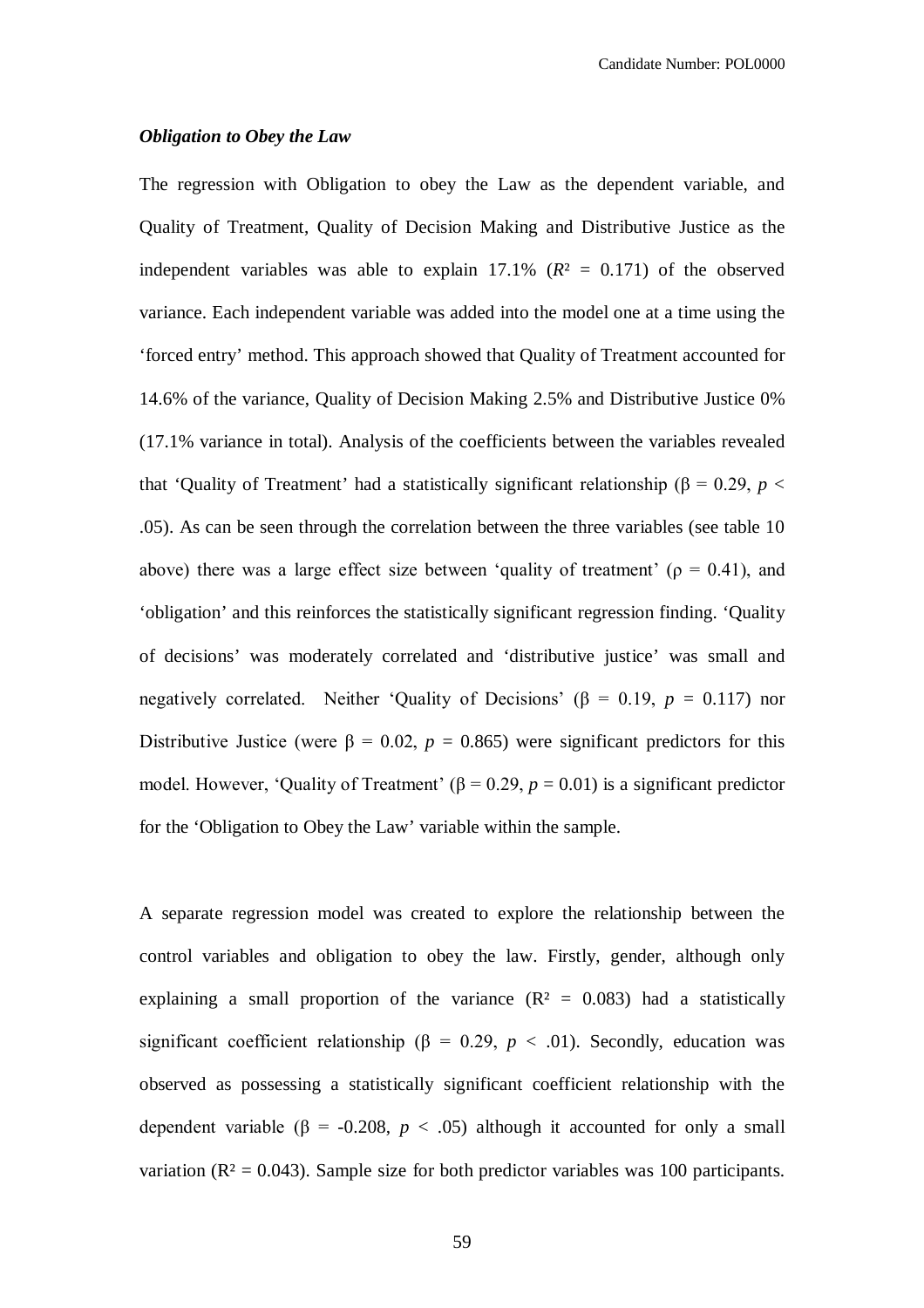Both gender (male/female) and education variables (no qualifications/qualification) were captured in dichotomous format and were not subjected to transformation through the use of dummy variable. These findings suggest that there is a significant relationship between education and gender with obligations to obey the law.

# *Trust in the Police*

A further regression analysis was completed with 'Trust on the Police' as the dependent variable and the same three predictor variables. The three predictor variables explained 29% ( $R^2 = 0.289$ ) of the observed variance. Each predictor variable was layered into the model one at a time and showed that Quality of Treatment accounted for 22.5% of the observed variance, Quality of Decision Making 6.4% and Distributive Justice 0.0% (28.9% variance in total). Analysis of the coefficients showed that both 'Quality of Decision Making' ( $\beta = 0.35$ ,  $p < 0.01$ ) and 'Quality of Decisions' ( $\beta$  = 0.28,  $p$  < 0.05) had a statistically significant relationship with 'Trust in the Police.' This finding is reinforced by the correlation (see table 10) between these variables where large effect size exist. Quality of Treatment and Quality of Decisions can be seen as significant predictors of 'trust' within this model.

Following the introduction of control variables in the regression analysis of 'trust in the police' two statistically significant results were revealed. Firstly education had a statistically significant relationship ( $\beta$  = -0.27, *p* < .05) and explained a modest portion of the variance  $(R^2 = 0.07)$ . Secondly previous arrests had a statistically significant negative relationship ( $\beta$  = -0.45,  $p < .01$ ) and good portion of variance (R<sup>2</sup>)  $= 0.20$ ). Sample size was reduced within this regression ( $n = 76$ ) due to the 'Trust in the Police' sub scale construction, as discussed in the methods chapter. It should be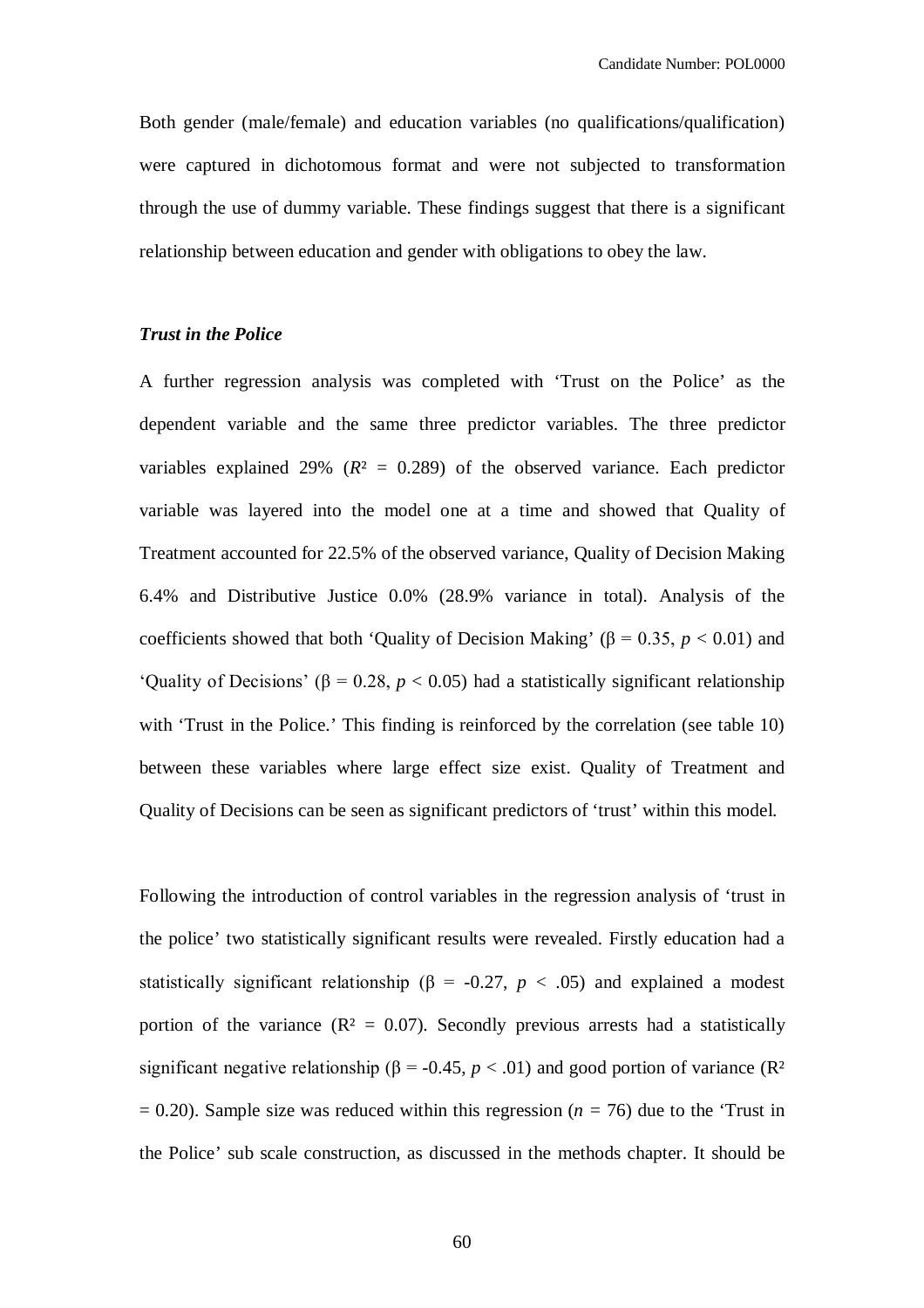noted that within the study population 87% of participants had at least one previous arrest. Never-the-less, both education and previous arrests can be seen as significant predictors of trust in the police within the sample.

### *Cooperation*

'Cooperation' underwent regression analysis as the dependent variable with the same three predictors. The three predictor variables accounted for 19.7% ( $R$ <sup>2</sup> = 0.197) of the observed variance. The predictor variables were again layered in individually with Quality of Treatment representing 17% of the variance, Quality of Decisions 1.9% and Distributive Justice 0.8% (19.7% in total). Analysis of the coefficient relationship between the variables shows that 'Quality of Treatment' ( $\beta = 0.35$ ,  $p = 0.002$ ) and 'Cooperation' had a statistically significant relationship. The correlation between these two variables (see table 10) is also large in effect size. Neither 'Quality of Decisions' (β = 0.21, *p* = 0.080) nor Distributive Justice (were β = 0.11, *p* = 0.333) were significant predictors for this model. However, 'Quality of Treatment' ( $\beta$  = 0.35,  $p < 0.01$ ) is a significant predictor for 'Cooperation' within the study sample.

Cooperation then underwent regression analysis following the introduction of control variables and three statistically significant results were observed. Firstly, gender, although showing a modest variance  $(R^2 = 0.07)$  had a significant relationship with cooperation ( $\beta$  = 0.26, *p* < .01). Secondly education had a modest sample variance ( $\mathbb{R}^2$ )  $= 0.11$ ) but a significantly negative relationship with cooperation ( $\beta = -0.32$ ,  $p < .01$ ). Lastly, previous arrest had a modest variance  $(R^2 = 0.10)$  and a statistically significant negative relationship with cooperation ( $\beta$  = -0.31,  $p < .01$ ). The population sample size for each regression was 100. These results show that gender, education and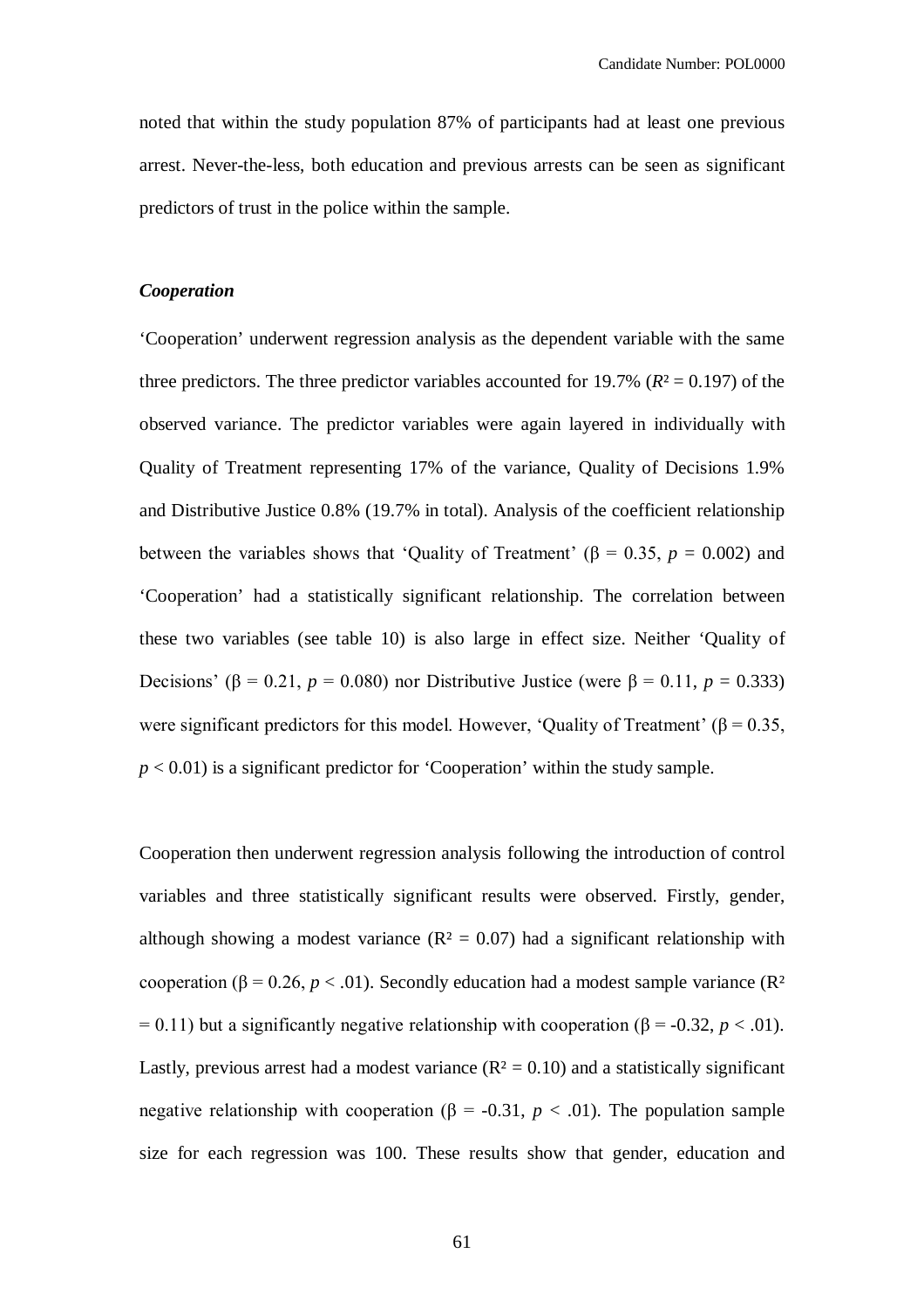previous arrests all have a significant relationship with cooperation for suspects within the sample.

## *Compliance*

Bi-variate analysis showed that none of the independent variables were correlated with compliance. However regression analysis was completed with 'Compliance' as the dependent variable. 'Quality of Treatment', 'Quality of Decisions' and 'Distributive Justice' formed the predictor variables. The regression was able to explain 5% of variance  $(R^2 = 0.050)$ , meaning that it was a weaker regression model than the others described above. Predictor variables accounted for the following percentage of variance: Quality of Treatment, 2.9%; Quality of Decisions 1.2%; and Distributive Justice 0.9% (5% in total). The correlation between the variables (see table 10) illustrated that only small correlations exist and of those, quality of treatment and decisions were negative. Neither 'Quality of Treatment' ( $\beta$  = -0.123, *p* = 0.303), 'Quality of Decisions' ( $\beta$  = -0.187, *p* = 0.155) nor Distributive Justice (were  $\beta$  = -0.115,  $p = 0.356$ ) were significant predictors for this model.

Regression was then completed by the introduction of control variables, and this identified two relationships of statistical significance. The first, ethnicity, had a small variance (R<sup>2</sup> = 0.05) and a statistically significant relationship with compliance (β = -0.22,  $p \lt 0.05$ ). The second, education, had a modest variance ( $\mathbb{R}^2 = 0.11$ ) and a statistically significant relationship with the dependent variable ( $\beta = 0.33$ ,  $p < 0.01$ ). Sample size for the fourth series of regressions was constant at 100 participants. Ethnicity and education can all be seen to have a significant relationship with compliance within the sample.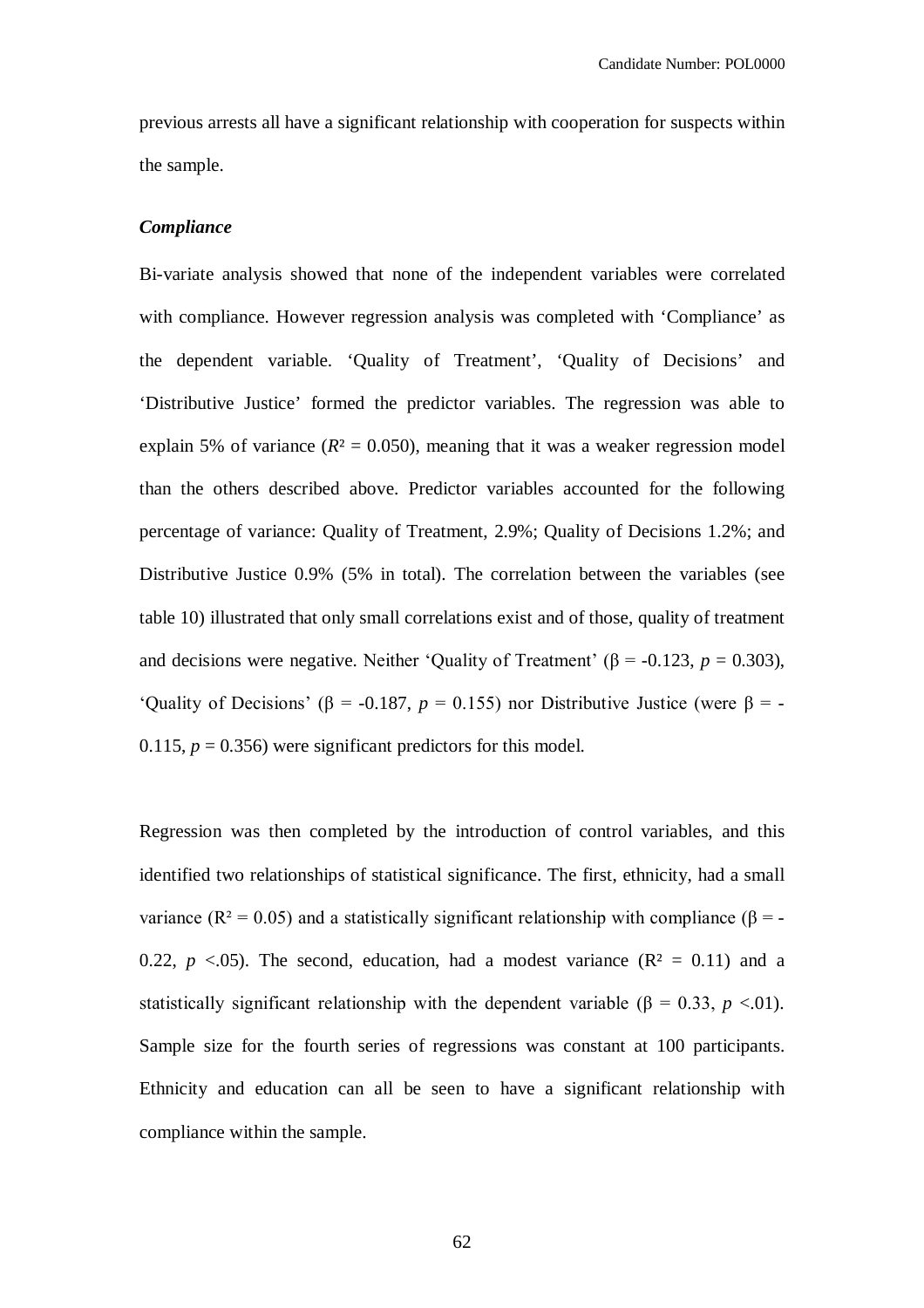|               |                              | $\beta$            | Mean         | Std Dev.     | $R^2$             | Participant<br>number(n) |
|---------------|------------------------------|--------------------|--------------|--------------|-------------------|--------------------------|
| Obligation to | <b>Quality of Treatment</b>  | $0.29*$            | 3.56         | 0.82         | 0.15              | 100                      |
| Obey the Law  | <b>Quality of Decisions</b>  | 0.19               | 3.03         | 0.78         | 0.03              | 100                      |
|               | Distributive Justice         | 0.02               | 2.88         | 0.74         | 0.00              | 100                      |
|               | Age                          | 0.10               | 27.53        | 11.50        | 0.01              | 100                      |
|               | Gender                       | $0.29**$           | 1.17         | 0.38         | 0.08              | $\overline{100}$         |
|               | Ethnicity                    | 0.10               | 1.41         | 0.49         | 0.01              | 100                      |
|               | <b>Employment Status</b>     | $-0.11$            | 1.78         | 0.42         | $\overline{0.01}$ | $\overline{100}$         |
|               | Education                    | $-0.21*$           | 1.67         | 0.47         | 0.04              | 100                      |
|               | <b>Previous Arrest</b>       | $-0.03$            | 1.87         | 0.34         | $\overline{0.00}$ | 100                      |
|               |                              | $\beta$            | Mean         | Std Dev.     | $R^2$             | $\boldsymbol{n}$         |
|               | Quality of Treatment         | $0.35**$           | 3.46         | 0.78         | 0.23              | 76                       |
| Trust in the  | <b>Quality of Decisions</b>  | $0.28*$            | 2.93         | 0.66         | 0.06              | 76                       |
| Police        | <b>Distributive Justice</b>  | $-0.002$           | 2.87         | 0.53         | $\overline{0.00}$ | $\overline{76}$          |
|               | Age                          | $-0.08$            | 26.25        | 11.03        | 0.01              | $\overline{76}$          |
|               | Gender                       | $-0.02$            | 1.14         | 0.35         | $\overline{0.00}$ | 76                       |
|               | Ethnicity                    | 0.05               | 1.46         | 0.50         | $\overline{0.00}$ | $\overline{76}$          |
|               | <b>Employment Status</b>     | $-0.20$            | 1.78         | 0.41         | 0.04              | $\overline{76}$          |
|               | Education                    | $-0.27*$           | 1.68         | 0.47         | $\overline{0.07}$ | $\overline{76}$          |
|               | Previous Arrest              | $-0.45**$          | 1.83         | 0.38         | 0.20              | $\overline{76}$          |
|               |                              | $\overline{\beta}$ | Mean         | Std Dev.     | $R^2$             | $\boldsymbol{n}$         |
|               | Quality of Treatment         | $0.35**$           | 3.56         | 0.82         | 0.17              | 100                      |
| Cooperation   | <b>Quality of Decisions</b>  | 0.21               | 3.03         | 0.78         | 0.02              | 100                      |
|               |                              |                    |              |              |                   |                          |
|               | Distributive Justice         | .11                | 2.88         | 0.74         | 0.01              | 100                      |
|               | Age                          | $-0.06$            | 27.53        | 11.50        | 0.06              | 100                      |
|               | Gender                       | $0.26**$           | 1.17         | 0.38         | 0.07              | 100                      |
|               | Ethnicity                    | 0.07               | 1.41         | 0.49         | $\overline{0.01}$ | 100                      |
|               | <b>Employment Status</b>     | $-0.20$            | 1.78         | 0.42         | 0.04              | 100                      |
|               | Education                    | $-0.32**$          | 1.67         | 0.47         | 0.11              | 100                      |
|               | <b>Previous Arrest</b>       | $-0.31**$          | 1.87         | 0.34         | 0.10              | $\overline{100}$         |
|               |                              | $\beta$            | Mean         | Std Dev.     | $R^2$             | $\boldsymbol{n}$         |
|               | <b>Quality of Treatment</b>  | $-0.12$            | 3.56         | 0.82         | 0.03              | 100                      |
| Compliance    | <b>Quality of Decisions</b>  | $-0.19$            | 3.03         | 0.78         | 0.01              | 100                      |
|               | Distributive Justice         | $-0.12$            | 2.88         | 0.74         | 0.01              | 100                      |
|               | Age                          | $-0.16$            | 27.53        | 11.50        | 0.02              | 100                      |
|               | Gender                       | $-0.19$            | 1.17         | 0.38         | 0.04              | 100                      |
|               | Ethnicity                    | $0.22*$            | 1.41         | 0.49         | 0.05              | 100                      |
|               | <b>Employment Status</b>     | $-0.12$            | 1.78         | 0.42         | $0.01\,$          | 100                      |
|               | Education<br>Previous Arrest | $0.33**$<br>0.07   | 1.67<br>1.87 | 0.47<br>0.34 | 0.11<br>0.01      | 100<br>100               |

**Table 12: Summary coefficients of variables during regression** 

\*\*. Correlation is significant at the 0.01 level (2-tailed).

\*. Correlation is significant at the 0.05 level (2-tailed).

1. Note: On each of the four dependent variables mulit-collinarity was tested and was not found to be an issue VIF < 2 throughout.

2. All numbers are rounded to two decimal places. Convention used: if =>5 round up.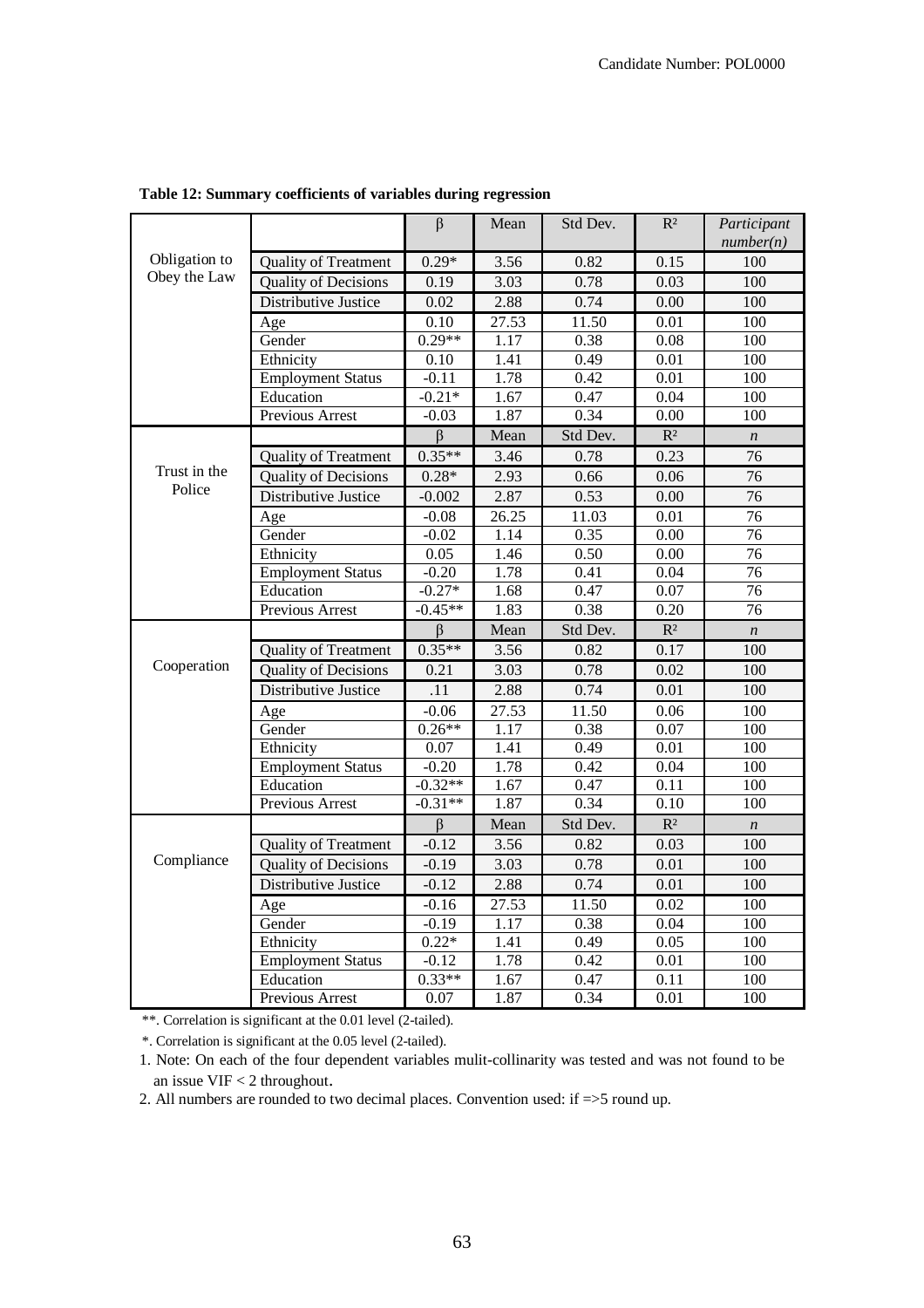### *Hypotheses explored using a collapsed measure of Procedural Justice*

In order to further examine the null hypothesis a collapsed measure was created through mathematical technique comprising two sub-scales; Quality of Decisions and Quality of Treatment. This enabled a consolidated 'Procedural Justice' view on the relationship between this independent variable and the four dependent variables.

The 'Procedural Justice' variable was found to have an influence on each of the dependent variables. The variation for each dependent variable is set out within table 13. Of greatest variance is 'Trust in the Police' with 29% (*R*² = 0.289) and the least variance is compliance with 4% ( $R^2 = 0.041$ ).

| Dependent Variable         | Predictor          | R Square | Std. Error of the Estimate |
|----------------------------|--------------------|----------|----------------------------|
| Obligation to Obey the Law | Procedural Justice | 0.169    | .79907                     |
| <b>Trust in the Police</b> | Procedural Justice | 0.289    | .67329                     |
| Cooperation                | Procedural Justice | 0.183    | 1.03064                    |
| Compliance                 | Procedural Justice | 0.041    | .94102                     |

**Table 13: Variance between collapsed measure (Procedural Justice) and Dependent Variables**

The correlation between procedural justice and obligation to obey the law was large and statistically significant ( $\rho = 0.381$ ,  $p < 0.01$ ) and collinearity was within an acceptable range. However, there was a large increase in the amount that this collapsed measure of procedural justice contributed to predicting each dependent variable: 'Obligation to Obey the Law' ( $R^2 = 0.169$ ,  $β = 0.411$ ,  $p < 0.01$ ), 'Trust' ( $R^2 =$ 0.289, β= 0.537, *p* < 0.01), 'Cooperation' (*R*² = 0.183, β= 0.428, *p* < 0.01), and 'Compliance ( $R^2 = 0.041$ ,  $\beta = -0.203$ ,  $p < 0.05$ ). This suggests that these were better regression models than those described above. These findings, which are summarised in table 14 below, evidence a relationship between procedural justice and the dependent variables within the study at statistically significant levels.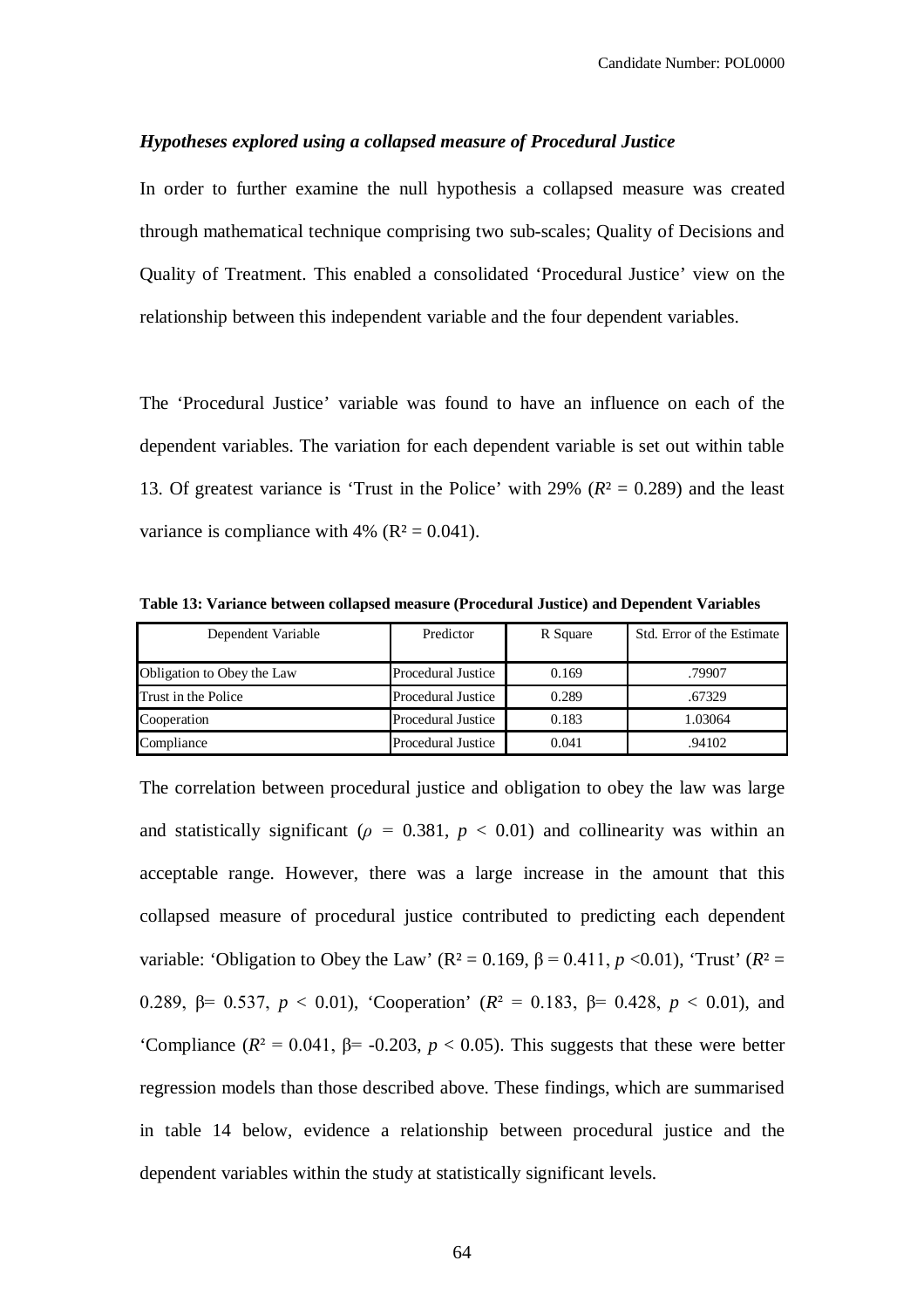| Dependent Variable         | Predictor Variable        | Un-standardised<br>Coefficients |            | Standardized<br>Coefficients |
|----------------------------|---------------------------|---------------------------------|------------|------------------------------|
|                            |                           | B                               | Std. Error | Beta                         |
| Obligation to Obey the Law | <b>Procedural Justice</b> | .511                            | .115       | $.411**$                     |
| Trust in the Police        | <b>Procedural Justice</b> | .695                            | .127       | $.537**$                     |
| Cooperation                | Procedural Justice        | .693                            | .148       | $.428**$                     |
| Compliance                 | <b>Procedural Justice</b> | $-.277$                         | .135       | $-.203*$                     |

**Table 14: Summarised Coefficients for Procedural Justice and the Dependent Variables**

\*\*. Correlation is significant at the 0.01 level (2-tailed).

\*. Correlation is significant at the 0.05 level (2-tailed).

# *Hypotheses explored using a collapsed measure of Procedural Justice & Legitimacy*

The collapsed measure of legitimacy was examined according to the structure as described by Reisig (2007) set out within figure 3. This was done as the model illustrated by Reisig was considered to more neatly visualise the core structure of the process-based model than that of Tyler (2003). Each finding is set out within a consolidated format at table 15, page 66. Legitimacy was established as the dependent variable and regression run using procedural justice as the predictor variable. The regression displayed an observed variance of 29% ( $R<sup>2</sup> = 0.286$ ) and evidenced that within this model procedural justice was a statistically significant predictor of legitimacy (β= 0.535, *p* < 0.001).



**Figure 3: "The process-based model of Policing" (Reisig 2007, p1007)**

In a further examination of the process-based model, legitimacy was then introduced as a predictor variable for both compliance and cooperation. Analysis of the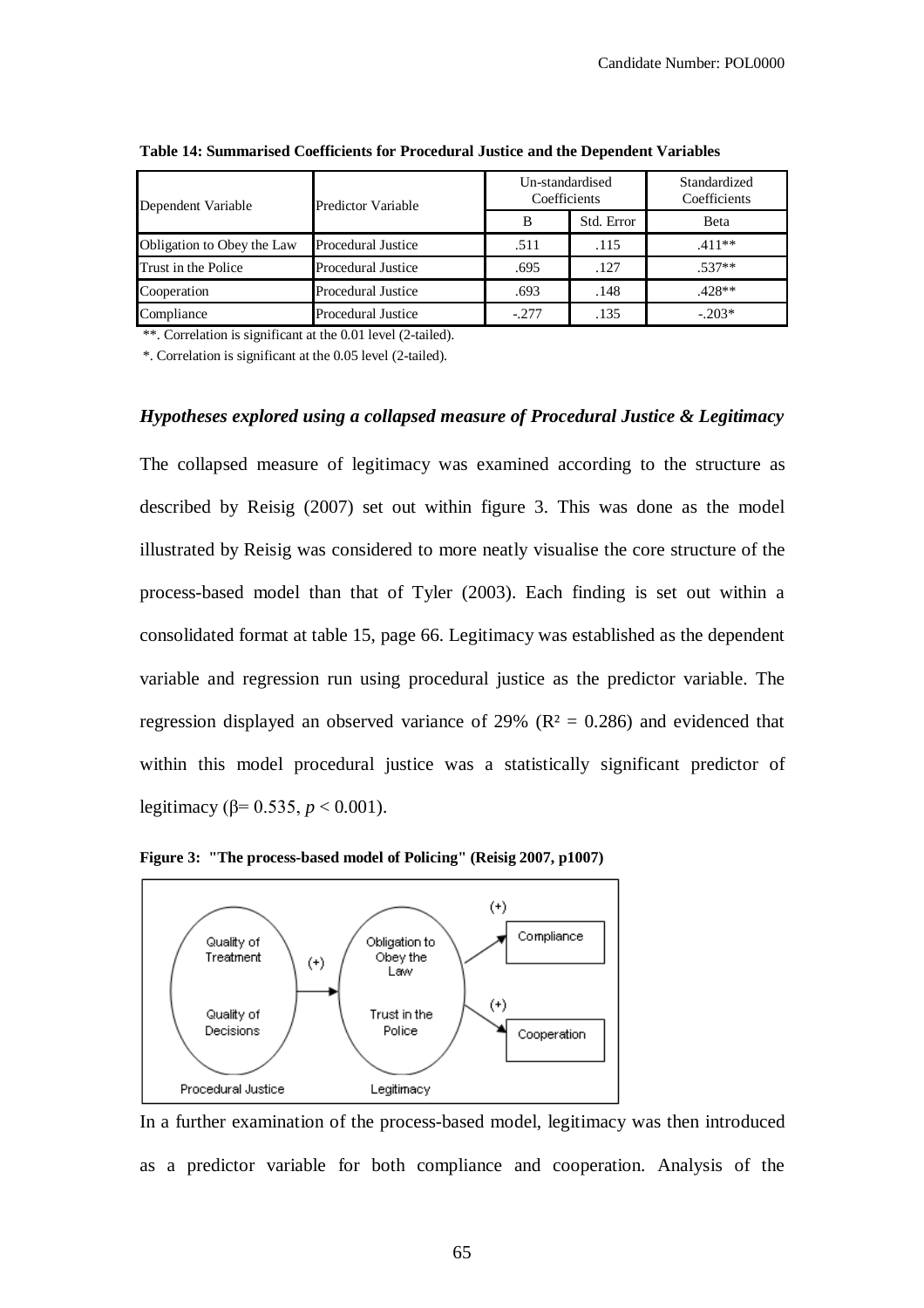coefficient relationship showed that legitimacy was a statistically significant predictor of cooperation within the model ( $\mathbb{R}^2 = 0.365$ ,  $\beta = 0.604$ ,  $p < 0.001$ ) but that this was not the case for compliance.

Control variables were introduced as predictor variables to legitimacy. Although the variance was observed to be small three control variables possessed statistically significant relationships with the collapsed measure of legitimacy. Employment status (R<sup>2</sup> = 0.05,  $\beta$ = -0.232, *p* < 0.05), Education (R<sup>2</sup> = 0.09,  $\beta$ = -0.299, *p* < 0.01) and Previous Arrests ( $\mathbb{R}^2 = 0.126$ ,  $\beta = -0.355$ ,  $p < 0.01$ ) can therefore be seen as significant predictors of legitimacy.

Distributive justice also underwent regression with legitimacy. Distributive justice was found to share a small degree of variance with the collapsed measure of legitimacy ( $R^2 = 0.09$ ), however the standardised coefficient evidenced that as a predictor distributive justice was a statistically significant but negative indicator of legitimacy within the model ( $\beta$  = -0.298, *p* < 0.01).

| Predictor                 | Dependent Variable | R Square | Std. Error of the<br>Estimate | Standardized<br>Coefficients $(\beta)$ |
|---------------------------|--------------------|----------|-------------------------------|----------------------------------------|
| <b>Procedural Justice</b> | Legitimacy         | 0.286    | 0.56                          | $0.535**$                              |
| Legitimacy                | Compliance         | 0.040    | 0.86                          | $-0.201$                               |
| Legitimacy                | Cooperation        | 0.365    | 0.85                          | $0.604**$                              |
| Distributive Justice      | Legitimacy         | 0.089    | 0.64                          | $-0.298**$                             |

**Table 15: Summary of the collapsed measures of Procedural Justice and Legitimacy** 

\*\*. Correlation is significant at the 0.01 level (2-tailed).

\*. Correlation is significant at the 0.05 level (2-tailed).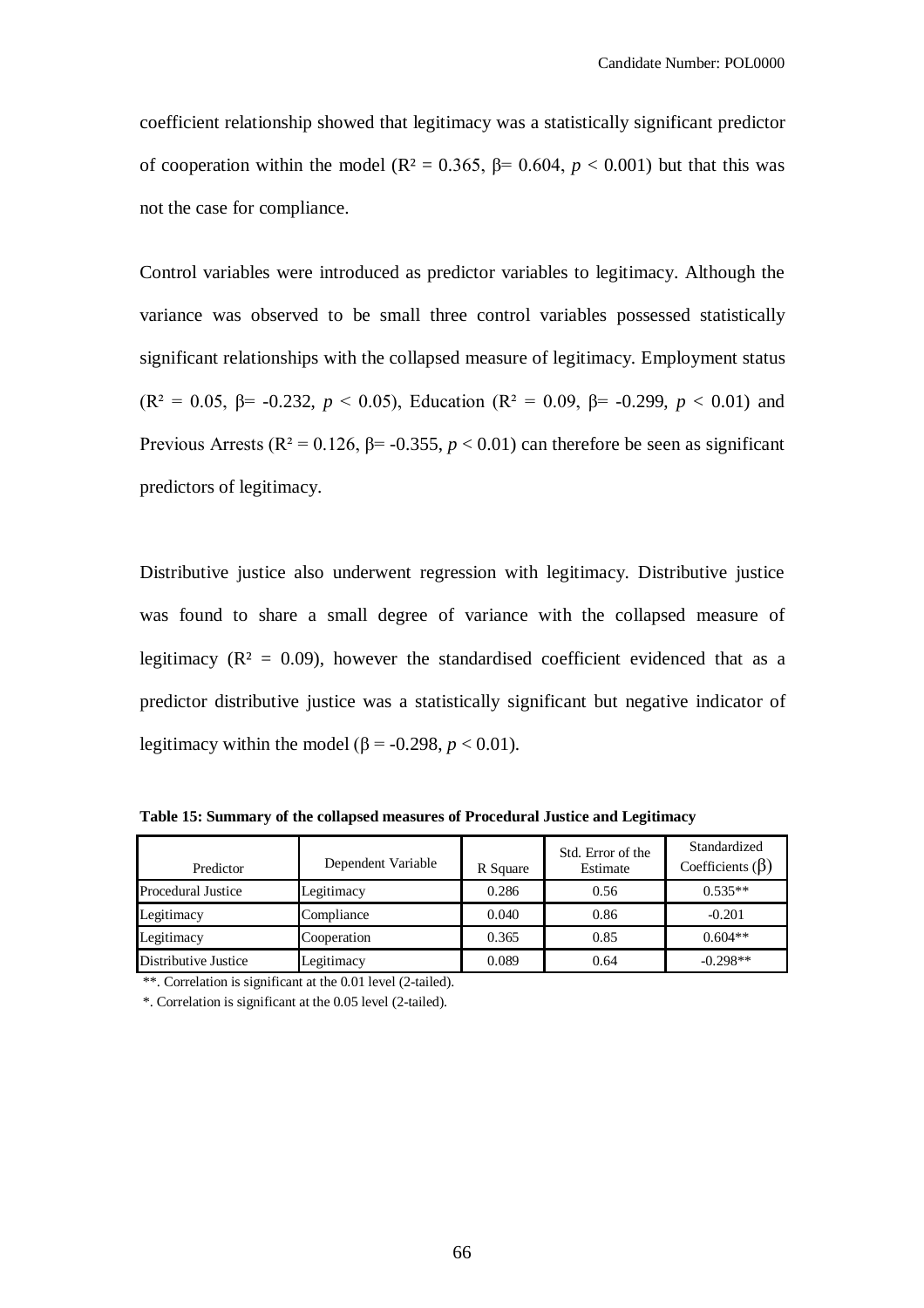# *Summary*

This chapter set out to examine the process-based model through both correlation and regression analysis. This approach has shown that the process-based model has statistically significant relationships with legitimacy within a police custody context. However, it has also revealed that other variables also have statistically significant predictor characteristics in relation to legitimacy. Never-the-less, the strongest predictor of legitimacy within this research came from the independent variables which explained the greatest degree of the observed sample variance. The implications of these results and for the process-based model are discussed in detail within the next chapter.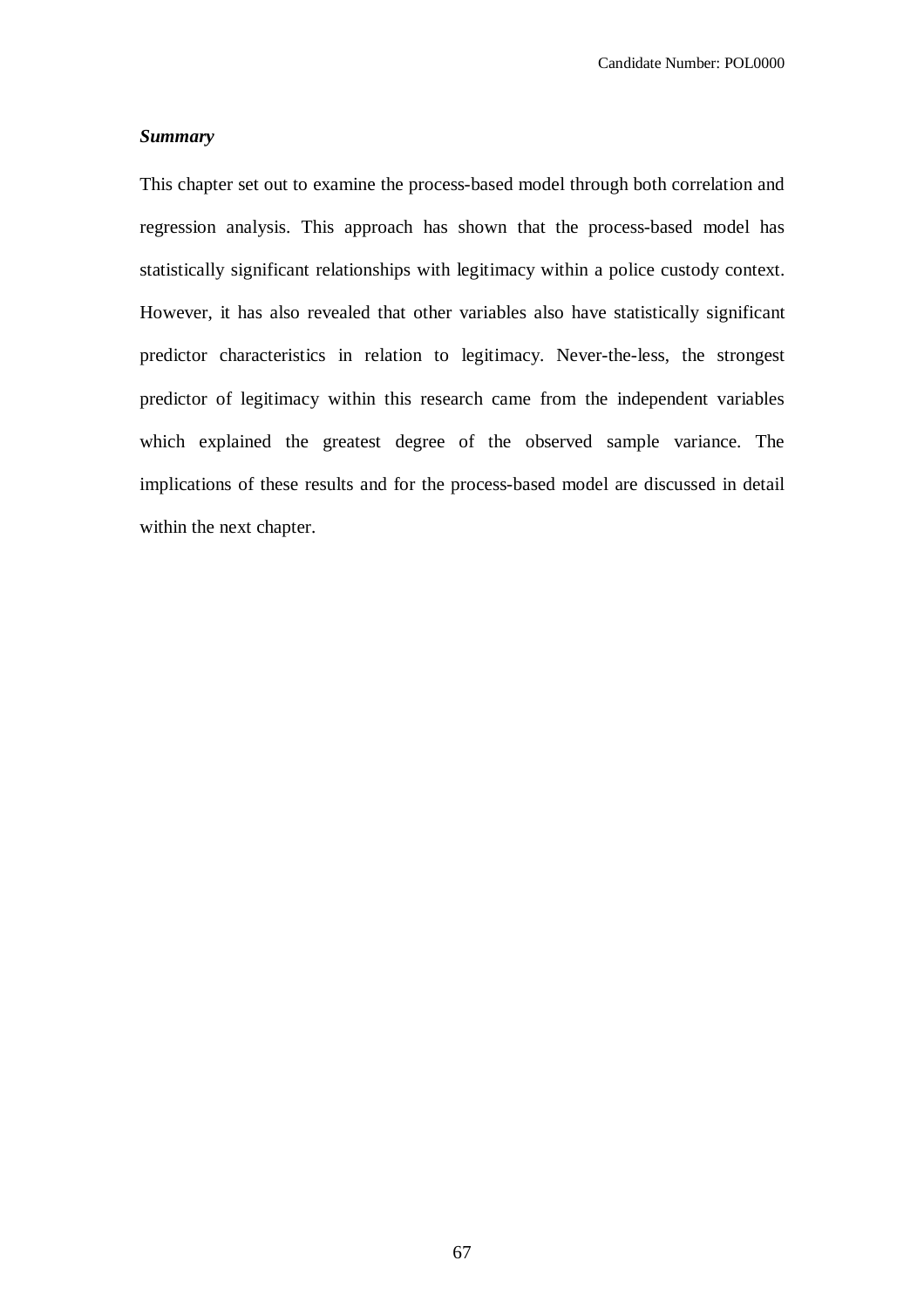# **Chapter Five: Discussion**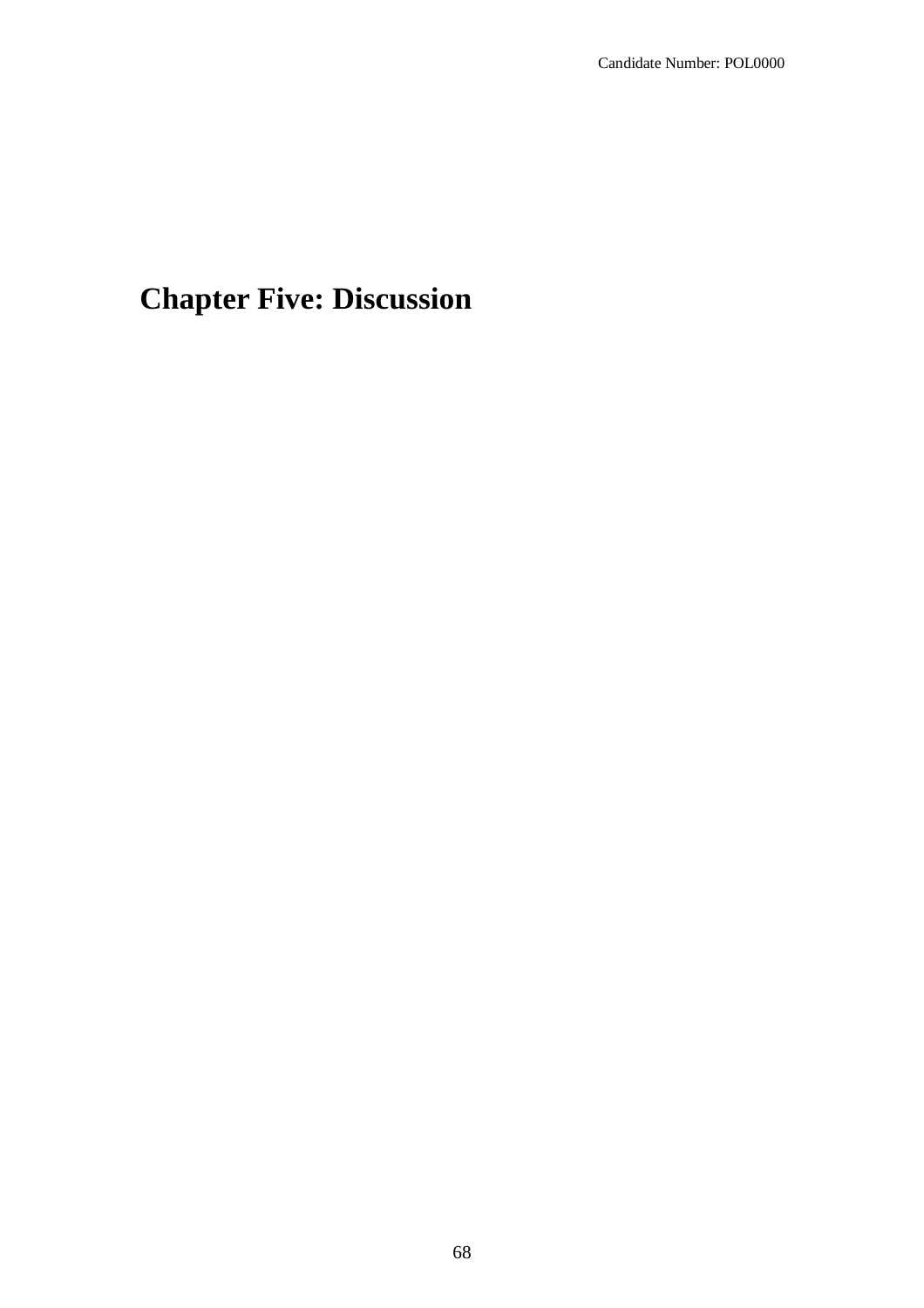# **Introduction**

The process-based model posits that police legitimacy is dependent on the quality of treatment and the quality of decisions during dealings with individuals rather than the instrumental alternatives such as the risk of capture (Clarke and Felson 1993), punishment (Nagin 1998) or overall police performance. Due to the nature in which legitimacy is created within the process-based model, through participation and mutual trust, it supports the individual's perspective of their self-worth relative to the society in which they exist and the power exercised over them by that authority (Paternoster et al 1997; Tyler and Lind 1990; Bottoms 2002; Tyler 1990, 2000, 2003). This in turn fosters the belief amongst the population that the authority is "rightful and legitimate" (Beetham 1991 p3) ensuring appropriate behaviour is more likely to be understood and carried out (Bottoms 2002; Tyler and Bladder 2005; Rock 2007). In this way legitimacy is considered considerably more influential in developing compliance that the instrumental alternatives (Tyler 2006).

This study sought to examine the process-based model to assess the theory applicability in understanding suspect perceptions of police legitimacy in a British context. In looking at the perceptions of suspects it aimed to achieve one thing, harm reduction. If the process-based model were relevant in a British context and to suspects, many of whom are routinely re-arrested (Phillips and Brown 1998), then the wider consideration and inclusion of the underlying components of this socialpsychological framework could help to stop individuals from further arrest. Within the study sample the majority of participants had been arrested on more than one occasion (87%) and this is repeated across the UK even though nearly half of those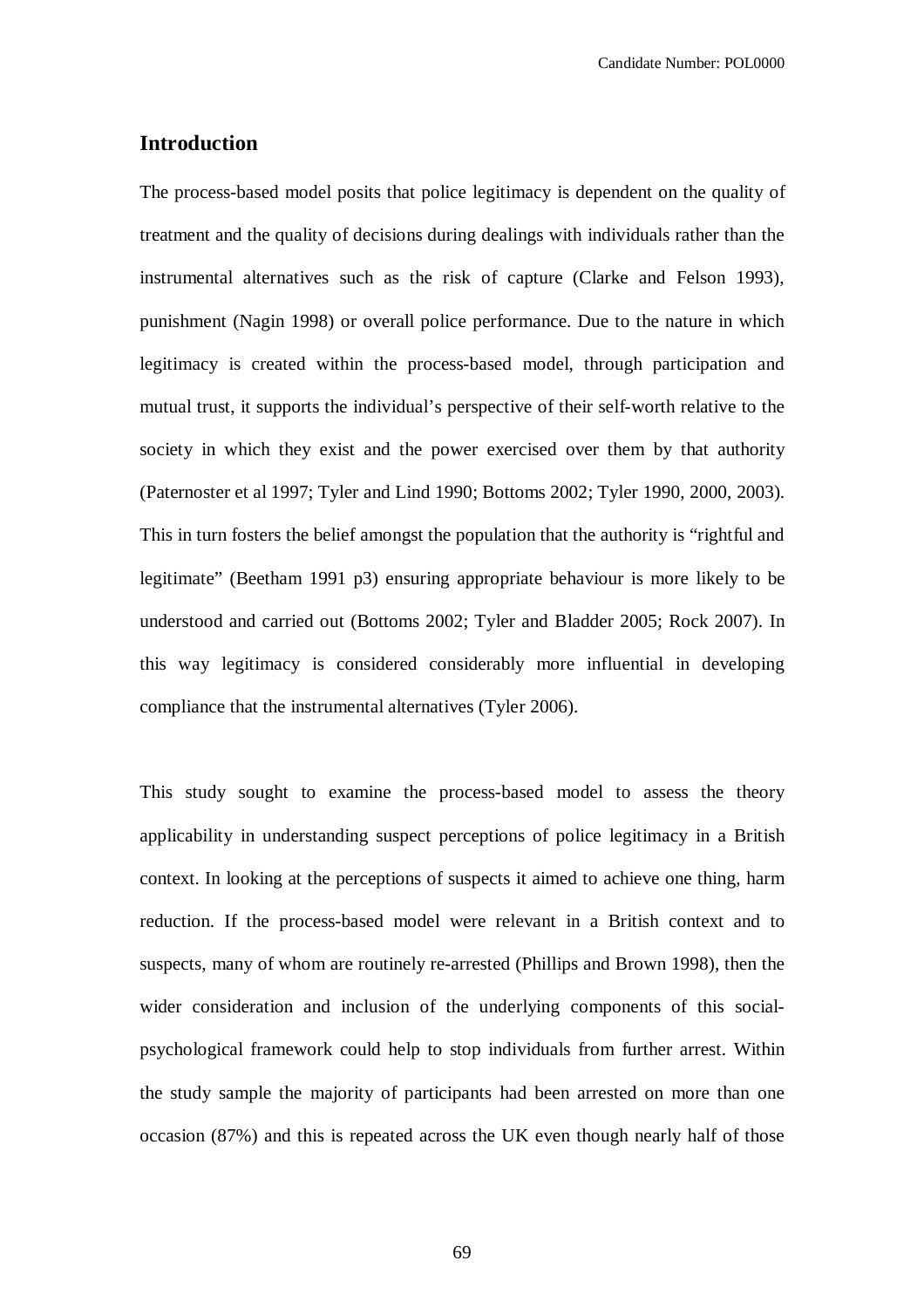arrested leave police custody without charge (Phillips and Brown 1998). With that objective in mind, this research was framed around two hypotheses:

- 1. That Procedural Justice (quality of treatment, quality of decision making, distributive justice) is a predictor of suspect perceptions of Legitimacy (perceptions of obligations to obey the law, trust in the police, cooperation and compliance.)
- 2. Procedural justice is the primary predictor of suspects' judgements of police legitimacy relative to other predictors such as gender, age, ethnicity, education, employment and previous arrest.

The findings of which are discussed throughout the remainder of this chapter.

# **Disaggregted Level**

## *Obligation to Obey the Law*

At the disaggregated level, the components of procedural justice (quality of treatment and quality of decision making) when correlated to 'obligation to obey the law' had a positive and statistically significant relationship. During regression analysis, however, only quality of treatment was a statistically significant predictor of obligation. This means that the quality of treatment and not the quality of decision making was a better predictor of obligation to obey the law. This could be due to suspects having an expectation of how they should be treated because of the Police and Criminal Evidence Act 1984, defining a minimum service level expectation during their time in custody and that this is seen as a 'contractual' agreement. Also the influence of 'group-values' (Paternoster et al 1997) and feelings of inclusivity for the suspect will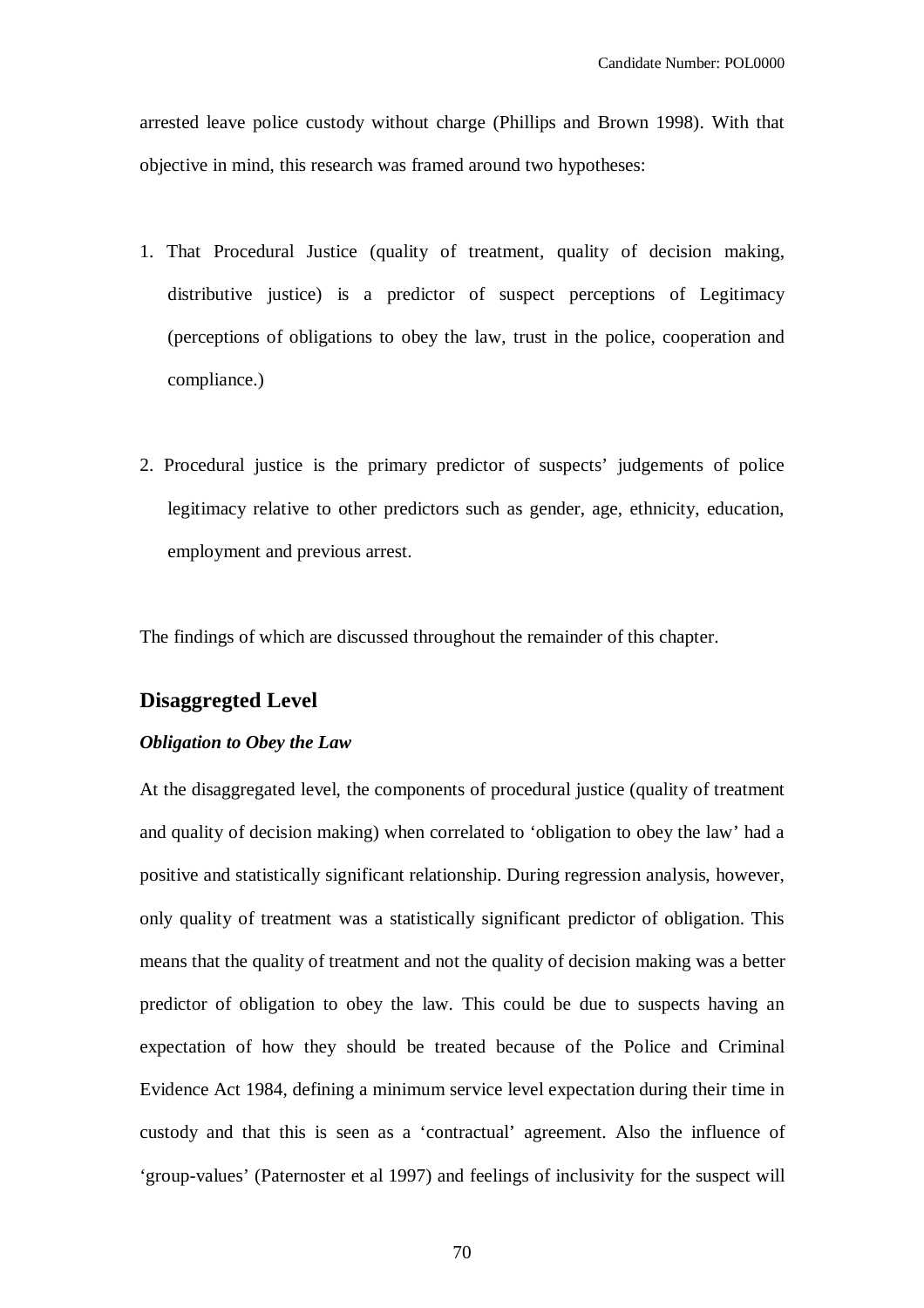influence wider compliance with rules (Tyler 2003) and diminish the importance of outcomes. Finally, the influence of an incomplete custody process may have influenced this finding, with some participants during the research interaction not having been told of the charging decision or investigative outcomes. Anecdotally, what was of greatest concern for suspects was their personalised need for the promotion of their dignity and whether they felt respected. These findings are in keeping with previous process-based model research where identification and inclusion within the "group-value order" (Paternoster et al 1997) was critical to subsequent reoffending in cases of domestic violence. Additionally a message of inclusion is conveyed and this is important for the suspect idea of their social position as it helps them to identify that a line has been crossed and that in future they would be more able to identify with what constitutes normal behaviour (Bottoms 2002; Tyler & Bladder 2005; Rock 2007). In this way, obligation to obey the law would appear to be promoted when individuals are treated with dignity, respect and humanity rather than labelled as deviant sitting outside the normal boundaries of society. This finding is supported by other procedural justice based research such as the reintegrative shaming approach to rehabilitating drink drivers in Australia (Tyler et al 2007) where participants were supported by peers and the lawful authority alike.

Regression analysis showed that 'obligation to obey the law' was significantly predicted by the control variables, gender and education, but to a lesser extent than the procedural justice variables. Whilst the precise reasons for this are not clear, it may be that gender influences result in a greater degree of empathy and willingness to defer to authority by females, or that overall their offences were of a lesser severity than male participants and this had an effect (Steffensmeier and Allan, 1996). An alternative

71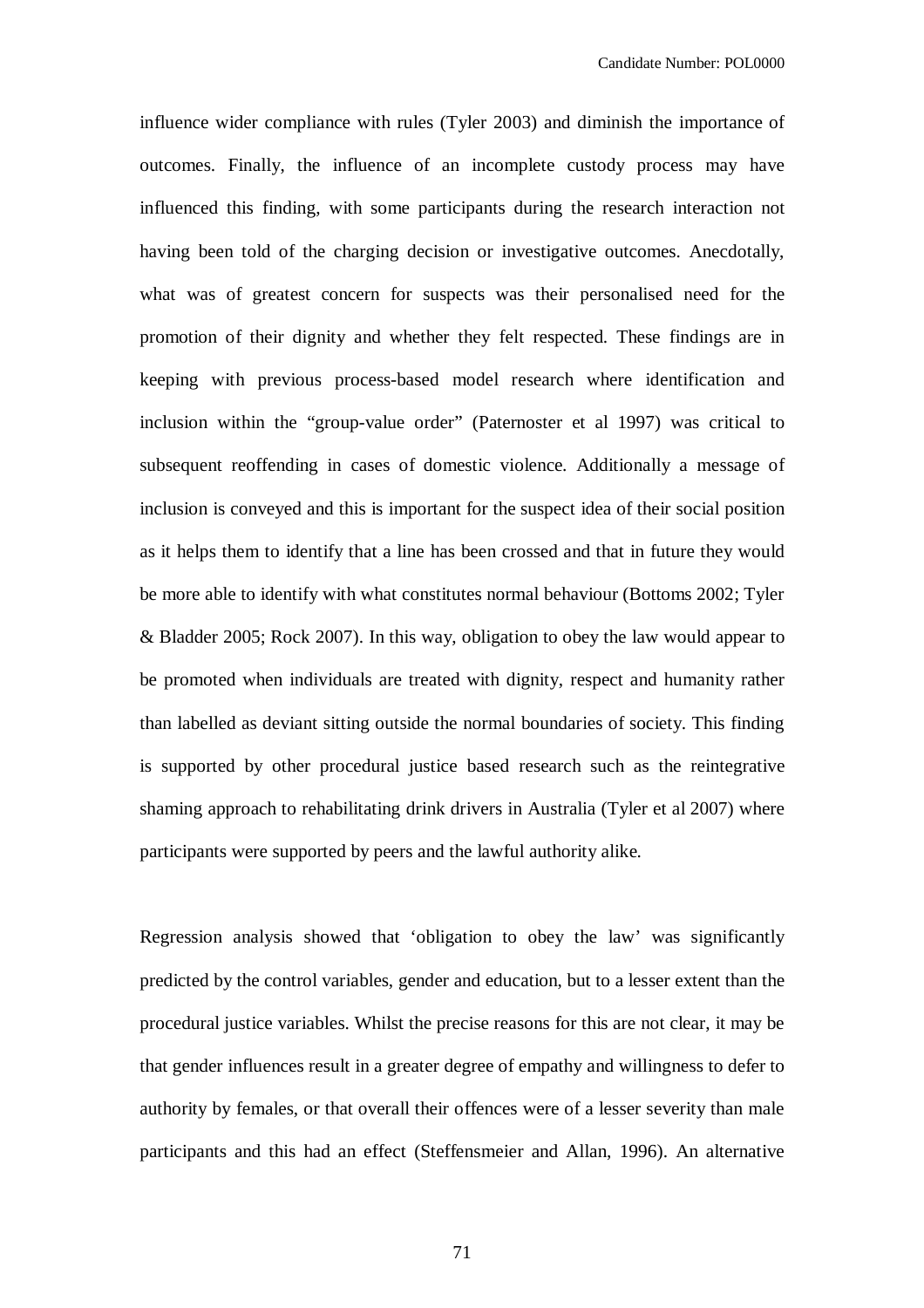explanation may be that the female participants within the study were victims of relational motivation to commit crime, with men initiating their involvement (ibid) supporting their dependents through criminal activity (Gilfus 1992; Miller 1986; Pettiway 1987; Steffensmeier 1983; Steffensmeier & Terry 1986), with the importance of these "social relationships" (Tyler 2006 p270) representing the primary endogenous motivation for women. However, none of these ideas are supported by the empirical evidence within this research, and the effect of gender as a predictor of obligation to obey the law requires further research. Education also was found to be statistically significant, and again the precise reasons for this are unclear. The influence of leaving formal education with no qualification was not examined within this study but a large body of literature exists pertaining to life chances and education. Further research is required to assess if a lack of attainment within school indicates a general prevalence to fall outside normative social constructs undermining 'buy in' to wider society and as a consequence the obligation to obey the laws of that society. Alternatively an explanation could simply be that in a British society without qualification employment chances are limited and that criminality offers an alternative income. However, as with gender the influence of education on obligations to obey the law requires further research.

In summary, the most significant predictors of obligation to obey the law at the disaggregated level within the study sample were quality of treatment and quality of decisions in keeping with the process-based model. However, the influence of both gender and education as predictors of obligation require further research.

72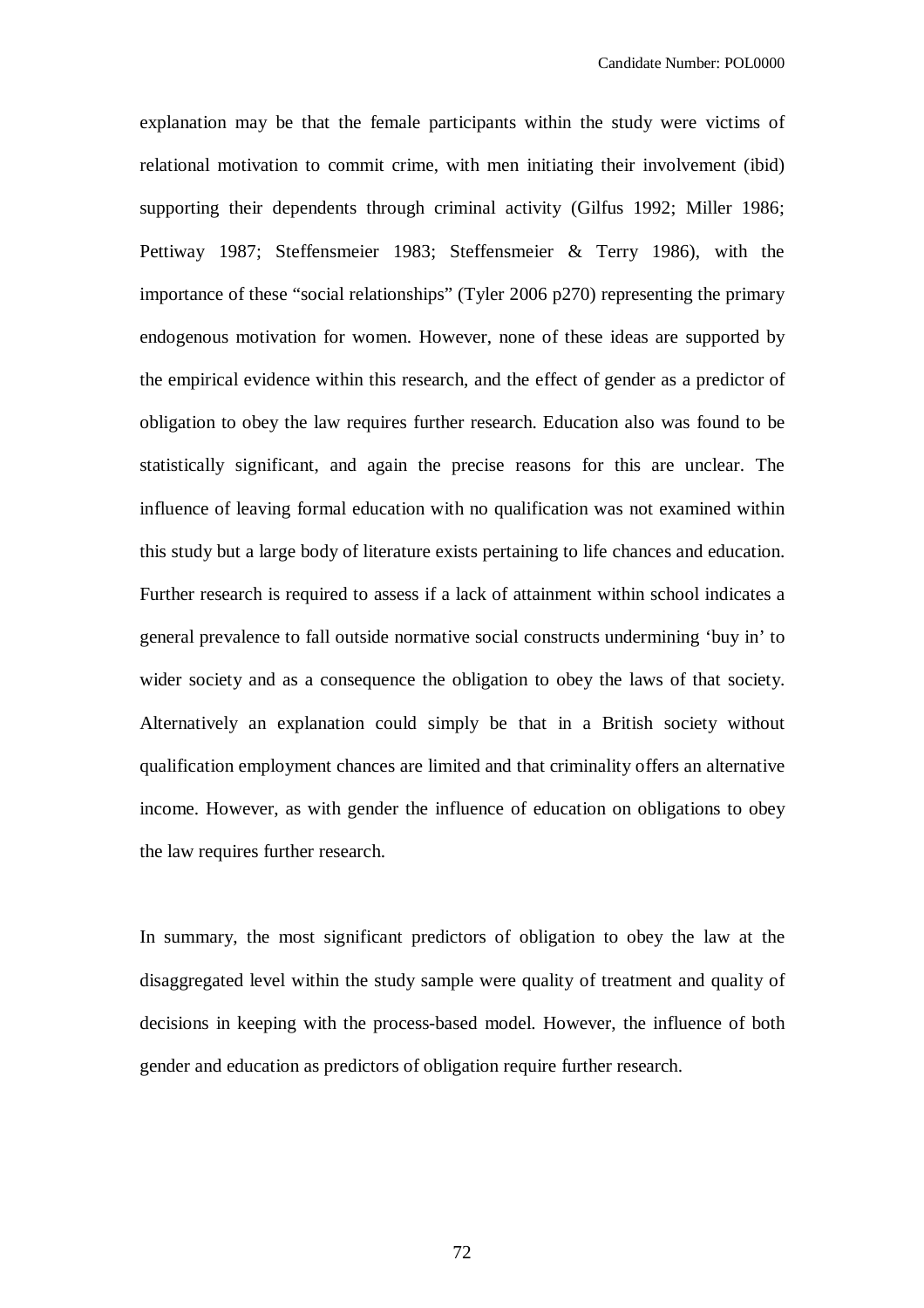#### *Trust in the Police*

Quality of treatment, quality of decision making and distributive justice all had statistically significant correlations with 'trust of the police.' Distributive justice had a negative relationship suggesting that trust was inversely correlated to outcomes. However, during regression analysis the influence of distributive justice as a predictor of trust was not statistically significant. Both quality of treatment and quality of decision making as predictor variables during regression contributed to the large variance observed and were statistically significant. This is seen as indicating that in order to build trust in the police, individuals need to not only feel they have been treated with dignity and respect as discussed above, but also that they have been included within the decision making process giving rise to positive perceptions of the decision quality. This finding is seen to support the process-based model in that it connects to need for the minimisation of bias, inclusion of the suspect in the process allowing for their 'voice' to be heard and for fair treatment to be dispensed within the process. Additionally it supports the contention made by Tyler (2003) that outcomes (distributive justice) are not as influential in shaping perceptions of legitimacy as other variables.

As with obligation to obey the law, a further set of regressions were completed with the control variables to examine 'trust in the police.' Education again had a statistically significant relationship as did previous arrest. Education has been considered above however trust is a psychological state of mind and the interaction between a lack of formal education qualification and trust of the police may come as a result of experiences between participants and the police during schooling years. The

73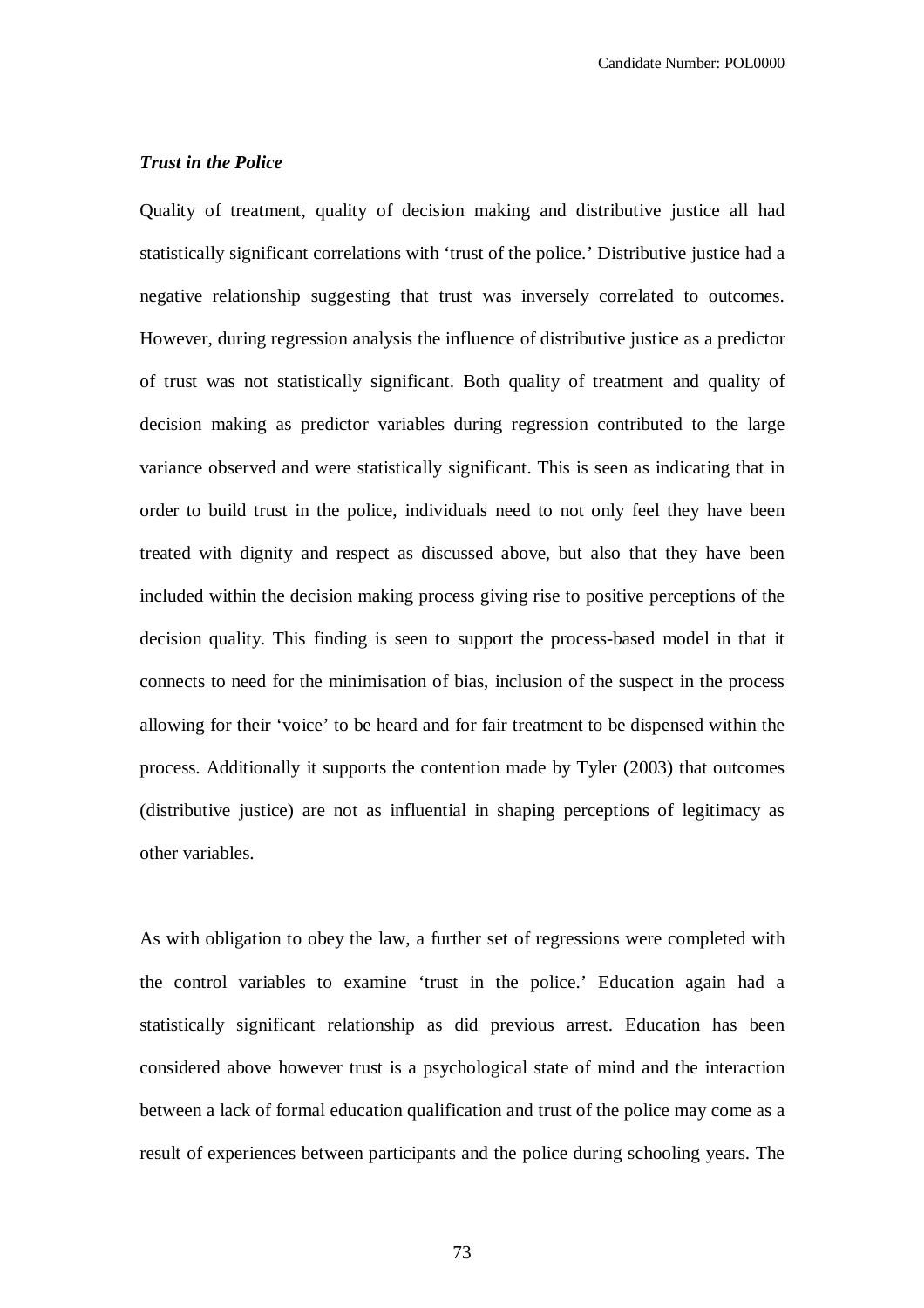study was unsighted as to educational challenges, such as dyslexia, that may influence participant qualification it was equally unsighted on other issues such as truancy and the history between participants and the police during school years, or indeed any intervening years. In relation to previous arrest, the design of the study did not examine historical treatment following previous arrests. This research is not attempting to suggest that these factors bring to bear any influence on trust in the police. It raises them in recognition of the potential influence of 'aggregated' memory (Tyler 2003, 2006) for participants over many years which may taint the reality in which they dwelt during the survey period. In this way perhaps the findings of the regression supports the process-based model. However this was outside the scope of this research design and requires additional research to develop knowledge in this area.

In relation to building trust in the police, both the correlation and regression analysis supported the process-based model theory in that it was most strongly influenced by quality of treatment and quality of decision making.

#### *Cooperation*

Two statistically significant correlations were observed, quality of treatment and quality of decisions. During regression analysis only quality of treatment was found to be a significant predictor of cooperation. This is seen as suggesting that the inclusiveness of the 'group value order' (Paternoster et al 1997) has value in capturing cooperation as consideration of normative standards are thought through by suspects. Quality of treatment in this sense creates a "moral justifiability" of police action and this in turn fosters the perception that legitimacy is more than a shared value system (Weber 1968) but also that the legitimate entity is worthy of being helped, ensuring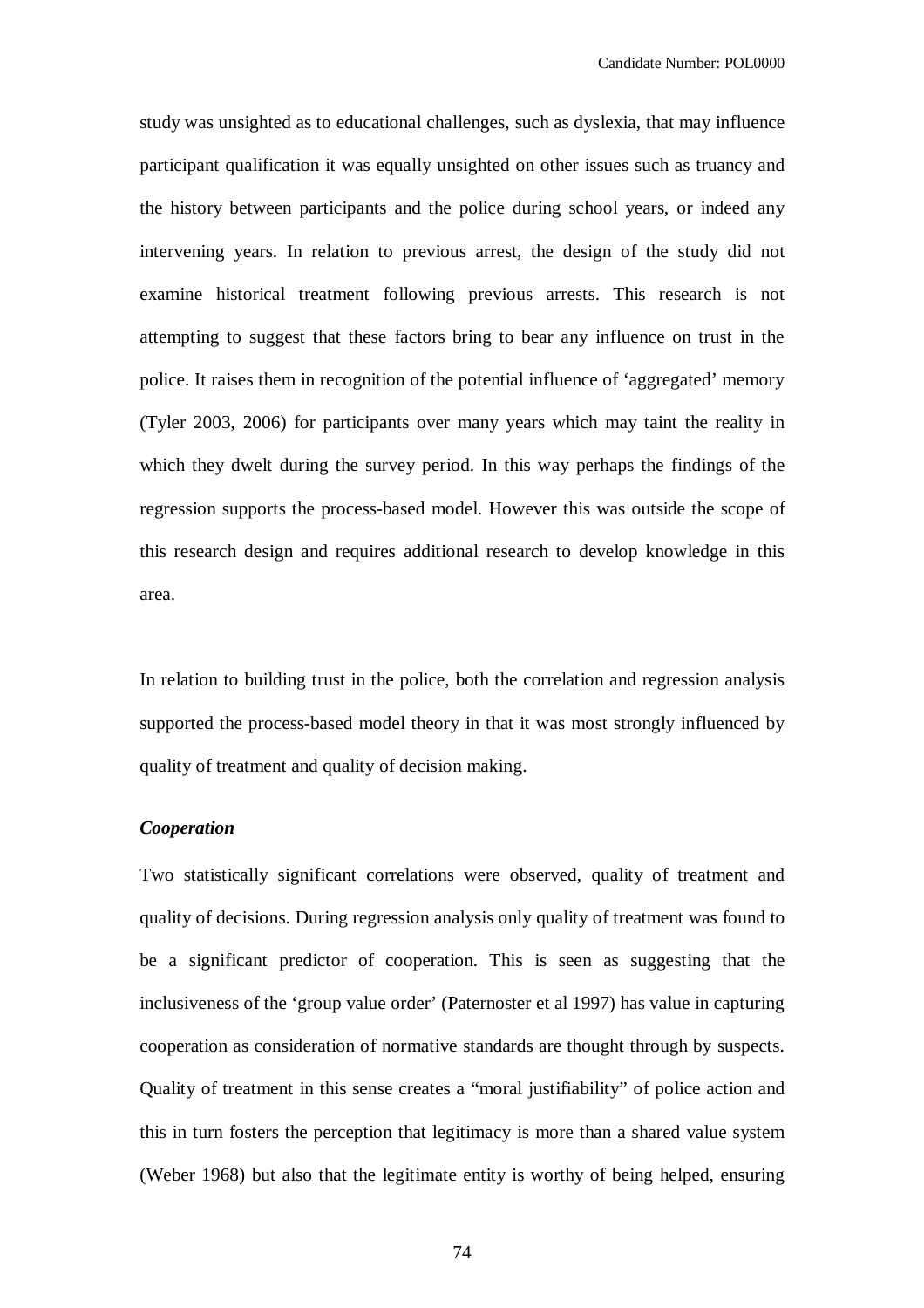behaviour complies with "the dictates [of the] external authority" (Tyler 1990 p25). The cooperation of the suspect is achieved due to their perception of having been included within the process who then consider that because of the way they have been treated the entity possesses a "moral rightness" (Tankebe 2009 p9) and is worthy of being cooperated with. Cooperation is given in these circumstances due to an obligation to conform (Beetham 1991; Tyler 1990). Cooperation can also be seen as a proxy expression of legitimacy by suspects, suggesting that cooperation will reduce as perceptions of legitimacy also diminish. In this sense what makes the police legitimate can be seen to posses a living component representing the personalised evaluation of the rules and police reflecting Tyler's notion that legitimacy is formed of "social relationships" (2006, p270) and "social values" (Sunshine and Tyler 2003 p534) enabling 'bottom up' legitimisation of the police (Beetham 1991, Coicaud 2002, Tankebe 2008).

During regression analysis of cooperation with the control variables, three items were observed to contain statistical significance. Gender, education and previous arrest all explained small portions of the observed variance (of less than 11%) but never-theless were statistically significant. This again evidences that other variables may exercise influence over the levels of cooperation provided to the police. However, in support of the process-based model the two most notable variables which predicted cooperation were quality of treatment and quality of decision making. This finding goes some way to support the process-based model in a British custody context.

75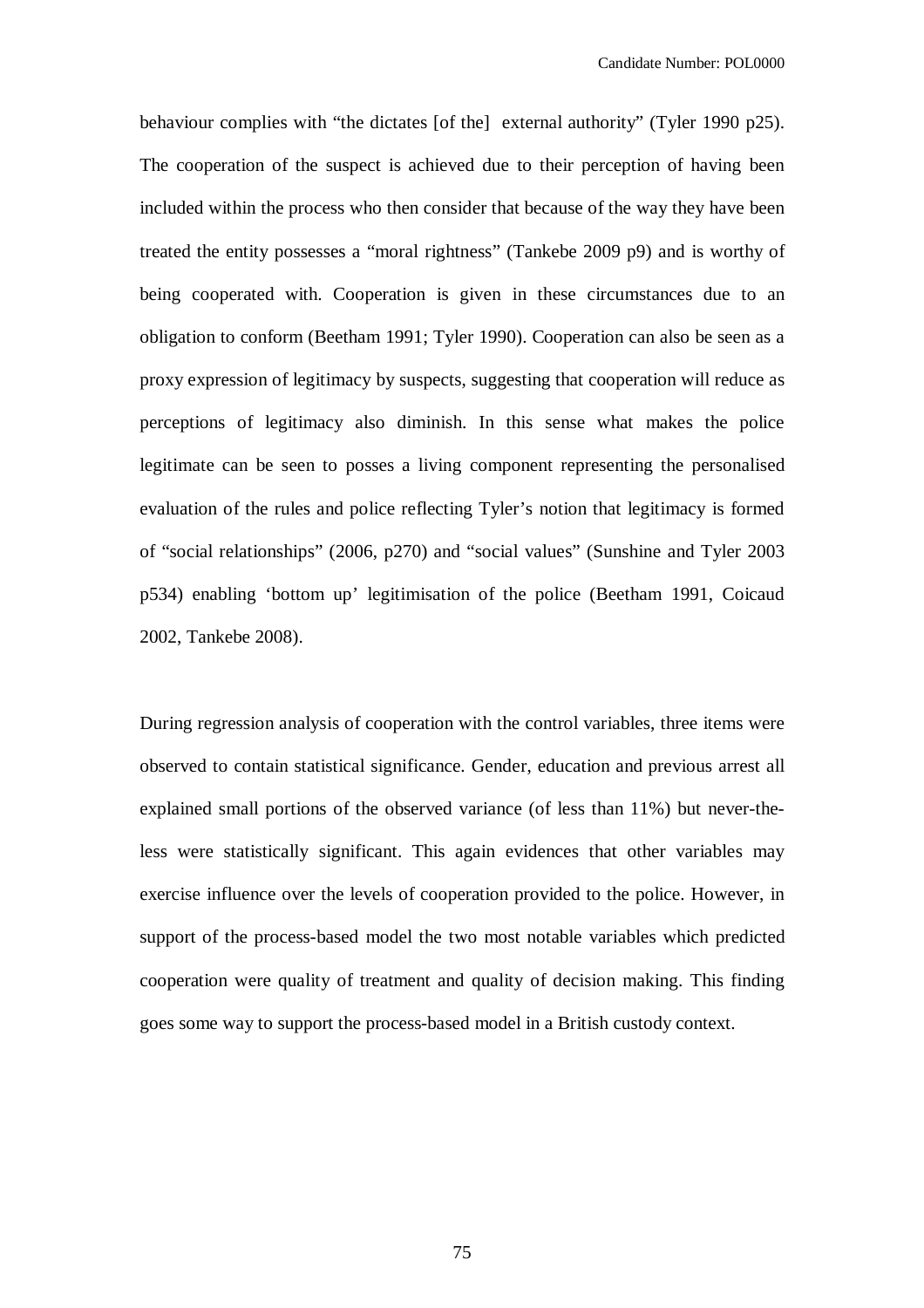## *Compliance*

This variable did not have any statistically significant relationships with the three predictor variables during correlation or regression analysis. This was surprising in consideration of the strength of the other findings. However, whilst this finding may suggest that the relationship between compliance and the other variables is insignificant it may also be as a result of flaws in the scale used to measure compliance. The scale comprised of only two questions and these related to general behaviours not stimulated as a consequence of the suspect experience in custody. Additionally, no longitudinal data was captured covering a period that spanned the suspect's period in detention. This longitudinal data would be important to gauge general compliance, but also causal compliance following detention. In Australia, longitudinal data empirically evidenced compliance that ultimately came about as a consequence of procedurally just treatment (Tyler et al, 2007). In further study, improved scales and longitudinal approaches (such as follow-up interviews post release or checks made on the Police National Computer) would be required. However, the results do suggest that suspect compliance is not predicted by any of quality of treatment, quality of decisions or distributive justice variables. This is at odds with the process-based model as no influence can be seen from the fairness of the process. Many factors may influence this and these fall outside of the processbased model, such as the prevailing economic climate necessitating theft in order to survive (Clarke and Felson 1993). The fact that all participants were already in police custody and had been arrested in the exercise of police based bias, as they believe the suspect to be the perpetrator of a crime, may also have brought taint to responses – with excessive use of force, or the removal of liberty (as examples) building anger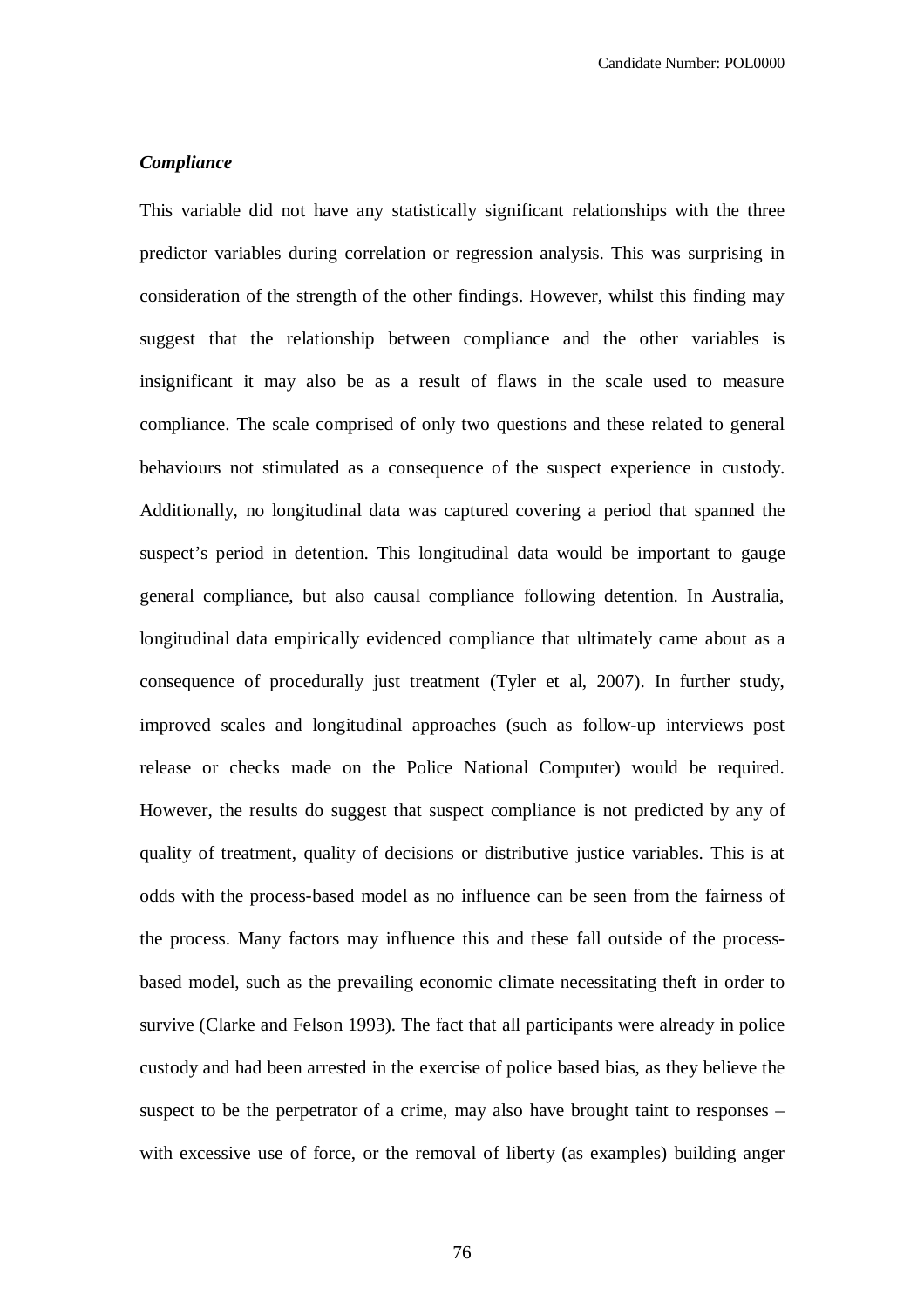within the participants that had not dissipated during interview. However, this finding with the compliance variable is not at odds with other studies. The reintegrative shaming research in Australia found that the intervention did not reduce subsequent offending when compared to the alternatives, but it did provide a platform for increased perceptions of police legitimacy and then in time more compliant behaviour (Tyler et al 2007). This may be what this study has also unearthed. It is impossible to be certain within this work as the study has no mechanism to capture longitudinal evaluation of suspect perspectives, although this would form part of subsequent methodological design.

Although within the main series of regressions no statistically significant findings were observed, with the control variable regressions this was not the case. Ethnicity and education both explained a small part of the variance but they had statistically significant relationship with compliance. These are interesting findings, but caution is advised when interpreting the result. The construction of the scale could be enhanced and further research is needed in this area. However, it is possible that cultural influences are important in building compliant behaviour and that within the predominantly white Anglo-Saxon English criminal justice framework, participants with ethnicity other than white (all of whom were over represented within this study, see page 37) feel excluded from the "group-value order" (Paternoster et al 1997 p165) and that nothing positive is communicated about "their status within [the dominant] group" (Tyler & Lind 1990 p140). Further research is needed to evaluate this and to examine the dominance of white Anglo-Saxon values within the custody process. If revised scale construction and additional research were completed, and the findings concurred with this research then this would not necessarily be at odds with the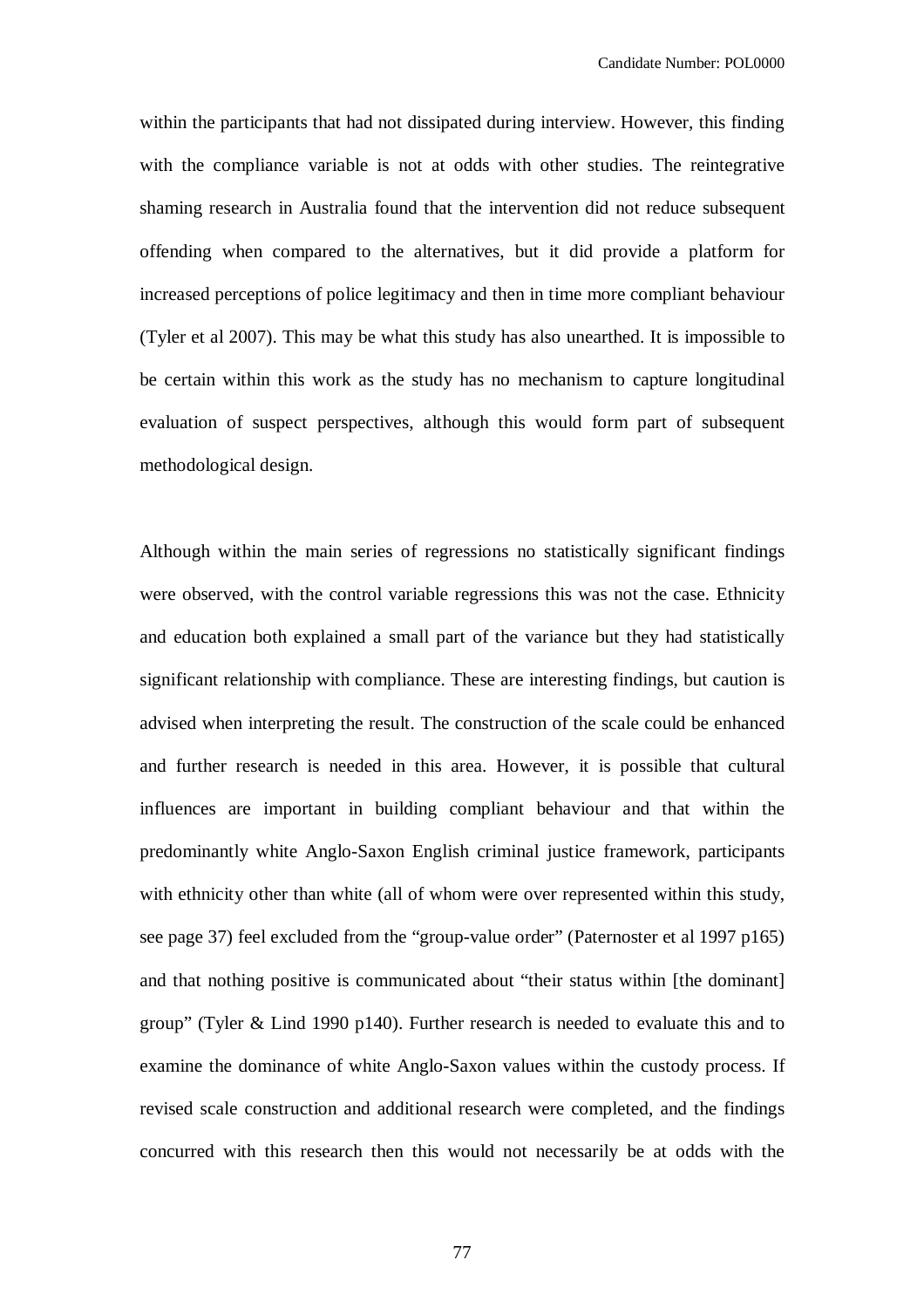process-based model. It would reflect the fact that quality of treatment and quality of decisions need to be exercised with greater emphasis on cultural considerations, because the process-based model advocates fairness of the process for individuals (Hinds & Murphy 2007; Sunshine & Tyler 2003; Tyler & Huo 2002; Tyler & Bladder 2000; Reisig 2009).

## **Aggregated Level**

The process-based model as articulated by Tyler (2003) and Reisig (2007) both collapse key variables into condensed measures. Figure 4 shows the collapsed measures of procedural justice and legitimacy are shown. In order to examine the null-hypotheses further regression analysis was completed to explore the processbased construct.



**Figure 4: Aggregated Measures of Procedural Justice and Legitimacy with hypothesised outcomes**

#### *Procedural Justice with Legitimacy*

Multiple regression of the collapsed measure of both procedural justice and legitimacy confirmed that the first null-hypothesis was not proven and that Tyler's hypothesis was applicable to suspects held in police detention in the UK. Procedural justice was observed to be a significant predictor of legitimacy. This is an important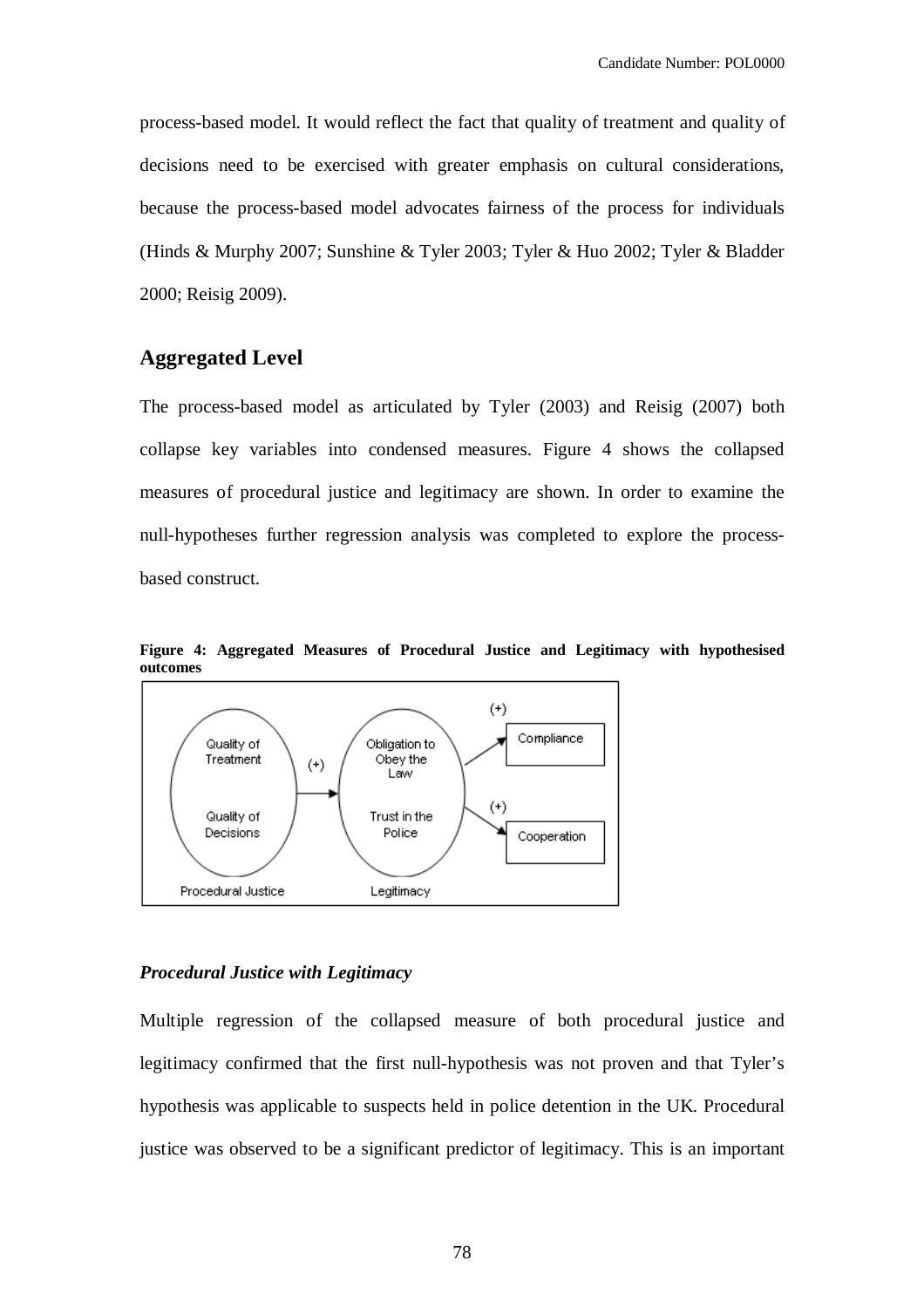finding as it can be seen to support the process-based model in a new sociodemographic environment. Additionally it is important to the main purpose of this study, that of harm reduction. Improvement to the way in which the police treat suspects whilst in detention, should result in a corresponding increase in obligations to obey the rules and trust in the police. The creation of "trust and confidence" amongst communities is at the forefront of contemporary policing in the UK and the process-based model would seem to provide one opportunity to achieve this within a suspect population, or put another way nearly one and a half million people every year who come into police custody. Additionally recognition of the process-based model as a basis to develop trust and rule obligation may help to reduce incidence of crime and this in turn reduce the number of victims.

#### *Distributive Justice with Legitimacy*

Regression analysis of the distributive justice measure revealed it was a weaker predictor of legitimacy than procedural justice, although it was also statistically significant. Consequently outcomes clearly play a part in the formation of legitimate perspectives of the police. What is less clear from the results is why. Where quality of treatment and decisions is diminished then it is possible to understand the increasing prominence of outcomes as a benchmark of justice for suspects. Poor treatment or exclusion from the decision-making process may be something that the suspect participants of this study believed they were experiencing and this would have an adverse effect on perceptions of legitimacy. Other studies have also found that distributive justice has an impact, but less so than procedural justice (Reisig 2007) suggesting that in cultural settings outside of the United States outcomes have increased status for participants. This should be seen as a welcome observation. If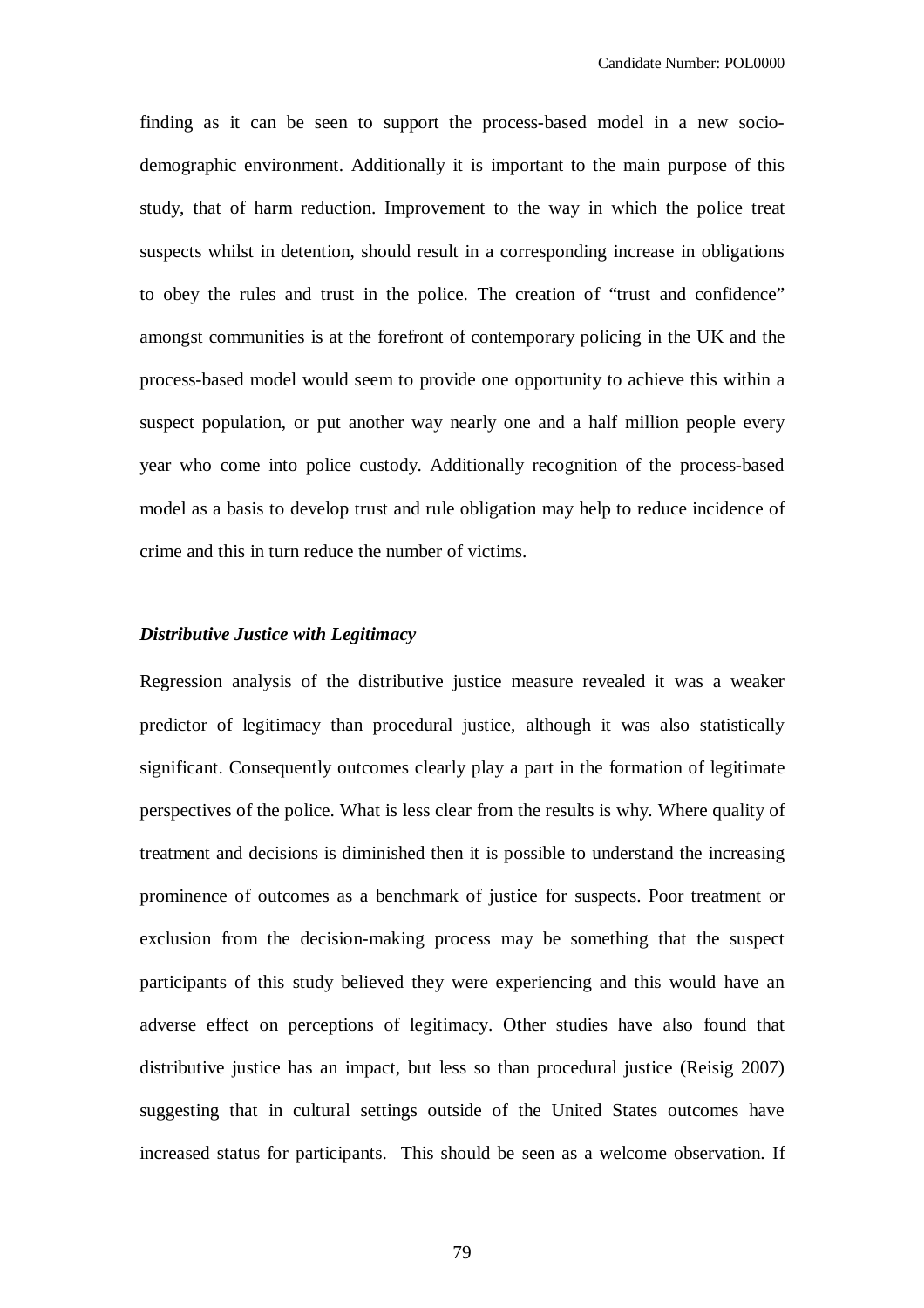properly incorporated into the procedural justice construct then the considerations that have informed outcome decision should be transparent, freely shared, consensual and understood.

#### *Legitimacy with Compliance and Cooperation*

Legitimacy was not observed to be a significant predictor of compliance during analysis of the multiple regressions. This was a surprising finding, but in light of the points raised above concerning the scale construction perhaps should not be the case. The participant demographic also clearly contributed to this finding. A substantial body of the participants had numerous previous arrests, and would have brought their associated aggregated memory (Tyler 2003, 2006) into the custody suite. Additionally the two questions were limited in scope and on reflection did not adequately reflect 'compliance,' being limited to drug consumption and purchasing stolen goods. Clearly there are other measures that indicate general patterns of compliant behaviour beyond these two. Further study to examine compliance is required with a broader more comprehensive scale to examine the variable. This finding clearly does not support the growing body of empirical evidence (Sunshine & Tyler 2003; Tyler & Fagan 2008; Reisig et al 2007) and may have occurred either through poor method or the unique custodial setting of the research. Only further examination and study will be able to clarify this potential theoretical conflict.

## **Was the Process-Based Model Supported?**

The process-based model was supported in that legitimacy was a very strong predictor of cooperation amongst suspects. In other words, where suspects felt they had received quality of treatment and decisions, then they trusted the police and felt obliged to follow the rules by cooperating. Although the control variables possessed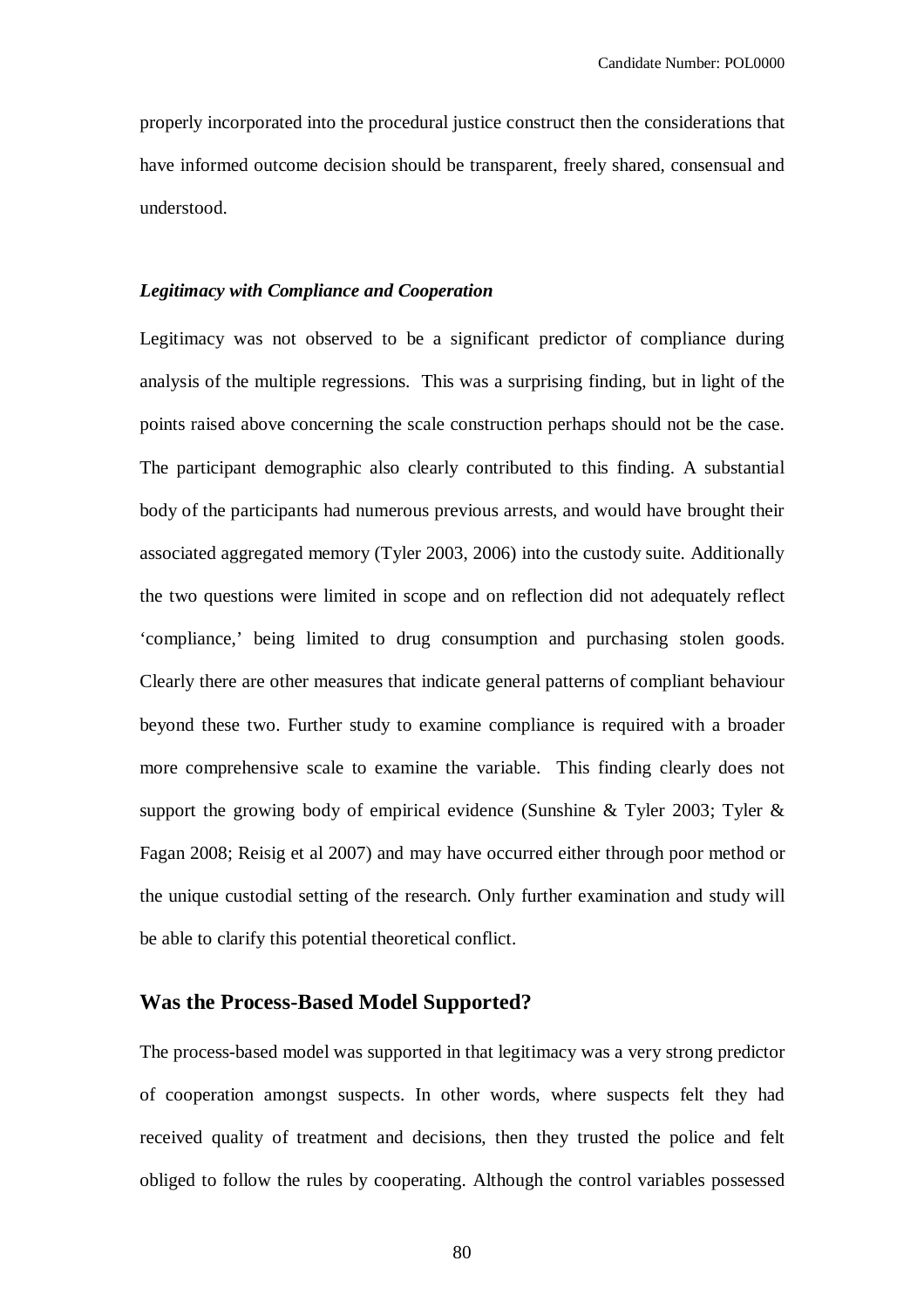significance, the strongest findings throughout were within the independent variables explaining the largest observed variance. Also, because of the environmental setting of this research – the custody suite – legitimacy and in turn cooperation was not at all influenced by performance measures typically used within contemporary British policing. Offenders are not interested in 'popular punishment' nor recorded detections, but they were interested in being treated with dignity and respect. This supports the broad base of research suggesting that instrumental controls to build legitimacy are limited and that "social relationships and ethical judgements" (Tyler 2006, p270) are critical in improving suspect perceptions of police legitimacy. This is not an argument for the police to befriend suspects. Rather it is a contention that the rigidity of the current police doctrine captured within the Police and Criminal Evidence Act 1984, and the aligned Codes of Practice, has served to promote a mechanistic process and in doing so has unintentionally diminished the personality and discretion of the police officer during suspect interactions in custody.

#### **Summary**

This chapter has discussed the findings and proposed some explanation for how they may have occurred. The research within this study supports the process-based model and has found that the first null-hypothesis was not proved. The second hypothesis requires further evaluation, as the findings indicate that other factors may also be influencing perceptions of legitimacy, such as gender and education, although to a substantially lesser extent than the independent variables associated with procedural justice. However, there is clear support to suggest that the quality of treatment and inclusivity within the decision making process with suspects whilst in police custody builds police legitimacy and this in turn fosters at least wider suspect cooperation.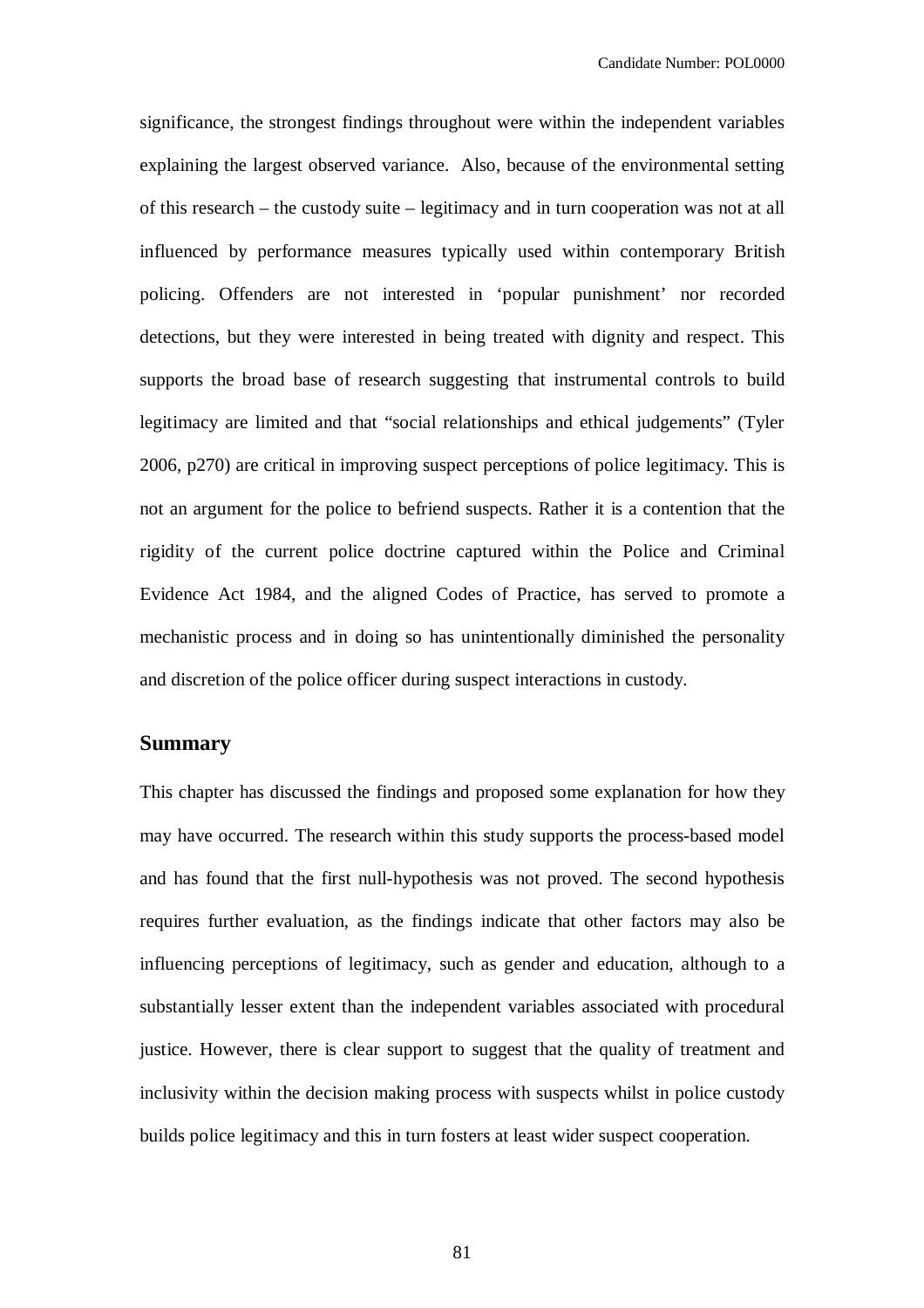This study was designed to examine the process-based model in order to evaluate its efficacy for wider replication in a British custody based context. The findings within this research support the process-based model believing that it has generalised to the British custody context. Consequently the study recommends the process-based model for wider consideration and incorporation in the custody process as a mechanism to generate suspect perceptions of police legitimacy and stimulate improved suspectpolice relations. Were this to occur, the findings of this research suggest that the police would not only be seen as increasingly legitimate, but would also experience wider cooperation from suspects. This should be seen as both positive and progressive, and as in the case of the Australian reintegrative shaming research (Tyler et al 2007) suggests that in time repeat arrests could diminish, potentially reducing harm within British society.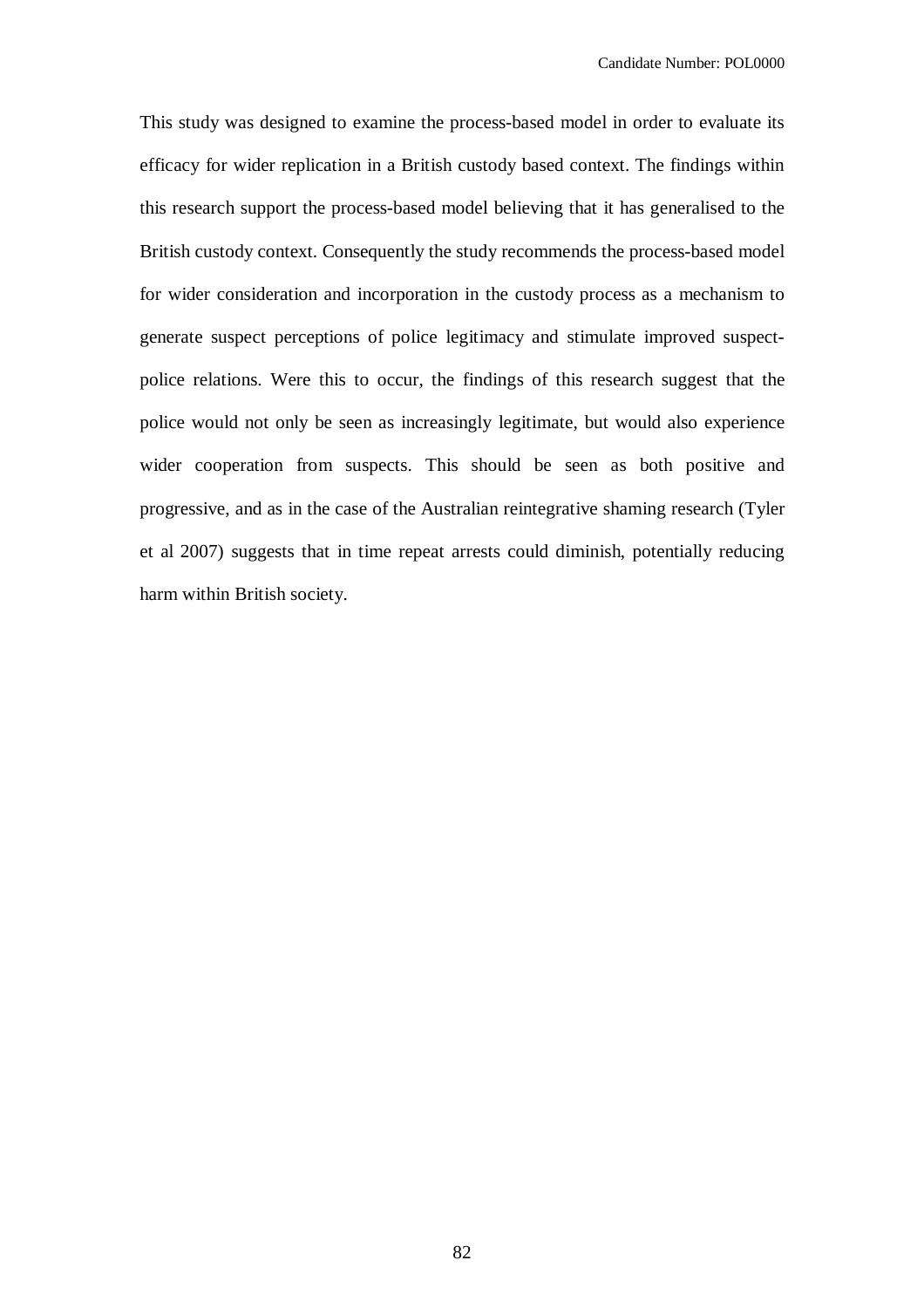# **Chapter Six: Conclusion**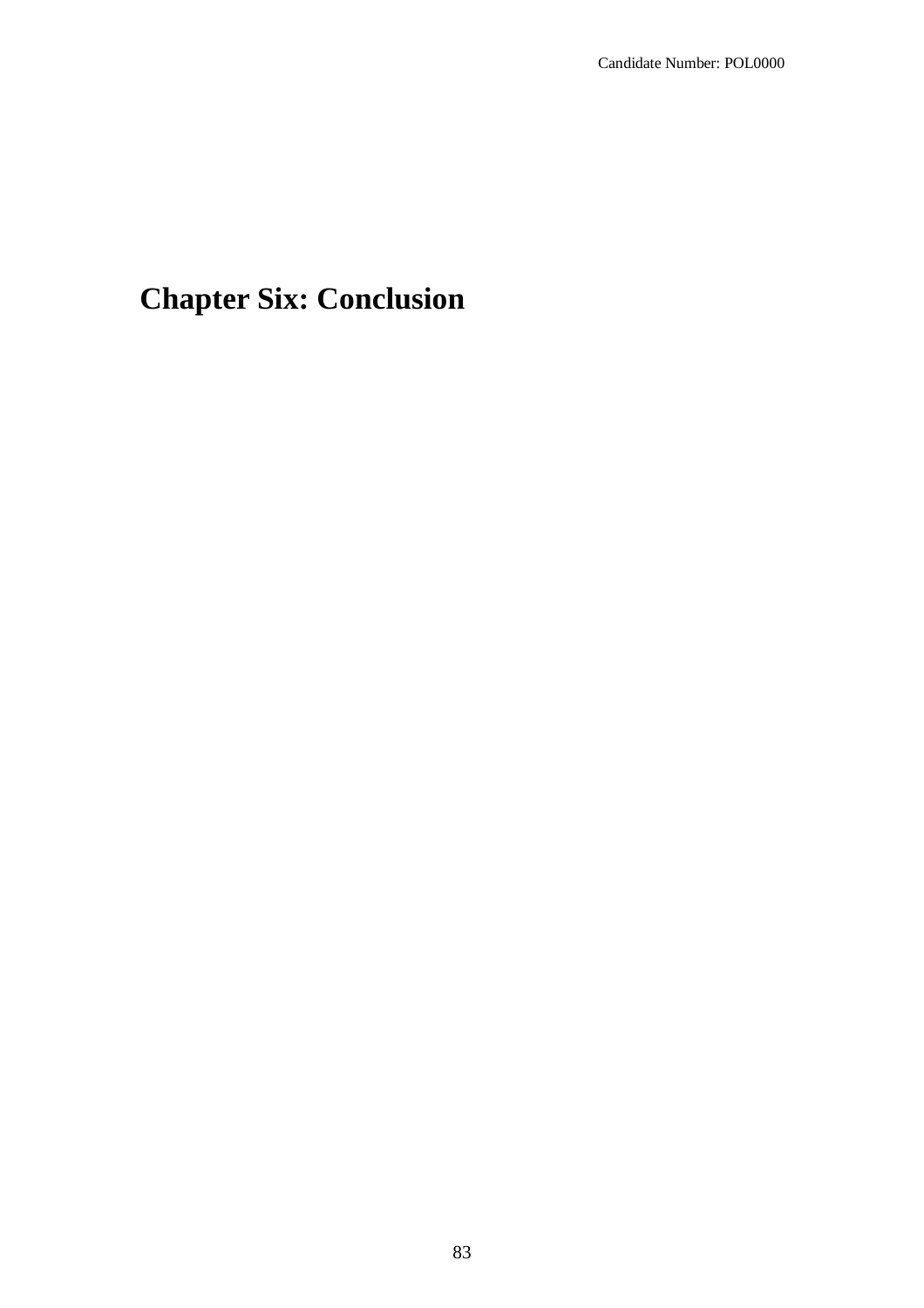## **Overview**

This research sought to examine the process-based model and its generalisability within a British context. It did this to examine the efficacy of the model in building suspect perceptions of police legitimacy, as this could increase levels of cooperation with the police and compliance with rules. In turn, assuming the process-based model was correct, this would support the reduction of harm to both suspects and victims. The predominance of instrumental mechanisms to deliver civil society has routinely been recognised as being less effective than shared values (Kelman 1969; Weber 1968; Beetham 1991; Tyler 1990, 2006). Never-the-less a reliance on instrumental mechanisms has been at the centre of western ideology for most of the twentieth century (Nagin 1998). However, this instrumental approach has often failed to rehabilitate individuals in essence stimulating recidivism (Luna 2003). This study sought to explore the process-based model because it theorised that the model stimulated improved perceptions of 'rightness' (Tankebe 2009) of individual action and connection to normative acceptable standards of behaviour (Bottoms 2002; Tyler & Bladder 2005; Rock 2007). These foster obligations to follow rules and the instructions of entities such as the police, because they are perceived as legitimate and therefore worthy of being obeyed (Beetham 1991; Tyler 1990). As such the study was one of the first to empirically examine the process-based model in the UK, and is believed to be the first to capture suspects' perceptions of the elements of this model whilst still in police detention for a broad range of offences within an English and Welsh jurisdictional framework.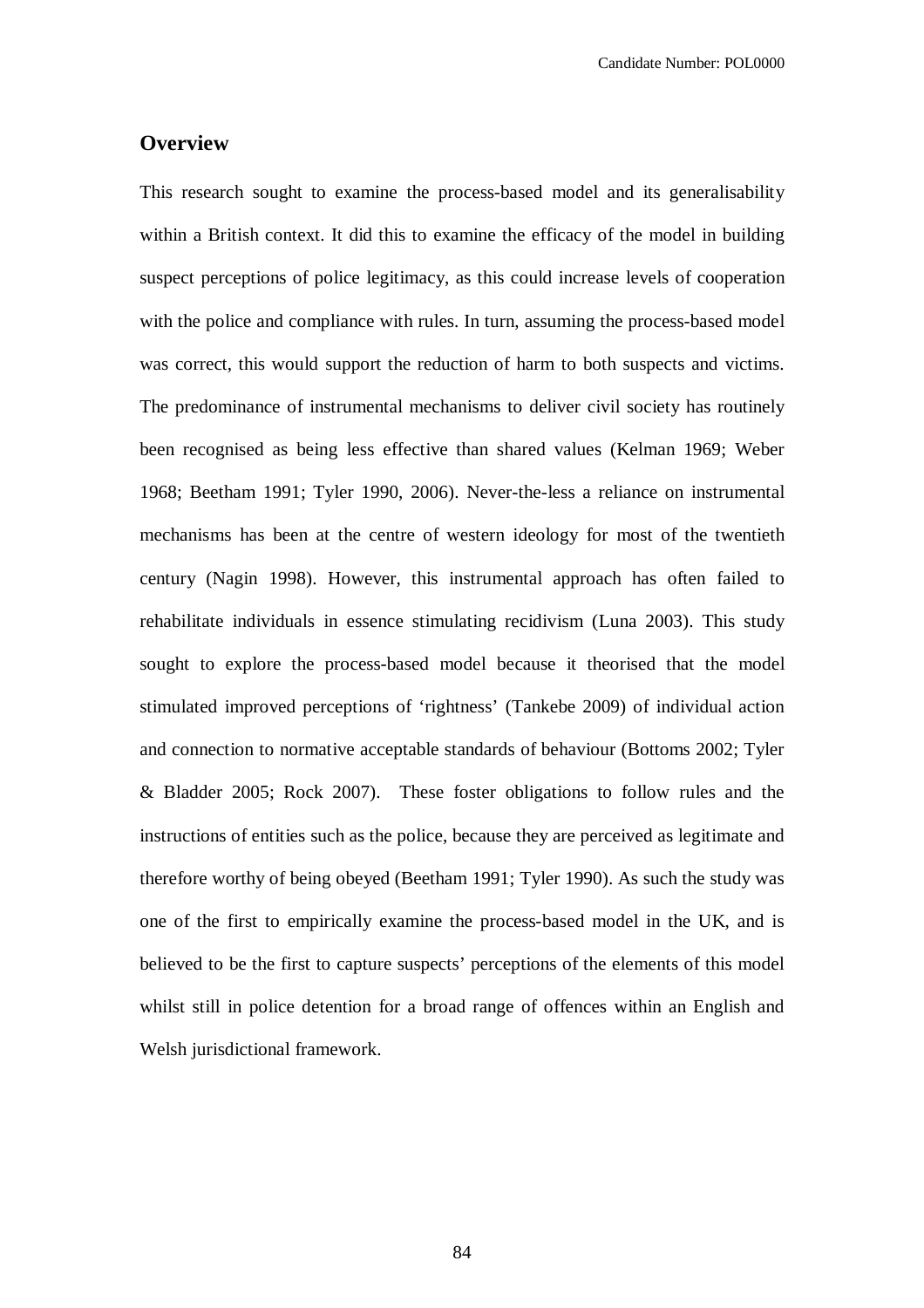#### **Next Steps?**

There were areas within the methodology that could be improved. The scale measure of compliance was sub-optimal and future research will require improvement, particularly in relation to capturing longitudinal data. However, overall the method was informed by standard analytical procedure and was cognisant of other processbased model methodologies. In creating the sub-scales, variables from other studies were identified as being of relevance. In particular the approaches used by Tyler 2003, Sunshine and Tyler 2003 and Reisig 2007 have been influential. In addition a large body of questions were created to examine the unique aspects of both British policing and the British custody setting.

Anecdotally, interaction with the participants provided fascinating insight to their custody experience, with many having also been arrested not only in the UK but other jurisdictions. One participant had knowledge of a different European custody system and was grateful to not have to use a bucket in the corner of his cell as a lavatory nor be subjected to physical punishment as a coercive influence to gain confession. The role of the Police and Criminal Evidence Act 1984 was welcomed by those participants whose arrest profile spanned decades or had experience of having been arrested outside of the UK.

The 1984 Act requires the process within British custody suites to be formulaically absolute. However, one conclusion from this research is that this formulaic approach of policing is worthy of review, as within the twenty first century it is perhaps not as applicable as it was in the mid 1980's. That is not to say that the police do not require clear procedures. The 1984 Act sets out a clear framework which has substantially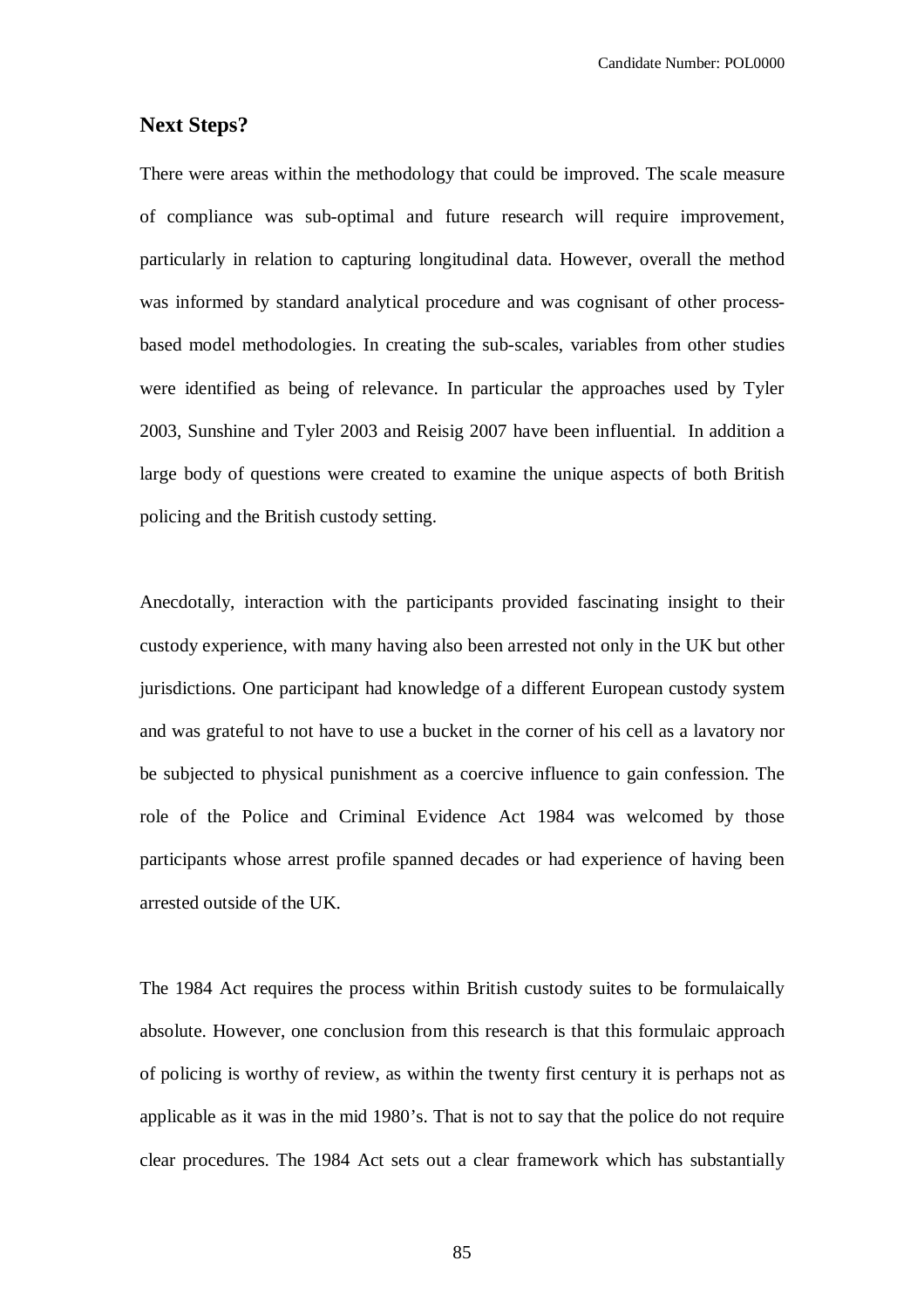increased the likelihood that suspects will be treated fairly – at least when benchmarked against suspect treatment prior to the invocation of the Act. Rather it is an acknowledgement that the police have perhaps become too fixated on these procedures believing that simple compliance with them will legitimate their activity rather than more endogenous and humanistic approaches to legitimisation such as recognition of the social values and needs of suspects. In this way adoption of the process-based model in the UK could evolve beyond simple utilitarian use (Tankebe 2009). The process-based model suggests that individual police officers are key to building perceptions of their authority as "benevolent and caring" (Tyler 2000 p991) with individuals subsequently considering that the "procedure [is] satisfying" (Tankebe 2009 p10) and that the authority is legitimate and merits being obeyed (Tyler 2003, 2006). In this conclusion there is much to be gained from placing people first within the process, and not promoting the process above all other considerations merely for its own sake.

The analysis most strongly evidenced that the fairness of the process built perceptions of legitimacy. In this sense the process-based model can be seen as a sound platform from which to develop legitimate perceptions of the police within a broad suspect population in the United Kingdom and in turn secure wider cooperation and harm reduction. Evaluation of this outcome was the purpose of the research. This strongly concurs with the process-based model theory of Tyler and with research from other parts of the world such as Australia, Jamaica and Ghana. These jurisdictions have colonial pasts, but have developed contemporary cultures distinct from either the United Kingdom or the United States. In that sense the process-based model has been tested in a variety of situations and has been observed to be relevant in each. This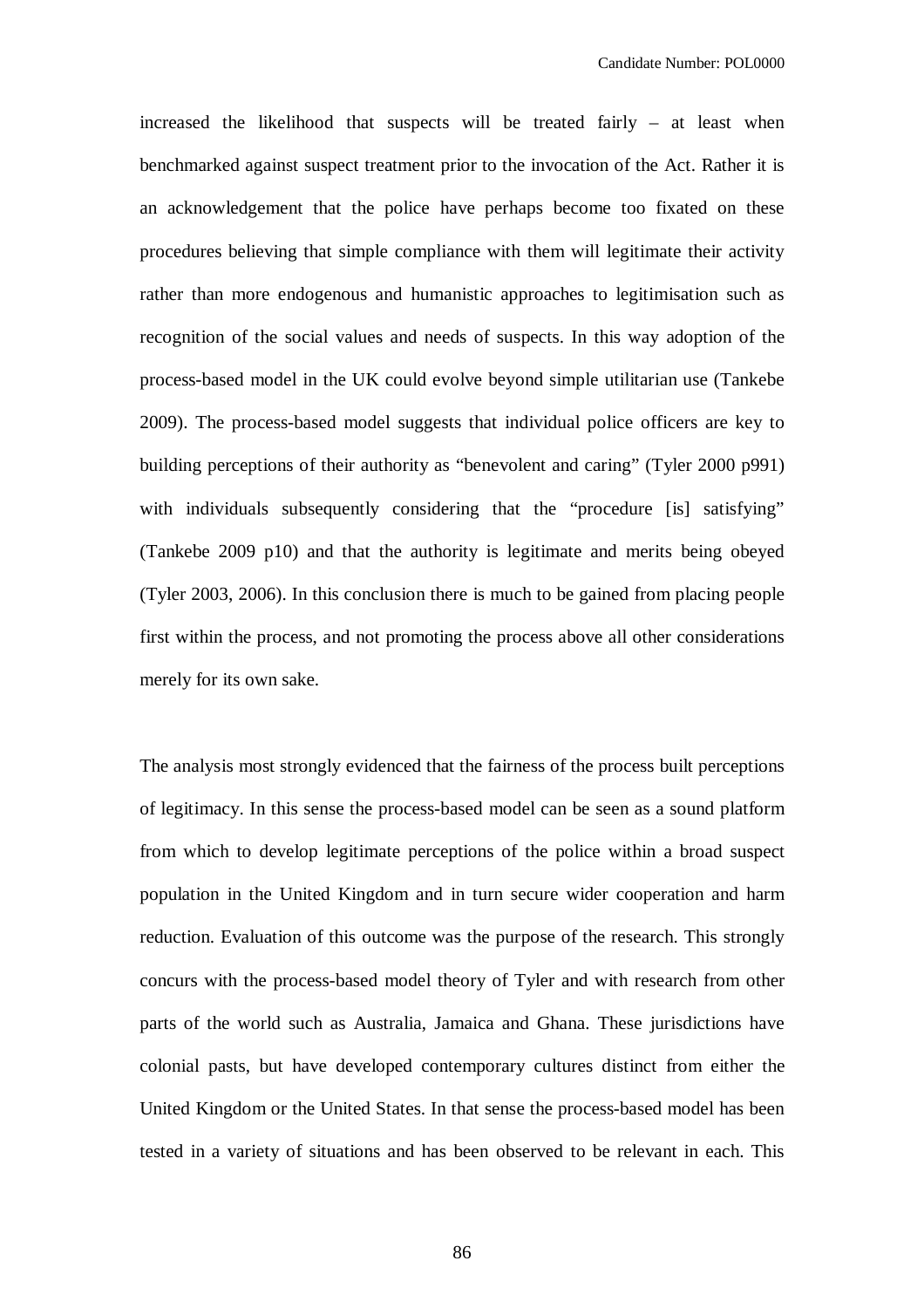provides reassurance, but additional research is still required in the United Kingdom. However, procedural justice has been found to be highly influential in shaping suspect perceptions of police legitimacy. If the police service in the United Kingdom desires to achieve harm reduction through the reduction of repeat arrests, and the creation of increasing legitimacy then the process-based model merits inclusion within the custody suite process.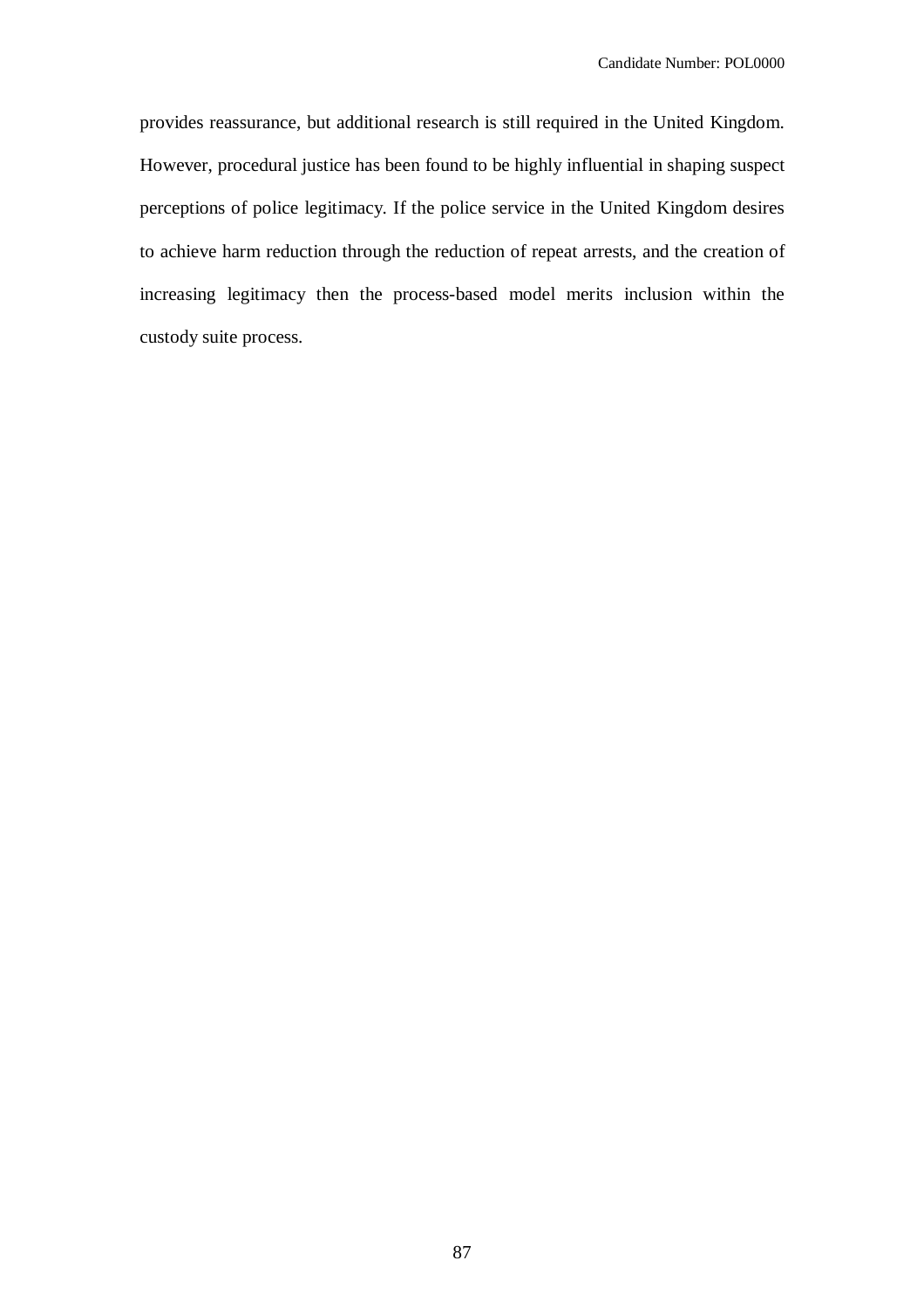# **Bibliography**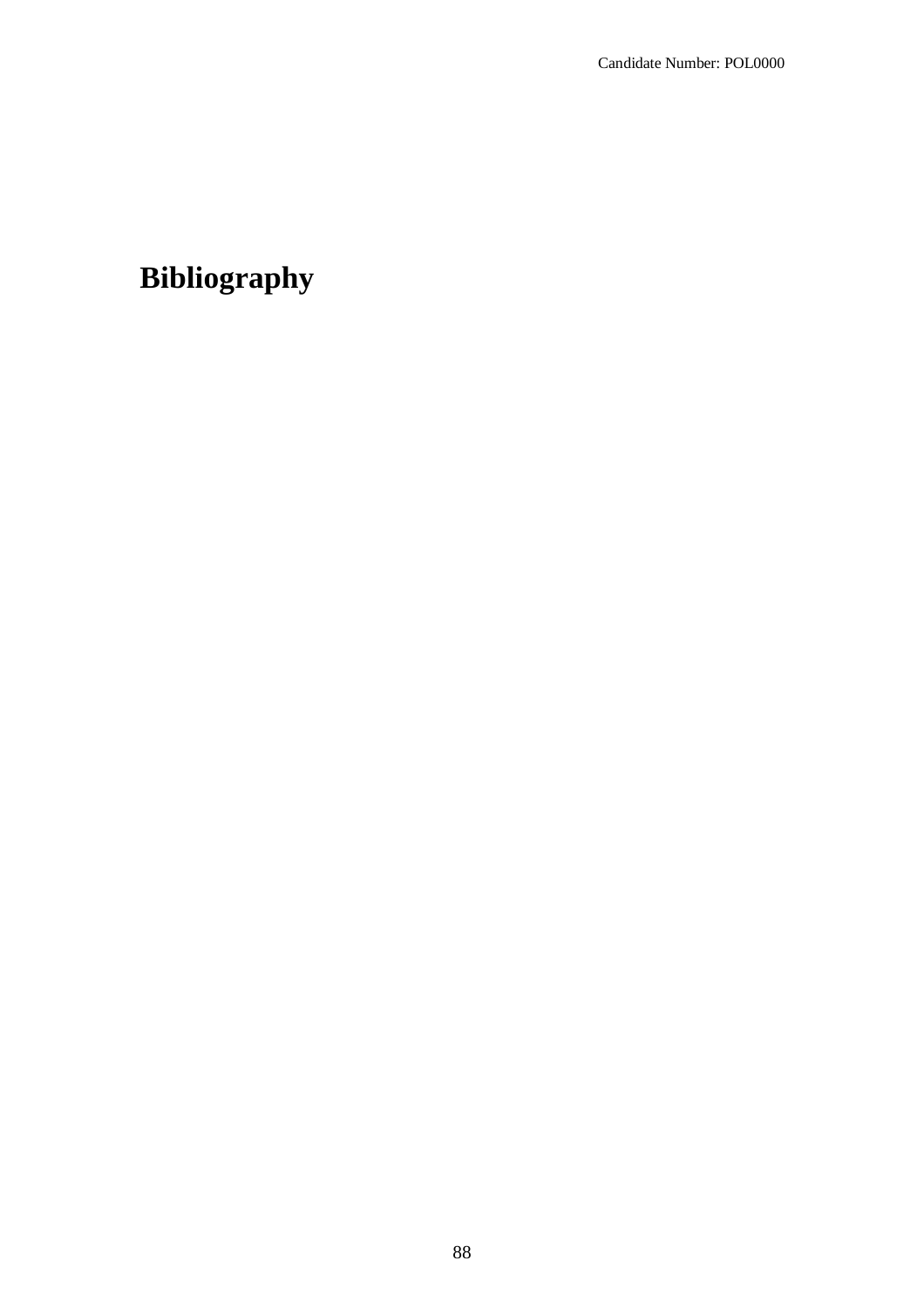- Adler, P. A. (1993). "Wheeling and Dealing. An Ethnography of an Upper-Level Drug Dealing and Smuggling Community." Chichester: Columbia University Press.
- Ahmed, E., Harris, N., Braithwaite, J., and Braithwaite, V. (2001) "Shame Management through Reintegration." Cambridge: Cambridge University Press.
- Altman D.G. (1991) "Practical Statistics for Medical Research." Chapman & Hall: London
- Bachman, R., and Schutt, R.K., (2003). "The Practice of Research in Criminal Justice" (2nd edn). London: SAGE Publishing.
- Baird, V. A. (2001). "Building Institutional Legitimacy: The Role of Procedural Justice." Political Research Quarterly Volume 54, Issue 2: pages 333-354.
- Becker, H., and Greer, B. (1969). "Participant observation and interviewing: A comparison." in 'Social Research Methods: A Reader.' C. Seale (editor). New York, Routledge**:** (pages 246-252).
- Beetham, D. (1991) "The Ligitimation of Power." London: Macmillan
- Blaauw, E., Lulf, R.E. (1999). "Police custody detainees and forensic medicine: use of medical resources in the cell block." Medical Law. Volume 18, Issue 4 pages 645- 651.
- Blumstein, A., Farrington, D.P., and Soumyo, M. (1985). "Delinquency Careers: Innocents, Desisters, and Persisters." Crime and Justice Volume 6 pages 187-219.
- Borg, W.R., Gall, M.D., (1989). "Educational Research." White Plains NY: Longman
- Bottomley, K., Pease, K., (1986). "Crime and Punishment: Interpreting the Data." Milton Keynes, Open University Press.
- Bottoms, A. E. (2002). "Morality, Crime, Compliance and Public Policy." Cullompton, Devon, Willan Publishing.
- Braithwaite, J., (2002). "Restorative Justice and Responsive Regulation." Oxford: Oxford University Press.
- Brockner, J., Ya-Ru, C., Mannix, E. A., Leung, K., and Skarlicki, D.P. (2000). "Culture and Procedural Fairness: When the Effects of What You Do Depend on How You Do It." Administrative Science Quarterly Volume 45, Issue 1 pages 138- 159.
- Bryant, F. B., Yarnold, P. R. (1995). "Principal Components Analysis and Exploratory and Confirmatory Factor Analysis." In L.G. Grimm & R. R.Yarnold (Eds.), "Reading and understanding multivariate statistics" (pages 99-136). Washington, DC: American Psychological Association.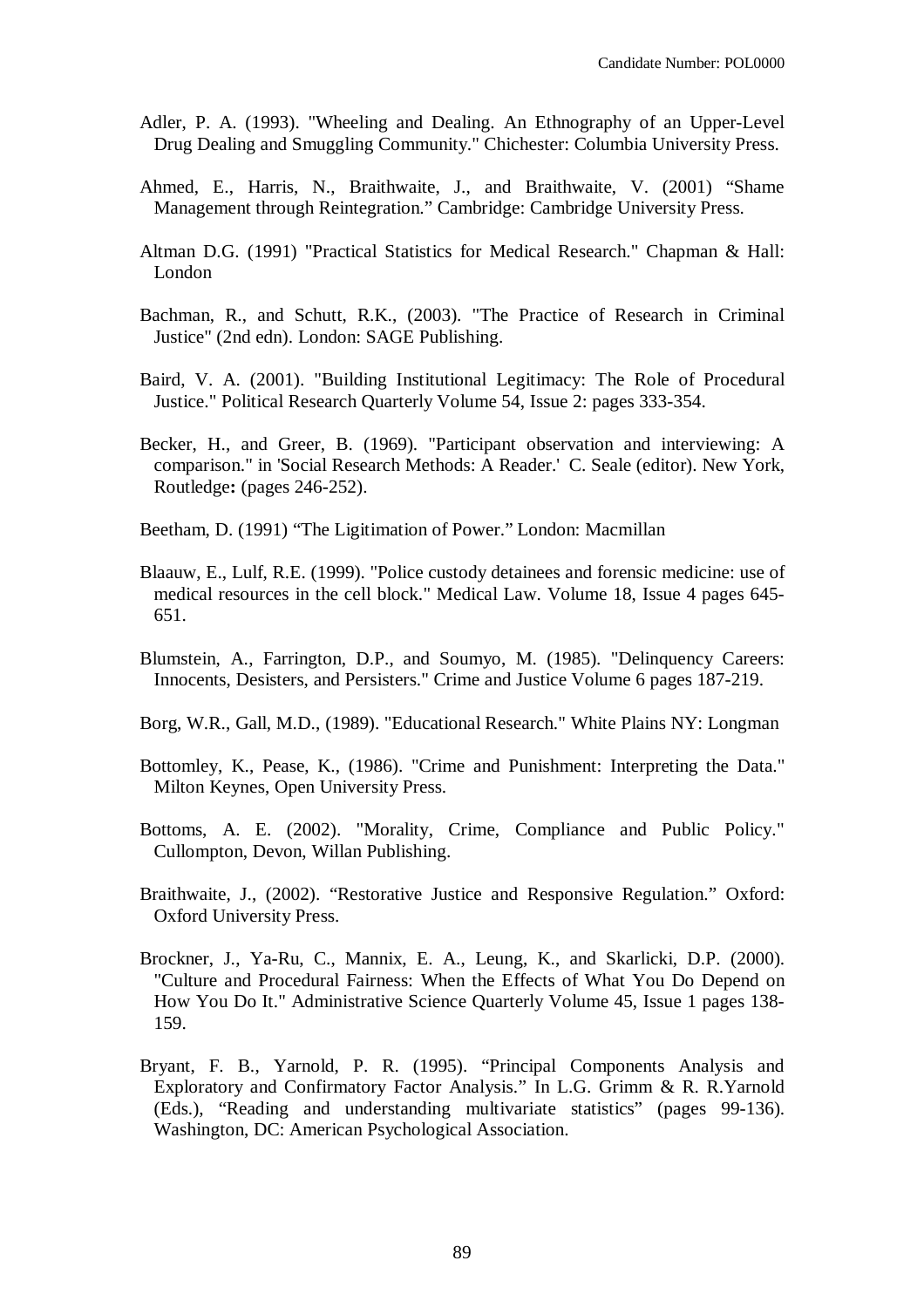- Bucke, T., Brown, D., (1997). "Suspects In Police Custody and The Revised PACE Codes of Practice." Home Office Research and Statistics Directorate. Number 62
- Byrne, B.M., (2001). "Structural Equation Modeling With AMOS: Basic Concepts, Applications, and Programming (Multivariate Applications Series)"  $(2<sup>nd</sup> Ed.)$ Mahwah, New Jersey. Lawrence Erlbaum Associates
- Casper, J. D., Tyler, T., and Fisher, B. (1988). "Procedural Justice in Felony Cases." Law & Society Review Volume 22, Issue 3. Pages 483-507.
- Clarke, R.V., Felson, M. (1993). "Routine Activity and Rational Choice" Advances in Criminological Theory, Volume 5. New Brunswick, New Jersey: Transaction Press
- Coggeshall, J. M. (2004). "Closed doors: ethical issues with prison ethnography." In 'Anthropologists In the Field. Cases in Participant Observation.' L. Hume, and Mulcock, J., (eds). New York, Columbia University Press. Pages 140-152
- Cohen, J., (1988). "Statistical Power Analysis for the Behavioural Sciences." Hillsdale, New Jersey: Lawrence Erlbaum Associates.
- Coicaud, J-M. (2002). "Legitimacy and Politics: A Contribution to the Study of Political Right and Political Responsibility" (Translated by D. A. Curtis). Cambridge: Cambridge University Press
- Creswell, J.W., (2009) ( $3<sup>rd</sup>$  ed.) "Research Design: Qualitative, Quantitative and Mixed Methods Approaches" Thousand Oaks, California. SAGE Publishing
- Crewe, B. (2006). "Prison Drug Dealing and the Ethnographic Lens." The Howard Journal Volume 45, Issue 4, pages 347-368.
- Damaska, M., (1973). "Evidentiary Barriers to Conviction and Two Models of Criminal Procedure: A Comparative Study." University of Pennsylvania Law Review Volume 121, Issue 3 pages 506-589.
- Deming, W.E., (1944). "On Errors in Surveys." American Sociological Review in Foddy (Ed.), 'Constructing Questions for Interviews and Questionnaires'
- Dixon, D., Coleman, C., and Bottomley, K. (1990). "Consent and the Legal Regulation of Policing." Journal of Law and Society Volume 17, Issue 3 pages 345- 362.
- Douglas, J. D. (1985). "Creative Interviewing." Sage Library of Social Research Volume 159.
- Ericson, R. (1981). "Making Crime." London, Butterworths.
- Farrington, D. P. (1987). "Predicting Individual Crime Rates." Crime and Justice Volume 9, pages 53-101.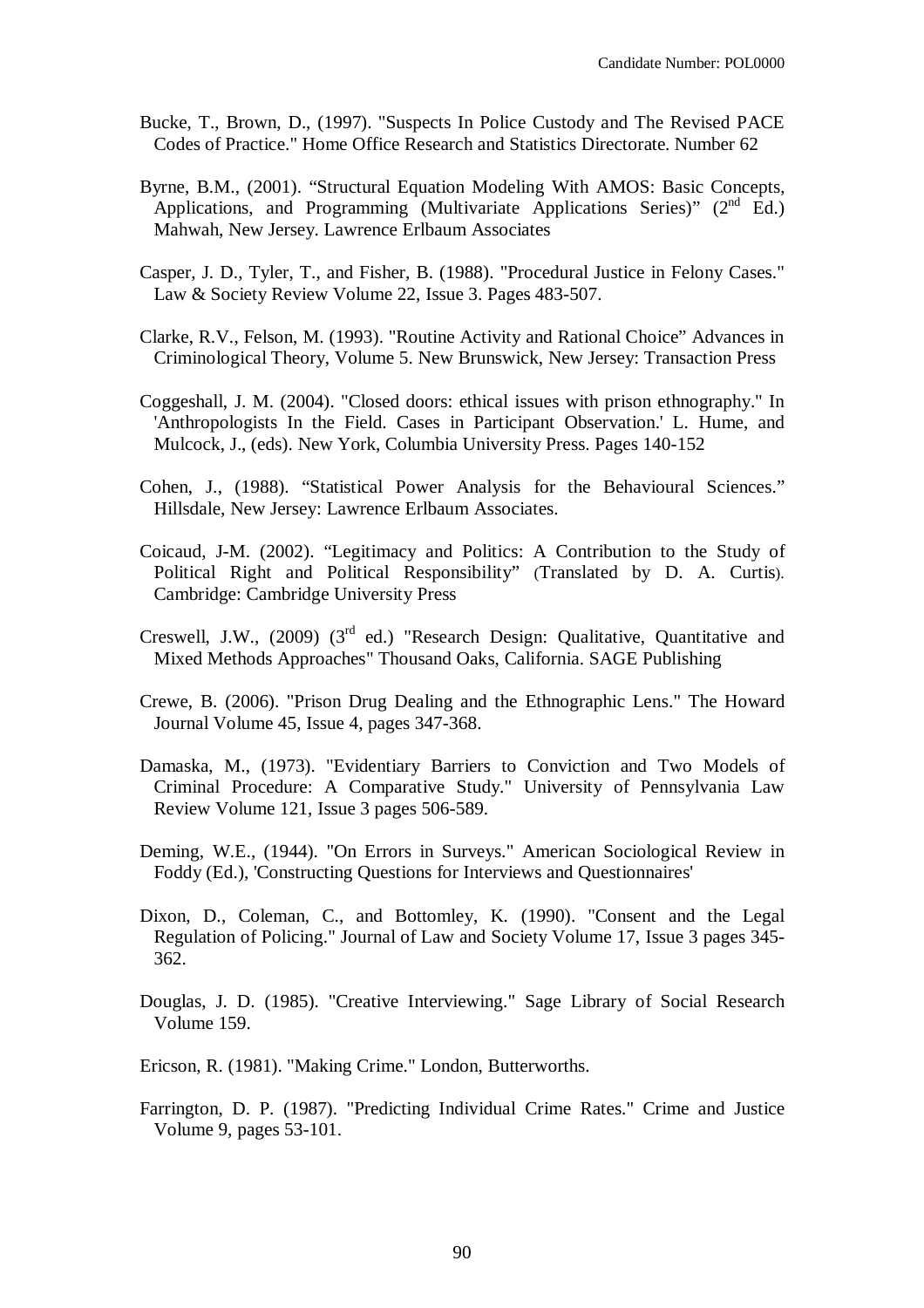- Ferrell, J. (2004). "Boredom, Crime and Criminology." Theoretical Criminology Volume 8, Issue 3
- Field, A., (2009) (3<sup>rd</sup> Ed). "Discovering Statistics using SPSS" London: SAGE Publishing
- FitzGerald, M., Sibbitt, R., (1997). "Ethnic Monitoring in Police Forces: A Beginning." London, Home Office.
- Foddy, W. H., (1993). "Constructing Questions for Interviews and Questionnaires: Theory and Practice in Social Research." Cambridge, Cambridge University Press.
- Furstenberg, F. F., Wellford, C.F. (1973). "Calling the Police: The Evaluation of Police Service." Law & Society Review Volume 7, Issue 3 pages 393-406.
- Gibson, J. L. (1989). "Understandings of Justice: Institutional Legitimacy, Procedural Justice, and Political Tolerance." Law & Society Review Volume 23, Issue 3, pages 469-496.
- Gilfus, M.E. (1992). "From Victims to Survivors to Offenders: Women's Routes of Entry and Immersion into Street Crime." Women and Criminal Justice Volume 4, Issue 1, pages 63-89.
- Goldstein, J. (1960). "Police Discretion Not to Invoke the Criminal Process: Low-Visibility Decisions in the Administration of Justice." The Yale Law Journal, Volume 69, Issue 4 pages 543-594.
- Greasley, A. (2000). "A Simulation Analysis of Arrest Costs." The Journal of the Operational Research Society Volume 51, Issue 2 pages 162-167.
- Green, S., Lissitz, R., and Mulaik, S., (1977). "The Limitations of Coefficient Alpha as an Index of Test Unidimensionality." Educational and Psychological Measurement, Volume 37 pages 827-838.
- Greenberg, J. (1987). "Reactions to procedural injustice in payment distributions: Do the means justify the ends?. ." Journal of Applied Psychology Volume 72, Issue 1, pages 55-61.
- Gregory , M. (2007). "Characteristics of drug misusers in custody and their perceptions of medical care." Journal of Forensic Leg Med. Volume 14, Issue 4, pages 209-212.
- Heath, G., Mawby, R.C., Walley, L. (2009). "Workforce Modernization in Police Detention Suites: The Dilemmas of Outsourcing in Public Services." Policing Volume 3, Issue 1, pages 59-65.
- Hegtvedt, K.A., Clay-Warner, J., and Johnson, C., (2003). "The Social Context of Responses to Injustice: Considering the Indirect and Direct Effects of Group-Level Factors." Social Justice Research, Volume 16, pages 343–66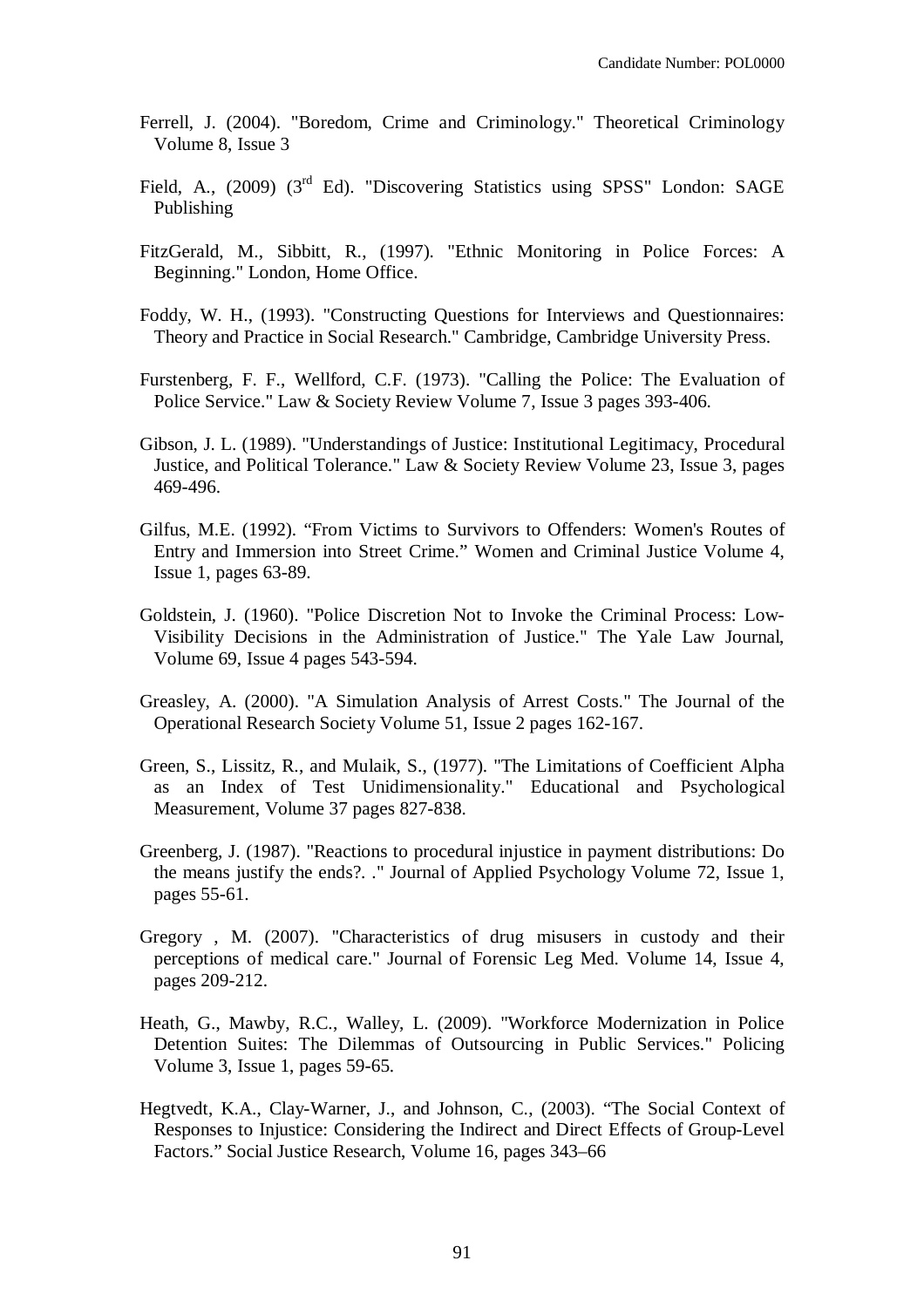- Herbert, S. (1996). "The Normative Ordering of Police Territoriality: Making and Marking Space with the Los Angeles Police Department." Annals of the Association of American Geographers Volume 86, Issue 3, pages 567-582.
- Herz, J.H., (1978). "Legitimacy: Can We Retrieve it?" Comparative Politics Volume 10, Issue 3, pages 317-343
- Hinds, L, Murphy, K., (2007). "Public Satisfaction with Police: Using procedural Justice to Improve Police Legitimacy" Australian and New Zealand Journal of Criminology. Volume 40, Issue 1, pages 27-43
- Home Office (2009). "Police Powers and Procedures, England and Wales, 2007/08"  $(2^{nd}$  Ed.)
- Hyde, A. (1983). "The concept of ligitimation in the sociology of law." Wisconsin Law Review 1983, pages 379–426.
- HMIC and HMIP (2009). "Report on an inspection of police custody suites in Gloucestershire." HMIC and HMIP. London, Crown Copyright**:** 69.
- Jensen, C. (2003). "The More Things Change, the More They Stay the Same: Copyright, Digital Technology, and Social Norms." Stanford Law Review Volume 56, pages 531–570.
- Johnson, R. B., Onwuegbuzie, A.J., (2004). "Mixed Methods Research: A Research Paradigm Whose Time Has Come " Educational Researcher Volume 33, Issue 7, pages 14-26.
- Kaiser, H.F., (1960). "The Application of Electronic Computers to Factor Analysis." Educational and Psychological Measurement, Volume 20, pages 141-151.
- Kassin, S. M., McNall, K., (1991). "Police Interrogations and Confessions: Communicating Promises and Threats by Pragmatic Implication." Law and Human Behaviour, Volume 15, Issue 3, pages 233-251.
- Kelman, H.C., (1969). "Patterns of Personal Involvement in the National System." In J. Rosenau, (Ed.), 'International politics and foreign policy', pages 276–288. New York: Free Press.
- Kim, J., Mueller, C.W., (1978). "Factor Analysis: Statistical Methods and Practical Issues" Beverley Hills, California. SAGE Publications.
- Kline, P., (2000) "The Handbook of Psychological Testing" (2nd ed.), London: Routledge
- Leventhal, G.S., (1980). "What Should Be Done with Equity Theory." in 'Social Exchange: Advances in Theory and Research.' K. J. Gergen, Greenberg, M.S., and Weiss, R.H.(Eds.). New York, Plenum.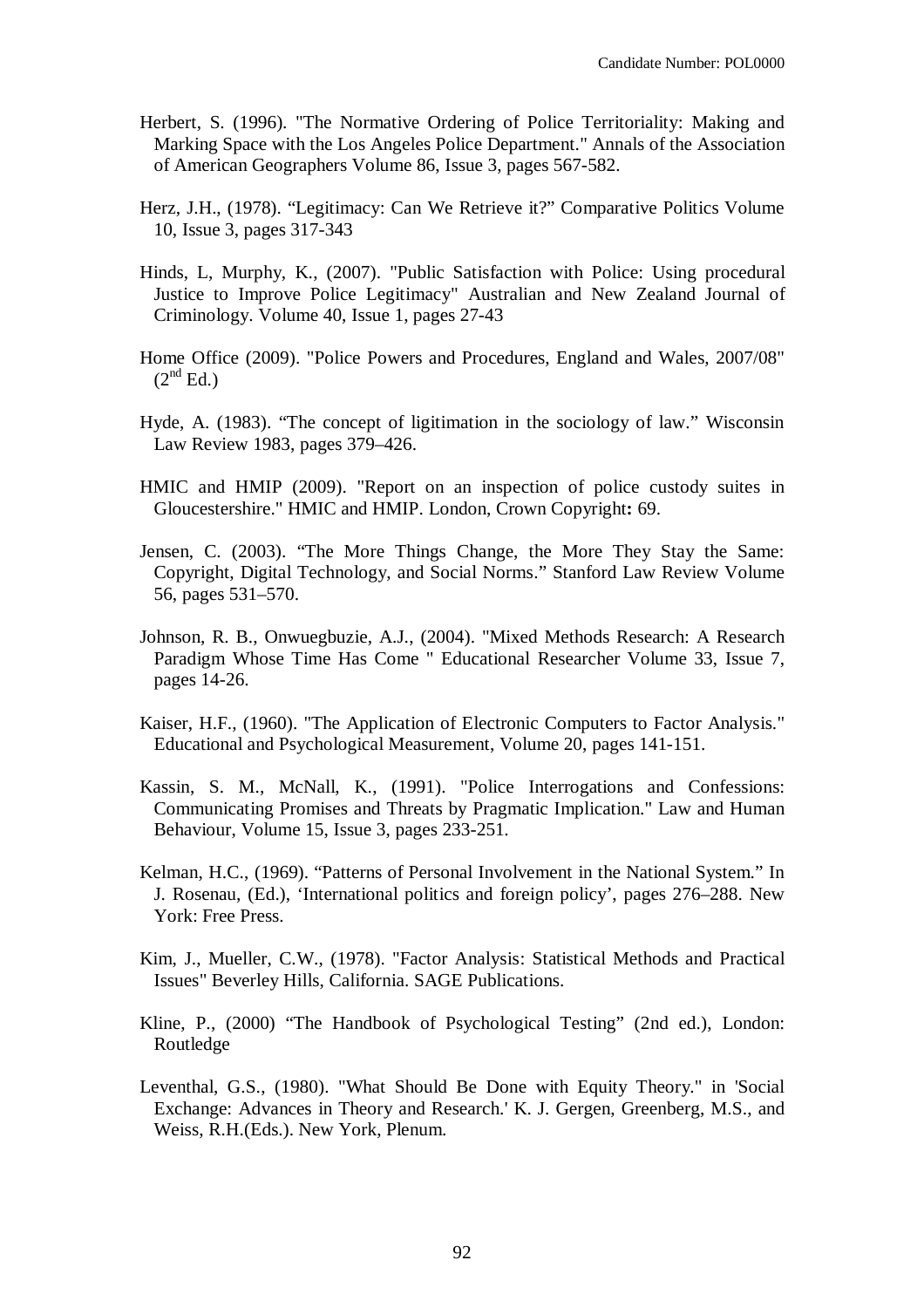- Lind, E. A., and Tyler, Tom (1988). T"he Social Psychology of Procedural Justice." New York, Plenum.
- Lind, E. A., Kanfer, R., and Earley, P.C., (1990). "Voice, Control, and Procedural Justice: Instrumental and Noninstrumental Concerns in Fairness Judgments." Journal of Personality & Social Psychology Volume 59 pages 952-959.
- Lind, E. A., Kurtz, S., Musante, L., Walker, L., and Thibaut, J.W., (1980). "Procedure and Outcome Effects on Reactions to Adjudicated Resolutions of Conflicts of Interest." Journal of Personality & Social Psychology Volume 39 pages 643-653.
- Luna, Erik (2003) ''Introduction: The Utah Restorative Justice Conference,'' 2003 Utah Law Review pages 1–14. In Tyler et al 2007
- Matza, D. (1969). Becoming Deviant. Englewood Cliffs, N.J, Prentice-Hall.
- Mayer, D. M., Greenbaum, R.L., Kuenzi, M., Shteynberg, G., (2009). "When do Fair Procedures not Matter? A Test of the Identity Violation Effect." Journal of Applied Psychology. Volume 94, Issue 1 pages 142-161.
- Mead, G. (1936). "Mind, Self and Society." Chicago, University of Chicago Press.
- Mertens, D.M., (1998) "Research Methods in Education and Psychology: Integrating Diversity with Quantitative and Qualitative Approaches." Thousand Oaks, Sage Publishing.
- Miller, E., (1986). "Street Women." Philadelphia. Temple University Press.
- Ministry of Justice (2008). "Arrests for Recorded Crime (Notifiable Offences) and the Operation of Certain Police Powers under PACE England and Wales 2006/07." London, Ministry Of Justice.
- Ministry of Justice (2008). Criminal Statistics: England and Wales 2007. Ministry of Justice Statistical Bulletin
- Mondak, J.J., (1993). "Institutional Legitimacy and Procedural Justice: Re-examining the Question of Causality." Law & Society Review Volume 27, Issue 3, pages 599- 608.
- Morgan, D. L. (2007). "Paradigms lost and paradigms regained." Journal of Mixed Methods Research. Volume 1, Issue 1, pages 48-76.
- Mueller, C. W., Landsman, Miriam J. (2004). "Legitimacy and Justice Perceptions." Social Psychology Quarterly Volume 67, Issue 2, pages 189-202.
- Nagin, D. S. (1998). "Criminal Deterrence Research at the Outset of the Twenty-First Century." In 'Crime and Justice: A Review of Research.' M. Tonry (Ed.). Chicago, University of Chicago Press.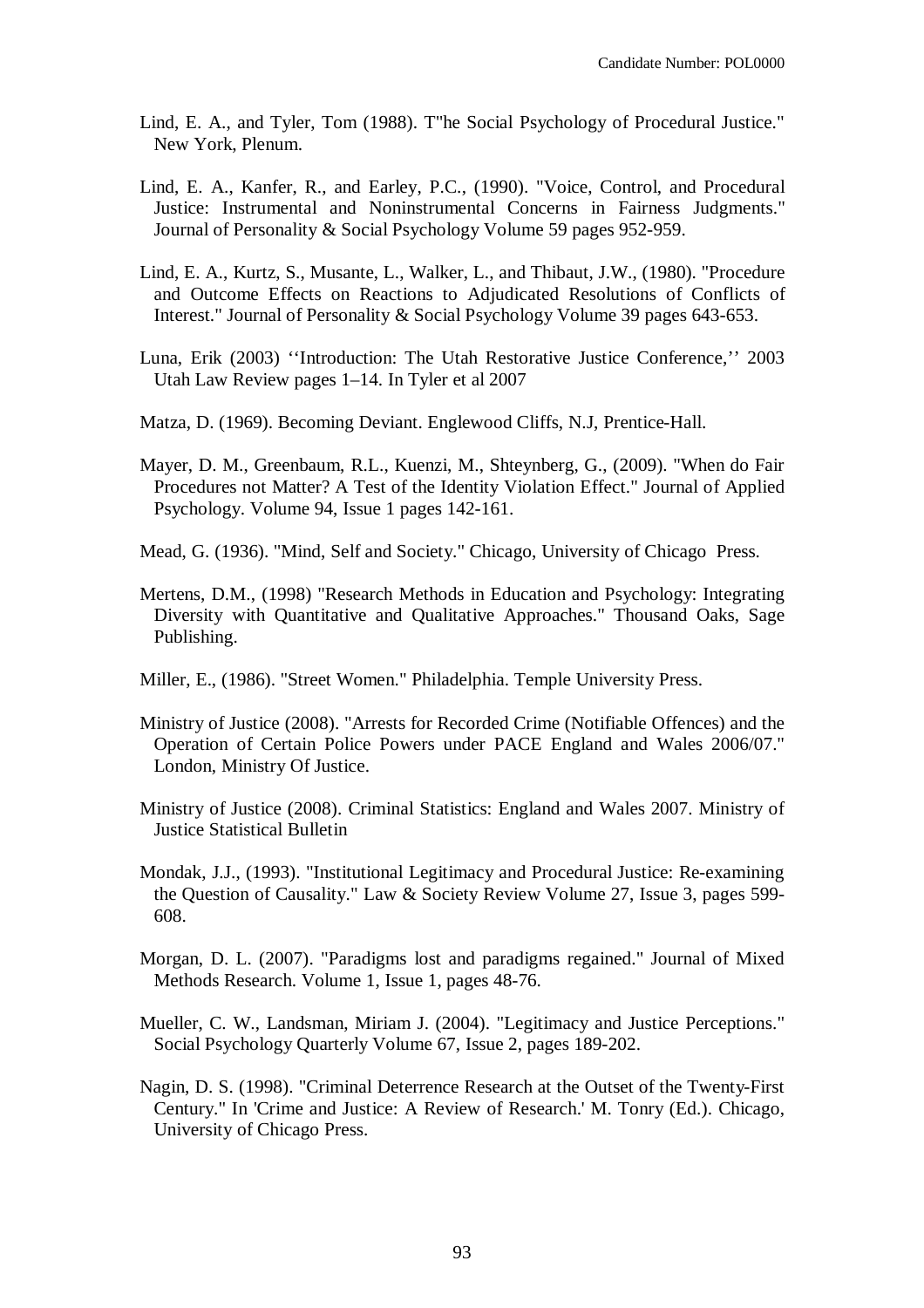Norušis, M.J., (2005). "SPSS 13.0 Statistical Procedures Compainion." Chicago, SPSS.

- Paternoster, R., Robert Brame, Ronet Bachman, and Lawrence W. Sherman, (1997). "Do Fair Procedures Matter? The Effect of Procedural Justice on Spouse Assault." Law & Society Review Volume 31, Issue 1, pages 163-204.
- Pettiway, L., (1987). "Participation in Crime Partnerships by Female Drug Users" Criminology, Volume 25, pages 741-761.
- Phillips, C. and D. Brown (1998). "Entry Into the Criminal Justice System: A Survey of Police Arrests and Their Outcomes." Home Office Research Series. London, Home Office. Number 185.
- Piquero, A., R, David P. Farrington, and Alfred Blumstein, (2003). "The Criminal Career Paradigm." Crime and Justice Volume 30, pages 359-506.

Police and Criminal Evidence Act 1984, HMSO, London

- Poythress, N.G., (1994). "Procedural Preferences, Perceptions of Fairness, and Compliance with Outcomes: A Study of Alternatives to the Standard Adversary Trial Procedure." Law and Human Behaviour, Volume 18, Issue 4, pages 361-376.
- Reisig, M. D., Bratton, J., Gertz, M., (2007). "The Construct Validity and Refinement of Process-Based Policing Measures." Criminal Justice and Behaviour Volume 34, Issue 8, pages 1005-1028.
- Reisig, M.D., Lloyd, C., (2009). "Procedural Justice, Police Legitimacy, and Helping the Police Fight Crime: Results From a Survey of Jamaican Adolescents." Police Quarterly Volume 12, Issue 1, pages 42-62.

Reith, C., (1956). "A New Study of Police History." Oliver and Boyd, London

- Reza, B. and C. Magill (2006). "Race and the Criminal Justice System: An overview to the complete statistics 2004–2005." Criminal Justice Race Unit. London, Crown Copyright.
- Robson, C. (2002). "Real World Research" (2nd edn). Oxford, Blackwell.
- Rock, P. (2007). "Sociological Theories of Crime". In, 'The Oxford Handbook of Criminology.' Mike Maguire, Rod Morgan and Robert Reiner (Eds.). Oxford, Oxford University Press.  $(4<sup>th</sup> Ed.)$
- Rumbaut, R. G., and Egon Bittner (1979). "Changing Conceptions of the Police Role: A Sociological Review." Crime and Justice Volume 1, pages 239-288.
- Sanders, A., Young, R., (2007). "From Suspect to Trial." In, 'The Oxford Handbook of Criminology.' Mike Maguire, Rod Morgan and Robert Reiner (Eds.). Oxford, Oxford University Press.  $(4<sup>th</sup> Ed.)$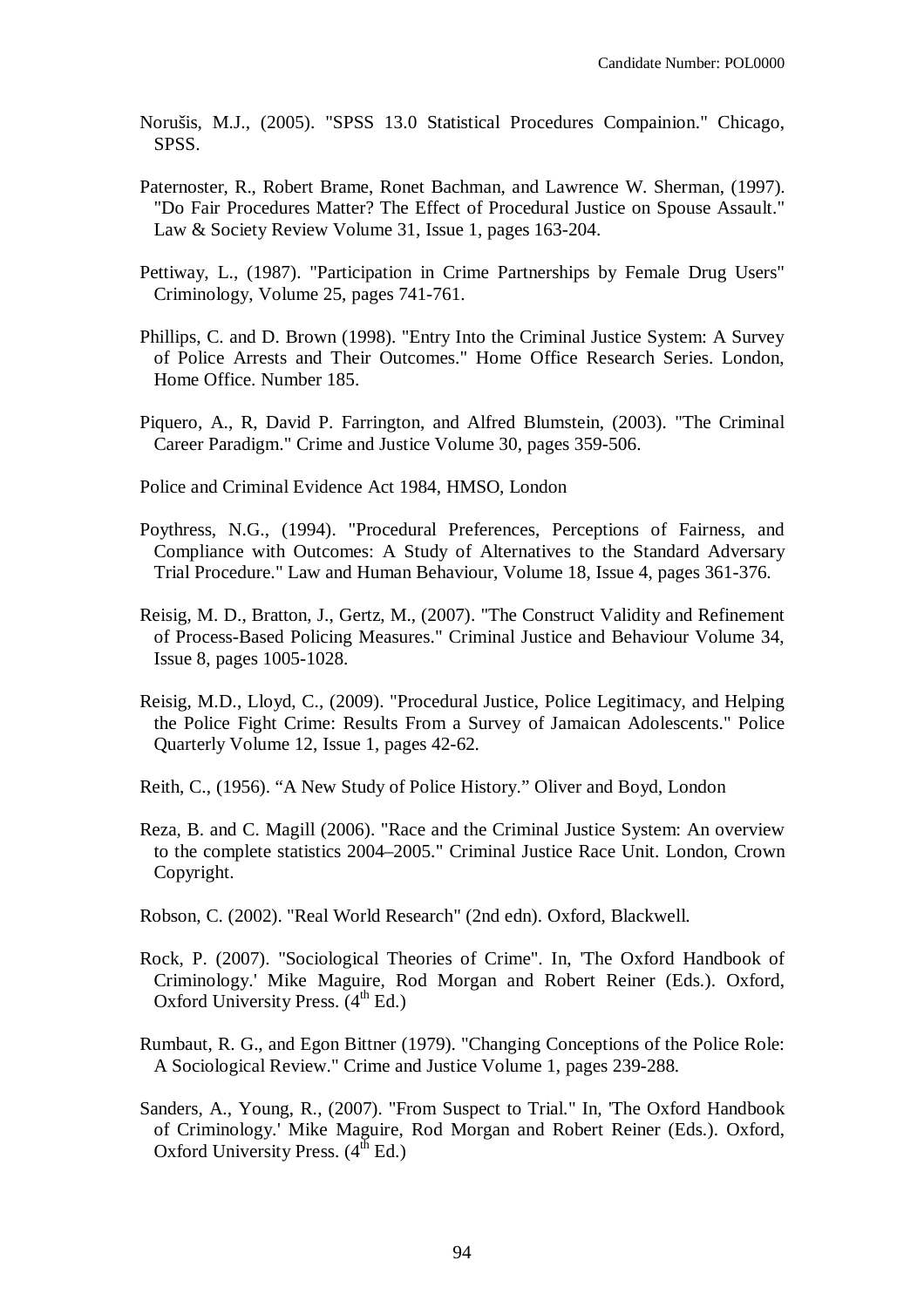Scarman, L. (1981). The Scarman Report. London, HMSO.

- Schroth, H. A., Shah, P.P., (2000). "Procedures: Do we really want to know them? An examination of the effects of procedural justice on self-esteem." Journal of Applied Psychology Volume 85, Issue 3, pages 462-471.
- Sherman, L. W. (1992). "Attacking Crime: Police and Crime Control." Crime and Justice Volume 15, pages 159-230.
- Sherman, L. W., Farrington, D.P., Welsh, B.C., and Mackenzie, D.L (2002). "Evidence-Based Crime Prevention." London, Routledge.
- Sherman, L. W., Janell D. Schmidt, and Dennis P. Rogan. (1990). "Milwaukee Domestic Violence Experiment, 1987-1989." Washington, DC: Crime Control Institute
- Smith, D.A., Visher, C.A., (1981). "Street-Level Justice: Situational Determinants of Police Arrest Decisions." Social Problems Volume 29, Issue 2, pages 167-177.
- Smith, D.A., Gartin, P.R., (1989). "Specifying Specific Deterrence: The Influence of Arrest on Future Criminal Activity." American Sociological Review Volume 54, Issue 1, pages 94-106.
- Smith, D.J., (2007), "The Foundation of Legitimacy" In T.R. Tyler (Ed.) 'Legitimacy and Criminal Justice: An International Perspective' New York: SAGE

Steffensmeier, D (1983). "Sex-Segregation in the underworld: Building a sociological explanation for differences in crime." Sociological Forces Volume 61, pages 1010- 1032

Steffensmeier, D., Allen, E., (1996). "Gender and Crime: Towards a Gendered Theory of Female Offending" Annual Review of Sociology, Volume 22, pages 459-487

- Steffensmeier, D., Terry, R., (1986). "Institutional Sexism in the Underworld: A View form the Inside" Sociological Inquiry, Volume 56, pages 304-323.
- Strang, H., Braithwaite, J., (2000) "Restorative Justice." Aldershot: Ashgate.
- Strang, H., (2002) "Repair or Revenge: Victims and Restorative Justice." Oxford. Oxford University Press.
- Sunshine, J., Tyler, T., (2003). "The Role of Procedural Justice and Legitimacy in Shaping Public Support for Policing." Law & Society Review Volume 37, Issue 3, pages 513-548.
- Sunshine, J., Tyler, T (2003). "Moral Solidarity, Identification with the Community, and the Importance of Procedural Justice: The Police as Prototypical Representatives of a Group's Moral Values." Social Psychology Quarterly Volume 66, Issue 2, pages 153-165.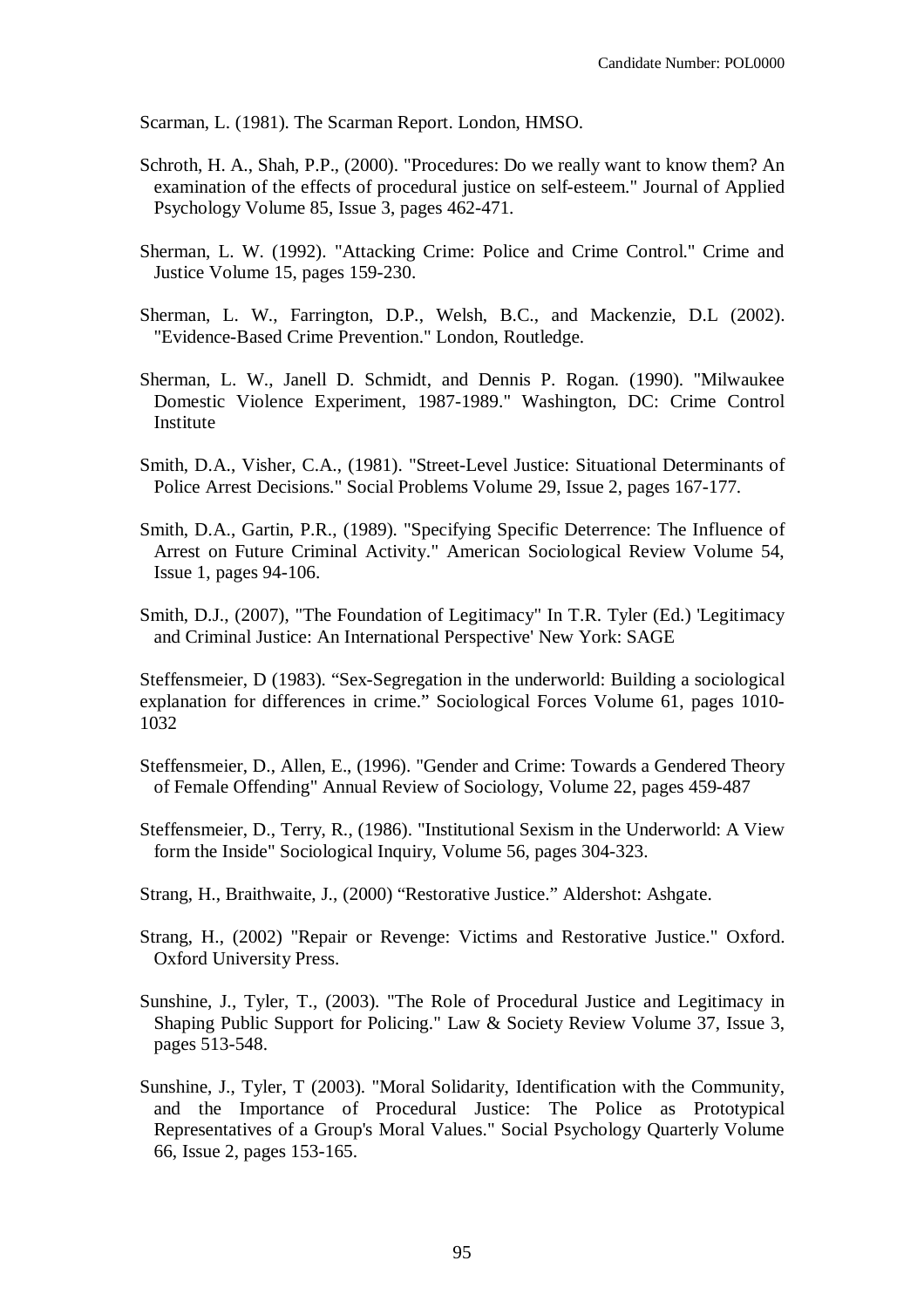- Sweeney, P.D., McFarlin, D, B., (1997). "Process and Outcome: Gender Differences in the Assessment of Justice." Journal of Organizational Behaviour Volume 18, Issue 1, pages 83-98.
- Sykes, R. E., Clark, J,P., (1975). "A Theory of Deference Exchange in Police-Civilian Encounters." The American Journal of Sociology, Volume 81,Issue 3, pages 584- 600.
- Tankebe, J. (2008). Policing and Legitimacy in a Post-Colonial Democracy: A Theoretical and Empirical Study of Ghana. Institute of Criminology, Cambridge University. PhD paper.
- Tankebe, J. (2009). "Policing, procedural fairness and public behaviour: a review and critique." International Journal of Police Science and Management, Volume 11, Issue 1, pages 8-19.
- Thibaut, J., and L .Walker (1975). "Procedural Justice: A Psychological Analysis." Hillsdale, New Jersey, Erlbaum.
- Thompson, B., (2004). "Exploratory and Confirmatory Factor Analysis", Washington D.C. American Psychological Association
- Tyler, T. (1990). "Why People Obey the Law." New Haven, CT, Yale University Press.
- Tyler, T. R. (1988). "What is Procedural Justice: Criteria used by Citizens to Assess the Fairness of Legal Procedures." Law & Society Review Volume 22, Issue 1,pages 103-135.

Tyler, T. R. (1989) "The Psychology of Procedural Justice: A Test of the Group-Value Model", Journal of Personality and Social Psychology Volume 57, Issue 5, pages 830 – 838

- Tyler, T. R. (2000). "Multiculturalism and the Willingness of Citizens to Defer to Law and to Legal Authorities." Law & Social Inquiry, Volume 25,Issue 4, pages 983-1019.
- Tyler, T. R. (2003). "Procedural Justice, Legitimacy, and the Effective Rule of Law." Crime and Justice Volume 30, pages 283-357.
- Tyler, T. R. (2004). "Enhancing Police Legitimacy." Annals of the American Academy of Political and Social Science Volume 593, pages 84-99.
- Tyler, T. R. (2005). "Policing in Black and White: Ethnic Group Differences in Trust and Confidence in the Police." Police Quarterly Volume 8, Issue 3, pages 322-342.
- Tyler, T. R. (2006). "Psychological Perspectives on Legitimacy and Legitimation." Annual Review of Psychology Volume 57, pages 375-400.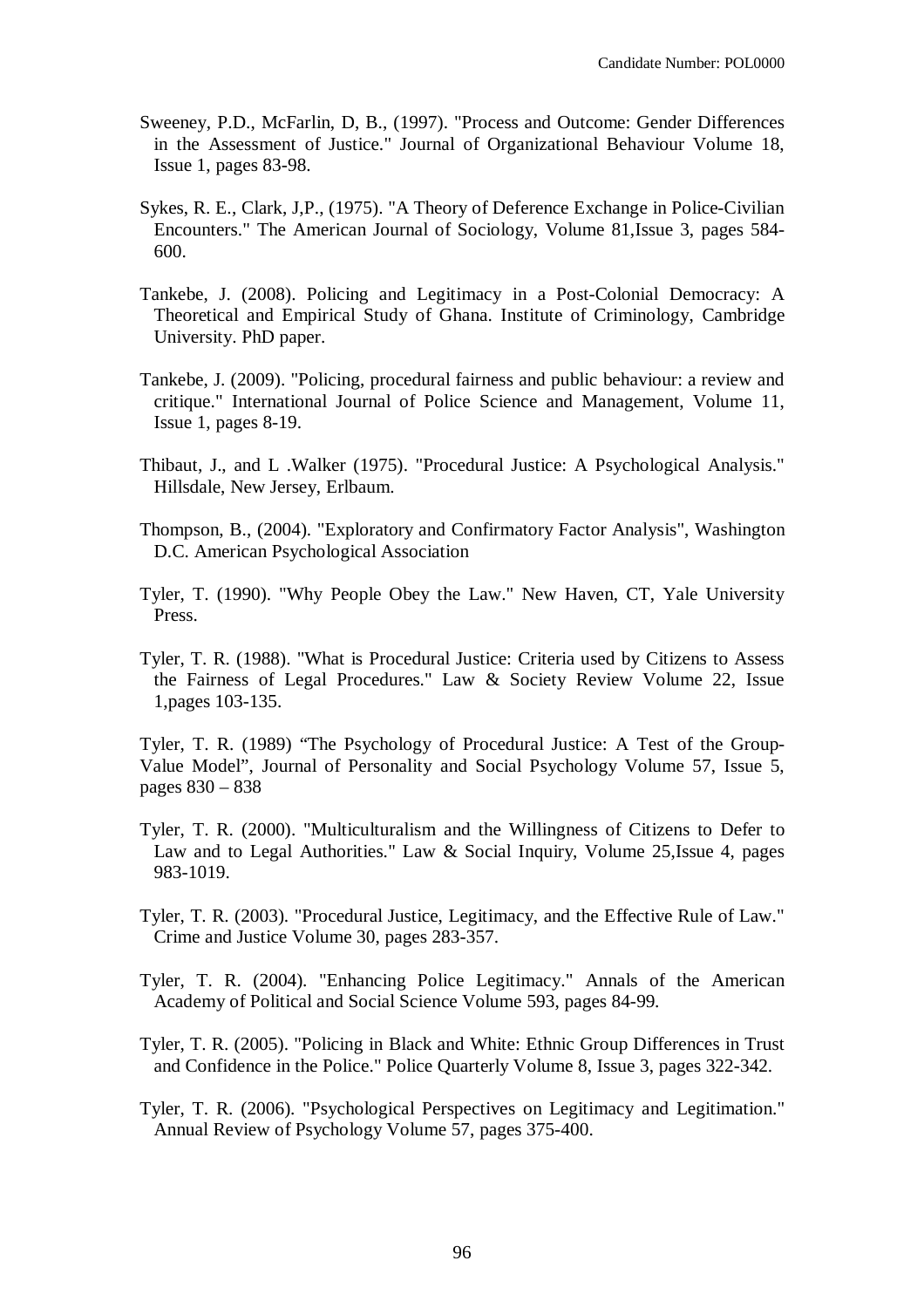- Tyler, T. R., and Blader, S., (2005 (A)). "Can businesses effectively regulate employee conduct? The antecedents of rule following in work settings." Academy of Management Journal Volume 48, pages 1143-1158.
- Tyler, T. R., and E.A. Lind, (1992). "A Relational Model of Authority in Groups." Advances in Experimental Social Psychology, Volume 25, pages 115-191.
- Tyler , T. R., and Huo, Y.J (2002 ). "Trust in the law: Encouraging public cooperation with the police and courts." New York, Russell-Sage Foundation.

Tyler, T., Fagan, J. (2008). "Why do People Cooperate with the Police?" Ohio Journal of Criminal Law, Volume 6, pages 231-275.

- Tyler, T. R., and Rasinski, K., (1991). "Procedural Justice, Institutional Legitimacy, and the Acceptance of Unpopular U.S. Supreme Court Decisions: A Reply to Gibson." Law & Society Review, Volume 25, Issue 3, pages 621-630.
- Tyler, T.R., Blader, S.L (2000). "Cooperation in Groups: Procedural Justice, Social Identity, And Behavioural Engagement." Philadelphia, Psychology Press.

Tyler T., Wakslak C., (2004). "Profiling and the Legitimacy of the Police." Criminology, Volume 42, pages 13– 42

- Tyler, T., Rasinski, K., Spodick, N., (1985). "The Influence of Voice on Satisfaction with Leaders: Exploring the Meaning of Process Control." Journal of Personality and Social Psychology, Volume 15, pages 700-725
- Tyler, T.R., Sherman, L., Strang, H., Barnes, G.C., and Woods, D. (2007). "Reintegrative Shaming, Procedural Justice, and Recidivism: The Engagement of Offenders' Psychological Mechanisms in the Canberra RISE Drinking-and-Driving Experiment." Law and Society Review Volume 41, Issue 3, pages 553-586.
- Von Hirsch, A., A.E. Bottoms, E. Burney, and P-O Wikström, (1999). "Criminal Deterrence and Sentence Severity: An Analysis of Recent Research." Oxford, Hart Publishing.
- Von Hirsch, A., Roberts, J., Bottoms, A., Roach, K., and Schiff, M., (2003) " Restorative Justice and Criminal Justice: Competing or Reconcilable Paradigms?" Oxford, United Kingdom: Hart Publishing.
- Weber, M., (1968). "Economy and Society." Berkeley and Los Angeles: University of California Press.

Wilkinson, L., Blank, G., and Gruber, C. G. (1996). "Desktop Data Analysis with SYSTAT." Engelwood Cliffs, New Jersey: Prentice-Hall.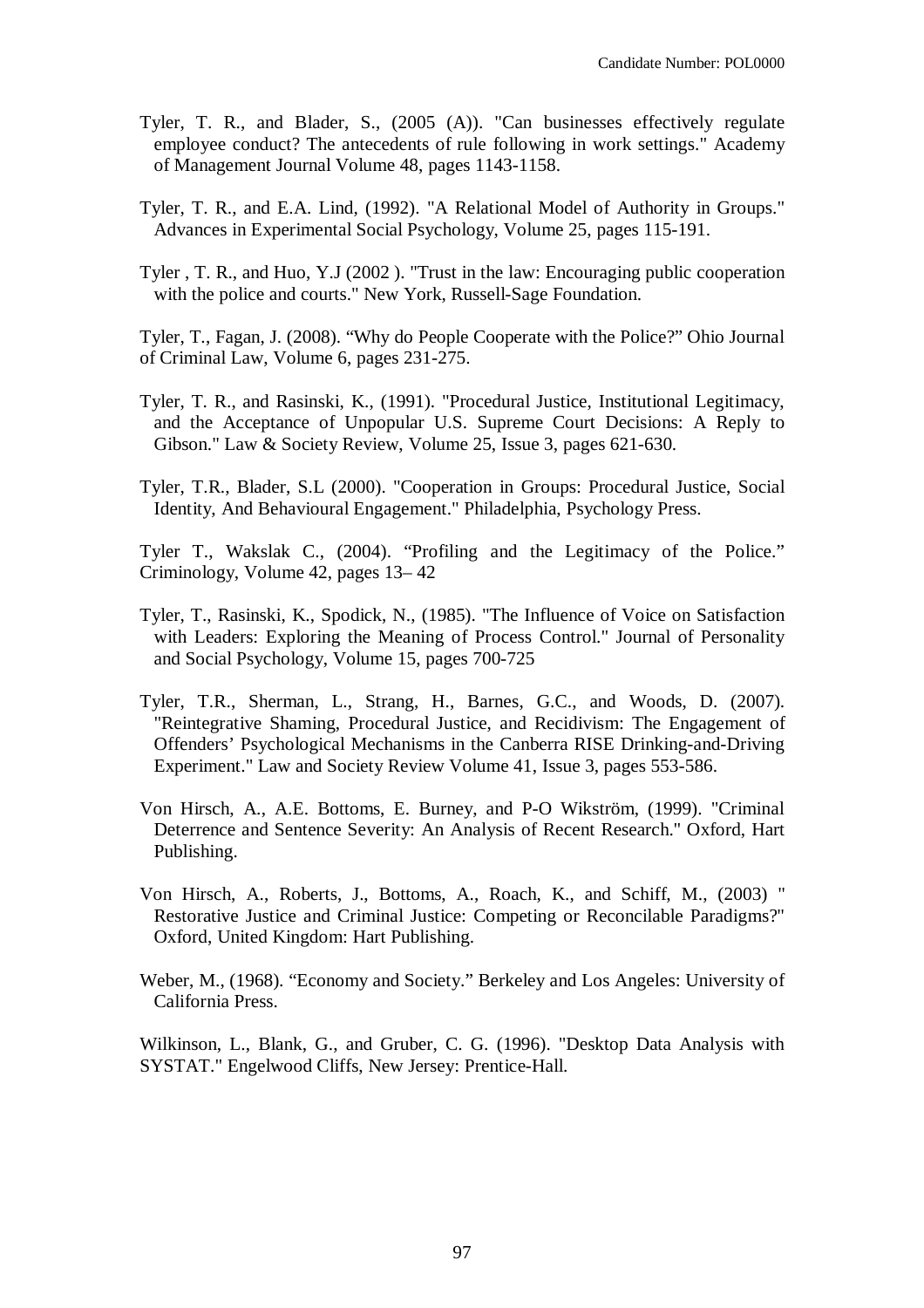# **Annexe A**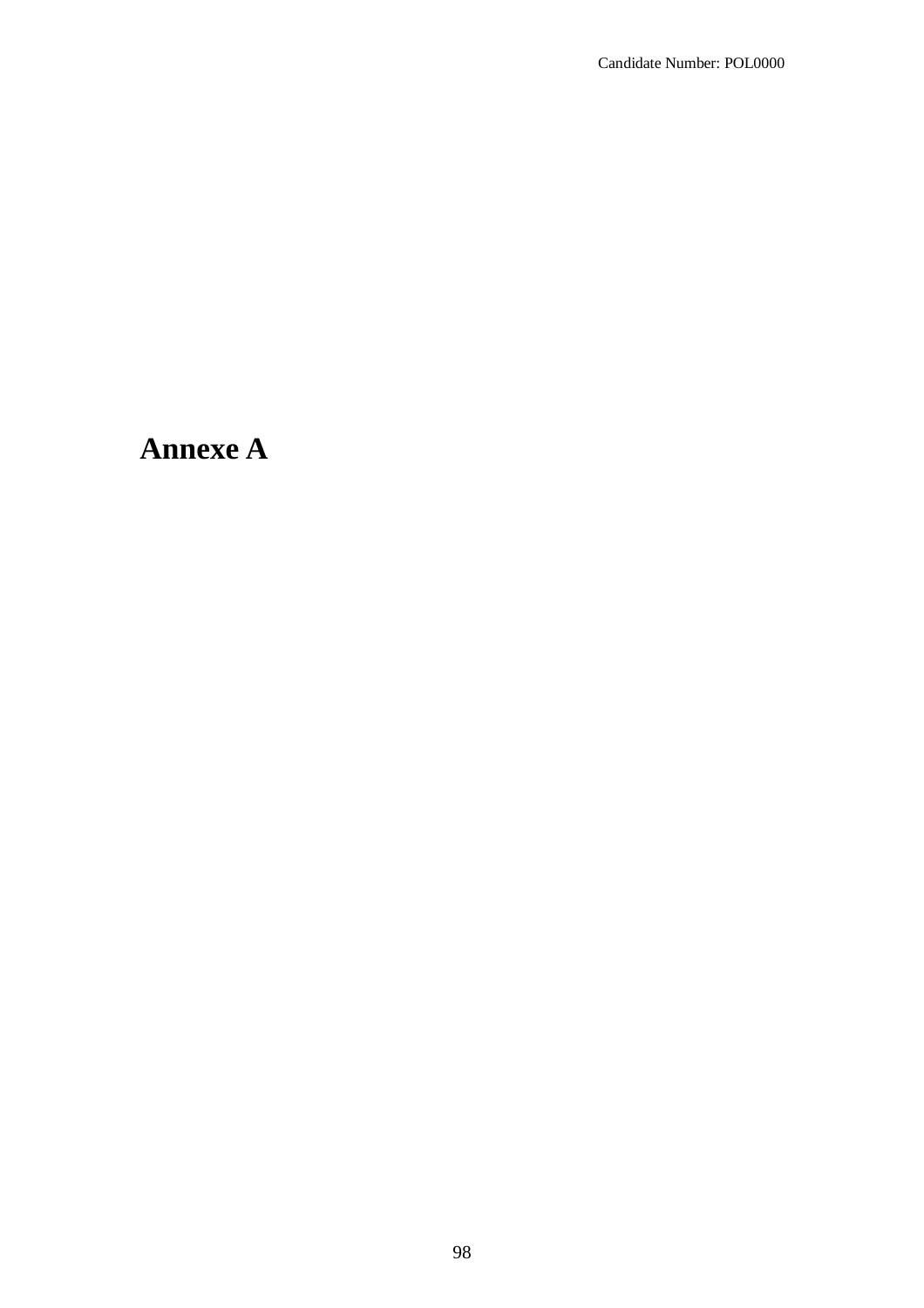## **Questionnaire used within the Study**

In the 3 months before your arrest would you:

1. Normally park your car legally

| Very Infrequently | Infrequently | Neither | <b>Frequently</b> | Verv Frequently |
|-------------------|--------------|---------|-------------------|-----------------|
|                   |              |         |                   |                 |

#### 2. Do you ever speed

| Very Infrequently | Infrequently | Neither | Frequently | Verv Frequently |
|-------------------|--------------|---------|------------|-----------------|
|                   |              |         |            |                 |

## 3. Buy stolen goods

| Very Infrequently | Infrequently | Neither | Frequently | Very Frequently |
|-------------------|--------------|---------|------------|-----------------|
|                   |              |         |            |                 |

#### 4. Take drugs

| Very Infrequently | Infrequently | Neither | Frequently | Very Frequently |
|-------------------|--------------|---------|------------|-----------------|
|                   |              |         |            |                 |

| 5. Were you given the opportunity to explain your version of events before arrest |  |  |  |  |  |
|-----------------------------------------------------------------------------------|--|--|--|--|--|
| <b>Strongly Disagree</b>   Disagree<br>Neither<br><b>Strongly Agree</b><br>Agree  |  |  |  |  |  |
|                                                                                   |  |  |  |  |  |

## 6. Do you believe that at arrest the officers listened to you with an open mind Strongly Disagree | Disagree | Neither | Agree | Strongly Agree

| Strongly Disagree | Disagree | enther | $\alpha$ ree<br>ᄄᄔ | Strongly Agree |
|-------------------|----------|--------|--------------------|----------------|
|                   |          |        |                    |                |

## 7. Do you feel the reasons for your arrest were explained to you

| Strongly Disagree | Disagree | Neither | Agree | Strongly Agree |
|-------------------|----------|---------|-------|----------------|
|                   |          |         |       |                |

#### 8. Do you feel that the reasons for your arrest were valid

| <b>Strongly Disagree</b> | Disagree | Neither | Agree | Strongly Agree |
|--------------------------|----------|---------|-------|----------------|
|                          |          |         |       |                |

#### 9. Have you been arrested before

| 1 E.S |
|-------|
|       |

#### 10. At the time of your arrest was force used against you

| None at all | Hands only | Handcuffs only   Slight struggle   Full on fight |  |
|-------------|------------|--------------------------------------------------|--|
|             |            |                                                  |  |

## 11. When you were booked into the cells you were given the opportunity to explain your side of the story

| Jisagree<br>strongly | $\overline{\phantom{a}}$<br><b>Isagree</b> | N.<br>enther | $\sim$ 44 $\sim$ $\sim$ | Agree<br>$+$ 44 $-$ 44 $-$ 1 $-$ 7<br>ONTIV |
|----------------------|--------------------------------------------|--------------|-------------------------|---------------------------------------------|
|                      |                                            |              |                         |                                             |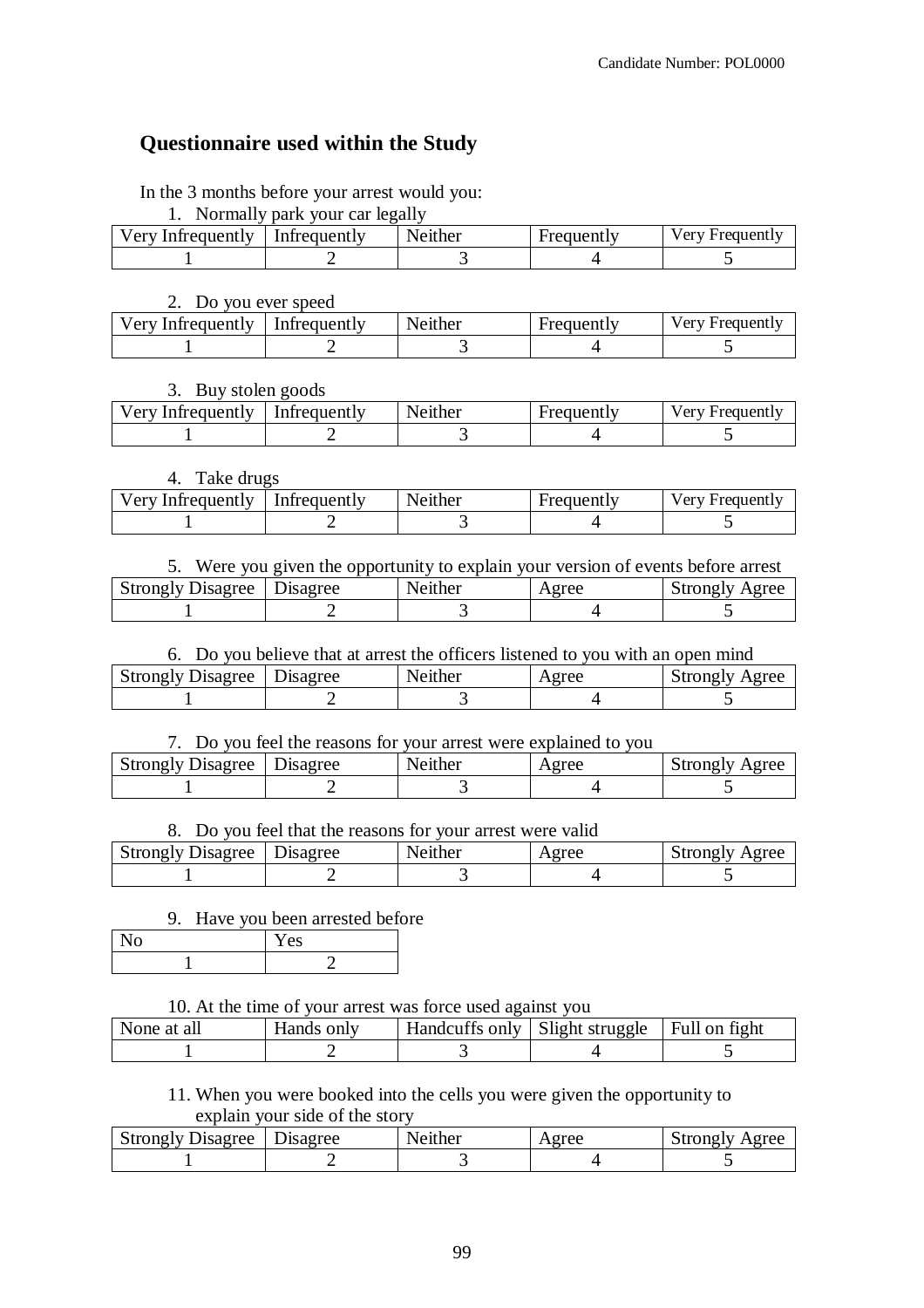#### 12. At booking in you were listened to with an open mind

| Strongly Disagree   Disagree | Neither | Agree | Strongly Agree |
|------------------------------|---------|-------|----------------|
|                              |         |       |                |

#### 13. The decision had already been made by the Police regarding how to deal with you

| <b>Strongly Disagree</b>   Disagree | Neither | Agree | Strongly Agree |
|-------------------------------------|---------|-------|----------------|
|                                     |         |       |                |

#### 14. When you were booked in the officers account was fair and accurate

| <b>Strongly Disagree</b> | Disagree | Neither | Agree | Strongly Agree |
|--------------------------|----------|---------|-------|----------------|
|                          |          |         |       |                |

## 15. Were you interviewed by the officers who arrested you

| es |
|----|
|    |

## 16. Your interview was fair overall

| Disagree<br>Strongly | <b>Jisagree</b> | Neither | $\alpha$ rec<br>-1 U V | Agree<br>strongly |
|----------------------|-----------------|---------|------------------------|-------------------|
|                      |                 |         |                        |                   |

#### 17. The way in which you have been treated in custody is fair

| Strongly Disagree   Disagree | Neither | Agree | Strongly Agree |
|------------------------------|---------|-------|----------------|
|                              |         |       |                |

## 18. Do you feel angry about what has happened to you today

| <b>Strongly Disagree</b> | --<br>Disagree | Neither | Agree | Strongly Agree |
|--------------------------|----------------|---------|-------|----------------|
|                          |                |         |       |                |
|                          |                |         |       |                |

#### 19. Are you worried about what will happen to you next

| <b>Strongly Disagree</b>   Disagree | Neither | Agree | Strongly Agree |
|-------------------------------------|---------|-------|----------------|
|                                     |         |       |                |

## 20. Your treatment has made you feel resentful towards the police

| <b>Strongly Disagree</b> | Disagree | Neither | veree | Strongly<br>Agree |
|--------------------------|----------|---------|-------|-------------------|
|                          |          |         |       |                   |

#### 21. Previous arrests make a difference to the way you are treated in police custody

| $\cdots$<br>Very l<br>/nlikelv | $\bullet$ $\bullet$<br>$ln 1k$ el $v$ | Neither | $\bullet$<br>1ke Iv<br>$-$ in $\sim$ | ∟ikelv -<br>ATU |
|--------------------------------|---------------------------------------|---------|--------------------------------------|-----------------|
|                                |                                       |         |                                      |                 |

#### 22. The way you have been treated is reasonable

| Strongly Disagree   Disagree | Neither | Agree | Strongly Agree |
|------------------------------|---------|-------|----------------|
|                              |         |       |                |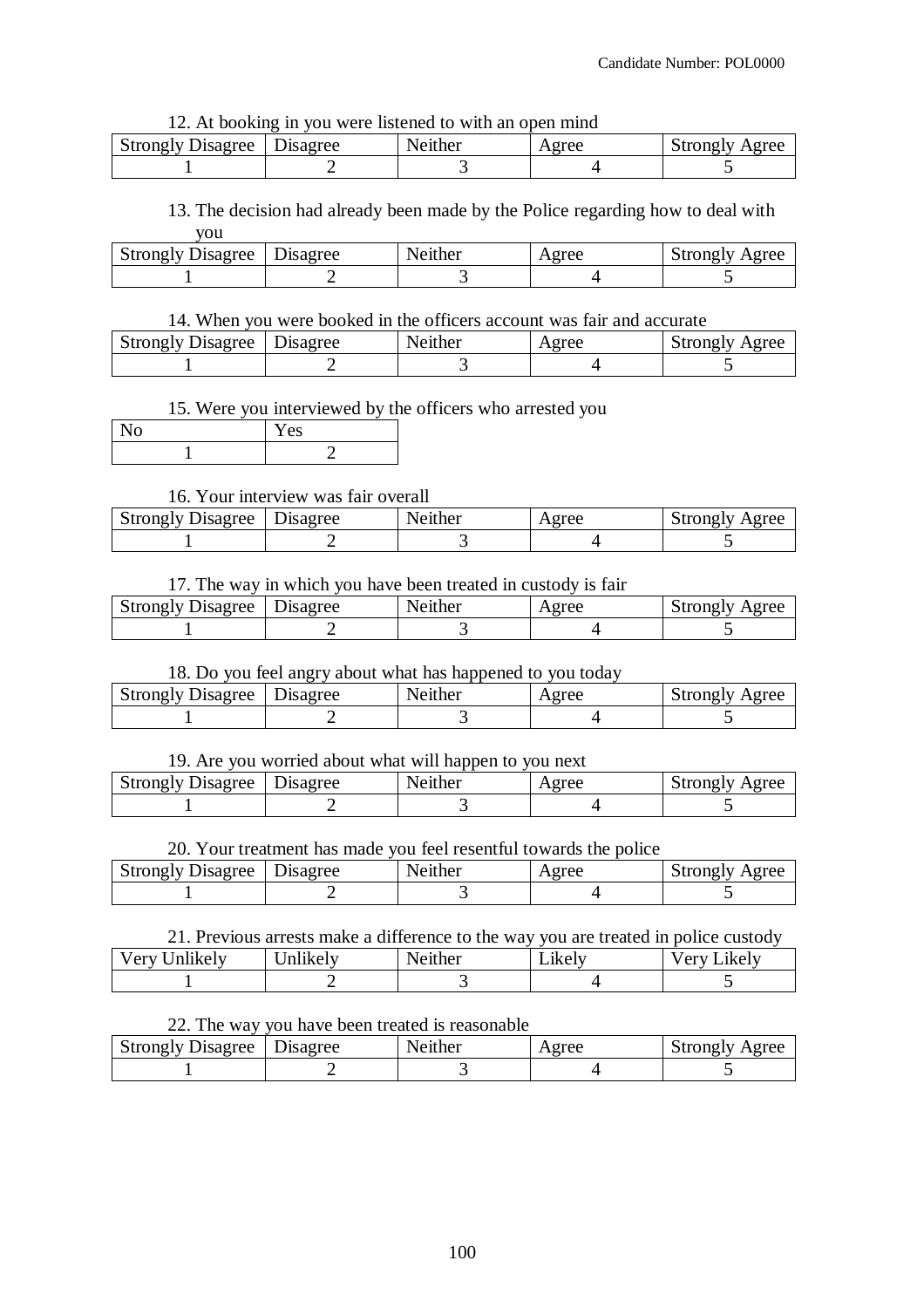23. What has happened to you is fair according to the law

| <b>Strongly Disagree</b> | <b>D</b> isagree | Neither | Agree | Strongly Agree |
|--------------------------|------------------|---------|-------|----------------|
|                          |                  |         |       |                |

#### 24. You have been treated differently because of your race

|                    |          | -------------- | ------------       |                |
|--------------------|----------|----------------|--------------------|----------------|
| Very U<br>Jnlikelv | Jnlikelv | Neither        | $\mathbf{L}$ ikely | ∟ikelv<br>very |
|                    |          |                |                    |                |

#### 25. You have been treated differently because of where you live

| $\cdots$<br>Very<br>∪nlıkelv | Inlikely | Neither | ∟ikelv | V Arv<br>$\mathcal{L}$ ikely |
|------------------------------|----------|---------|--------|------------------------------|
|                              |          |         |        |                              |

## 26. You have been treated differently because of who you are

| $\cdots$<br>very<br>∪nlıkelv | . .<br>$ -$<br>Jnlikelv | Neither | $\bullet$<br>Likely | ∟ikelv⊣<br>V erv |
|------------------------------|-------------------------|---------|---------------------|------------------|
|                              |                         |         |                     |                  |

## 27. Do you think that rich people would be treated differently

| .<br>√ery<br>nlıkelv | $\cdots$<br>rт<br>Jnlikelv | Neither | $\cdot$<br>$\mathcal{L}$ kely | $I$ $\alpha$ rv<br>∟ikelv⊣ |
|----------------------|----------------------------|---------|-------------------------------|----------------------------|
|                      |                            |         |                               |                            |

#### 28. Did the police officers who arrested you know you

| 1.11<br>$V$ $_{\rm \bf err}$<br>Jnlikelv<br>$\mathbf{u}$ | .<br>Inlikely | enther | $\bullet$<br>1KA IV<br>еше | $\mathsf{L}$ ikel $v$<br>$\sqrt{\rho r}$<br>◡ェ |
|----------------------------------------------------------|---------------|--------|----------------------------|------------------------------------------------|
|                                                          |               |        |                            |                                                |

## 29. The police have respected your rights whilst you have been in custody

| ັ | ৬১ |
|---|----|
|   |    |

30. In custody the police should be able to do what they want to you

| NO. | Y es |
|-----|------|
|     |      |

#### 31. The police generally arrest the right people for the right reasons

| <b>Strongly Disagree</b> | Jisagree | Neither | Agree | strongly<br>Agree |
|--------------------------|----------|---------|-------|-------------------|
|                          |          |         |       |                   |

#### 32. Did you feel your legal representative was interested in you in custody

| Strongly Disagree   Disagree | Neither | Agree | Strongly Agree |
|------------------------------|---------|-------|----------------|
|                              |         |       |                |

#### 33. Did you feel that your legal representative explained your argument well

| <b>Strongly Disagree</b> | Disagree | Neither | veree | Strongly Agree |
|--------------------------|----------|---------|-------|----------------|
|                          |          |         |       |                |

## 34. You were listened to in the custody process and had a 'voice'

| <b>Strongly Disagree</b> | Disagree | Neither | Agree | Agree<br>Strongly |
|--------------------------|----------|---------|-------|-------------------|
|                          |          |         |       |                   |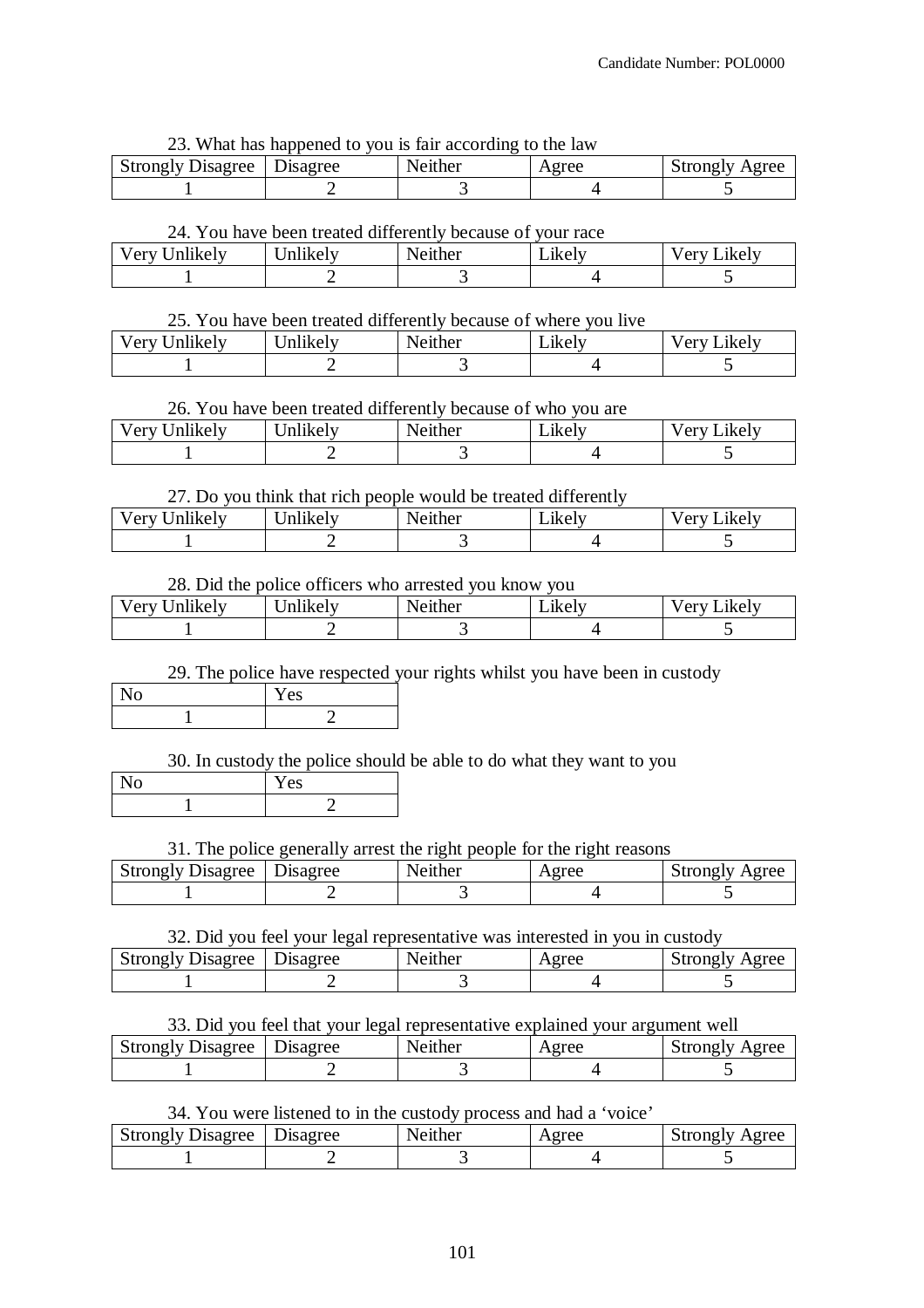35. How did you feel when you were put in your cell

| Disrespected<br>Verv. | <b>Jisrespected</b> | Neither | Respected | Respected<br>very |
|-----------------------|---------------------|---------|-----------|-------------------|
|                       |                     |         |           |                   |

#### 36. How did you feel the person who locked your door treated you

| Very Disrespected | <b>Disrespected</b> | Neither | Respected | Respected<br>v er v |
|-------------------|---------------------|---------|-----------|---------------------|
|                   |                     |         |           |                     |

## 37. How do you feel you have been treated in the custody suite overall

| Very Disrespected | <b>Disrespected</b> | Neither | Respected | <b>Very Respected</b> |
|-------------------|---------------------|---------|-----------|-----------------------|
|                   |                     |         |           |                       |

## 38. The police had made up their minds before interviewing you as to your guilt/innocence

| Disagree<br>strongly | $\overline{\phantom{a}}$<br><b>Isagree</b> | ther<br>`` | $\sigma$ ree | Agree<br>itrong Iv<br>v.i |
|----------------------|--------------------------------------------|------------|--------------|---------------------------|
|                      |                                            |            |              |                           |

## 39. The police treat all people equally in custody

| Strongly | $\overline{\phantom{a}}$ | enther        | Agree | strongly |
|----------|--------------------------|---------------|-------|----------|
| Disagree | rsagree                  | $N\mathbf{P}$ |       | Agree    |
|          |                          |               |       |          |

## 40. Do you feel the police are competent

| <b>Strongly Disagree</b> | Disagree | Neither | Agree | Strongly Agree |
|--------------------------|----------|---------|-------|----------------|
|                          |          |         |       |                |

## 41. Do you believe the custody staff are competent

| Strongly Disagree   Disagree | Neither | Agree | Strongly Agree |
|------------------------------|---------|-------|----------------|
|                              |         |       |                |

| 42. You were represented in the best way by your legal representative or yourself |  |         |                |                            |
|-----------------------------------------------------------------------------------|--|---------|----------------|----------------------------|
| Strongly Disagree Disagree                                                        |  | Neither | $\Lambda$ orga | $\mathsf{K}$ trongly Agree |

| <b>Strongly Disagree</b> | <b>J</b> isagree | ther<br>∗م∨، | $\sigma$ ree<br>121 UU | Agree<br>strongly |
|--------------------------|------------------|--------------|------------------------|-------------------|
|                          |                  |              |                        |                   |

## 43. All the facts of your case were laid out and openly discussed

| <b>Strongly Disagree</b> | Disagree | Neither | Agree | Strongly<br>Agree |
|--------------------------|----------|---------|-------|-------------------|
|                          |          |         |       |                   |

#### 44. The police have made decisions on you based on the facts

| <b>Strongly Disagree</b> | Disagree | Neither | Agree | Strongly Agree |
|--------------------------|----------|---------|-------|----------------|
|                          |          |         |       |                |

## 45. The police explained to you the basis for their decisions

| Strongly Disagree   Disagree | Neither | Agree | Strongly Agree |
|------------------------------|---------|-------|----------------|
|                              |         |       |                |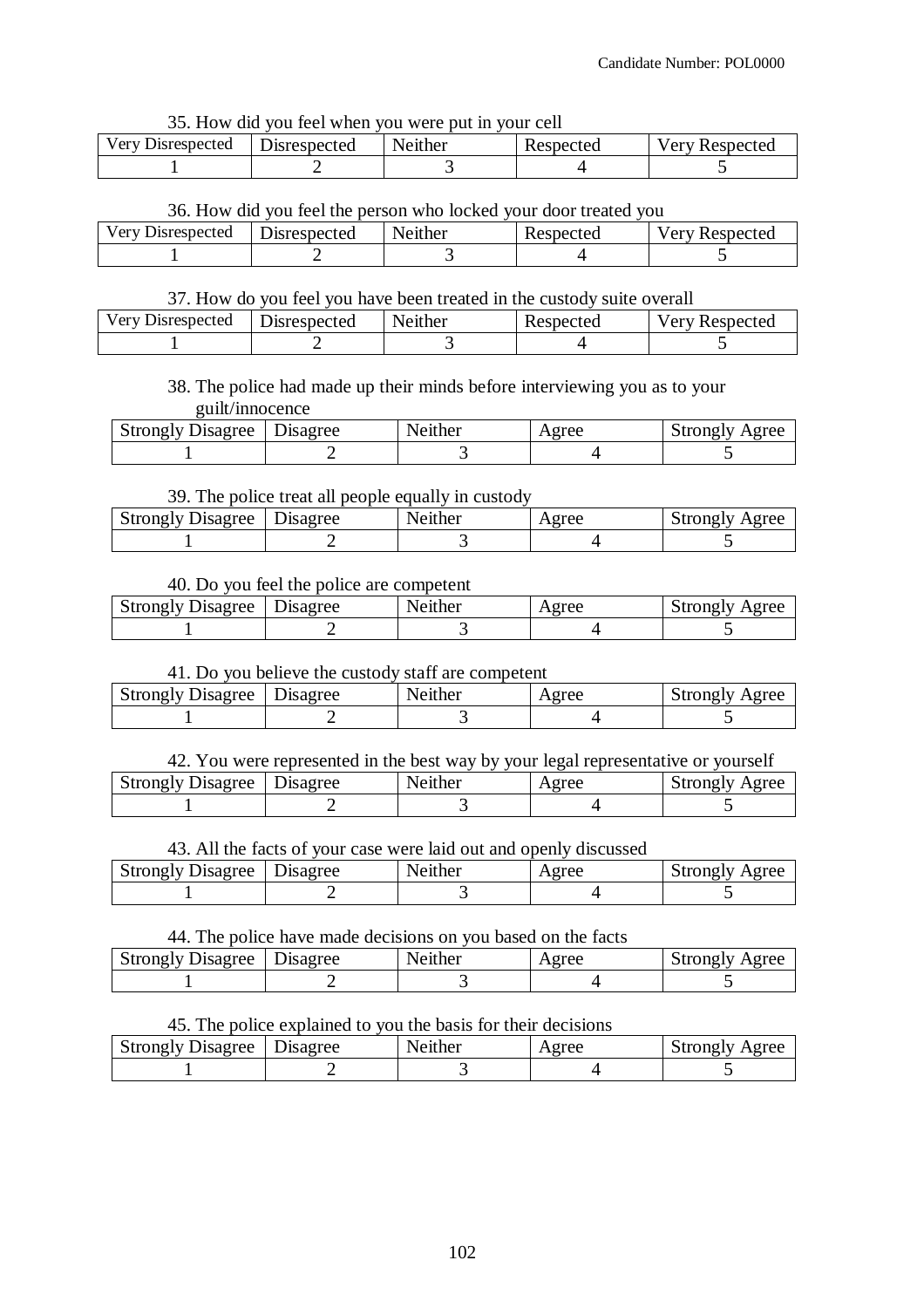#### 46. The police get decisions more right than wrong in custody

| <b>Strongly Disagree</b> | Disagree | Neither | Agree | Strongly Agree |
|--------------------------|----------|---------|-------|----------------|
|                          |          |         |       |                |

#### 47. Do you believe that you could correct a bad decision in custody

| <b>Strongly Disagree</b> | <b>J</b> isagree | Neither | oree<br>14 L V | <sup>1</sup> urongiv<br>Agree |
|--------------------------|------------------|---------|----------------|-------------------------------|
|                          |                  |         |                |                               |

## 48. You have been treated with dignity and respect in custody

| <b>Strongly Disagree</b> | Disagree | Neither | Agree | Strongly<br>Agree |
|--------------------------|----------|---------|-------|-------------------|
|                          |          |         |       |                   |

## 49. The police apply the law equally and fairly to those in custody

| <b>Strongly Disagree</b> | Disagree | Neither | Agree | Strongly Agree |
|--------------------------|----------|---------|-------|----------------|
|                          |          |         |       |                |

#### 50. Did being arrested bother you at all

| r es |
|------|
|      |

## 51. Were you arrested in front of others

| ιU | Y es |
|----|------|
|    |      |

#### 52. You should always do what the police ask you even if they are wrong

| <b>Strongly Disagree</b> | Disagree | Neither | Agree | Strongly<br>Agree |
|--------------------------|----------|---------|-------|-------------------|
|                          |          |         |       |                   |

#### 53. Is not doing what the police ask ever justified

| <b>Strongly Disagree</b> | Disagree | Neither | Agree | Strongly Agree |
|--------------------------|----------|---------|-------|----------------|
|                          |          |         |       |                |

54. The way in which you have been treated will make you more likely to break the law in future

| <b>Strongly Disagree</b> | Disagree | Neither | $\Omega$ ree | Strongly Agree |
|--------------------------|----------|---------|--------------|----------------|
|                          |          |         |              |                |

#### 55. If you break the law you loose your self-respect

| <b>Strongly Disagree</b> | Disagree | Neither | Agree | Strongly Agree |
|--------------------------|----------|---------|-------|----------------|
|                          |          |         |       |                |

#### 56. Would you help the police by reporting a crime

| <b>Strongly Disagree</b>   Disagree | Neither | Agree | Strongly Agree |
|-------------------------------------|---------|-------|----------------|
|                                     |         |       |                |

## 57. Would you help the police to find a criminal

| <b>Strongly Disagree</b> | Disagree | Neither | Agree | Strongly Agree |
|--------------------------|----------|---------|-------|----------------|
|                          |          |         |       |                |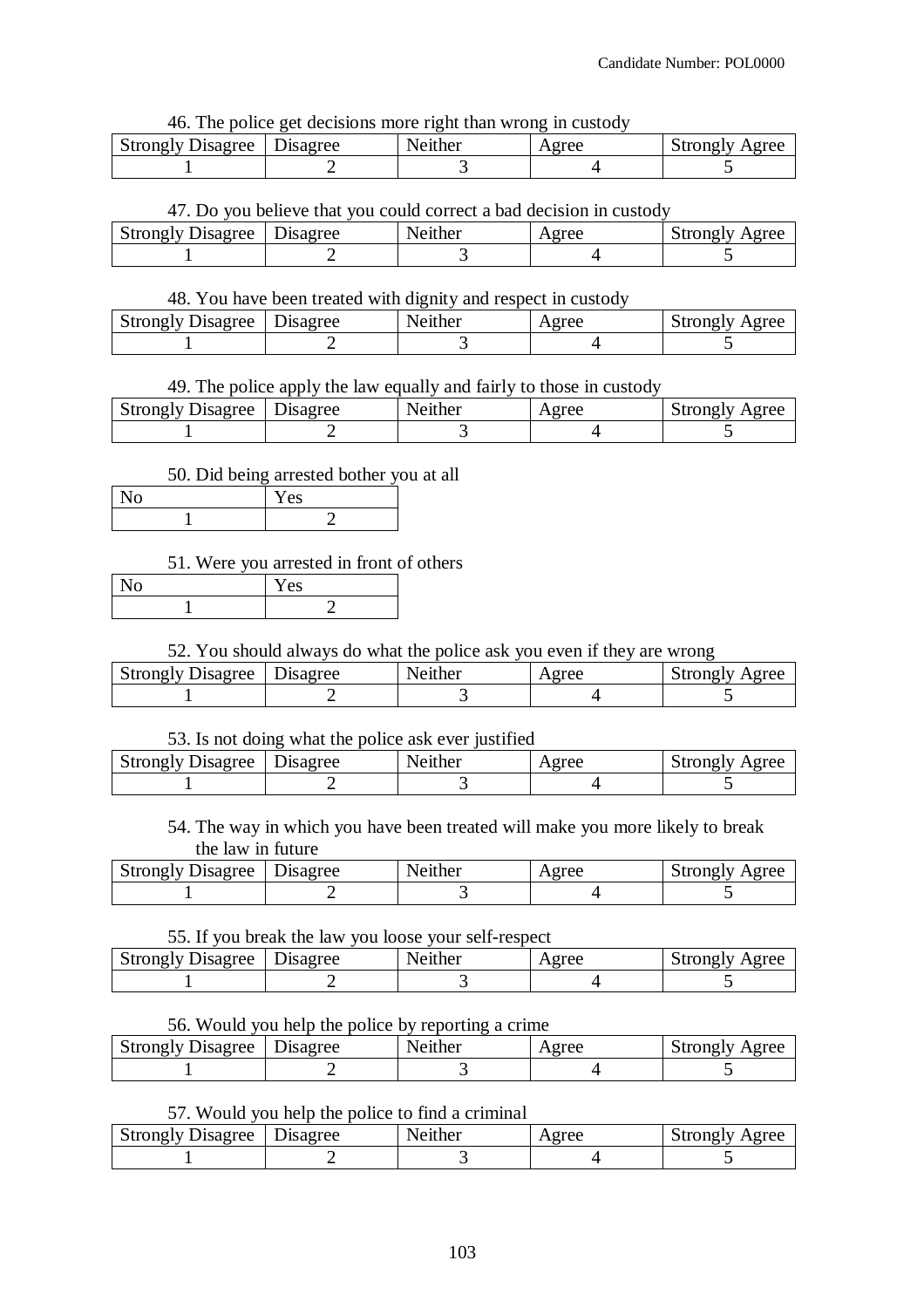58. If you break the law you have increased status within your community/peer group

| <b>Strongly Disagree</b> | Disagree | Neither | oree<br>14 L V | Agree<br><sup>1</sup> strongly |
|--------------------------|----------|---------|----------------|--------------------------------|
|                          |          |         |                |                                |

#### 59. Do you believe that the police always try to make fair decisions

| <b>Strongly Disagree</b> | Disagree | Neither | Agree | Strongly Agree |
|--------------------------|----------|---------|-------|----------------|
|                          |          |         |       |                |

#### 60. The police have treated you courteously

| Strongly Disagree   Disagree | Neither | Agree | Strongly Agree |
|------------------------------|---------|-------|----------------|
|                              |         |       |                |

#### 61. Do you care more about how you are treated or the charging decision

| Treatment                |  |
|--------------------------|--|
| <b>Charging Decision</b> |  |

#### 62. The police understand what's important to you\*

| <b>Strongly Disagree</b> | Disagree | Neither | Agree | Strongly Agree |
|--------------------------|----------|---------|-------|----------------|
|                          |          |         |       |                |

## 63. The police always act lawfully\*

| <b>Strongly Disagree</b> | ) isagree | Neither | Agree | Agree<br>strongly |
|--------------------------|-----------|---------|-------|-------------------|
|                          |           |         |       |                   |

#### 64. The values that the police represent reflect my values\*

| <b>Strongly Disagree</b> | Disagree | Neither | Agree | Strongly Agree |
|--------------------------|----------|---------|-------|----------------|
|                          |          |         |       |                |

#### 65. The decision to charge you was fair (*OR*)

| Strongly Disagree   Disagree | Neither | Agree | Strongly Agree |
|------------------------------|---------|-------|----------------|
|                              |         |       |                |

#### 66. The decision to release you NFA/Bail was fair

| Strongly Disagree   Disagree | Neither | Agree | Strongly Agree |
|------------------------------|---------|-------|----------------|
|                              |         |       |                |

#### 67. The charge(s) you have been given are fair

| Strongly Disagree | Disagree | Neither | . oree<br>$\lambda$ and $\lambda$ | Agree<br>strongly |
|-------------------|----------|---------|-----------------------------------|-------------------|
|                   |          |         |                                   |                   |

\* Question inserted 24/09/09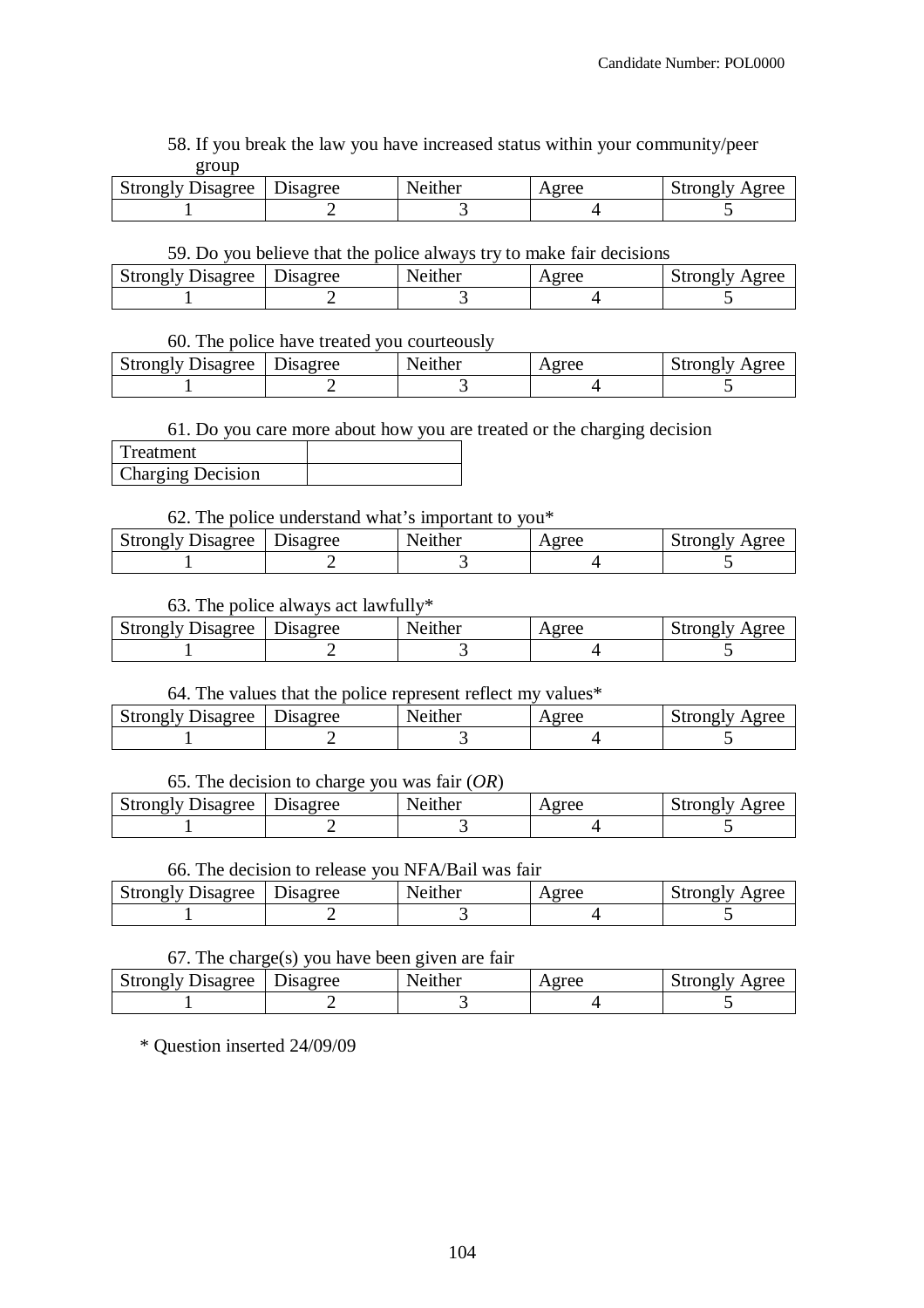# **Annex B**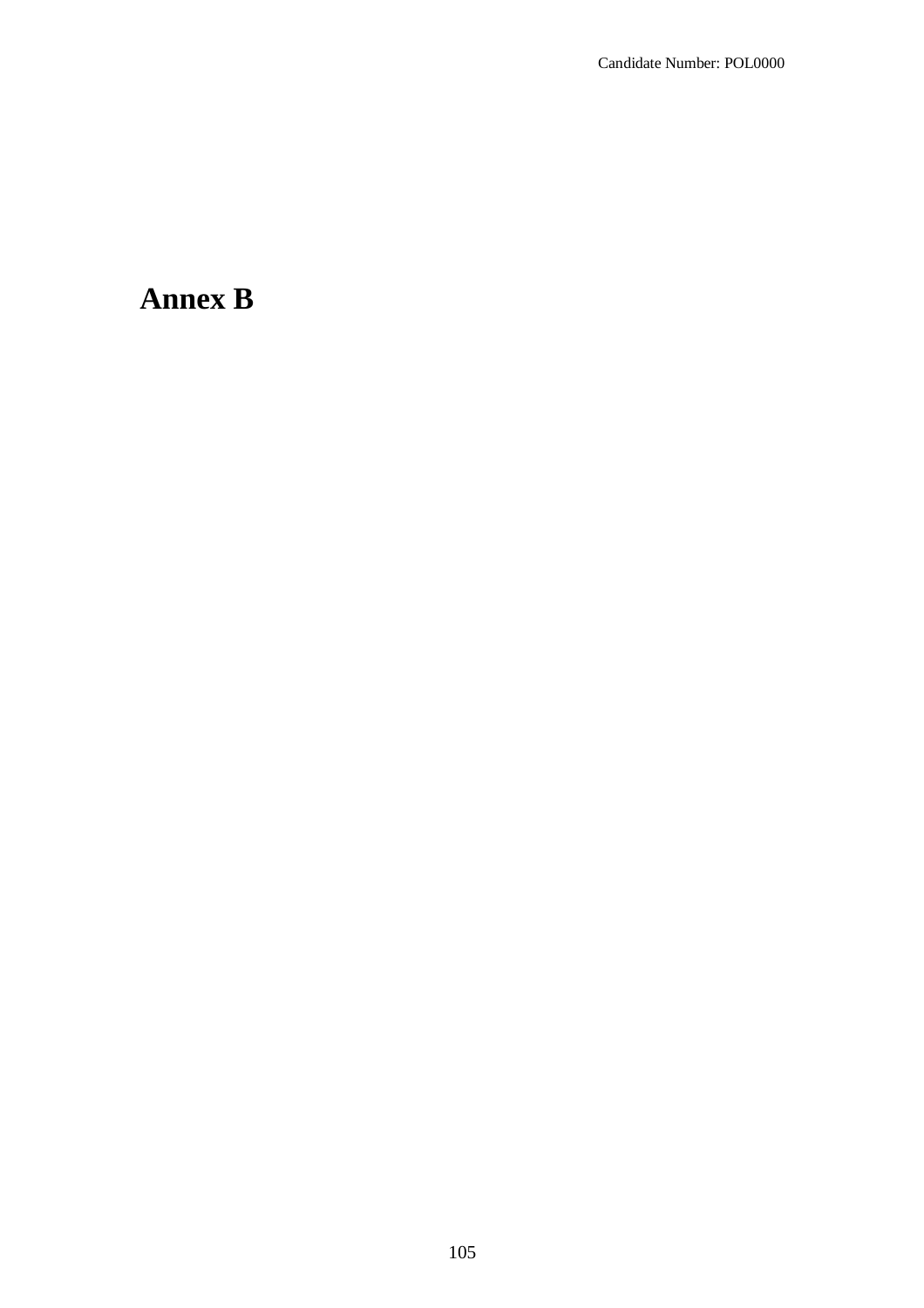## XXXXXX *Applied Criminology Masters – Thesis Research*



Sidgwick Avenue, Cambridge, CB3 9DA, Telephone: 01223 335360, Fax: 01223 335356 E-mail: io217@cam.ac.uk

## **Consent Form**

*To be read or given to the interviewee after showing them the information sheet and before collecting their contact details.*

This form is here to help you decide whether to take part in this study. I am undertaking research from the University of Cambridge and I wish to interview you for a study of the police custody process.

It is important that you know:

- Your participation is entirely **voluntary** and the information you provide is **confidential**.
- The only exception to this is if you tell me things that suggest you may seriously harm yourself or someone else.
- Any data collected for the research will **not** be used in any way that could identify you.
- If you decide to take part, you are free to **withdraw** at any time and without giving a reason.

| Have you read the information sheet for participants?                                              | $Yes*$                  | $No*$ |
|----------------------------------------------------------------------------------------------------|-------------------------|-------|
| Have you had a chance to ask questions and discuss this study?                                     | $Yes*$                  | $No*$ |
| Have you received enough information about the study?<br>(You can have more details if you ask.)   | $Yes*$                  | $No*$ |
| Do you understand that you are free to stop the interview at any time,<br>without giving a reason? | $Yes*$                  | $No*$ |
|                                                                                                    | * Delete as appropriate |       |

**I have read and understood the information sheet and agree to be interviewed**.

**PRINT NAME**…………………………………………………………………………………………..

**Signature** ……………………………………………….**Date**………………………………………….

#### **Interviewer's Statement:**

I confirm that I have explained the nature, demands and foreseeable risks of the proposed study to the participant.

#### **PRINT NAME: XXXXXX**

## **Signature** …………………………………………………….**Date** ……………………………………

 *I consent to the processing of my personal information for the purposes of this research study. I understand that such information will be treated as strictly confidential and handled in accordance with the provisions of the Data Protection Act 1998.*